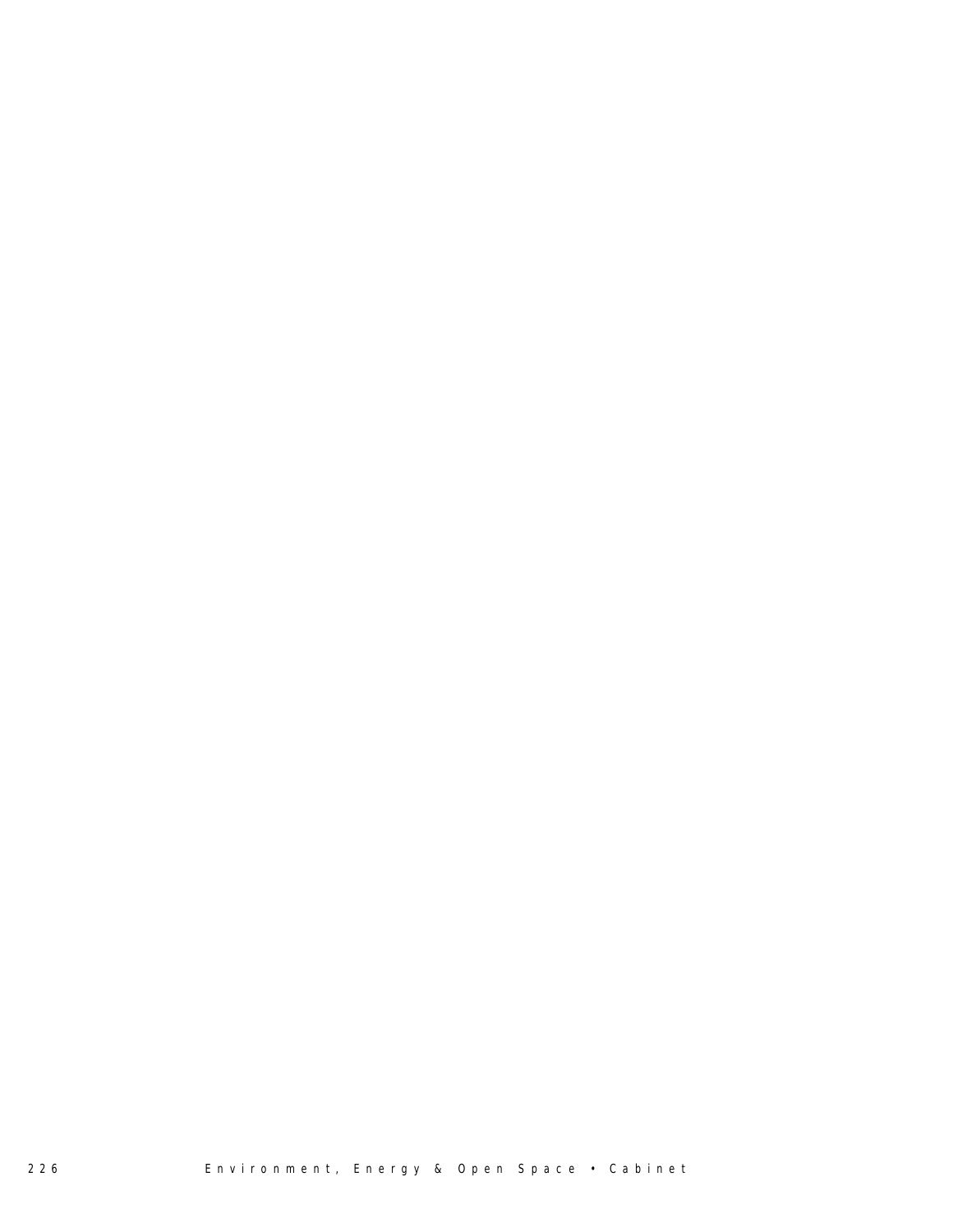# Environment, Energy & Open Space

### *Brian Swett, Chief of Environment and Energy*

### *Cabinet Mission*

The mission of the Environment, Energy and Open Space Cabinet is to coordinate several City departments and programs to enhance sustainability, preserve historic and open space resources, protect the health and safety of the built environment, prepare for climate change, and provide public spaces to gather and recreate in Boston. The Environment, Energy and Open Space Cabinet includes initiatives that reduce energy use in municipal buildings and in the community with Renew Boston, enforce the right to a healthy home, engage the community on sustainability with Greenovate Boston, promote waste reduction, and expand the network of street trees.

| <b>Operating Budget</b>            | Program Name                                                                                        | Total Actual '12                      | Total Actual '13                      | Total Approp '14                      | Total Budget '15                      |
|------------------------------------|-----------------------------------------------------------------------------------------------------|---------------------------------------|---------------------------------------|---------------------------------------|---------------------------------------|
|                                    | <b>Environment Department</b><br><b>Inspectional Services Dept</b><br>Parks & Recreation Department | 1.499.490<br>15,576,293<br>15,621,890 | 1,961,655<br>16,183,267<br>17,339,456 | 2.067.089<br>17,622,221<br>17,126,481 | 2,170,248<br>16,565,333<br>17,469,216 |
|                                    | Total                                                                                               | 32,697,673                            | 35,484,378                            | 36,815,791                            | 36,204,797                            |
| <b>Capital Budget Expenditures</b> |                                                                                                     | Actual '12                            | Actual '13                            | <b>Estimated '14</b>                  | Projected '15                         |
|                                    | <b>Environment Department</b><br>Parks & Recreation Department                                      | 89.741<br>12,237,855                  | 242.091<br>15,396,457                 | 359,401<br>23,244,959                 | 584,000<br>21,587,141                 |
|                                    | Total                                                                                               | 12,327,596                            | 15,638,548                            | 23,604,360                            | 22,171,141                            |
| <b>External Funds Expenditures</b> |                                                                                                     | Total Actual '12                      | Total Actual '13                      | Total Approp '14                      | <b>Total Budget '15</b>               |
|                                    | <b>Environment Department</b><br><b>Inspectional Services Dept</b><br>Parks & Recreation Department | 6.800.469<br>159,817<br>6,340,976     | 2,120,308<br>276,993<br>7,330,662     | 921.638<br>235,911<br>5,774,177       | 1,393,239<br>301,850<br>5,884,897     |
|                                    | Total                                                                                               | 13,301,262                            | 9,727,963                             | 6,931,726                             | 7,579,986                             |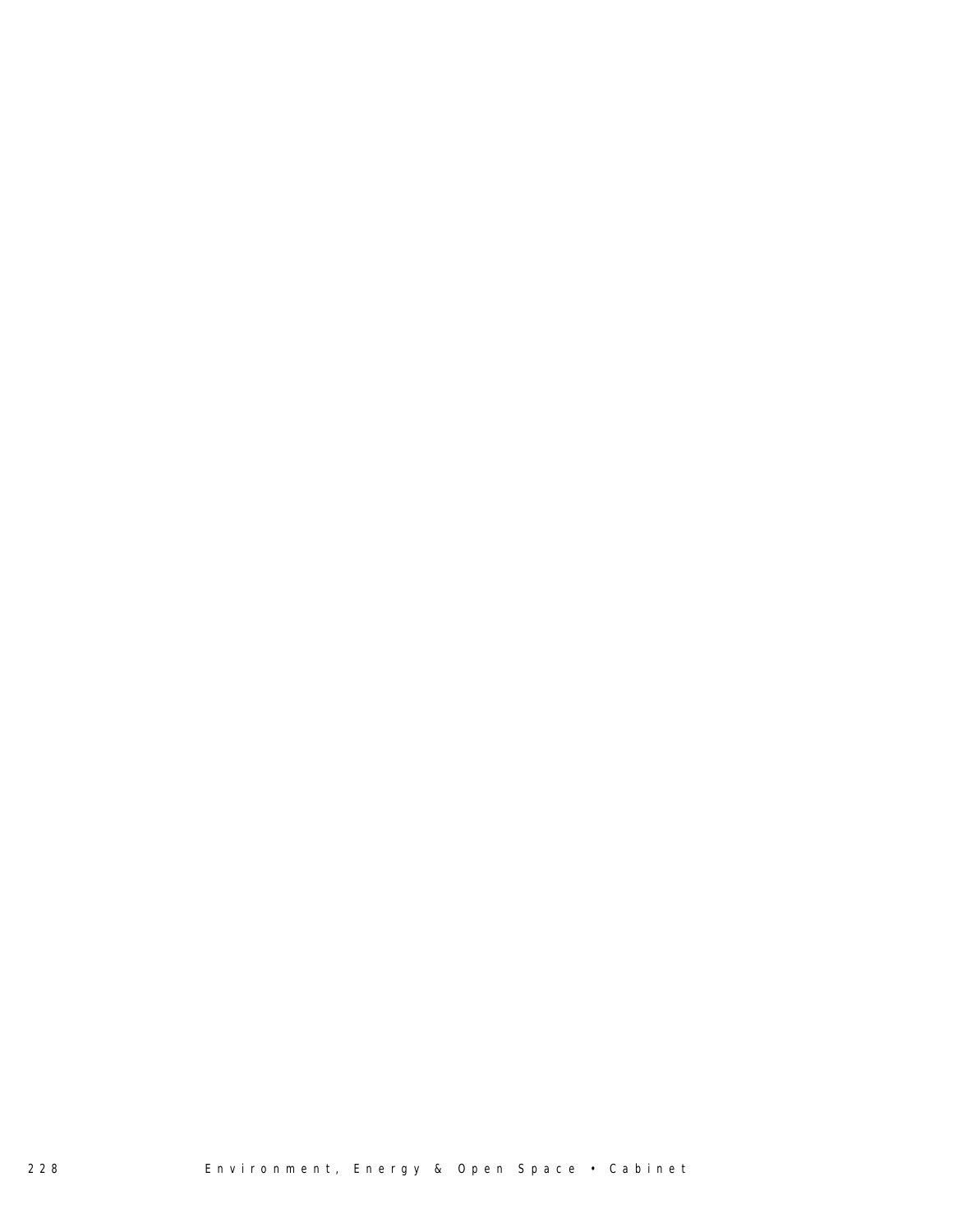# Environment Department Operating Budget

### *Nancy Girard, Commissioner , Appropriation 303*

### *Department Mission*

The mission of the Environment Department is to enhance the quality of life in Boston by protecting air, water, climate and land resources, and by preserving and improving the integrity of Boston's architectural and historic resources.

### *Selected Performance Strategies*

*Environment* 

- To promote conservation of the City's architectural resources through administration of local preservation district guidelines and through federal, state and local regulation and review.
- To protect the public from air and noise pollution by enforcing Air Pollution Control Commission and other regulations.
- To protect wetlands and water quality through administration of the Massachusetts Wetlands Protection Act.

| <b>Operating Budget</b>      | Program Name                                  | <b>Total Actual '12</b> | Total Actual '13 | <b>Total Approp '14</b> | <b>Total Budget '15</b> |
|------------------------------|-----------------------------------------------|-------------------------|------------------|-------------------------|-------------------------|
|                              | Environment                                   | 1,499,490               | 1,961,655        | 2,067,089               | 2,170,248               |
|                              | <b>Total</b>                                  | 1,499,490               | 1,961,655        | 2,067,089               | 2,170,248               |
| <b>External Funds Budget</b> | <b>Fund Name</b>                              | Total Actual '12        | Total Actual '13 | <b>Total Approp '14</b> | <b>Total Budget '15</b> |
|                              | Archeology Fund                               | $\overline{0}$          | $\overline{0}$   | 1,150                   | 5,000                   |
|                              | ARRA - Energy Efficiency & Con                | 4,398,334               | 870,919          | 0                       | $\Omega$                |
|                              | <b>ARRA</b> - Solar Market Transform          | 1,269,521               | 0                | $\Omega$                | $\Omega$                |
|                              | <b>BARR/BEDF Energy Efficiency Grant</b>      | 0                       | $\Omega$         | 109,861                 | 90,139                  |
|                              | <b>Boston Food Policy Council</b>             | 120,170                 | 34,578           | 20,900                  | 10,200                  |
|                              | <b>Boston Pollution Abatement Fund</b>        | 262,339                 | 312,064          | 262,559                 | 343,320                 |
|                              | Can Share/Project Bread                       | 37,174                  | 63,243           | 0                       | $\Omega$                |
|                              | Climate Action Plan Grant/ BARR<br>Foundation | 0                       | $\Omega$         | 16,610                  | 153,390                 |
|                              | Food Resilience Study                         | 0                       | 0                | 0                       | 140,000                 |
|                              | <b>Green Communities Grant</b>                | 437,118                 | 502,882          | $\Omega$                | 140,000                 |
|                              | Greenovate Fellowships                        | $\Omega$                | 99,328           | 190.088                 | 121,190                 |
|                              | Ground Water Well System                      | 74,350                  | 31,085           | 31,052                  | $\Omega$                |
|                              | Municipal Waterway                            | 114,136                 | 78,636           | 35,793                  | 15,000                  |
|                              | <b>National Register Nomination</b>           | 57,910                  | 21,360           | 8.667                   | 10,000                  |
|                              | <b>Renew Boston</b>                           | $\Omega$                | 50,213           | 244,958                 | 325,000                 |
|                              | Solar America Initiative                      | 29,417                  | $\Omega$         | 0                       | $\Omega$                |
|                              | SunShot Initiative                            | $\Omega$                | 56,000           | 0                       | 40,000                  |
|                              | <b>Total</b>                                  | 6.800.469               | 2,120,308        | 921,638                 | 1,393,239               |
| <b>Operating Budget</b>      |                                               | Actual '12              | Actual '13       | Approp '14              | <b>Budget '15</b>       |
|                              |                                               | 1,027,710               | 1,253,069        | 1,535,666               | 1,644,505               |
|                              | <b>Personnel Services</b><br>Non Personnel    | 471,780                 | 708,586          | 531,423                 | 525,743                 |
|                              | <b>Total</b>                                  | 1.499.490               | 1,961,655        | 2,067,089               | 2,170,248               |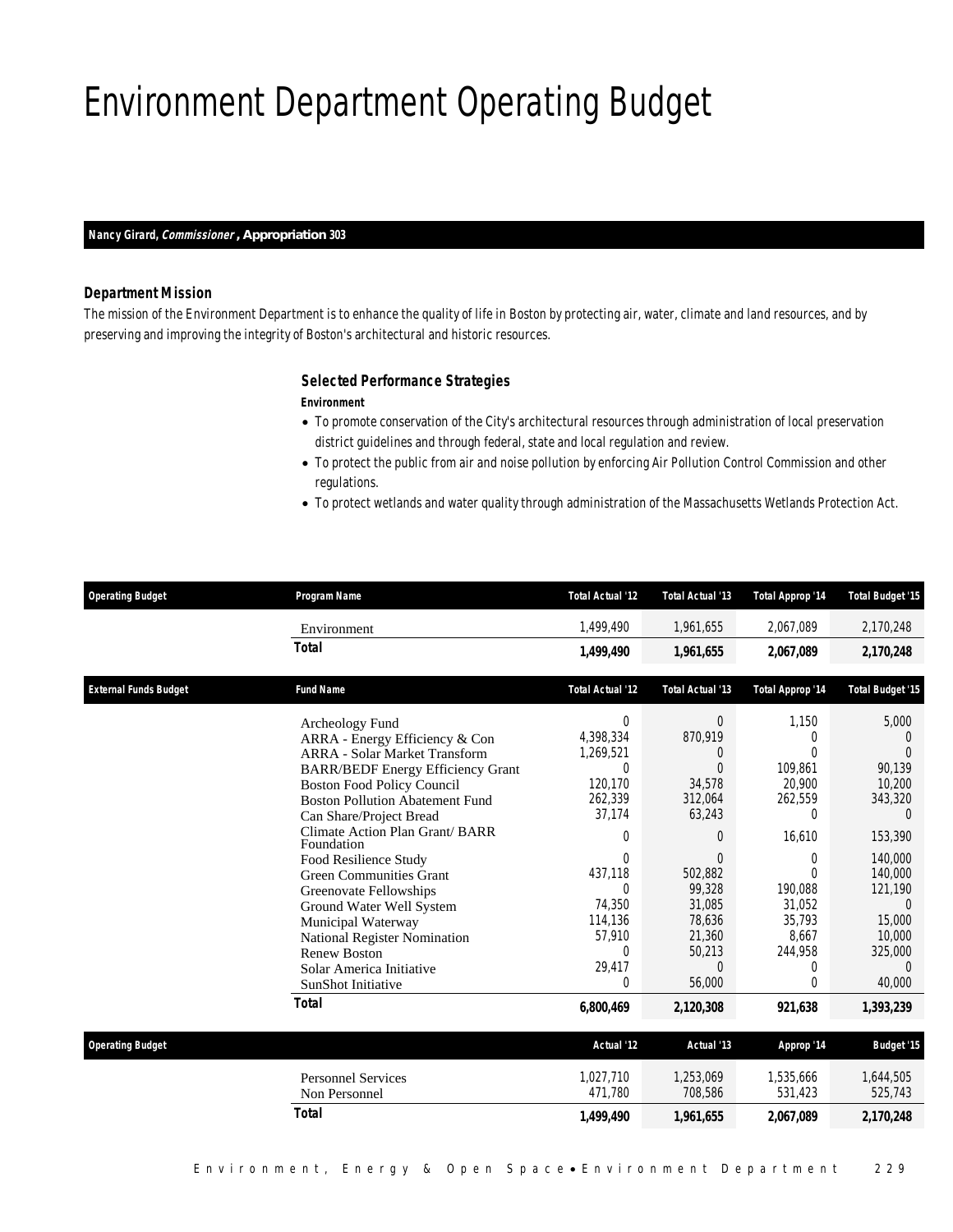# Environment Department Operating Budget



### *Authorizing Statutes*

- Archaeology, M.G.L.A. c.9, §§ 26-27c; 1982 Mass. Acts ch. 152.
- Environmental, CBC Ord. § 5-2.1; CBC Ord. § 7- 1.1; M.G.L.A. c. 131, § 40.
- Administration, 1982 Mass. Acts ch. 624, §§ 1-10.
- Preservation, 36 CFR 60; M.G.L.A. c. 40C; CBC Ord. § 7-3.1; 1955 Mass. Acts ch. 616, as amended; 1966 Mass. Acts ch. 625, as amended; 1975 Mass. Acts ch. 772.
- Generally, CBC St. 5 §§ 3-5, 9, 100, 102, 104, 113; CBC St. 2 § 752; CBC St. 11 §174; CBC St. 14 § 170; CBC Ord. § 5-2.1; M.G.L.A. c. 41, §§ 82-84.

#### *Description of Services*

The Environment Department reviews permit applications and development proposals, coordinates City policy on environmental issues and sustainability, conducts surveys of built and natural resources, provides public information and referrals on environmental and historic preservation issues, and develops City programs such as the preservation guidebook for homeowners. The department also provides support for the operations of the Groundwater Trust and the Boston Waterways Board.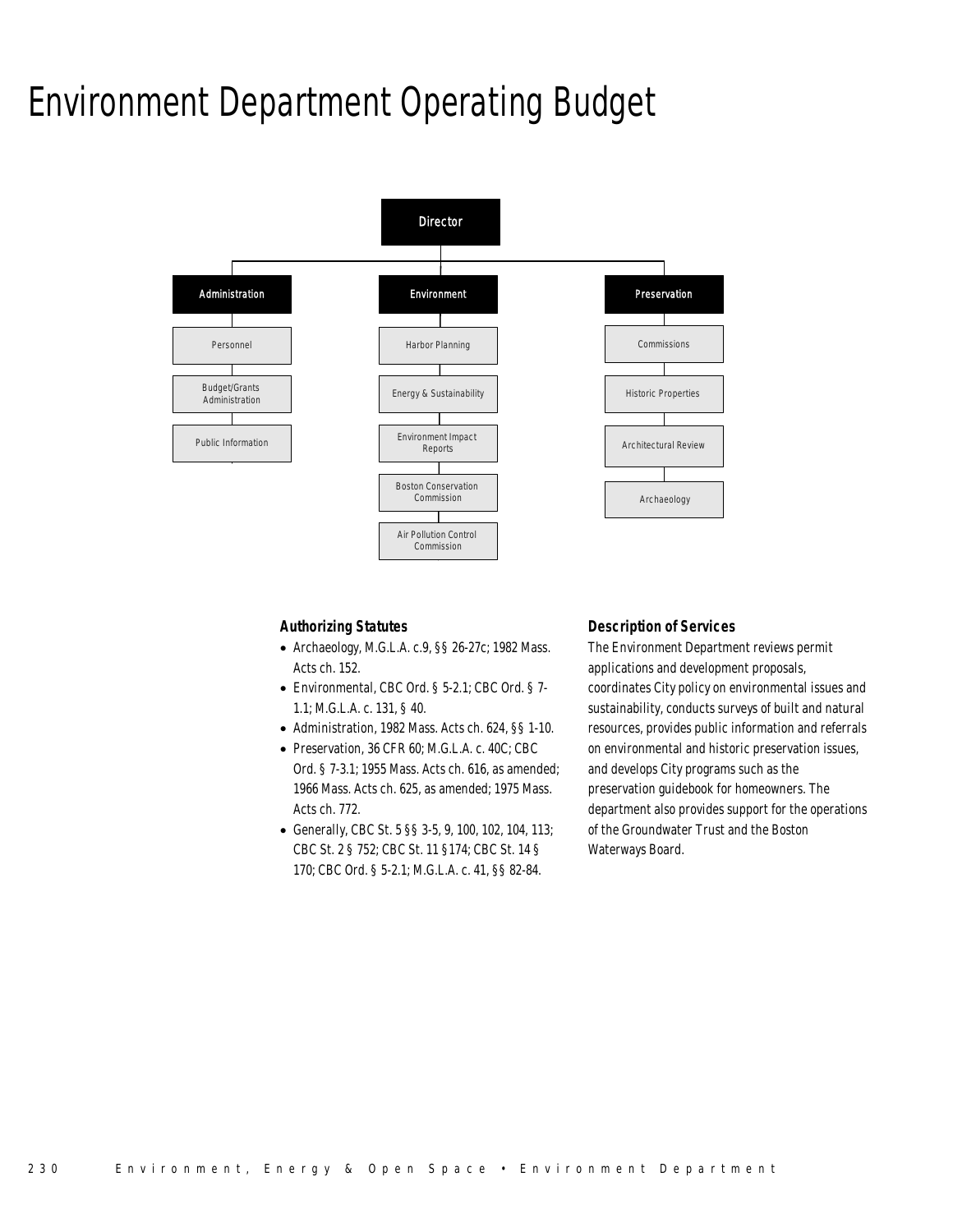# Department History

| <b>Personnel Services</b>       |                                                                                                                                                                                                                                                                                                      | <b>FY12 Expenditure</b>                                                                      | <b>FY13 Expenditure</b>                                                                    | <b>FY14 Appropriation</b>                                                                          | FY15 Adopted                                                                                                   | Inc/Dec 14 vs 15                                                                                                                       |
|---------------------------------|------------------------------------------------------------------------------------------------------------------------------------------------------------------------------------------------------------------------------------------------------------------------------------------------------|----------------------------------------------------------------------------------------------|--------------------------------------------------------------------------------------------|----------------------------------------------------------------------------------------------------|----------------------------------------------------------------------------------------------------------------|----------------------------------------------------------------------------------------------------------------------------------------|
|                                 | 51000 Permanent Employees<br>51100 Emergency Employees<br>51200 Overtime<br>51600 Unemployment Compensation<br>51700 Workers' Compensation                                                                                                                                                           | 1,027,710<br>0<br>0<br>0<br>0                                                                | 1,253,069<br>$\mathbf{0}$<br>0<br>$\overline{0}$<br>0                                      | 1,535,666<br>$\mathbf{0}$<br>0<br>0<br>0                                                           | 1,644,505<br>$\mathbf 0$<br>$\mathbf{0}$<br>$\mathbf{0}$<br>$\Omega$                                           | 108,839<br>$\mathbf{0}$<br>$\overline{0}$<br>$\Omega$<br>$\Omega$                                                                      |
|                                 | <b>Total Personnel Services</b>                                                                                                                                                                                                                                                                      | 1,027,710                                                                                    | 1,253,069                                                                                  | 1,535,666                                                                                          | 1,644,505                                                                                                      | 108,839                                                                                                                                |
| <b>Contractual Services</b>     |                                                                                                                                                                                                                                                                                                      | <b>FY12 Expenditure</b>                                                                      | <b>FY13 Expenditure</b>                                                                    | <b>FY14 Appropriation</b>                                                                          | FY15 Adopted                                                                                                   | Inc/Dec 14 vs 15                                                                                                                       |
|                                 | 52100 Communications<br>52200 Utilities<br>52400 Snow Removal<br>52500 Garbage/Waste Removal<br>52600 Repairs Buildings & Structures<br>52700 Repairs & Service of Equipment<br>52800 Transportation of Persons<br>52900 Contracted Services<br><b>Total Contractual Services</b>                    | 12,552<br>0<br>$\overline{0}$<br>0<br>$\overline{0}$<br>1,680<br>1,170<br>421,704<br>437,106 | 10,259<br>0<br>$\overline{0}$<br>0<br>$\overline{0}$<br>1,710<br>117<br>656,224<br>668,310 | 12,700<br>$\mathbf 0$<br>0<br>0<br>$\overline{0}$<br>1,680<br>3,000<br>497,873<br>515,253          | 12,700<br>$\mathbf{0}$<br>$\mathbf{0}$<br>$\mathbf{0}$<br>$\mathbf{0}$<br>1,000<br>3,000<br>492,873<br>509,573 | 0<br>$\overline{0}$<br>$\mathbf 0$<br>$\overline{0}$<br>$\overline{0}$<br>$-680$<br>$\overline{0}$<br>$-5,000$<br>$-5,680$             |
| <b>Supplies &amp; Materials</b> |                                                                                                                                                                                                                                                                                                      | FY12 Expenditure                                                                             | <b>FY13 Expenditure</b>                                                                    | <b>FY14 Appropriation</b>                                                                          | FY15 Adopted                                                                                                   | Inc/Dec 14 vs 15                                                                                                                       |
|                                 | 53000 Auto Energy Supplies<br>53200 Food Supplies<br>53400 Custodial Supplies<br>53500 Med, Dental, & Hosp Supply<br>53600 Office Supplies and Materials<br>53700 Clothing Allowance<br>53800 Educational Supplies & Mat<br>53900 Misc Supplies & Materials<br><b>Total Supplies &amp; Materials</b> | 0<br>0<br>0<br>0<br>10,916<br>0<br>0<br>3,120<br>14,036                                      | 0<br>0<br>$\overline{0}$<br>0<br>12,551<br>0<br>0<br>6,989<br>19,540                       | $\mathbf 0$<br>$\mathbf{0}$<br>0<br>0<br>12,000<br>$\mathbf{0}$<br>$\mathbf{0}$<br>2,000<br>14,000 | $\mathbf 0$<br>$\mathbf{0}$<br>$\mathbf{0}$<br>$\mathbf{0}$<br>12,000<br>0<br>$\Omega$<br>2,000<br>14,000      | 0<br>$\overline{0}$<br>$\overline{0}$<br>$\overline{0}$<br>$\mathbf{0}$<br>$\overline{0}$<br>$\overline{0}$<br>$\mathbf 0$<br>$\theta$ |
| <b>Current Chgs &amp; Oblig</b> |                                                                                                                                                                                                                                                                                                      | FY12 Expenditure                                                                             | <b>FY13 Expenditure</b>                                                                    | <b>FY14 Appropriation</b>                                                                          | FY15 Adopted                                                                                                   | Inc/Dec 14 vs 15                                                                                                                       |
|                                 | 54300 Workers' Comp Medical<br>54400 Legal Liabilities<br>54500 Aid To Veterans<br>54600 Current Charges H&I<br>54700 Indemnification<br>54900 Other Current Charges<br>Total Current Chgs & Oblig                                                                                                   | 0<br>0<br>0<br>0<br>0<br>1,252<br>1,252                                                      | 0<br>0<br>$\overline{0}$<br>0<br>0<br>884<br>884                                           | $\boldsymbol{0}$<br>0<br>0<br>0<br>$\overline{0}$<br>2,170<br>2,170                                | $\boldsymbol{0}$<br>$\mathbf{0}$<br>$\mathbf{0}$<br>$\mathbf{0}$<br>$\mathbf{0}$<br>2,170<br>2,170             | $\mathbf{0}$<br>$\mathbf{0}$<br>$\overline{0}$<br>$\overline{0}$<br>$\overline{0}$<br>$\mathbf{0}$<br>$\mathbf{0}$                     |
| Equipment                       |                                                                                                                                                                                                                                                                                                      | <b>FY12 Expenditure</b>                                                                      | <b>FY13 Expenditure</b>                                                                    | <b>FY14 Appropriation</b>                                                                          | FY15 Adopted                                                                                                   | Inc/Dec 14 vs 15                                                                                                                       |
|                                 | 55000 Automotive Equipment<br>55400 Lease/Purchase<br>55600 Office Furniture & Equipment<br>55900 Misc Equipment<br><b>Total Equipment</b>                                                                                                                                                           | $\boldsymbol{0}$<br>$\mathbf 0$<br>12,374<br>7,012<br>19,386                                 | $\mathbf 0$<br>$\Omega$<br>$\boldsymbol{0}$<br>19,852<br>19,852                            | 0<br>$\mathbf 0$<br>$\boldsymbol{0}$<br>0<br>$\pmb{0}$                                             | $\boldsymbol{0}$<br>$\boldsymbol{0}$<br>$\boldsymbol{0}$<br>$\mathbf 0$<br>0                                   | $\mathbf 0$<br>$\Omega$<br>$\mathbf 0$<br>$\mathbf 0$<br>0                                                                             |
| Other                           |                                                                                                                                                                                                                                                                                                      | FY12 Expenditure                                                                             | <b>FY13 Expenditure</b>                                                                    | <b>FY14 Appropriation</b>                                                                          | <b>FY15 Adopted</b>                                                                                            | Inc/Dec 14 vs 15                                                                                                                       |
|                                 | 56200 Special Appropriation<br>57200 Structures & Improvements<br>58000 Land & Non-Structure<br><b>Total Other</b>                                                                                                                                                                                   | 0<br>0<br>0<br>0                                                                             | $\boldsymbol{0}$<br>$\mathbf 0$<br>0<br>0                                                  | $\boldsymbol{0}$<br>$\boldsymbol{0}$<br>0<br>0                                                     | 0<br>$\mathbf 0$<br>$\mathbf 0$<br>0                                                                           | 0<br>$\mathbf 0$<br>$\mathbf 0$<br>0                                                                                                   |
|                                 | <b>Grand Total</b>                                                                                                                                                                                                                                                                                   | 1,499,490                                                                                    | 1,961,655                                                                                  | 2,067,089                                                                                          | 2,170,248                                                                                                      | 103,159                                                                                                                                |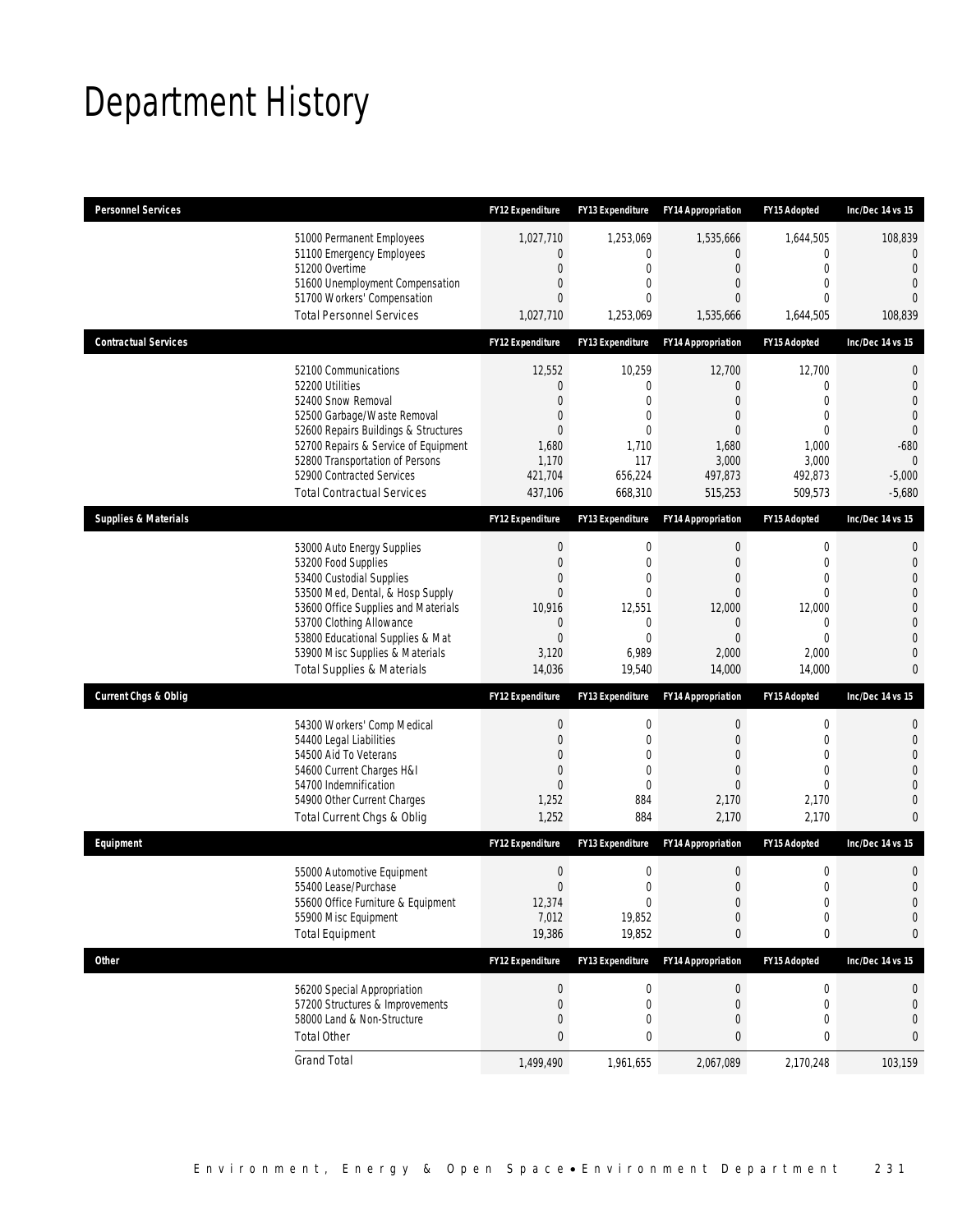# Department Personnel

| Title                         | Union<br>Code   | Grade     | Position | FY15 Salary | Title                       | Union<br>Code   | Grade | Position | FY15 Salary  |
|-------------------------------|-----------------|-----------|----------|-------------|-----------------------------|-----------------|-------|----------|--------------|
|                               |                 |           |          |             |                             |                 |       |          |              |
| Admin Assistant               | MY <sub>0</sub> | 05        | 1.00     | 48,959      | <b>Environmental Asst</b>   | <b>MYO</b>      | 06    | 4.00     | 226,326      |
| Admin Assistant               | <b>MYO</b>      | 06        | 1.00     | 62,306      | <b>Exec Assistant</b>       | <b>MYO</b>      | 09    | 1.00     | 71,896       |
| Admin Asst III                | MY <sub>0</sub> | 08        | 1.00     | 66,598      | Grants Admin/Finance Spec   | <b>MYO</b>      | 05    | 1.00     | 44,739       |
| Administrator                 | MY <sub>0</sub> | 11        | 1.00     | 92,932      | <b>Preservation Planner</b> | MY <sub>0</sub> | 06    | 2.00     | 94,828       |
| Archaeologist                 | MY <sub>0</sub> | 06        | 1.00     | 50,802      | Program Coordinator         | MY0             | 07    | 1.00     | 58,845       |
| Architect                     | MY <sub>0</sub> | 09        | 1.00     | 64,840      | Receptionist/Secretary      | <b>MYG</b>      | 14    | 1.00     | 33,332       |
| Asst Survey Director          | MY <sub>0</sub> | 06        | 1.00     | 46,255      | Spec Asst                   | <b>MYN</b>      | NG    | 1.00     | 77,478       |
| Chief of Environment & Energy | CDH             | <b>NG</b> | 1.00     | 134,294     | Special Asst II             | MY <sub>0</sub> | 11    | 2.00     | 179,709      |
| Commissioner                  | CDH             | <b>NG</b> | 1.00     | 97,267      | Staff Asst III              | MY <sub>0</sub> | 07    | 1.00     | 52,884       |
|                               |                 |           |          |             | Staff Asst IV               | MY0             | 09    | 2.00     | 157,683      |
|                               |                 |           |          |             | <b>Total</b>                |                 |       | 25       | 1,661,972    |
|                               |                 |           |          |             | <b>Adjustments</b>          |                 |       |          |              |
|                               |                 |           |          |             | Differential Payments       |                 |       |          | $\Omega$     |
|                               |                 |           |          |             | Other                       |                 |       |          | 32,533       |
|                               |                 |           |          |             | Chargebacks                 |                 |       |          | $-50,000$    |
|                               |                 |           |          |             | <b>Salary Savings</b>       |                 |       |          | $\mathbf{0}$ |
|                               |                 |           |          |             | <b>FY15 Total Request</b>   |                 |       |          | 1,644,505    |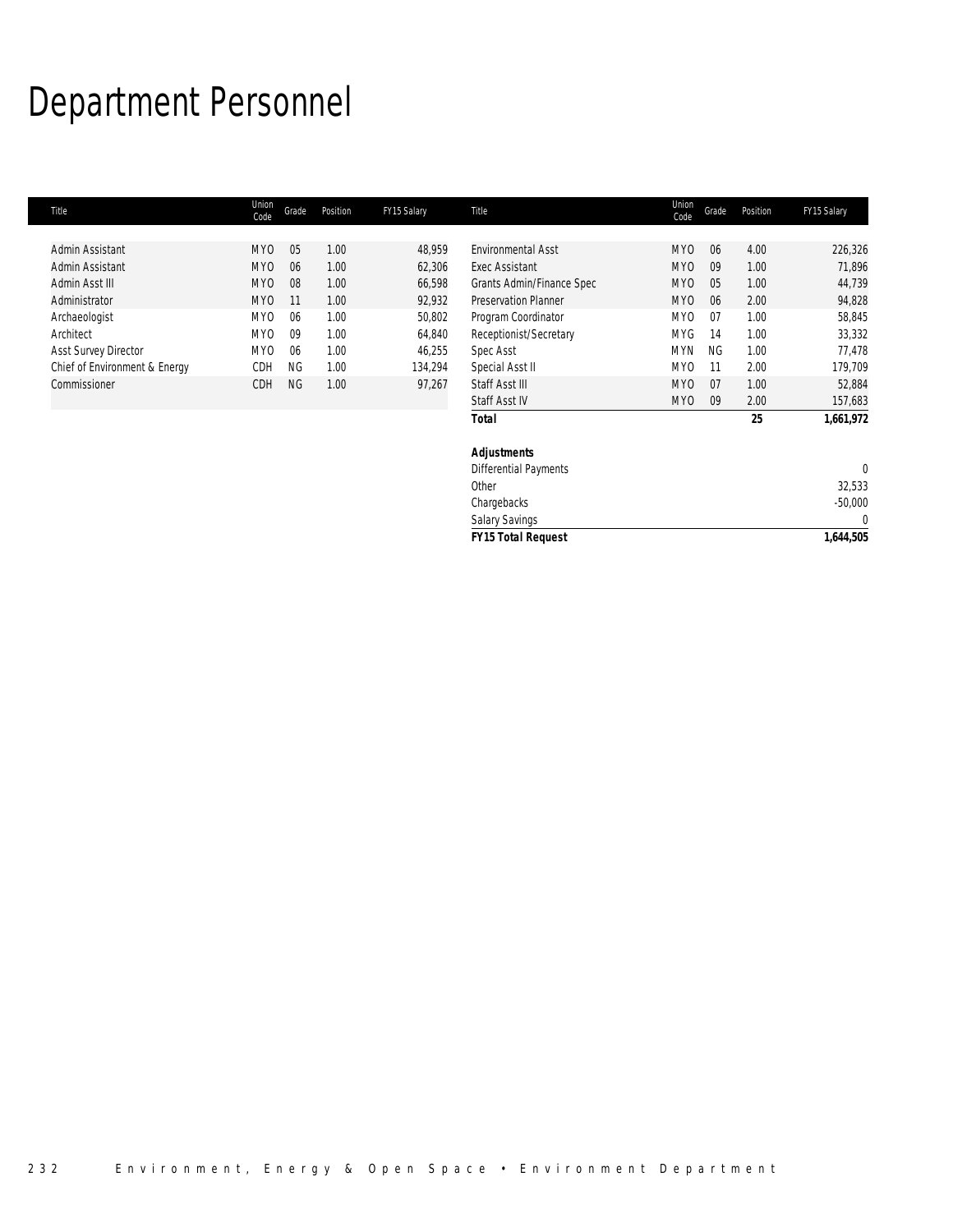# External Funds History

| <b>Personnel Services</b>       |                                                                                                                                                                                                                                                                                                            | <b>FY12 Expenditure</b>                                                                                                                 | <b>FY13 Expenditure</b>                                                                                                       | <b>FY14 Appropriation</b>                                                                                                                   | FY15 Adopted                                                                                                                      | Inc/Dec 14 vs 15                                                                                                                                  |
|---------------------------------|------------------------------------------------------------------------------------------------------------------------------------------------------------------------------------------------------------------------------------------------------------------------------------------------------------|-----------------------------------------------------------------------------------------------------------------------------------------|-------------------------------------------------------------------------------------------------------------------------------|---------------------------------------------------------------------------------------------------------------------------------------------|-----------------------------------------------------------------------------------------------------------------------------------|---------------------------------------------------------------------------------------------------------------------------------------------------|
|                                 | 51000 Permanent Employees<br>51100 Emergency Employees<br>51200 Overtime<br>51300 Part Time Employees<br>51400 Health Insurance<br>51500 Pension & Annunity<br>51600 Unemployment Compensation<br>51700 Workers' Compensation<br>51800 Indirect Costs<br>51900 Medicare<br><b>Total Personnel Services</b> | 409,157<br>0<br>$\boldsymbol{0}$<br>$\mathbf{0}$<br>39,331<br>36,695<br>$\boldsymbol{0}$<br>$\mathbf{0}$<br>390,128<br>3,487<br>878,798 | 247,521<br>0<br>$\mathbf 0$<br>$\overline{0}$<br>1,697<br>21,289<br>$\mathbf 0$<br>$\overline{0}$<br>80,428<br>470<br>351,405 | 282,222<br>$\mathbf{0}$<br>$\boldsymbol{0}$<br>$\mathbf{0}$<br>23,457<br>23,275<br>$\mathbf 0$<br>$\mathbf{0}$<br>1,000<br>3,747<br>333,701 | 223,438<br>$\mathbf 0$<br>$\mathbf 0$<br>$\mathbf{0}$<br>30,723<br>20,110<br>0<br>$\mathbf 0$<br>$\mathbf{0}$<br>3,239<br>277,510 | $-58,784$<br>$\mathbf{0}$<br>$\overline{0}$<br>$\Omega$<br>7,266<br>$-3,165$<br>$\mathbf{0}$<br>$\overline{0}$<br>$-1,000$<br>$-508$<br>$-56,191$ |
| <b>Contractual Services</b>     |                                                                                                                                                                                                                                                                                                            | <b>FY12 Expenditure</b>                                                                                                                 | <b>FY13 Expenditure</b>                                                                                                       | <b>FY14 Appropriation</b>                                                                                                                   | FY15 Adopted                                                                                                                      | Inc/Dec 14 vs 15                                                                                                                                  |
|                                 | 52100 Communications<br>52200 Utilities<br>52400 Snow Removal<br>52500 Garbage/Waste Removal<br>52600 Repairs Buildings & Structures<br>52700 Repairs & Service of Equipment<br>52800 Transportation of Persons<br>52900 Contracted Services<br><b>Total Contractual Services</b>                          | 542<br>0<br>$\overline{0}$<br>0<br>0<br>$\overline{0}$<br>4,882<br>5,556,653<br>5,562,077                                               | $\mathbf 0$<br>0<br>$\overline{0}$<br>0<br>$\theta$<br>$\theta$<br>10,584<br>1,434,974<br>1,445,558                           | 100<br>0<br>$\overline{0}$<br>0<br>$\mathbf{0}$<br>$\mathbf{0}$<br>1,951<br>512,031<br>514,082                                              | $\boldsymbol{0}$<br>$\mathbf{0}$<br>$\mathbf{0}$<br>$\mathbf{0}$<br>$\mathbf{0}$<br>$\theta$<br>10,200<br>1,085,529<br>1,095,729  | $-100$<br>$\mathbf 0$<br>$\overline{0}$<br>$\overline{0}$<br>$\theta$<br>$\overline{0}$<br>8,249<br>573,498<br>581,647                            |
| <b>Supplies &amp; Materials</b> |                                                                                                                                                                                                                                                                                                            | <b>FY12 Expenditure</b>                                                                                                                 | <b>FY13 Expenditure</b>                                                                                                       | <b>FY14 Appropriation</b>                                                                                                                   | FY15 Adopted                                                                                                                      | Inc/Dec 14 vs 15                                                                                                                                  |
|                                 | 53000 Auto Energy Supplies<br>53200 Food Supplies<br>53400 Custodial Supplies<br>53500 Med, Dental, & Hosp Supply<br>53600 Office Supplies and Materials<br>53700 Clothing Allowance<br>53800 Educational Supplies & Mat<br>53900 Misc Supplies & Materials<br><b>Total Supplies &amp; Materials</b>       | $\boldsymbol{0}$<br>$\theta$<br>0<br>$\mathbf{0}$<br>5,654<br>0<br>$\theta$<br>3,213<br>8,867                                           | $\boldsymbol{0}$<br>0<br>$\overline{0}$<br>$\overline{0}$<br>14,770<br>0<br>0<br>5,375<br>20,145                              | $\boldsymbol{0}$<br>0<br>$\overline{0}$<br>0<br>$\Omega$<br>$\mathbf{0}$<br>0<br>1,650<br>1,650                                             | $\boldsymbol{0}$<br>$\mathbf{0}$<br>$\mathbf{0}$<br>$\mathbf 0$<br>5,000<br>$\mathbf{0}$<br>$\mathbf{0}$<br>15,000<br>20,000      | 0<br>$\overline{0}$<br>$\overline{0}$<br>$\overline{0}$<br>5,000<br>$\mathbf{0}$<br>$\Omega$<br>13,350<br>18,350                                  |
| <b>Current Chgs &amp; Oblig</b> |                                                                                                                                                                                                                                                                                                            | <b>FY12 Expenditure</b>                                                                                                                 | <b>FY13 Expenditure</b>                                                                                                       | <b>FY14 Appropriation</b>                                                                                                                   | FY15 Adopted                                                                                                                      | Inc/Dec 14 vs 15                                                                                                                                  |
|                                 | 54300 Workers' Comp Medical<br>54400 Legal Liabilities<br>54600 Current Charges H&I<br>54700 Indemnification<br>54900 Other Current Charges<br>Total Current Chgs & Oblig                                                                                                                                  | $\boldsymbol{0}$<br>$\mathbf 0$<br>$\boldsymbol{0}$<br>$\boldsymbol{0}$<br>344<br>344                                                   | $\boldsymbol{0}$<br>0<br>$\overline{0}$<br>0<br>0<br>$\mathbf 0$                                                              | $\boldsymbol{0}$<br>0<br>$\mathbf{0}$<br>$\mathbf 0$<br>100<br>100                                                                          | $\boldsymbol{0}$<br>$\mathbf 0$<br>$\mathbf{0}$<br>$\mathbf 0$<br>$\mathbf 0$<br>$\mathbf{0}$                                     | $\mathbf{0}$<br>$\mathbf{0}$<br>$\overline{0}$<br>$\overline{0}$<br>$-100$<br>$-100$                                                              |
| Equipment                       |                                                                                                                                                                                                                                                                                                            | FY12 Expenditure                                                                                                                        | FY13 Expenditure                                                                                                              | <b>FY14 Appropriation</b>                                                                                                                   | FY15 Adopted                                                                                                                      | Inc/Dec 14 vs 15                                                                                                                                  |
|                                 | 55000 Automotive Equipment<br>55400 Lease/Purchase<br>55600 Office Furniture & Equipment<br>55900 Misc Equipment<br><b>Total Equipment</b>                                                                                                                                                                 | $\boldsymbol{0}$<br>$\boldsymbol{0}$<br>$\overline{0}$<br>4,345<br>4,345                                                                | $\boldsymbol{0}$<br>$\mathbf 0$<br>0<br>$\mathbf 0$<br>0                                                                      | $\boldsymbol{0}$<br>$\mathbf 0$<br>0<br>72,105<br>72,105                                                                                    | 0<br>$\boldsymbol{0}$<br>$\mathbf 0$<br>$\mathbf 0$<br>$\boldsymbol{0}$                                                           | 0<br>$\mathbf{0}$<br>$\mathbf 0$<br>$-72,105$<br>$-72,105$                                                                                        |
| <b>Other</b>                    |                                                                                                                                                                                                                                                                                                            | FY12 Expenditure                                                                                                                        | FY13 Expenditure                                                                                                              | <b>FY14 Appropriation</b>                                                                                                                   | FY15 Adopted                                                                                                                      | Inc/Dec 14 vs 15                                                                                                                                  |
|                                 | 56200 Special Appropriation<br>57200 Structures & Improvements<br>58000 Land & Non-Structure<br><b>Total Other</b>                                                                                                                                                                                         | $\boldsymbol{0}$<br>346,038<br>$\mathbf 0$<br>346,038                                                                                   | $\boldsymbol{0}$<br>303,200<br>$\boldsymbol{0}$<br>303,200                                                                    | $\boldsymbol{0}$<br>$\mathbf 0$<br>0<br>0                                                                                                   | $\boldsymbol{0}$<br>$\mathbf 0$<br>$\mathbf 0$<br>$\bf{0}$                                                                        | 0<br>0<br>$\overline{0}$<br>$\bf{0}$                                                                                                              |
|                                 | <b>Grand Total</b>                                                                                                                                                                                                                                                                                         | 6,800,469                                                                                                                               | 2,120,308                                                                                                                     | 921,638                                                                                                                                     | 1,393,239                                                                                                                         | 471,601                                                                                                                                           |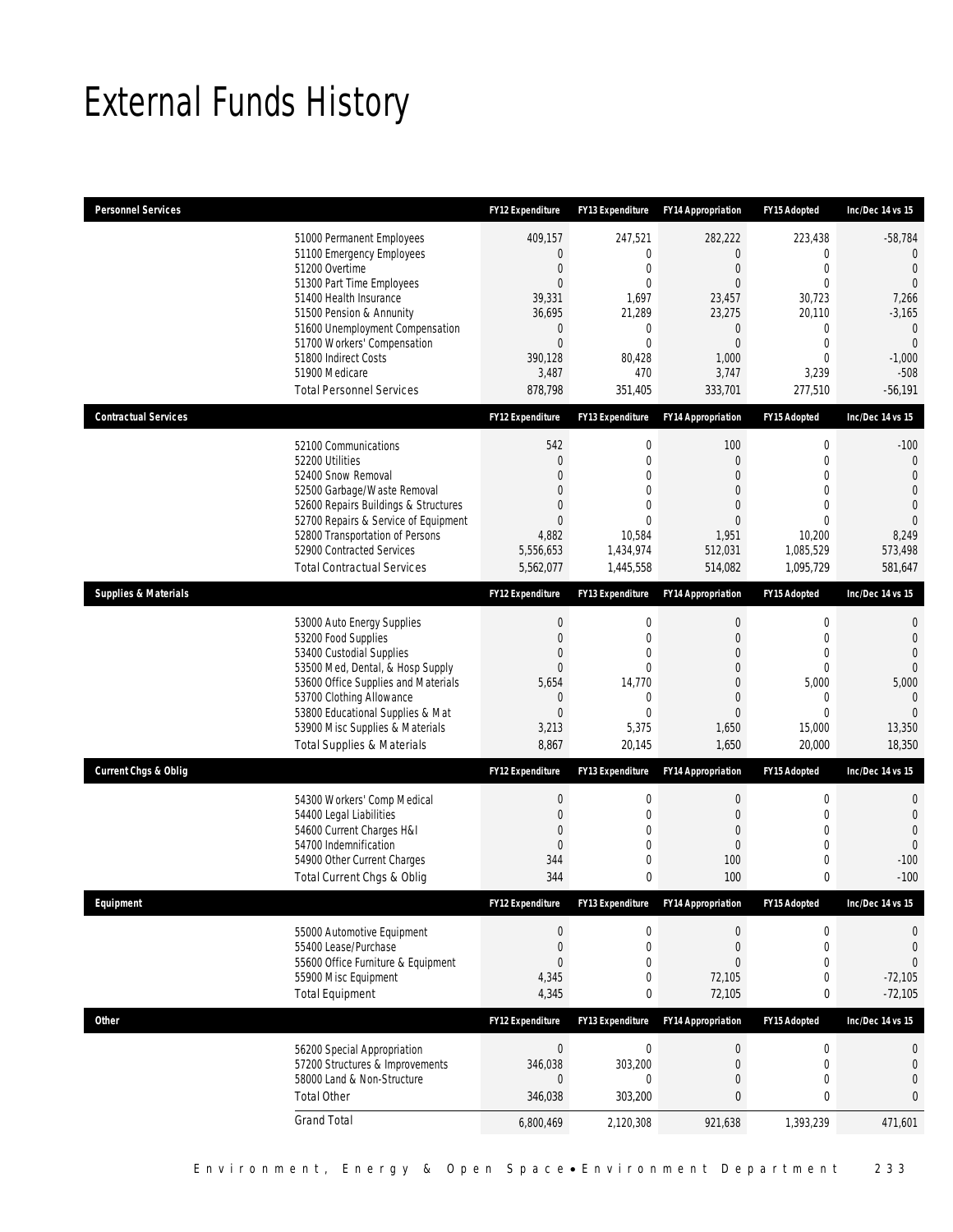# External Funds Personnel

| Title                     | Union<br>Code   | Grade | Position | FY15 Salary | Title                                | Union<br>Code                 | Grade           | Position       | FY15 Salary      |
|---------------------------|-----------------|-------|----------|-------------|--------------------------------------|-------------------------------|-----------------|----------------|------------------|
| <b>Environmental Asst</b> | MY <sub>0</sub> | 06    | 1.00     | 55,188      | Special Assistant<br>Special Asst II | <b>MYN</b><br>MY <sub>0</sub> | <b>NG</b><br>11 | 2.00<br>1.00   | 81,473<br>86,777 |
|                           |                 |       |          |             | Total                                |                               |                 | $\overline{4}$ | 223,438          |
|                           |                 |       |          |             | <b>Adjustments</b>                   |                               |                 |                |                  |
|                           |                 |       |          |             | <b>Differential Payments</b>         |                               |                 |                | $\overline{0}$   |
|                           |                 |       |          |             | Other                                |                               |                 |                | $\mathbf 0$      |
|                           |                 |       |          |             | Chargebacks                          |                               |                 |                | $\mathbf{0}$     |
|                           |                 |       |          |             | <b>Salary Savings</b>                |                               |                 |                | $\overline{0}$   |
|                           |                 |       |          |             | <b>FY15 Total Request</b>            |                               |                 |                | 223,438          |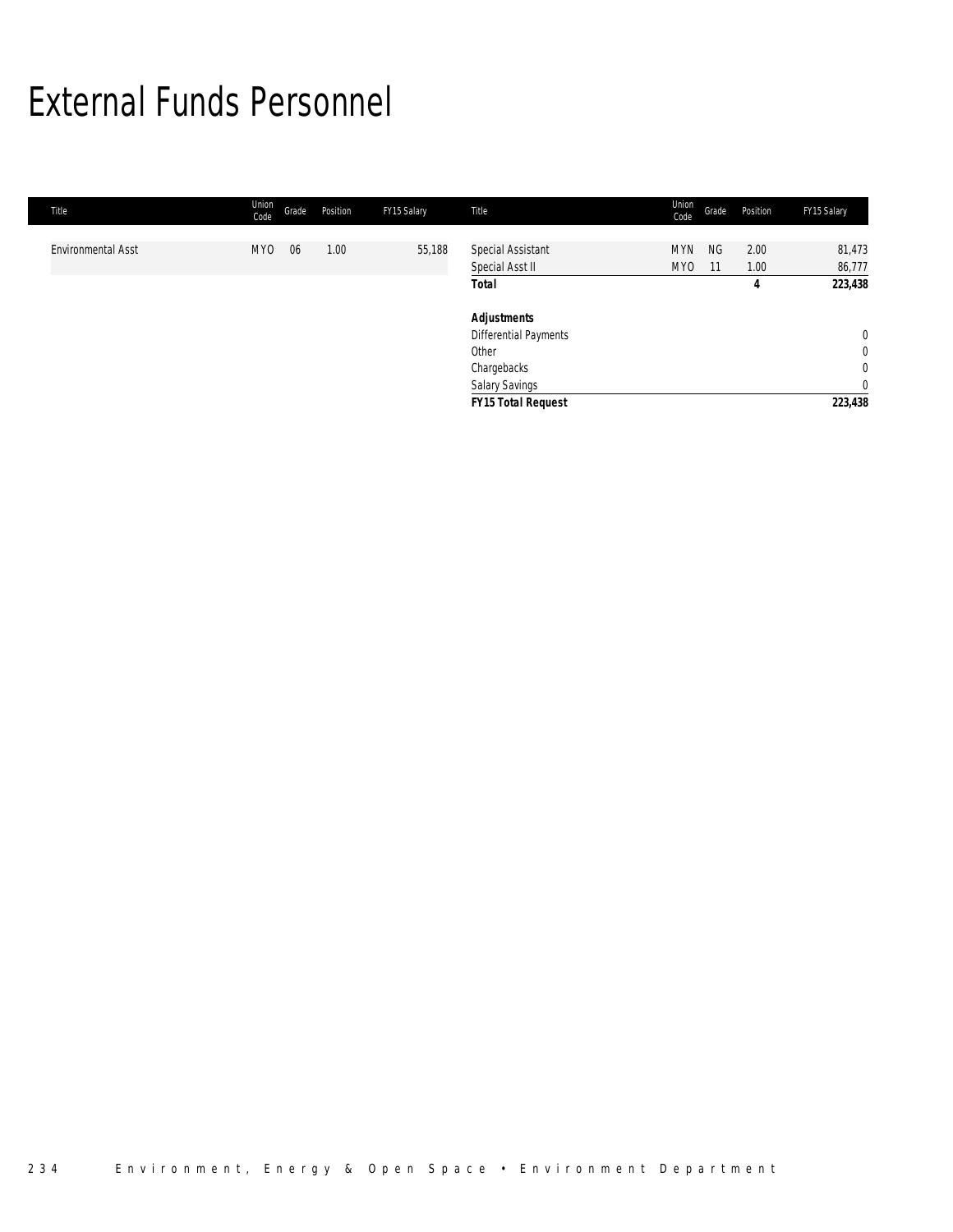# Program 1. Environment

### *Nancy Girard, Manager , Organization 303100*

### *Program Description*

The Environment Program works to enhance the quality of Boston's air, water, and land, and the integrity of its architecture and historic resources. The program researches and writes study reports, prepares National Register nominations, and performs design review of properties subject to landmark, local, district, and National Register review. The Program is focused on implementing the Mayor's commitment to sustainable development, climate protection, and the environment by reviewing environmental impact assessments, issuing permits and providing information and referral services on environmental issues. Through participation in various local, state, and federal review processes, the program seeks to increase the accessibility and quality of Boston's water and riverfronts. The program provides improved access to healthy foods and energy efficiency services for both residents and businesses.

| <b>Operating Budget</b>             | Actual '12          | Actual '13          | Approp '14           | <b>Budget '15</b>   |
|-------------------------------------|---------------------|---------------------|----------------------|---------------------|
| Personnel Services<br>Non Personnel | .027.710<br>471.780 | .253.069<br>708.586 | 1.535.666<br>531.423 | ,644,505<br>525,743 |
| Total                               | 1.499.490           | 1,961,655           | 2,067,089            | 2,170,248           |

### *Performance*

*Strategy:* To promote conservation of the City's architectural resources through administration of local preservation district guidelines and through federal, state and local regulation and review.

| <b>Performance Measures</b>                  | Actual '12 | Actual '13 | <b>Projected '14</b> | Target '15 |
|----------------------------------------------|------------|------------|----------------------|------------|
| # of project reviews for historic properties | ,502       | 168        | .348                 | ,500       |

### Strategy: To protect the public from air and noise pollution by enforcing Air Pollution Control Commission and other regulations.

| <b>Performance Measures</b>                                            | Actual '12      | Actual '13 | <b>Projected '14</b> | Target '15 |
|------------------------------------------------------------------------|-----------------|------------|----------------------|------------|
| Air quality complaints responded to<br>Food trucks operating in Boston | 64<br>2Ľ<br>ັບປ | 54<br>58   | 87<br>6              | 90         |
| Noise level complaints responded to                                    | 204             | 21'        | 280                  | 250        |

*Strategy:* To protect wetlands and water quality through administration of the Massachusetts Wetlands Protection Act.

| <b>Performance Measures</b>                        | Actual '12   | Actual '13 | <b>Projected '14</b> | Target '15 |
|----------------------------------------------------|--------------|------------|----------------------|------------|
| # of wetlands and water quality public<br>hearings | $\sim$<br>ے۔ | 10         |                      | 20         |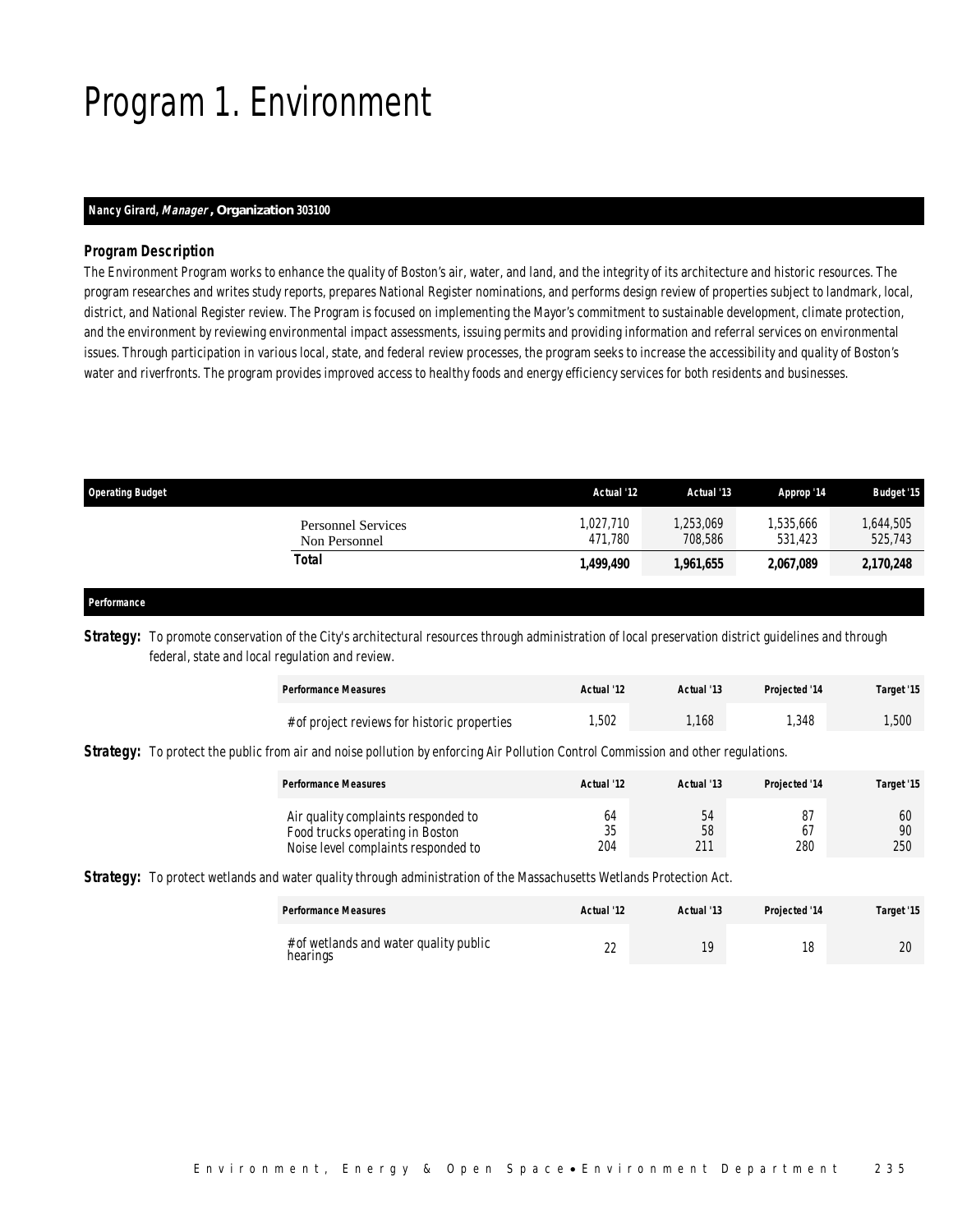# External Funds Projects

#### *ARRA - Energy Efficiency & Conservation Block Grant (EECBG)*

#### *Project Mission*

The City was awarded \$6.5m in FY10 under the American Recovery and Reinvestment Act to support to Renew Boston initiative. The Environment Department coordinated with other city agencies to leverage other state and utility incentives for the initiative. It is estimated that over 100 green jobs were created through this program.

#### *ARRA - Solar Market Transformation*

#### *Project Mission*

The Solar Market Transformation funds were a one-time grant from the United States Department of Energy, funded by the American Recovery and Reinvestment Act. The department worked with the Boston Transportation and Public Works Departments to design and construct a solar powered evacuation route and a backup battery power source for the fuel system at 400 Frontage Rd. Both of these will assist Boston residents and public workers during emergencies.

#### *Archeology Fund*

#### *Project Mission*

This revolving fund will accept and expend donations and honorariums. Expenses will include supplies in support of the field, laboratory, and museum activities of the City Archaeology Program.

*BARR/BEDF Energy Efficiency Grant* 

#### *Project Mission*

This one time grant for \$200,000 awarded in FY14 from the BARR Foundation, will support the creation of standardized construction documents for energy efficiency projects as well as other studies of how to improve energy efficiencies in school buildings. The Environment Department will work collaboratively with the Boston Public Schools.

*Boston Food Policy* 

#### *Project Mission*

Supported by funding from local grant foundations, the Food Policy Council will support healthy eating and nutritional advancement in Boston's neighborhoods. The grants will support cooking classes for Boston Public School parents, assistance to food trucks that supply nutritional options and a community supported agriculture program aimed at seniors.

#### *Boston Pollution Abatement Fund*

#### *Project Mission*

The Pollution Abatement Fund was established in 1984 to receive funds environmental permits and fines which are to be expended by Air Pollution Control Commission in support of pollution abatement programs. The Fund has received permit fees from the South Boston Parking freeze and has been used to administer the Freeze and associated air pollution reduction efforts pursuant to 310CMR 7.33 and the Federal Clean Air Act. The fund provides grants for pollution abatements, vehicle retrofits, and air pollution research.

#### *Can Share/Project Bread*

#### *Project Mission*

The Project Bread grant funds a portion of the expenses related to the City's Can Share Food Drive.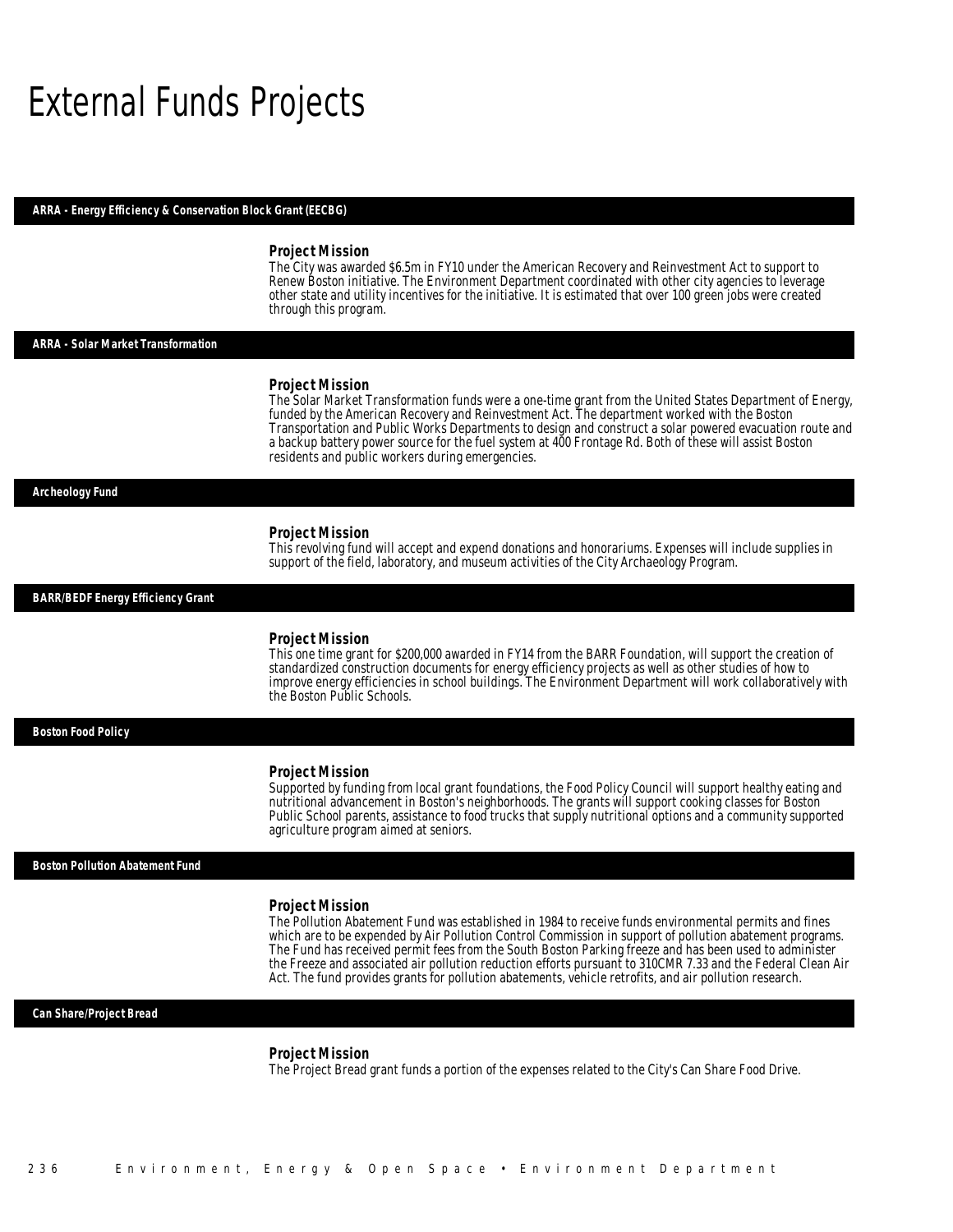#### *Project Mission*

This is a one-time grant for \$170,000 given by the BARR Foundation, which will help update the city's 2014 Climate Action Plan in order to reduce greenhouse gas emissions and meet the City's Climate Action Goals. Spending will be complete in FY15.

*Food Resiliency Study* 

*Project Mission*<br>This is a onetime grant, funded in FY15 to study gaps in food resilience in Boston and address them through substantive policy and programmatic changes on a city level.

*Green Communities Grant* 

#### *Project Mission*

As a Green Community, the City received almost a million dollars from the Massachusetts Department of Energy in FY12. These funds were spent on technological upgrades to existing systems and new technologies to promote energy conservation. In FY14, the department received \$143,052, which will be spent adding building energy management systems to the Boston Public Library Branches. The new amount expires in FY15.

*Greenovate Fellowships* 

#### *Project Mission*

The BARR Foundation donated \$360,000 to support two fellowships. The Fellows have provided support to existing and new environmental policies, expanded the media presence of the Greenovation agenda and promoted citywide participation in energy and other sustainability programs. The Fellowships expire in FY15. Î

*Municipal Waterways Account* 

#### *Project Mission*

This funding will support maintenance, dredging, cleaning and improvement of harbors, inland waters and great ponds of the commonwealth, the public access thereto, the breakwaters, retaining walls, piers, wharves and moorings thereof, and law enforcement and fire prevention.

*Groundwater/Well System* 

#### *Project Mission*

This state funded grant has been used to test a new porous pavement technology; which will help reduce flooding, sewer overflows and storm water pollution. Spending is anticipated to be complete in FY14.

*National Register Nomination* 

#### *Project Mission*

The National Register Nomination is an annual grant from the Massachusetts Historical Commission. This survey and planning grant allows the Boston Landmarks Commission to support the third and final phase of a comprehensive survey of cultural resources in the Beacon Hill neighborhood of the City of Boston.

*Renew Boston* 

#### *Project Mission*

This ongoing fund will accept and expend utility funds and other donations in support of Renew Boston Programming. Funds will be spent on community-based outreach services to promote residential and small business energy efficiency and solar projects.

*Solar America Initiative* 

#### *Project Mission*

This is a three-year award from the U.S Department of Energy to maximize solar technology's role in the City's sustainable development, educational and emergency preparedness policies, resulting in the installation of solar technology on all feasible and appropriate locations throughout the city of Boston.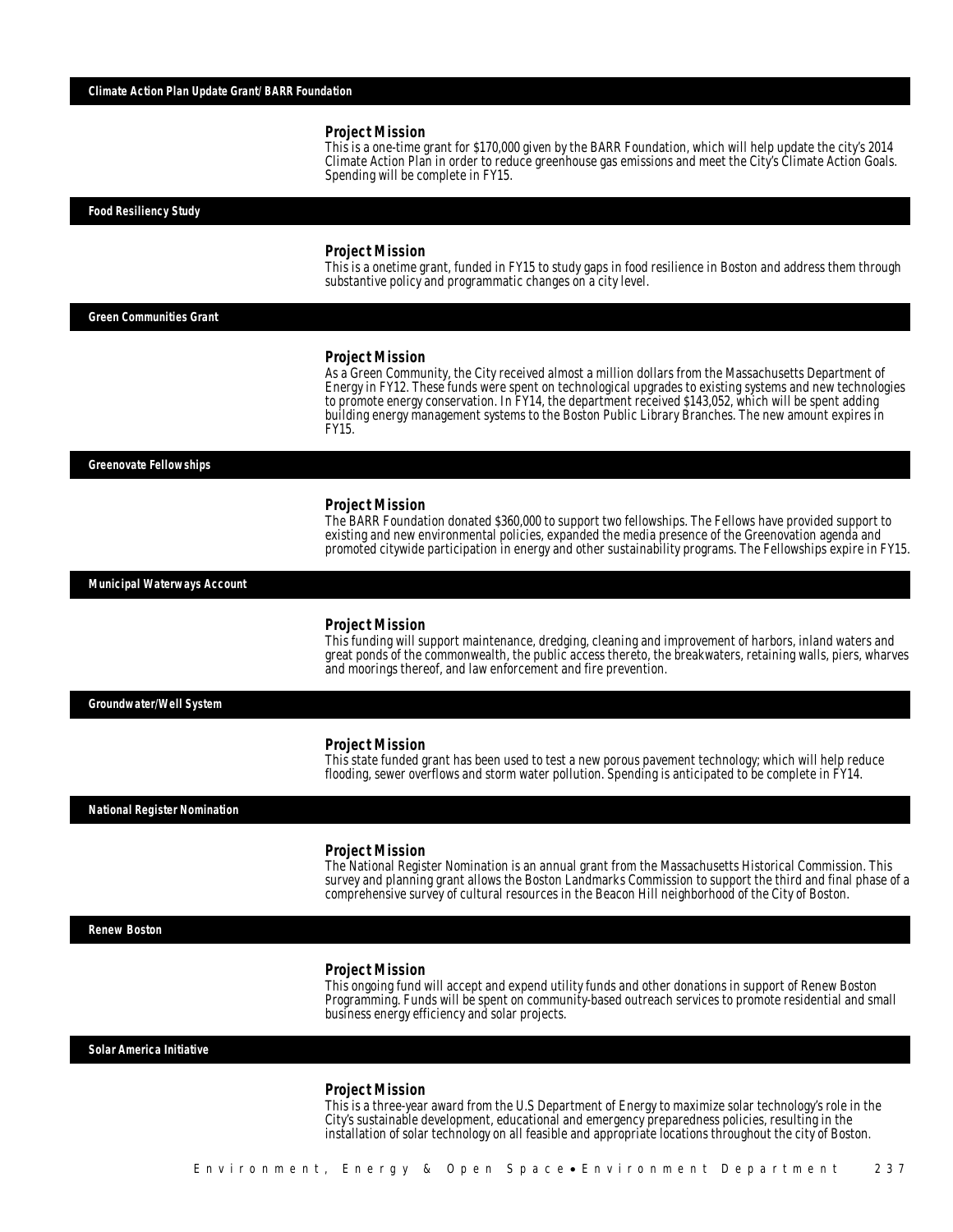#### *Project Mission*

The SunShot Initiative from the US Department of Energy is dedicated to accelerating the installation of rooftop solar in Boston by reducing barriers and lowering costs. The Massachusetts Department of Energy Resources is serving as the fiscal agent for this grant to the City of Boston.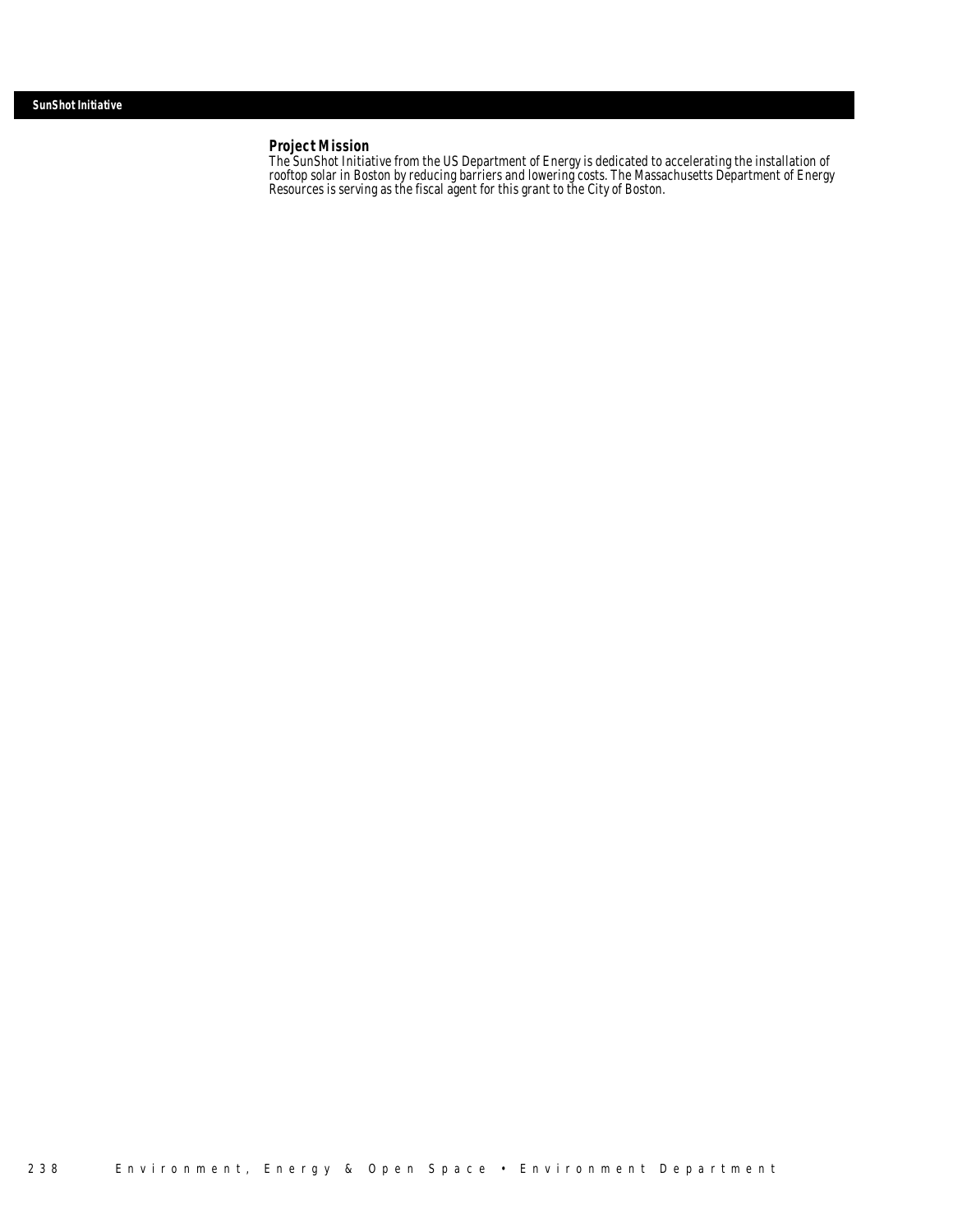# Environment Department Capital Budget

### *Overview*

Over the past several years, the city has authorized funds to clean up and conserve open-space and water resources. The FY15 Capital Plan maintains those on-going programs as well as promoting energy efficiency efforts citywide.

### *FY15 Major Initiatives*

- Capital funds are supporting citywide energy efficiency projects, including completing the installation of building management systems in all Boston Public Library Branches.
- Working with the Public Works Department, the Environment Department continues to assist with the attainment of rebates for the swap out of mercury and sodium vapor streetlights to LEDs, with a projected FY15 savings of approximately 6,000,000 kilowatts.

| <b>Capital Budget Expenditures</b> | Total Actual '12 | Total Actual '13 | <b>Estimated '14</b> | Total Projected '15 |
|------------------------------------|------------------|------------------|----------------------|---------------------|
| Total Department                   | 89,741           | 242,091          | 359,401              | 584,000             |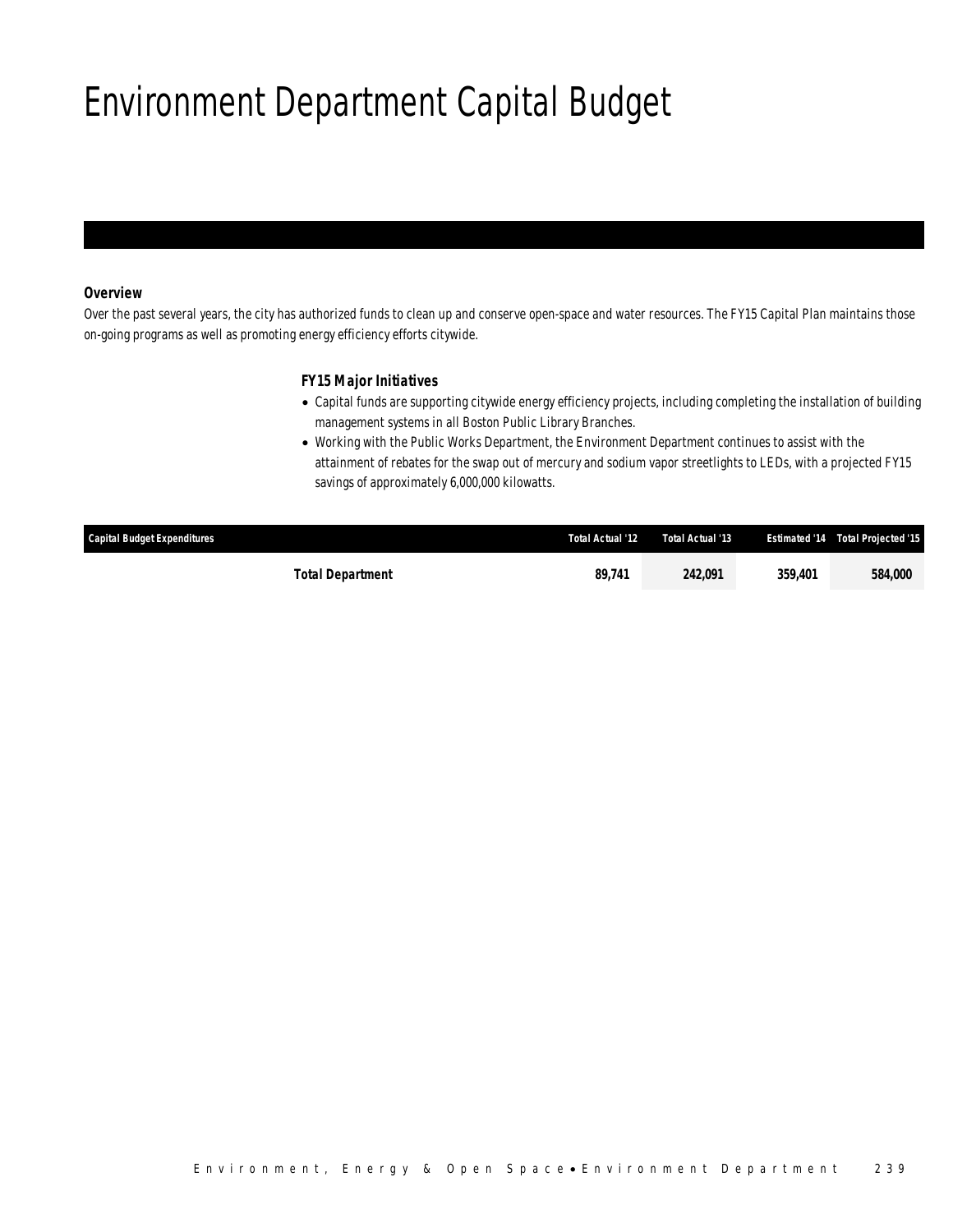# Environment Department Project Profiles

#### *ENERGY CONSERVATION PROGRAM*

### *Project Mission*

Develop and implement an energy conservation strategy citywide including the installation of photovoltaic units and energy efficient lighting. These funds support citywide energy efficiency projects. *Managing Department,* Environment Department *Status,* Annual Program*Location,* Citywide *Operating Impact,* Yes

| <b>Authorizations</b>                    |           |             |             |             |           |
|------------------------------------------|-----------|-------------|-------------|-------------|-----------|
|                                          |           |             |             | Non Capital |           |
| Source                                   | Existing  | <b>FY15</b> | Future      | <b>Fund</b> | Total     |
| City Capital                             | 890,000   | 0           | 0           | 0           | 890,000   |
| Grants/Other                             | 506.956   | 260,000     | 0           | 0           | 766,956   |
| Total                                    | 1.396.956 | 260,000     | 0           | 0           | 1,656,956 |
| <b>Expenditures (Actual and Planned)</b> |           |             |             |             |           |
|                                          | Thru      |             |             |             |           |
| Source                                   | 6/30/13   | <b>FY14</b> | <b>FY15</b> | FY16-19     | Total     |
| City Capital                             | 327.779   | 0           | 291.000     | 271.221     | 890,000   |
| Grants/Other                             | 170,486   | 40,000      | 293,000     | 263.470     | 766,956   |
| Total                                    | 498.265   | 40,000      | 584,000     | 534.691     | 1.656.956 |

### *OPEN SPACE ACQUISITION*

*Project Mission* 

Funding program for open space acquisition.

 *Managing Department,* Parks and Recreation Department *Status,* To Be Scheduled*Location,* Citywide *Operating Impact,* No

| <b>Authorizations</b>                    |           |             |             |             |           |
|------------------------------------------|-----------|-------------|-------------|-------------|-----------|
|                                          |           |             |             | Non Capital |           |
| Source                                   | Existing  | <b>FY15</b> | Future      | Fund        | Total     |
| City Capital                             | 1,000,000 | 0           | 500,000     | 0           | 1,500,000 |
| Grants/Other                             | O         | 0           | 0           | 0           |           |
| Total                                    | 1,000,000 | $\theta$    | 500,000     | 0           | 1,500,000 |
| <b>Expenditures (Actual and Planned)</b> |           |             |             |             |           |
|                                          | Thru      |             |             |             |           |
| Source                                   | 6/30/13   | <b>FY14</b> | <b>FY15</b> | FY16-19     | Total     |
| City Capital                             | 622,281   | $\Omega$    | 0           | 877.719     | 1,500,000 |
| Grants/Other                             | 0         | $\theta$    | 0           | 0           |           |
| Total                                    | 622,281   | $\theta$    | 0           | 877.719     | 1,500,000 |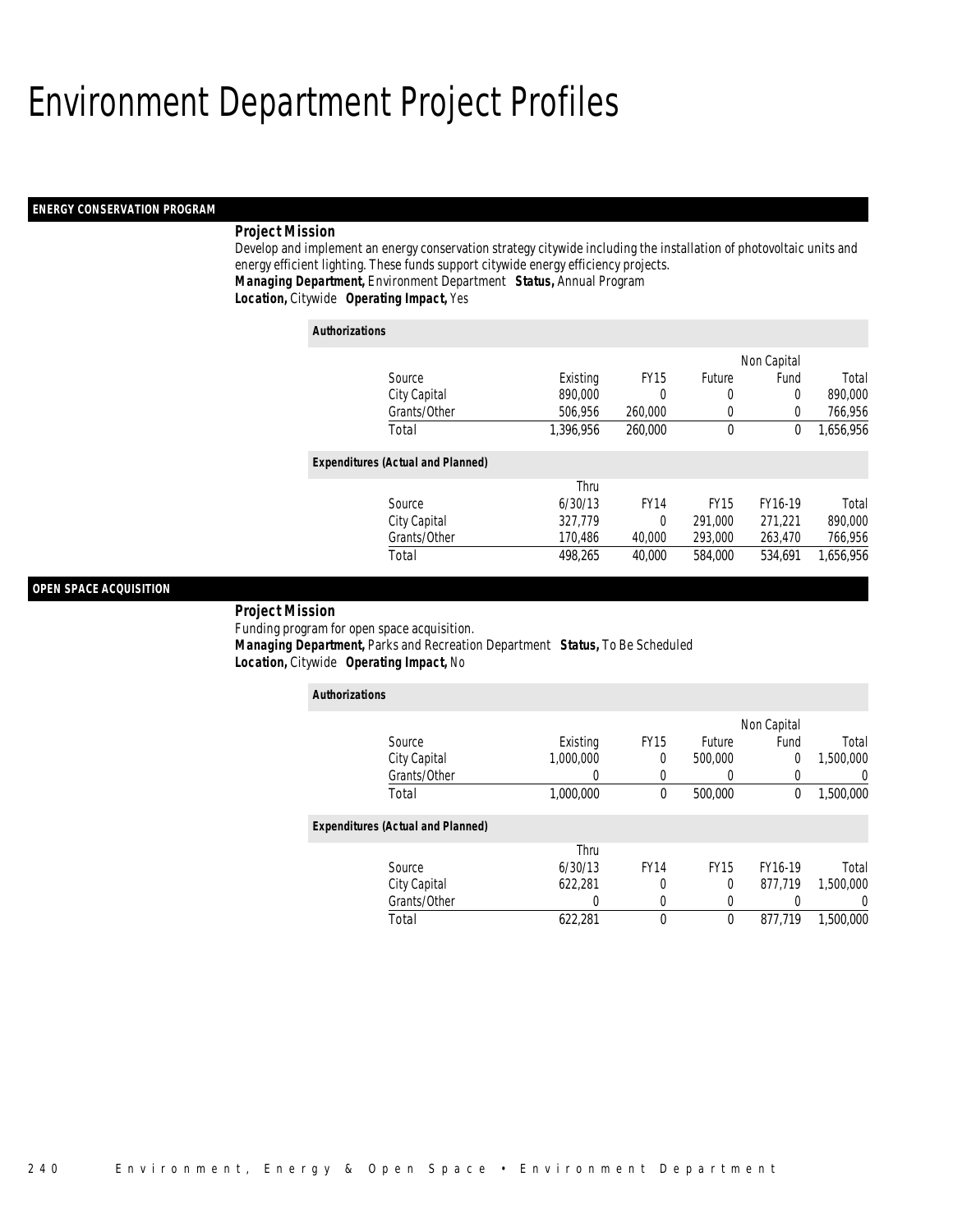# Environment Department Project Profiles

### *WIND TURBINE*

### *Project Mission*

 Design and construct wind turbines. *Managing Department,* Environment Department *Status,* To Be Scheduled*Location,* Harbor Islands *Operating Impact,* No

| <b>Authorizations</b> |                                          |           |             |             |             |           |
|-----------------------|------------------------------------------|-----------|-------------|-------------|-------------|-----------|
|                       |                                          |           |             |             | Non Capital |           |
|                       | Source                                   | Existing  | <b>FY15</b> | Future      | Fund        | Total     |
|                       | City Capital                             | 3,000,000 | 0           | 0           | $\theta$    | 3,000,000 |
|                       | Grants/Other                             | 0         | 0           | 0           | 0           | 0         |
|                       | Total                                    | 3,000,000 | $\theta$    | $\theta$    | $\mathbf 0$ | 3,000,000 |
|                       | <b>Expenditures (Actual and Planned)</b> |           |             |             |             |           |
|                       |                                          | Thru      |             |             |             |           |
|                       | Source                                   | 6/30/13   | <b>FY14</b> | <b>FY15</b> | FY16-19     | Total     |
|                       | City Capital                             | 0         | 0           | 0           | 3,000,000   | 3,000,000 |
|                       | Grants/Other                             | 0         | 0           | 0           |             | 0         |
|                       | Total                                    | 0         | $\theta$    | $\mathbf 0$ | 3,000,000   | 3,000,000 |
|                       |                                          |           |             |             |             |           |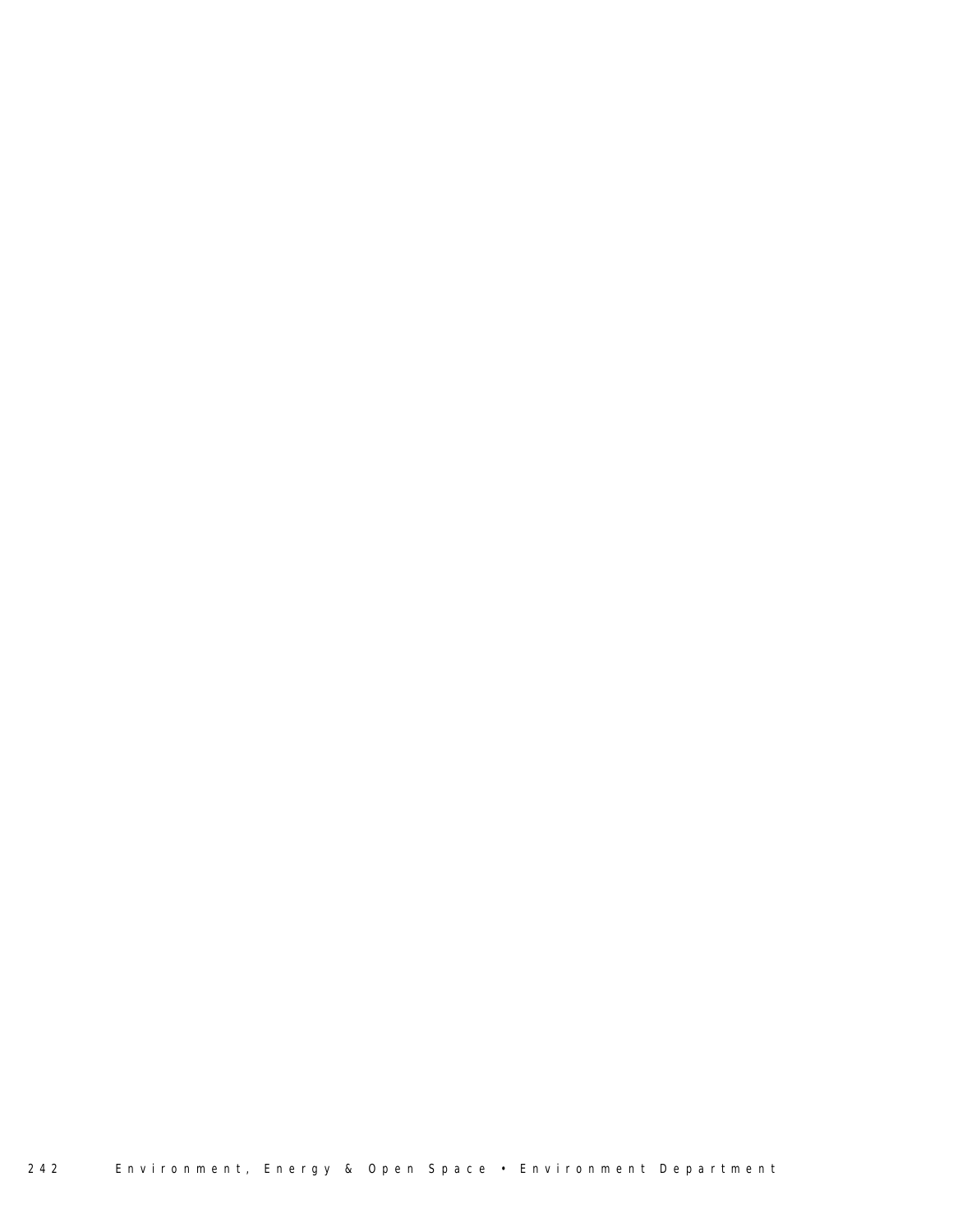# Inspectional Services Department Operating Budget

#### *William Christopher, Commissioner , Appropriation 260*

### *Department Mission*

The mission of the Inspectional Services Department (ISD) is to serve the public by protecting the health, safety, and environmental stability of Boston's business and residential communities. To this end, ISD effectively administers and consistently enforces building, housing, and environmental regulations within the City of Boston. The department will continue to use its resources to protect and improve the quality of life in Boston's neighborhoods by providing public information, education, and enforcement.

#### *Selected Performance Strategies*

### *Administration & Finance*

- To hear Zoning Board of Appeal cases in a timely manner.
- To improve responsiveness to constituent requests.

#### *Buildings & Structures*

• To ensure the safety of buildings by tracking their compliance with codes by means of scheduled inspections. *Field Services* 

- To conduct compliance inspections annually for auto body and repair shops.
- To direct the cleaning of all vacant lots deemed to pose public health concerns.
- To ensure that tenants are provided with rental units which comply with building and sanitary codes.
- To respond to housing "no heat" complaints within 24 hours.

| <b>Operating Budget</b>      | Program Name                               | <b>Total Actual '12</b> | Total Actual '13        | <b>Total Approp '14</b> | <b>Total Budget '15</b> |
|------------------------------|--------------------------------------------|-------------------------|-------------------------|-------------------------|-------------------------|
|                              | Commissioner's Office                      | 819.936                 | 771.572                 | 661.099                 | 670,838                 |
|                              | Administration & Finance                   | 3,369,948               | 3,369,248               | 3,585,838               | 3,802,099               |
|                              | Buildings & Structures                     | 5,024,519               | 5,400,847               | 5,335,701               | 5,631,576               |
|                              | <b>Field Services</b>                      | 6,361,890               | 6,641,600               | 8,039,583               | 6,460,820               |
|                              | Total                                      | 15,576,293              | 16,183,267              | 17,622,221              | 16,565,333              |
| <b>External Funds Budget</b> | <b>Fund Name</b>                           | <b>Total Actual '12</b> | Total Actual '13        | Total Approp '14        | <b>Total Budget '15</b> |
|                              | Foreclosure Fund                           | 83,422                  | 197,668                 | 151.498                 | 218,027                 |
|                              | Weights & Measures                         | 76,395                  | 79.325                  | 84.413                  | 83,823                  |
|                              | Total                                      | 159,817                 | 276,993                 | 235,911                 | 301,850                 |
| <b>Operating Budget</b>      |                                            | Actual '12              | Actual '13              | Approp '14              | Budget '15              |
|                              |                                            |                         |                         |                         |                         |
|                              | <b>Personnel Services</b><br>Non Personnel | 13,087,334<br>2,488,959 | 13,457,687<br>2,725,580 | 14,465,517<br>3,156,704 | 13,957,059<br>2,608,274 |
|                              | <b>Total</b>                               | 15,576,293              | 16,183,267              | 17,622,221              | 16,565,333              |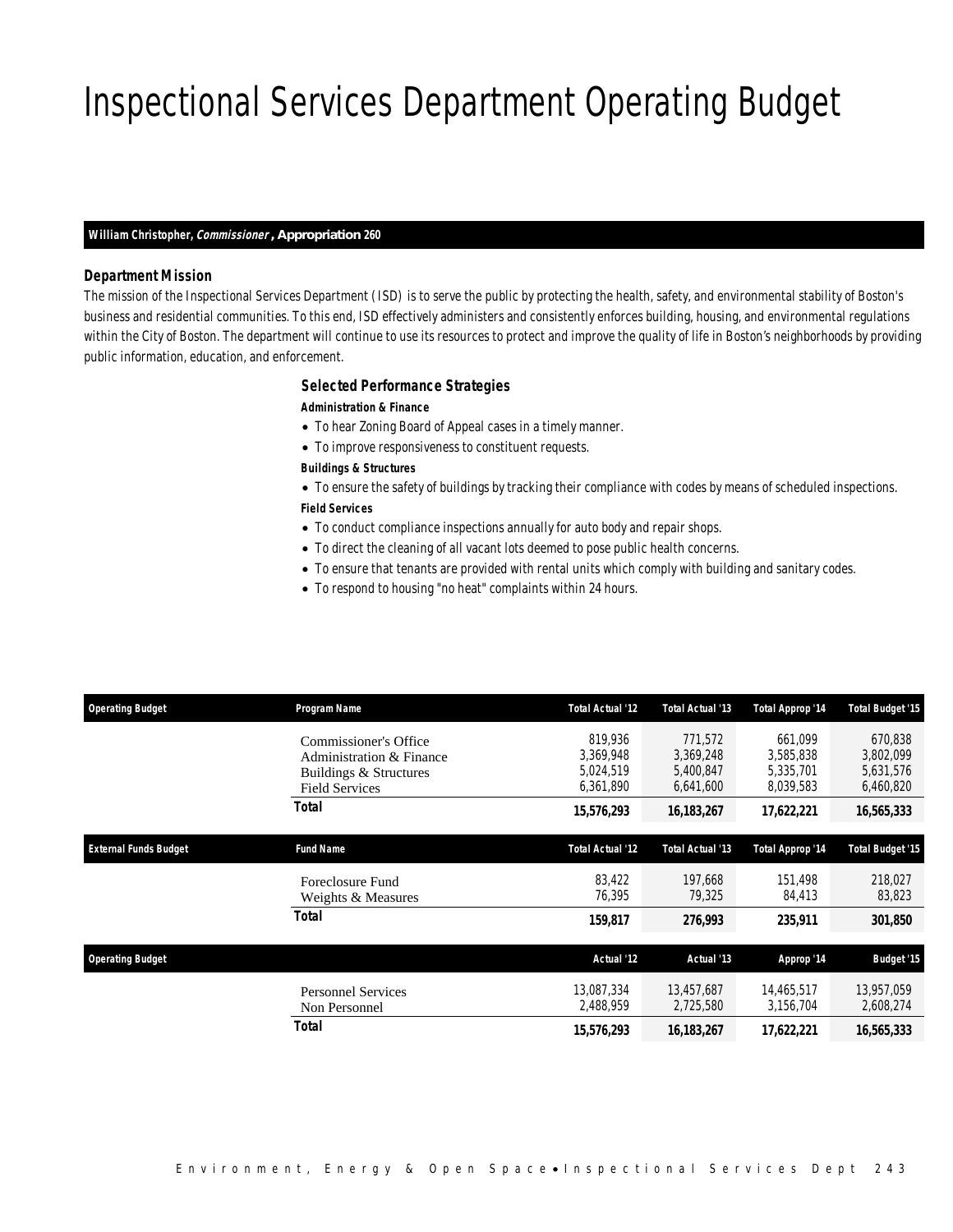# Inspectional Services Department Operating Budget



### *Authorizing Statutes*

- Establishment, CBC Ord. §§ 9-9.1, 9-9.5-9-9.7.
- Building & Structural Regulation; Swimming Pool; Elderly/Handicapped, State Building Code, 780 CMR; CBC St. 9 § 207; CBC Ord. § 9-9.10; CBC Ord. §§ 9-9.11.1-9-9.11.6.
- Housing Inspection, CBC Ord. 9, s. 1-2; State Sanitary Code, 5 CMR 400-419; Ord. 1984, c. 26, 39.
- Health Inspection, State Sanitary Code, 5 CMR 590-595.
- Weights & Measures; Transient Vendors & Hawkers; Inspection & Sale of Food, Drugs, Various Articles, 1817 Mass. Acts ch. 50, §§ 1-6; CBC St.9 § 10; CBC Ord. § 9-2.1; M.G.L.A. cc. 6, 94, 101; M.G.L.A. c. 98, § 56.
- Rodent Control, State Sanitary Code, 105 CMR 550.
- Board of Appeals, CBC St. 9 §§ 150-152; CBC Ord. §§ 9-4.1-9-4.2, 9-9.5.
- Board of Examiners, CBC St.9 §§ 150-152; CBC Ord. §§ 9-8.1-9-8.2, 9-9.5.

#### *Description of Services*

The Inspectional Services Department provides a broad range of regulatory services that include the inspection of buildings for compliance with building and public safety regulations, general housing inspections, and retail food establishment inspections for compliance with public health regulations. The Department provides services to victims of serious incidents such as fire, building collapse, power failure, etc., by providing coordination and assistance with building boardups, hazard waste removal, short term make-safe repair activities and counseling. The Department works in cooperation with other public safety, human service, and law enforcement agencies to investigate and prosecute fraudulent contractors, environmental violators and others engaged in illegal activities that could have a negative impact on the quality of life. The Inspectional Services Department continues to develop and implement public information programs about the services and activities available through this agency.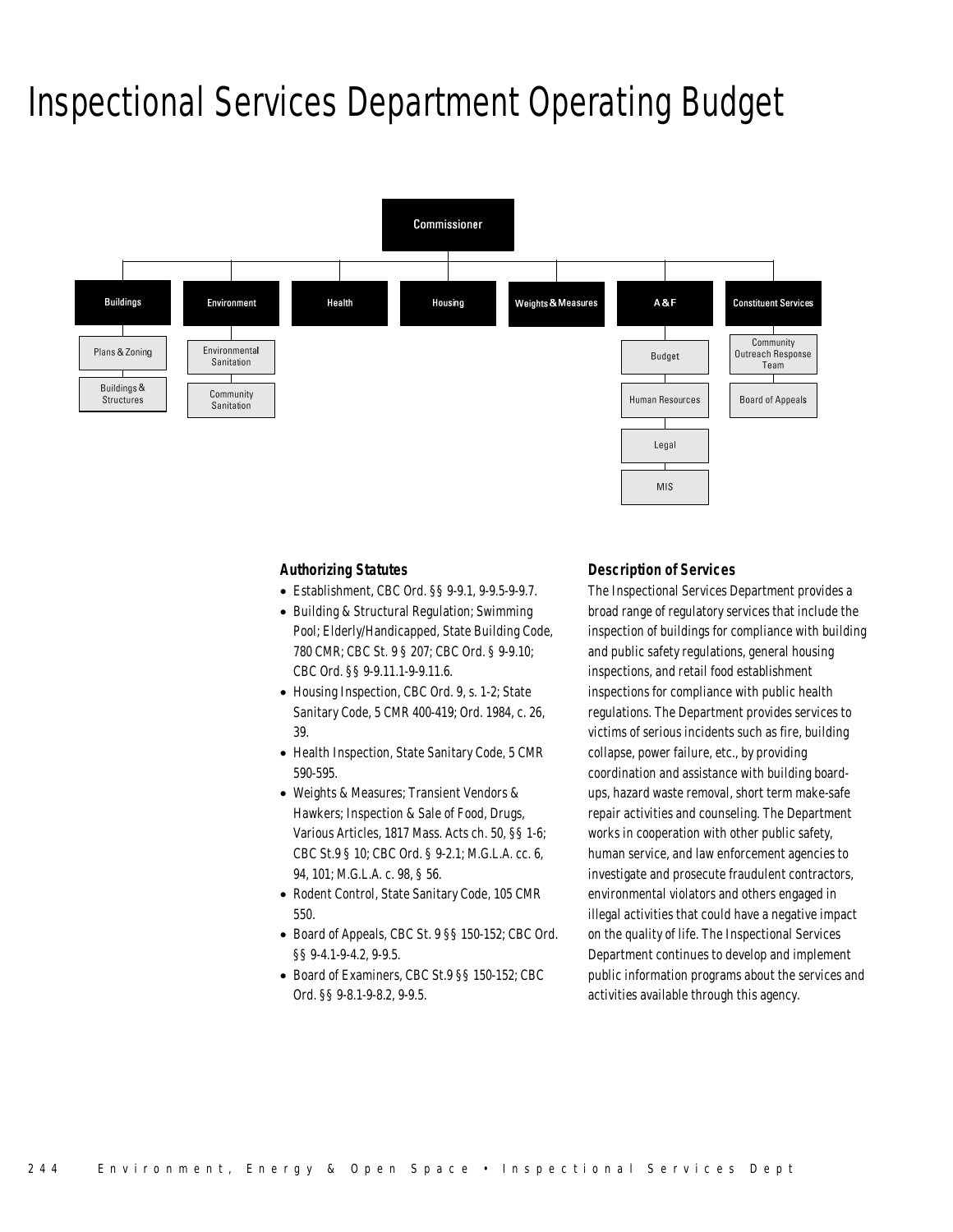# Department History

| <b>Personnel Services</b>       |                                                                                                                                                                                                                                                                                                      | <b>FY12 Expenditure</b>                                                                                       | <b>FY13 Expenditure</b>                                                              | <b>FY14 Appropriation</b>                                                                                   | FY15 Adopted                                                                                              | Inc/Dec 14 vs 15                                                                                                          |
|---------------------------------|------------------------------------------------------------------------------------------------------------------------------------------------------------------------------------------------------------------------------------------------------------------------------------------------------|---------------------------------------------------------------------------------------------------------------|--------------------------------------------------------------------------------------|-------------------------------------------------------------------------------------------------------------|-----------------------------------------------------------------------------------------------------------|---------------------------------------------------------------------------------------------------------------------------|
|                                 | 51000 Permanent Employees<br>51100 Emergency Employees<br>51200 Overtime<br>51600 Unemployment Compensation<br>51700 Workers' Compensation<br><b>Total Personnel Services</b>                                                                                                                        | 12,512,559<br>$\overline{0}$<br>373,231<br>12,447<br>189,097<br>13,087,334                                    | 12,853,170<br>$\mathbf 0$<br>445,908<br>9,517<br>149,092<br>13,457,687               | 14,064,017<br>$\mathbf{0}$<br>324,500<br>17,000<br>60,000<br>14,465,517                                     | 13,632,797<br>$\mathbf{0}$<br>247,262<br>17,000<br>60,000<br>13,957,059                                   | $-431,220$<br>$\theta$<br>$-77,238$<br>$\mathbf{0}$<br>$\Omega$<br>$-508,458$                                             |
| <b>Contractual Services</b>     |                                                                                                                                                                                                                                                                                                      | <b>FY12 Expenditure</b>                                                                                       | <b>FY13 Expenditure</b>                                                              | <b>FY14 Appropriation</b>                                                                                   | FY15 Adopted                                                                                              | Inc/Dec 14 vs 15                                                                                                          |
|                                 | 52100 Communications<br>52200 Utilities<br>52400 Snow Removal<br>52500 Garbage/Waste Removal<br>52600 Repairs Buildings & Structures<br>52700 Repairs & Service of Equipment<br>52800 Transportation of Persons<br>52900 Contracted Services<br><b>Total Contractual Services</b>                    | 170,668<br>88,142<br>$\overline{0}$<br>$\overline{0}$<br>267,259<br>86,552<br>273,595<br>482,154<br>1,368,370 | 154,060<br>105,407<br>0<br>0<br>280,477<br>88,614<br>287,238<br>513,121<br>1,428,917 | 173,360<br>116,844<br>$\mathbf 0$<br>$\overline{0}$<br>281,818<br>88,549<br>279,874<br>942,488<br>1,882,933 | 173,360<br>129,798<br>$\mathbf 0$<br>$\mathbf{0}$<br>289,427<br>77,619<br>293,500<br>391,402<br>1,355,106 | 0<br>12,954<br>$\Omega$<br>$\Omega$<br>7,609<br>$-10,930$<br>13,626<br>$-551,086$<br>$-527,827$                           |
| <b>Supplies &amp; Materials</b> |                                                                                                                                                                                                                                                                                                      | <b>FY12 Expenditure</b>                                                                                       | FY13 Expenditure                                                                     | <b>FY14 Appropriation</b>                                                                                   | FY15 Adopted                                                                                              | Inc/Dec 14 vs 15                                                                                                          |
|                                 | 53000 Auto Energy Supplies<br>53200 Food Supplies<br>53400 Custodial Supplies<br>53500 Med, Dental, & Hosp Supply<br>53600 Office Supplies and Materials<br>53700 Clothing Allowance<br>53800 Educational Supplies & Mat<br>53900 Misc Supplies & Materials<br><b>Total Supplies &amp; Materials</b> | 47,981<br>0<br>$\overline{0}$<br>$\overline{0}$<br>77,672<br>2,250<br>$\mathbf 0$<br>34,108<br>162,011        | 52,304<br>0<br>0<br>0<br>78,215<br>2,250<br>0<br>70,143<br>202,912                   | 54,876<br>$\theta$<br>$\theta$<br>$\theta$<br>80,939<br>2,400<br>$\theta$<br>64,780<br>202,995              | 41,399<br>$\mathbf 0$<br>$\mathbf{0}$<br>$\mathbf{0}$<br>92,700<br>0<br>$\theta$<br>20,090<br>154,189     | $-13,477$<br>$\theta$<br>$\overline{0}$<br>$\overline{0}$<br>11,761<br>$-2,400$<br>$\mathbf{0}$<br>$-44,690$<br>$-48,806$ |
| <b>Current Chgs &amp; Oblig</b> |                                                                                                                                                                                                                                                                                                      | <b>FY12 Expenditure</b>                                                                                       | FY13 Expenditure                                                                     | <b>FY14 Appropriation</b>                                                                                   | FY15 Adopted                                                                                              | Inc/Dec 14 vs 15                                                                                                          |
|                                 | 54300 Workers' Comp Medical<br>54400 Legal Liabilities<br>54500 Aid To Veterans<br>54600 Current Charges H&I<br>54700 Indemnification<br>54900 Other Current Charges<br>Total Current Chgs & Oblig                                                                                                   | 78,769<br>0<br>$\Omega$<br>0<br>$\Omega$<br>780,619<br>859,388                                                | 40,115<br>1,192<br>0<br>0<br>0<br>930,748<br>972,055                                 | 25,000<br>15,022<br>$\theta$<br>$\theta$<br>$\Omega$<br>814,076<br>854,098                                  | 25,000<br>3,000<br>$\mathbf{0}$<br>$\mathbf{0}$<br>$\Omega$<br>950,234<br>978,234                         | 0<br>$-12,022$<br>$\Omega$<br>$\Omega$<br>$\Omega$<br>136,158<br>124,136                                                  |
| Equipment                       |                                                                                                                                                                                                                                                                                                      | <b>FY12 Expenditure</b>                                                                                       | <b>FY13 Expenditure</b>                                                              | <b>FY14 Appropriation</b>                                                                                   | FY15 Adopted                                                                                              | Inc/Dec 14 vs 15                                                                                                          |
|                                 | 55000 Automotive Equipment<br>55400 Lease/Purchase<br>55600 Office Furniture & Equipment<br>55900 Misc Equipment<br><b>Total Equipment</b>                                                                                                                                                           | 0<br>90,394<br>336<br>8,460<br>99,190                                                                         | 0<br>97,851<br>8,408<br>15,437<br>121,696                                            | $\boldsymbol{0}$<br>115,028<br>3,000<br>98,650<br>216,678                                                   | $\mathbf 0$<br>110,745<br>0<br>10,000<br>120,745                                                          | $\mathbf 0$<br>$-4,283$<br>$-3,000$<br>$-88,650$<br>$-95,933$                                                             |
| Other                           |                                                                                                                                                                                                                                                                                                      | FY12 Expenditure                                                                                              | FY13 Expenditure                                                                     | <b>FY14 Appropriation</b>                                                                                   | FY15 Adopted                                                                                              | Inc/Dec 14 vs 15                                                                                                          |
|                                 | 56200 Special Appropriation<br>57200 Structures & Improvements<br>58000 Land & Non-Structure<br><b>Total Other</b>                                                                                                                                                                                   | $\pmb{0}$<br>0<br>0<br>0                                                                                      | $\boldsymbol{0}$<br>$\mathbf 0$<br>0<br>0                                            | $\boldsymbol{0}$<br>$\mathbf 0$<br>$\theta$<br>0                                                            | $\boldsymbol{0}$<br>$\mathbf 0$<br>$\mathbf 0$<br>0                                                       | 0<br>0<br>0<br>0                                                                                                          |
|                                 | <b>Grand Total</b>                                                                                                                                                                                                                                                                                   | 15,576,293                                                                                                    | 16,183,267                                                                           | 17,622,221                                                                                                  | 16,565,333                                                                                                | $-1,056,888$                                                                                                              |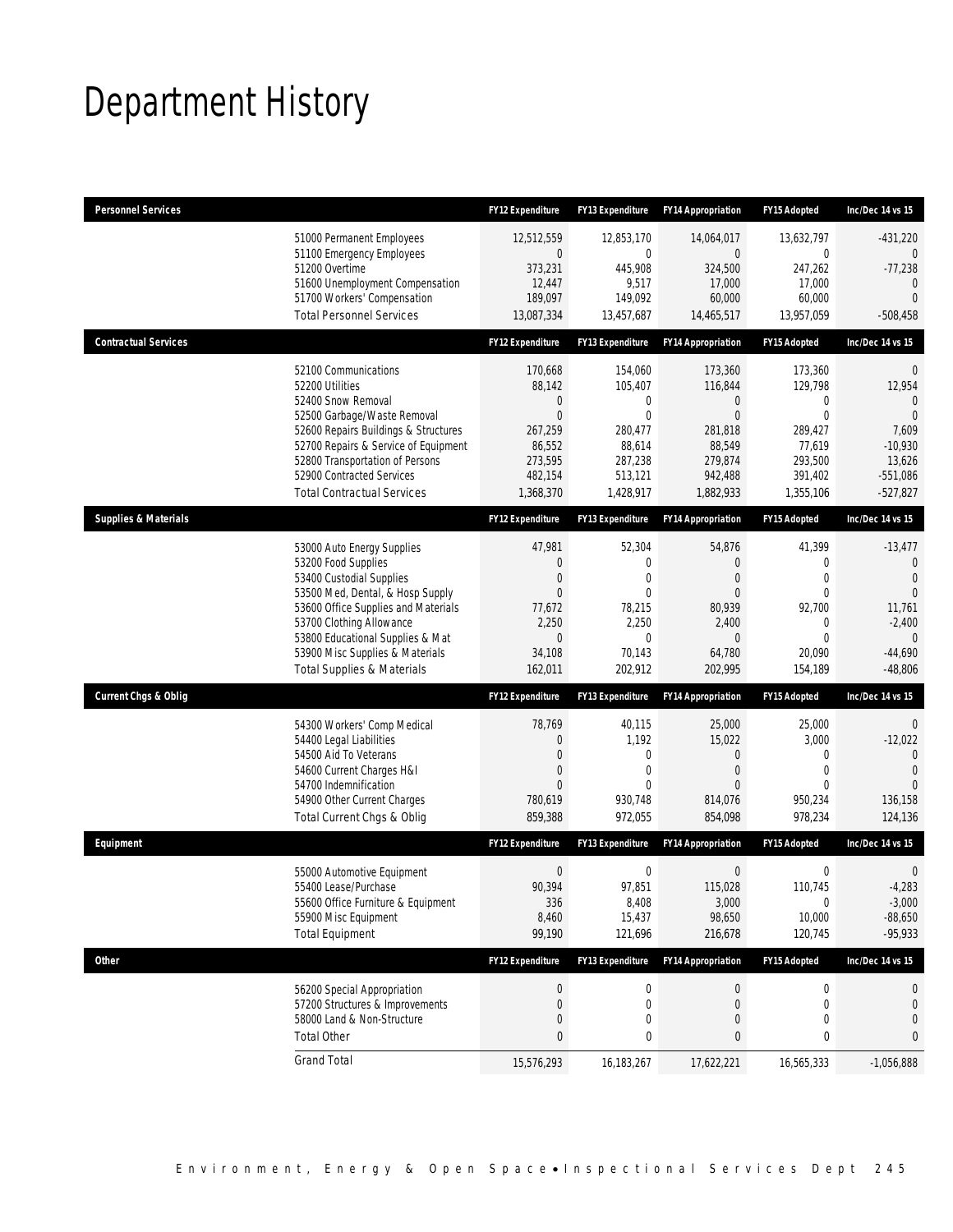# Department Personnel

| Title                             | Union<br>Code   | Grade      | Position | FY15 Salary | Title                          | Union<br>Code   | Grade     | Position | FY15 Salary |
|-----------------------------------|-----------------|------------|----------|-------------|--------------------------------|-----------------|-----------|----------|-------------|
| <b>ACC - Attorney</b>             | <b>EXM</b>      | <b>NG</b>  | 1.00     | 70,246      | <b>Head Clerk</b>              | AFF             | 12        | 21.00    | 912,396     |
| <b>ACC - Sen Attorney</b>         | <b>EXM</b>      | <b>NG</b>  | 1.00     | 92,253      | <b>Health Inspector</b>        | AFF             | 16A       | 18.00    | 1,145,221   |
| Admin Assistant                   | SE <sub>1</sub> | 04         | 1.00     | 65,054      | Housing Inspector              | <b>OPE</b>      | 16A       | 28.00    | 1,676,382   |
| Admin Assistant                   | SE <sub>1</sub> | 06         | 1.00     | 77,883      | Legal Asst                     | AFF             | 15        | 1.00     | 59,034      |
| Admin Secretary                   | AFF             | 14         | 2.00     | 104,961     | Legal Asst                     | AFF             | 16        | 1.00     | 63,850      |
| <b>Admin Secretary</b>            | SE <sub>1</sub> | 03         | 6.00     | 315,708     | Management Analyst             | SE <sub>1</sub> | 05        | 1.00     | 71,469      |
| Assoc Inspec Engineer             | SE <sub>1</sub> | 09         | 8.00     | 778,380     | Member-Bd Of Review            | EX <sub>0</sub> | <b>NG</b> | 1.00     | 15,643      |
| Assoc Inspection Eng Fire-Serv    | SE <sub>1</sub> | 10         | 1.00     | 108,672     | Plumbing And Gasfitting Insp.  | AFF             | 16A       | 6.00     | 377,485     |
| Asst Dir Housing Inspection       | SE <sub>1</sub> | 07         | 4.00     | 296,799     | Plumbing Inspector             | AFF             | 16A       | 1.00     | 66,406      |
| Asst Dir Of Operations            | <b>EXM</b>      | 12         | 1.00     | 119,701     | Prin Admin Assistant           | <b>EXM</b>      | 08        | 1.00     | 64,698      |
| <b>Board Member Appeals</b>       | EX <sub>0</sub> | <b>NG</b>  | 7.00     | 109,500     | Prin Admin Assistant           | SE <sub>1</sub> | 08        | 5.00     | 467,669     |
| <b>Board Members (Examiners)</b>  | EX <sub>0</sub> | <b>NG</b>  | 3.00     | 31,286      | Prin Clerk                     | AFF             | 09        | 1.00     | 41,476      |
| <b>Building Inspector</b>         | AFF             | 16A        | 20.00    | 1,262,160   | Prin Clerk & Typist            | AFF             | 09        | 12.00    | 423,182     |
| Chief Bldg Admin Clerk            | AFF             | 14         | 2.00     | 104,961     | Prin Health Inspector          | SE <sub>1</sub> | 07        | 3.00     | 237,155     |
| Chief Bldg Inspector              | AFF             | <b>18A</b> | 3.00     | 220,375     | Prin Housing Inspector         | <b>OPE</b>      | 18A       | 2.00     | 145,359     |
| Chief Deputy Sealer Wts & Msrs    | AFF             | 18A        | 1.00     | 81,592      | Sr Adm Analyst                 | SE <sub>1</sub> | 06        | 1.00     | 77,883      |
| Code Enforce Inspector            | AFF             | 16A        | 2.00     | 135,478     | Sr Adm Asst                    | SE <sub>1</sub> | 05        | 2.00     | 142,938     |
| Commissioner                      | CDH             | <b>NG</b>  | 1.00     | 113,633     | Sr Cashier                     | AFF             | 10        | 1.00     | 33,097      |
| Community Liaison                 | AFF             | 15         | 1.00     | 59,034      | Sr Data Proc Sys Analyst       | SE <sub>1</sub> | 08        | 1.00     | 93,534      |
| Dep Comm Bldgs & Structures       | <b>EXM</b>      | 14         | 1.00     | 131,993     | Sr Legal Asst (ISD)            | AFF             | 16        | 3.00     | 191,551     |
| Dep Sealer                        | AFF             | 16A        | 5.00     | 341,360     | Sr Personnel Officer           | SE <sub>1</sub> | 06        | 1.00     | 77,883      |
| Dir Bldg & Structure Div          | SE <sub>1</sub> | 10         | 1.00     | 108,672     | Sub Board Member               | EX <sub>0</sub> | <b>NG</b> | 5.00     | 78,214      |
| DP Sys Analyst                    | SE <sub>1</sub> | 06         | 1.00     | 53,310      | Sup of Plumbing & Gas Insp.    | SE <sub>1</sub> | 08        | 1.00     | 93,534      |
| Environmental Health Inspector I  | AFF             | 16A        | 11.00    | 706,299     | Supv of Building Inspection    | SE <sub>1</sub> | 08        | 1.00     | 93,534      |
| Environmental Health Inspector II | AFF             | 15A        | 3.00     | 186,583     | Supv Permitting&Building Admin | SE <sub>1</sub> | 08        | 1.00     | 93,534      |
| <b>Exec Assistant</b>             | <b>EXM</b>      | 10         | 6.00     | 615,667     | Supv-Electrical Inspection     | SE <sub>1</sub> | 08        | 1.00     | 93,534      |
| <b>Exec Assistant</b>             | <b>EXM</b>      | 11         | 1.00     | 115,340     | Wire Inspector                 | FEW             | 17        | 9.00     | 689,026     |
|                                   |                 |            |          |             | <b>Total</b>                   |                 |           | 224      | 13,932,587  |
|                                   |                 |            |          |             |                                |                 |           |          |             |

| <b>FY15 Total Request</b>    | 13,632,796  |
|------------------------------|-------------|
| <b>Salary Savings</b>        | $-340,310$  |
| Chargebacks                  | $-132, 122$ |
| Other                        | 170,367     |
| <b>Differential Payments</b> | 2,274       |
| <b>Adjustments</b>           |             |
|                              |             |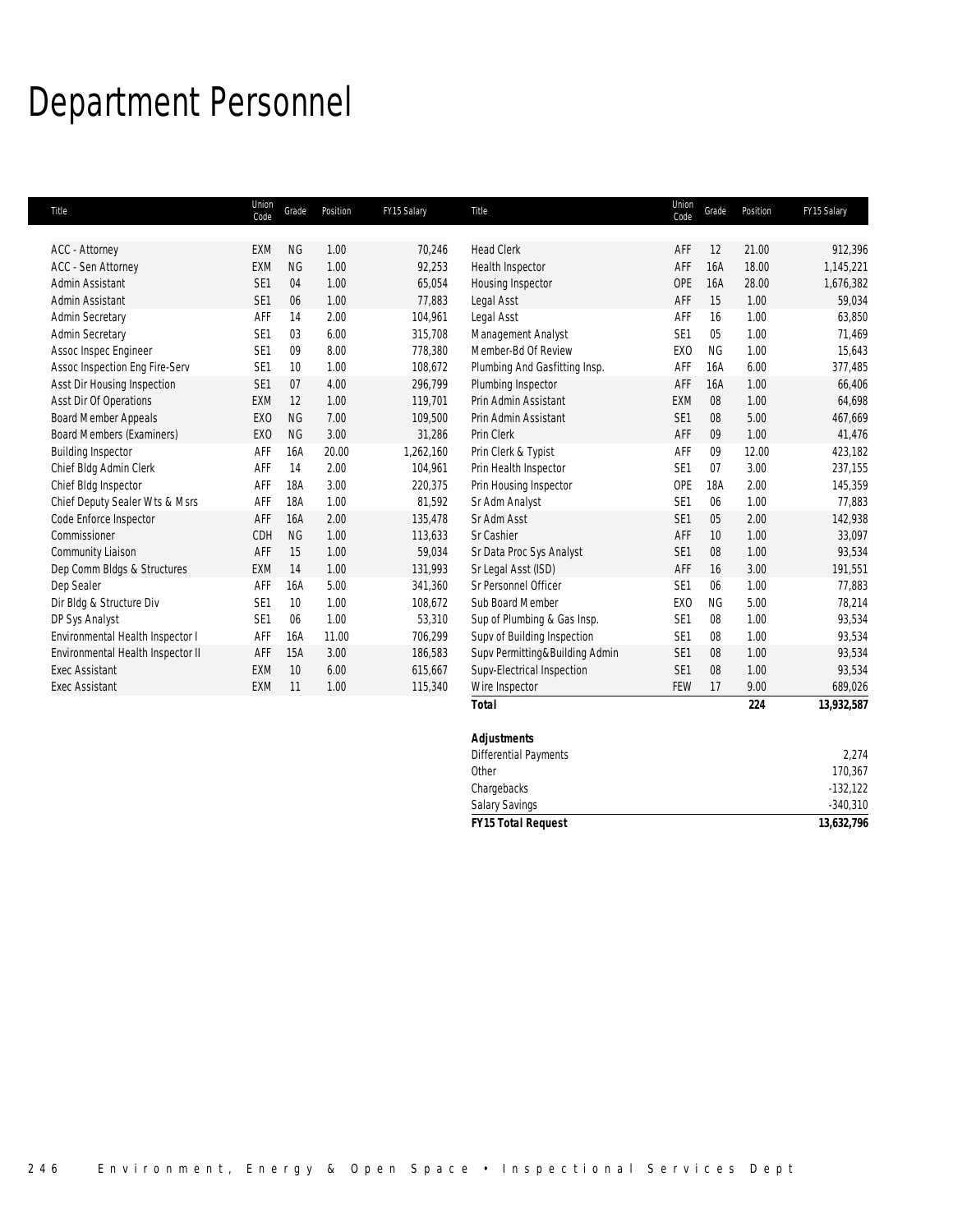# External Funds History

| <b>Personnel Services</b>       |                                                                                                                                                                                                                                                                                                            | <b>FY12 Expenditure</b>                                                                | <b>FY13 Expenditure</b>                                                                                                                                | <b>FY14 Appropriation</b>                                                                                        | FY15 Adopted                                                                  | Inc/Dec 14 vs 15                                                                                                                                                       |
|---------------------------------|------------------------------------------------------------------------------------------------------------------------------------------------------------------------------------------------------------------------------------------------------------------------------------------------------------|----------------------------------------------------------------------------------------|--------------------------------------------------------------------------------------------------------------------------------------------------------|------------------------------------------------------------------------------------------------------------------|-------------------------------------------------------------------------------|------------------------------------------------------------------------------------------------------------------------------------------------------------------------|
|                                 | 51000 Permanent Employees<br>51100 Emergency Employees<br>51200 Overtime<br>51300 Part Time Employees<br>51400 Health Insurance<br>51500 Pension & Annunity<br>51600 Unemployment Compensation<br>51700 Workers' Compensation<br>51800 Indirect Costs<br>51900 Medicare<br><b>Total Personnel Services</b> | 108,703<br>$\mathbf{0}$<br>11,258<br>0<br>0<br>1,642<br>0<br>0<br>0<br>0<br>121,603    | 152,050<br>$\mathbf 0$<br>17,840<br>$\mathbf 0$<br>$\mathbf{0}$<br>5,297<br>$\mathbf 0$<br>$\boldsymbol{0}$<br>$\mathbf{0}$<br>$\mathbf{0}$<br>175,187 | 207,136<br>$\mathbf{0}$<br>$\mathbf 0$<br>0<br>$\Omega$<br>0<br>0<br>$\mathbf 0$<br>0<br>$\mathbf{0}$<br>207,136 | 178,759<br>0<br>0<br>0<br>$\Omega$<br>0<br>$\theta$<br>0<br>0<br>0<br>178,759 | $-28,377$<br>$\theta$<br>$\overline{0}$<br>$\overline{0}$<br>$\Omega$<br>$\overline{0}$<br>$\overline{0}$<br>$\Omega$<br>$\overline{0}$<br>$\overline{0}$<br>$-28,377$ |
| <b>Contractual Services</b>     |                                                                                                                                                                                                                                                                                                            | <b>FY12 Expenditure</b>                                                                | FY13 Expenditure                                                                                                                                       | <b>FY14 Appropriation</b>                                                                                        | FY15 Adopted                                                                  | Inc/Dec 14 vs 15                                                                                                                                                       |
|                                 | 52100 Communications<br>52200 Utilities<br>52400 Snow Removal<br>52500 Garbage/Waste Removal<br>52600 Repairs Buildings & Structures<br>52700 Repairs & Service of Equipment<br>52800 Transportation of Persons<br>52900 Contracted Services<br><b>Total Contractual Services</b>                          | 826<br>27<br>$\mathbf{0}$<br>0<br>0<br>3,095<br>4,777<br>416<br>9,141                  | 348<br>$\boldsymbol{0}$<br>$\mathbf{0}$<br>$\mathbf 0$<br>$\mathbf{0}$<br>$\mathbf 0$<br>5,192<br>38,726<br>44,266                                     | 400<br>100<br>$\mathbf 0$<br>$\boldsymbol{0}$<br>$\mathbf{0}$<br>2,000<br>6,300<br>5,200<br>14,000               | 696<br>0<br>$\Omega$<br>0<br>$\theta$<br>0<br>0<br>48,701<br>49,397           | 296<br>$-100$<br>$\mathbf{0}$<br>$\mathbf{0}$<br>$\overline{0}$<br>$-2,000$<br>$-6,300$<br>43,501<br>35,397                                                            |
| <b>Supplies &amp; Materials</b> |                                                                                                                                                                                                                                                                                                            | <b>FY12 Expenditure</b>                                                                | <b>FY13 Expenditure</b>                                                                                                                                | <b>FY14 Appropriation</b>                                                                                        | FY15 Adopted                                                                  | Inc/Dec 14 vs 15                                                                                                                                                       |
|                                 | 53000 Auto Energy Supplies<br>53200 Food Supplies<br>53400 Custodial Supplies<br>53500 Med, Dental, & Hosp Supply<br>53600 Office Supplies and Materials<br>53700 Clothing Allowance<br>53800 Educational Supplies & Mat<br>53900 Misc Supplies & Materials<br><b>Total Supplies &amp; Materials</b>       | 80<br>$\mathbf 0$<br>0<br>0<br>8,447<br>$\mathbf 0$<br>$\mathbf 0$<br>19,506<br>28,033 | 21<br>$\boldsymbol{0}$<br>$\mathbf{0}$<br>$\mathbf 0$<br>13,895<br>150<br>$\mathbf 0$<br>9,639<br>23,705                                               | 0<br>$\mathbf 0$<br>$\mathbf{0}$<br>$\mathbf 0$<br>1,150<br>$\mathbf 0$<br>$\mathbf 0$<br>7,500<br>8,650         | 0<br>0<br>$\mathbf{0}$<br>0<br>6,000<br>0<br>0<br>7,554<br>13,554             | $\mathbf 0$<br>$\mathbf{0}$<br>$\overline{0}$<br>$\Omega$<br>4,850<br>$\overline{0}$<br>$\theta$<br>54<br>4,904                                                        |
| <b>Current Chgs &amp; Oblig</b> |                                                                                                                                                                                                                                                                                                            | <b>FY12 Expenditure</b>                                                                | FY13 Expenditure                                                                                                                                       | <b>FY14 Appropriation</b>                                                                                        | FY15 Adopted                                                                  | Inc/Dec 14 vs 15                                                                                                                                                       |
|                                 | 54300 Workers' Comp Medical<br>54400 Legal Liabilities<br>54600 Current Charges H&I<br>54700 Indemnification<br>54900 Other Current Charges<br>Total Current Chgs & Oblig                                                                                                                                  | $\boldsymbol{0}$<br>$\boldsymbol{0}$<br>0<br>0<br>1,040<br>1,040                       | 0<br>$\boldsymbol{0}$<br>$\mathbf{0}$<br>$\mathbf 0$<br>10,960<br>10,960                                                                               | $\boldsymbol{0}$<br>$\mathbf 0$<br>$\mathbf 0$<br>$\mathbf 0$<br>6,125<br>6,125                                  | $\boldsymbol{0}$<br>$\mathbf 0$<br>0<br>0<br>60,140<br>60,140                 | $\mathbf{0}$<br>$\mathbf{0}$<br>$\overline{0}$<br>$\Omega$<br>54,015<br>54,015                                                                                         |
| Equipment                       |                                                                                                                                                                                                                                                                                                            | FY12 Expenditure                                                                       | FY13 Expenditure                                                                                                                                       | <b>FY14 Appropriation</b>                                                                                        | FY15 Adopted                                                                  | Inc/Dec 14 vs 15                                                                                                                                                       |
|                                 | 55000 Automotive Equipment<br>55400 Lease/Purchase<br>55600 Office Furniture & Equipment<br>55900 Misc Equipment<br><b>Total Equipment</b>                                                                                                                                                                 | 0<br>0<br>0<br>0<br>0                                                                  | 22,875<br>$\boldsymbol{0}$<br>$\boldsymbol{0}$<br>$\mathbf 0$<br>22,875                                                                                | 0<br>$\mathbf 0$<br>$\overline{0}$<br>0<br>0                                                                     | $\boldsymbol{0}$<br>0<br>0<br>0<br>0                                          | 0<br>$\overline{0}$<br>$\mathbf 0$<br>$\theta$<br>$\mathbf 0$                                                                                                          |
| <b>Other</b>                    |                                                                                                                                                                                                                                                                                                            | FY12 Expenditure                                                                       | FY13 Expenditure                                                                                                                                       | <b>FY14 Appropriation</b>                                                                                        | FY15 Adopted                                                                  | Inc/Dec 14 vs 15                                                                                                                                                       |
|                                 | 56200 Special Appropriation<br>57200 Structures & Improvements<br>58000 Land & Non-Structure<br><b>Total Other</b>                                                                                                                                                                                         | $\boldsymbol{0}$<br>0<br>0<br>0                                                        | $\boldsymbol{0}$<br>$\boldsymbol{0}$<br>0<br>0                                                                                                         | $\boldsymbol{0}$<br>$\mathbf 0$<br>$\mathbf 0$<br>0                                                              | $\boldsymbol{0}$<br>0<br>0<br>0                                               | $\mathbf 0$<br>$\mathbf 0$<br>$\overline{0}$<br>$\mathbf{0}$                                                                                                           |
|                                 | <b>Grand Total</b>                                                                                                                                                                                                                                                                                         | 159,817                                                                                | 276,993                                                                                                                                                | 235,911                                                                                                          | 301,850                                                                       | 65,939                                                                                                                                                                 |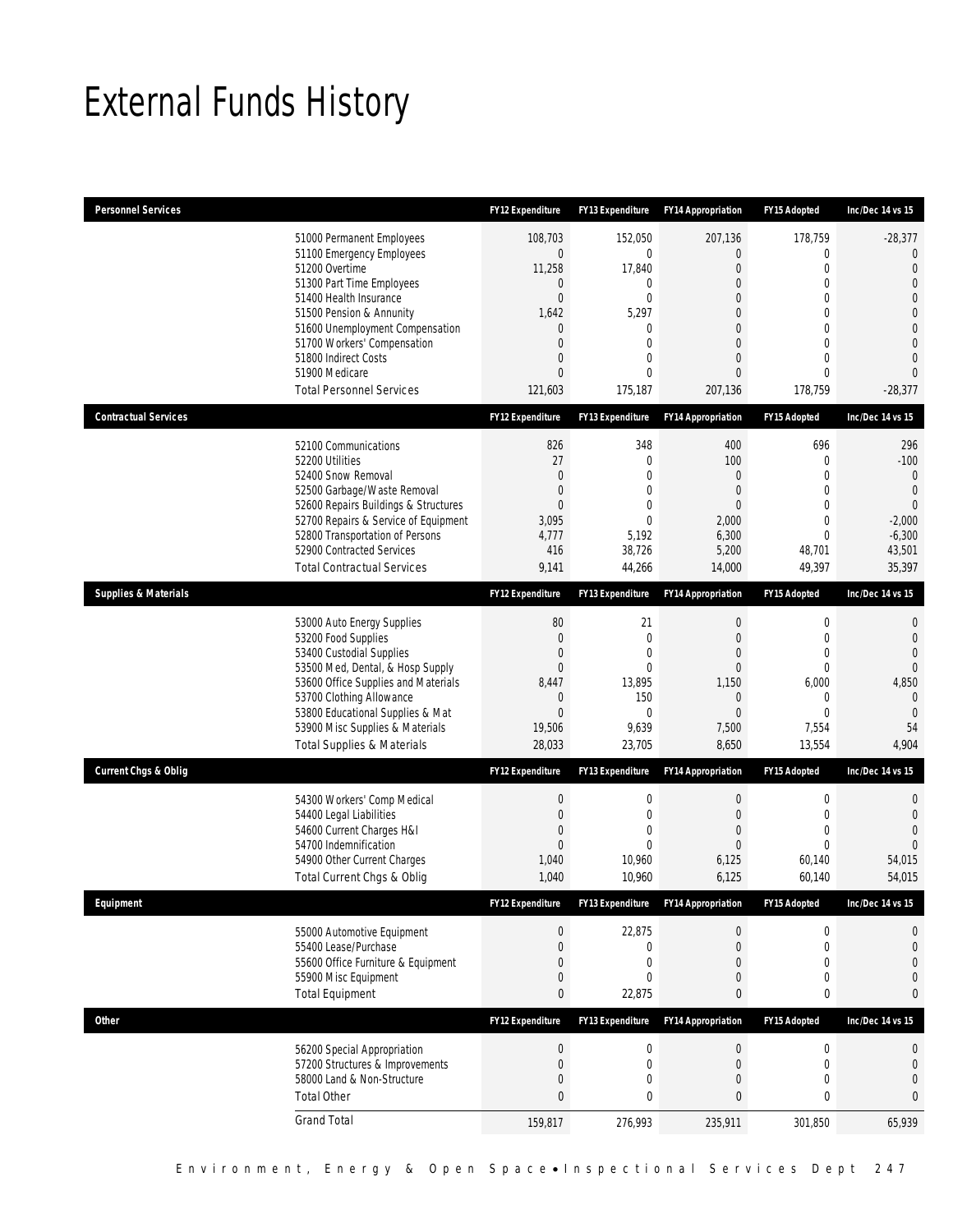# External Funds Personnel

| Title | Union<br>Code | Grade | Position | FY15 Salary | Title                        | Union<br>Code | Grade | Position | FY15 Salary    |
|-------|---------------|-------|----------|-------------|------------------------------|---------------|-------|----------|----------------|
|       |               |       |          |             |                              |               |       |          |                |
|       |               |       |          |             | Sr Legal Asst                | AFF           | 16    | 1.00     | 46,637         |
|       |               |       |          |             | <b>Total</b>                 |               |       |          | 46,637         |
|       |               |       |          |             | <b>Adjustments</b>           |               |       |          |                |
|       |               |       |          |             | <b>Differential Payments</b> |               |       |          | $\overline{0}$ |
|       |               |       |          |             | Other                        |               |       |          | $\overline{0}$ |
|       |               |       |          |             | Chargebacks                  |               |       |          | 132,122        |
|       |               |       |          |             | Salary Savings               |               |       |          | $\mathbf{0}$   |
|       |               |       |          |             | FY15 Total Request           |               |       |          | 178,759        |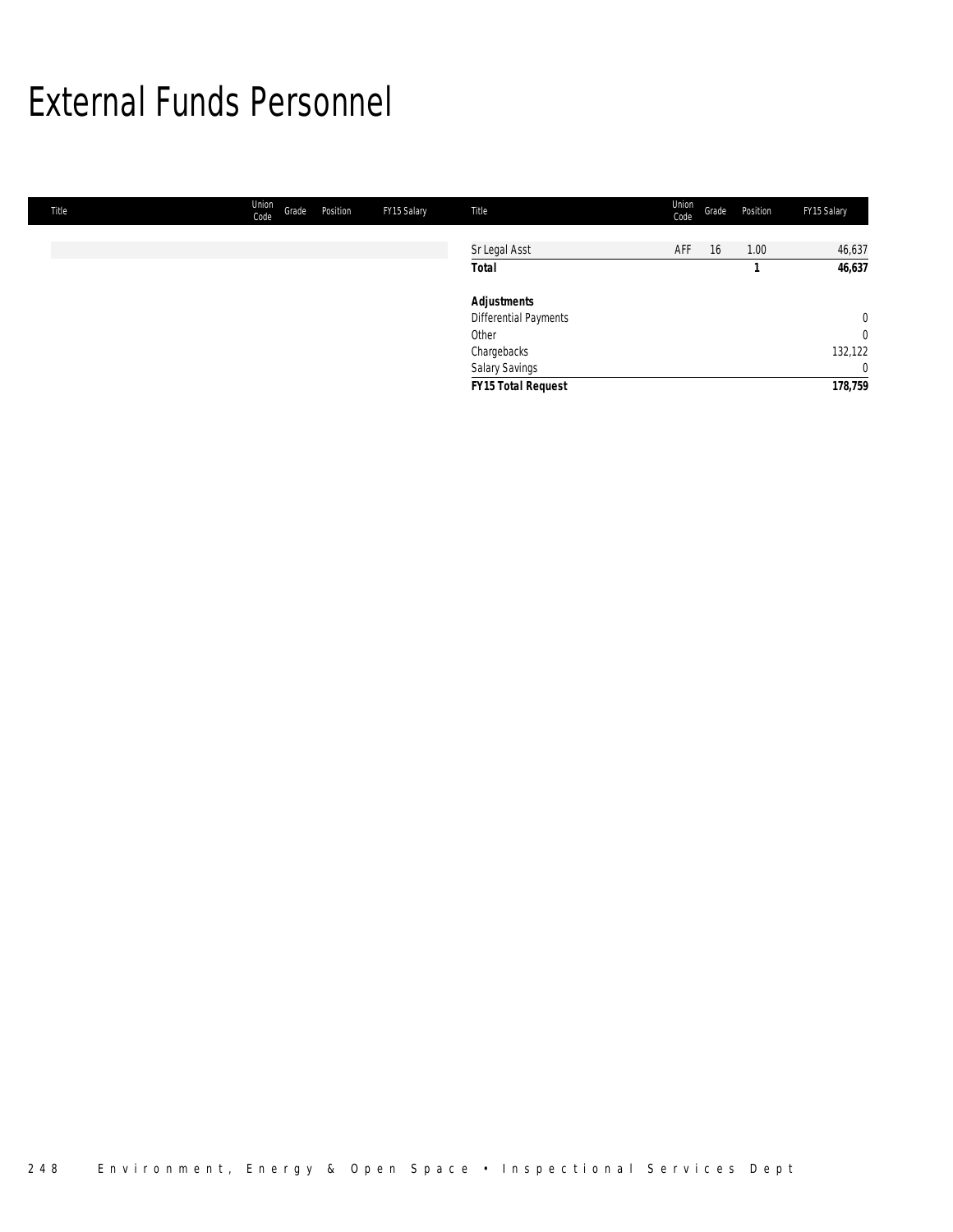# Program 1. Commissioner's Office

### *William Christopher, Commissioner , Organization 260100*

### *Program Description*

The Commissioner's Office is responsible for overseeing daily Departmental Operations, including the development and implementation of an Automated Permitting and Inspection System (APIS). This system will provide for full online permitting and centralize the intake and scheduling of service requests and response to complaints. The permitting software solution will also be the framework for a permit management system involving all city agencies participating in the building permitting. This system will also enable ISD to share information among divisions by means of a centralized data management system. The Commissioner's Office coordinates all policy and planning functions, as well as focusing the Department's efforts to disseminate information in an understandable and timely manner. The Inspectional Services Department (ISD) is comprised of five regulatory divisions, namely, Building and Structures, Housing, Health, Environmental Services and Weights & Measures, whose aim is to protect and improve the quality of life for all City of Boston residents by effectively administering and enforcing regulations mandated by City and State governments.

| <b>Operating Budget</b>                    | Actual '12         | Actual '13         | Approp '14         | <b>Budget '15</b>  |
|--------------------------------------------|--------------------|--------------------|--------------------|--------------------|
| <b>Personnel Services</b><br>Non Personnel | 532.844<br>287.092 | 456,206<br>315,366 | 386.250<br>274.849 | 389.914<br>280,924 |
| Total                                      | 819,936            | 771.572            | 661.099            | 670,838            |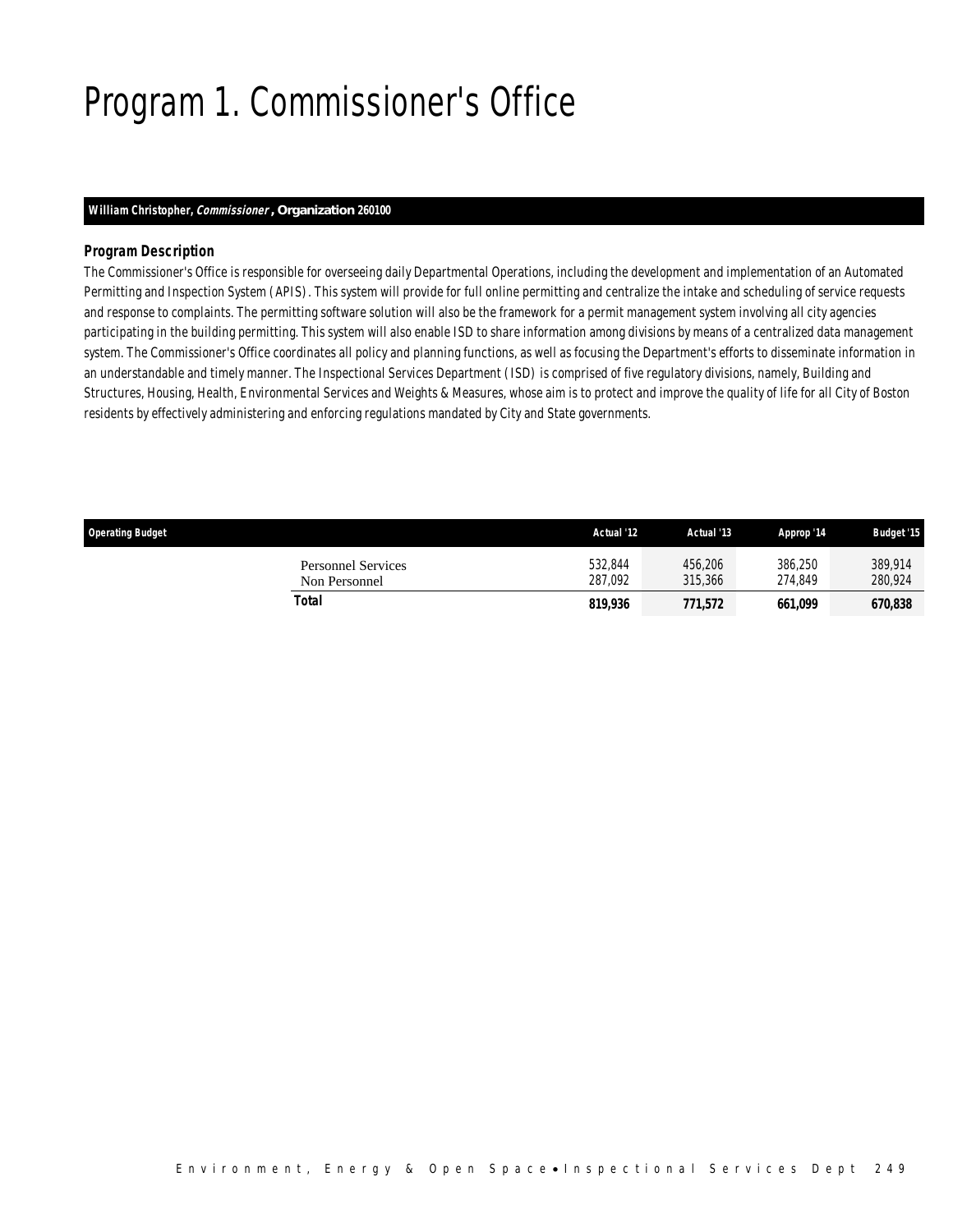# Program 2. Administration & Finance

### *William Christopher, Manager , Organization 260200*

### *Program Description*

The Administration and Finance program provides direction and supervision for Human Resources, Budget Management, Information Technology, and Legal Services. Human Resources directs the administration of all employee services, payroll, and labor relations. Budget provides fiscal oversight for the responsible management of the departmental non-personnel operating budget, in addition to asset/fleet management. Information Technology is responsible for maintaining the department's local area network, web page materials and Microsoft exchange server. Legal works with departmental field inspection divisions in enforcing State Building, Housing and Sanitary Codes, in addition to addressing distressed properties and processing property liens.

| 1.970.678<br>2.208.709<br>1.377.129 | 2,250,706<br>1,551,393             |
|-------------------------------------|------------------------------------|
|                                     | 3,802,099                          |
|                                     | ,398,570<br>3,369,248<br>3.585.838 |

#### *Performance*

**Strategy: To** 

### **Strategy:** To hear Zoning Board of Appeal cases in a timely manner.

|                                                                            | <b>Performance Measures</b>                                                             | Actual '12 | Actual '13 | Projected '14 | Target '15 |
|----------------------------------------------------------------------------|-----------------------------------------------------------------------------------------|------------|------------|---------------|------------|
|                                                                            | % of ZBA Hearings scheduled between 60-90<br>days from receipt of completed application | 100%       | 100%       | 92%           | 80%        |
| <b><i>Strategy:</i></b> To improve responsiveness to constituent requests. |                                                                                         |            |            |               |            |
|                                                                            | <b>Performance Measures</b>                                                             | Actual '12 | Actual '13 | Projected '14 | Target '15 |
|                                                                            | % constituent non-emergency requests<br>responded to within 2 business days             | 100%       | 100%       | 100%          | 100%       |
|                                                                            | Total constituent non-emergency requests<br>received                                    | 5.677      | 5.586      | 6.474         | 5,400      |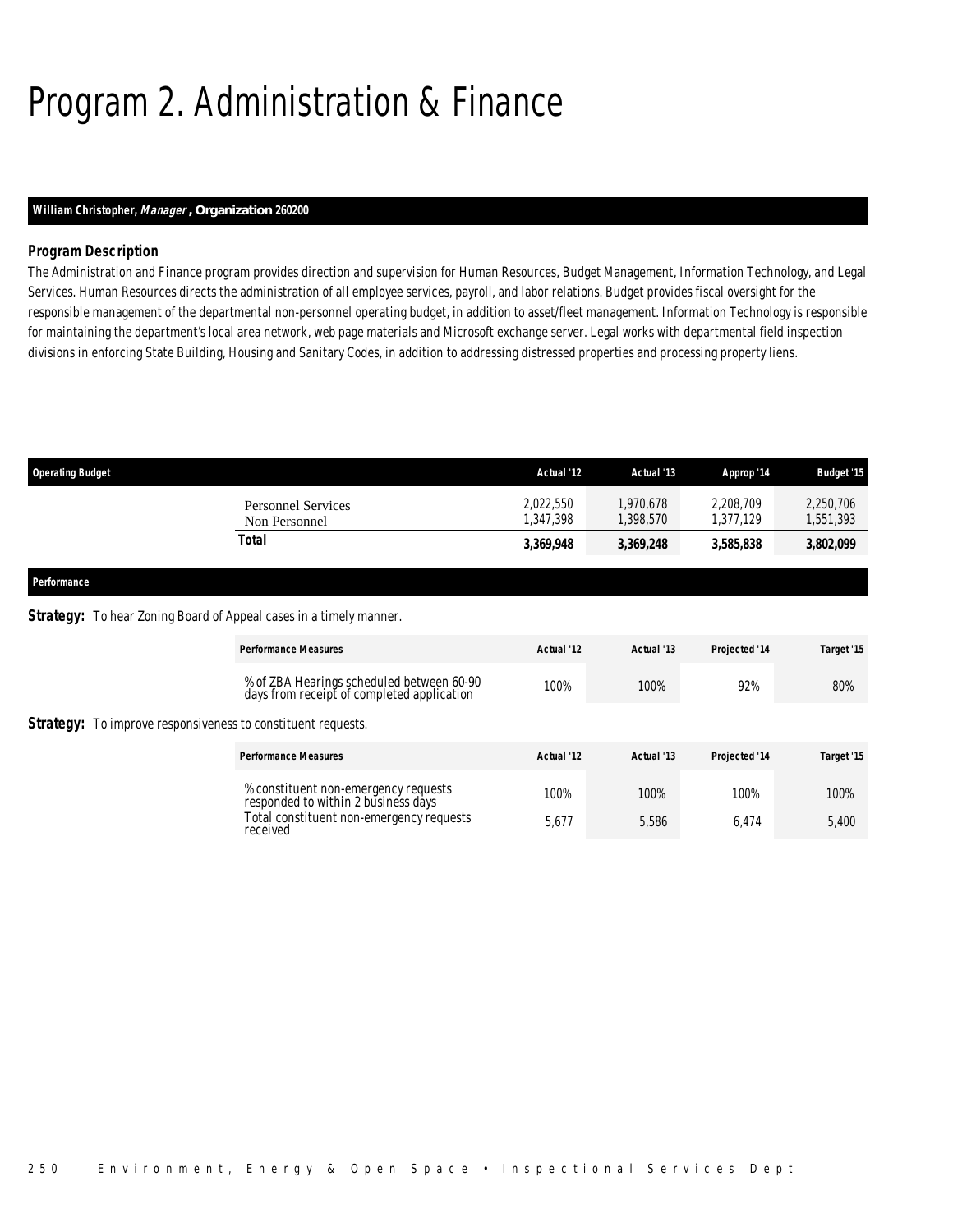# Program 3. Buildings & Structures

## *Gary P. Moccia, Manager , Organization 260300*

### *Program Description*

The Inspector of Buildings oversees all building permit application processing, plans and zoning reviews, field inspections, and the investigative and regulatory enforcement activities administered by the Department. The Buildings and Structures management staff is responsible for issuing building permits for repair and installation, certificates of occupancy, building licenses, and inspecting buildings for safety and compliance with the allowable uses and applicable laws and codes. The Plans and Zoning staff responds to all permit applications and reviews building plans for zoning compliance. Zoning Materials and Zoning Clinics are available at 1010 Massachusetts Avenue and neighborhood libraries to assist individuals and businesses. Building, Electrical and Mechanical inspectors inspect all construction or renovation work to ensure that proper safety standards are followed. Inspectors respond to all community complaints about non-permitted work and zoning violations, including the use of land and structures beyond the allowable use and occupancy.

| <b>Operating Budget</b>                    | Actual '12           | Actual '13           | Approp '14           | <b>Budget '15</b>    |
|--------------------------------------------|----------------------|----------------------|----------------------|----------------------|
| <b>Personnel Services</b><br>Non Personnel | 4.582.621<br>441.898 | 4.844.314<br>556,533 | 5.093.085<br>242.616 | 5,372,064<br>259,512 |
| Total                                      | 5,024,519            | 5,400,847            | 5,335,701            | 5,631,576            |

### *Performance*

*Strategy:* To ensure the safety of buildings by tracking their compliance with codes by means of scheduled inspections.

| <b>Performance Measures</b>                                   | Actual '12 | Actual '13 | Projected '14 | Target '15 |
|---------------------------------------------------------------|------------|------------|---------------|------------|
| Building, Electrical, and Mechanical<br>inspections performed | 55.987     | 51.013     | 55,550        | 50,000     |
| Building, Electrical, and Mechanical permits<br>issued        | 27.057     | 20.445     | 22.114        | 24,000     |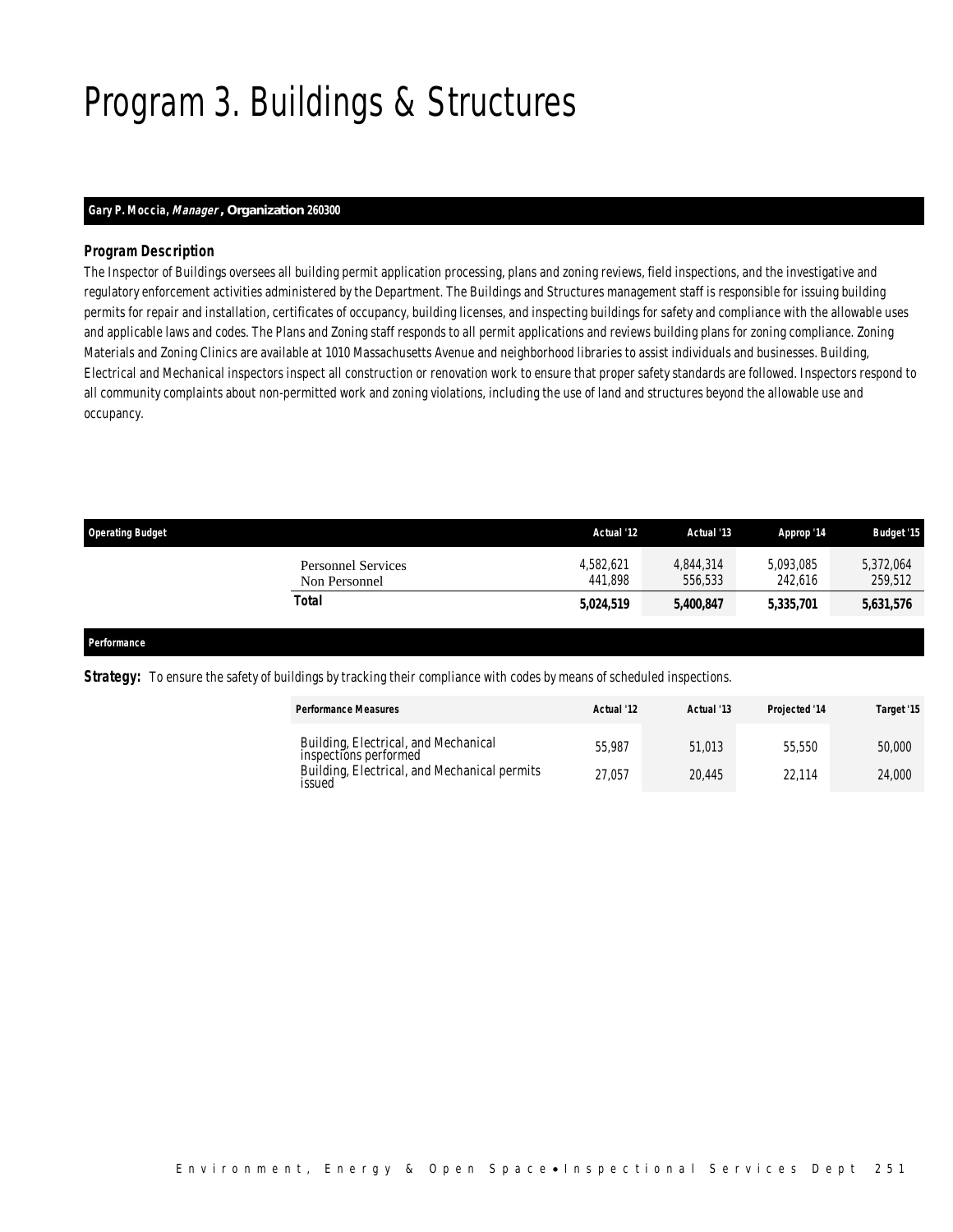# Program 4. Field Services

### *William Christopher, Manager , Organization 260400*

### *Program Description*

The Field Services program consists of four divisions: Health, Housing, Environmental Services and Weights & Measures. The Health Division's role is to protect the public health by permitting and inspecting food establishments, restaurants, caterers, health clubs, massage practitioners, and recreational camps. The Housing Division's role is to ensure the availability of clean, safe living conditions as required by the State Sanitary Code. The Environmental Services Division is responsible for the abatement and prevention of rodent infestation, the implementation of the City's site cleanliness ordinance, the boarding and securing of abandoned properties, and the coordination of the vacant lot maintenance program. The Weights and Measures Division is charged with protecting consumers by ensuring accuracy in retail establishment pricing and proper readings on gas pumps, taxi meters, scales and fuel truck meters.

| <b>Operating Budget</b> |                                                                                                                       | Actual '12           | Actual '13           | Approp '14             | <b>Budget '15</b>    |
|-------------------------|-----------------------------------------------------------------------------------------------------------------------|----------------------|----------------------|------------------------|----------------------|
|                         | <b>Personnel Services</b><br>Non Personnel                                                                            | 5,949,319<br>412,571 | 6,186,489<br>455,111 | 6.777.473<br>1,262,110 | 5,944,375<br>516,445 |
|                         | <b>Total</b>                                                                                                          | 6,361,890            | 6,641,600            | 8,039,583              | 6,460,820            |
| Performance             |                                                                                                                       |                      |                      |                        |                      |
|                         | <b>Strategy:</b> To conduct compliance inspections annually for auto body and repair shops.                           |                      |                      |                        |                      |
|                         | <b>Performance Measures</b>                                                                                           | Actual '12           | Actual '13           | Projected '14          | Target '15           |
|                         | Auto body and repair shops inspected                                                                                  | 829                  | 787                  | 603                    | 550                  |
|                         | <b>Strategy:</b> To direct the cleaning of all vacant lots deemed to pose public health concerns.                     |                      |                      |                        |                      |
|                         | <b>Performance Measures</b>                                                                                           | Actual '12           | Actual '13           | Projected '14          | Target '15           |
|                         | Total number of vacant lots reported<br>Vacant Lots - % cleaned by owner<br>Vacant Lots - Total cleaned               | 209                  | 186                  | 179<br>90<br>60        | 75<br>75<br>80       |
|                         | Vacant lots cleaned by ISD<br>Vacant lots cleaned by owner                                                            | 27<br>54             | 4<br>58              | 10<br>54               | 20<br>60             |
|                         | <b>Strategy:</b> To ensure that tenants are provided with rental units which comply with building and sanitary codes. |                      |                      |                        |                      |
|                         | <b>Performance Measures</b>                                                                                           | Actual '12           | Actual '13           | Projected '14          | Target '15           |
|                         | Rental inspection certificates issued by ISD<br>Rental inspections                                                    | 1,807<br>2,360       | 2,382<br>2,358       | 609<br>960             | 6,000<br>6,000       |
|                         | <b>Strategy:</b> To respond to housing "no heat" complaints within 24 hours.                                          |                      |                      |                        |                      |
|                         | <b>Performance Measures</b>                                                                                           | Actual '12           | Actual '13           | Projected '14          | Target '15           |
|                         | % of "no heat" complaints responded to within<br>24 hours                                                             | 100%                 | 96%                  | 100%                   | 100%                 |
|                         | Housing "no heat" complaints                                                                                          | 811                  | 1.071                | 1.353                  | 1.140                |
|                         |                                                                                                                       |                      |                      |                        |                      |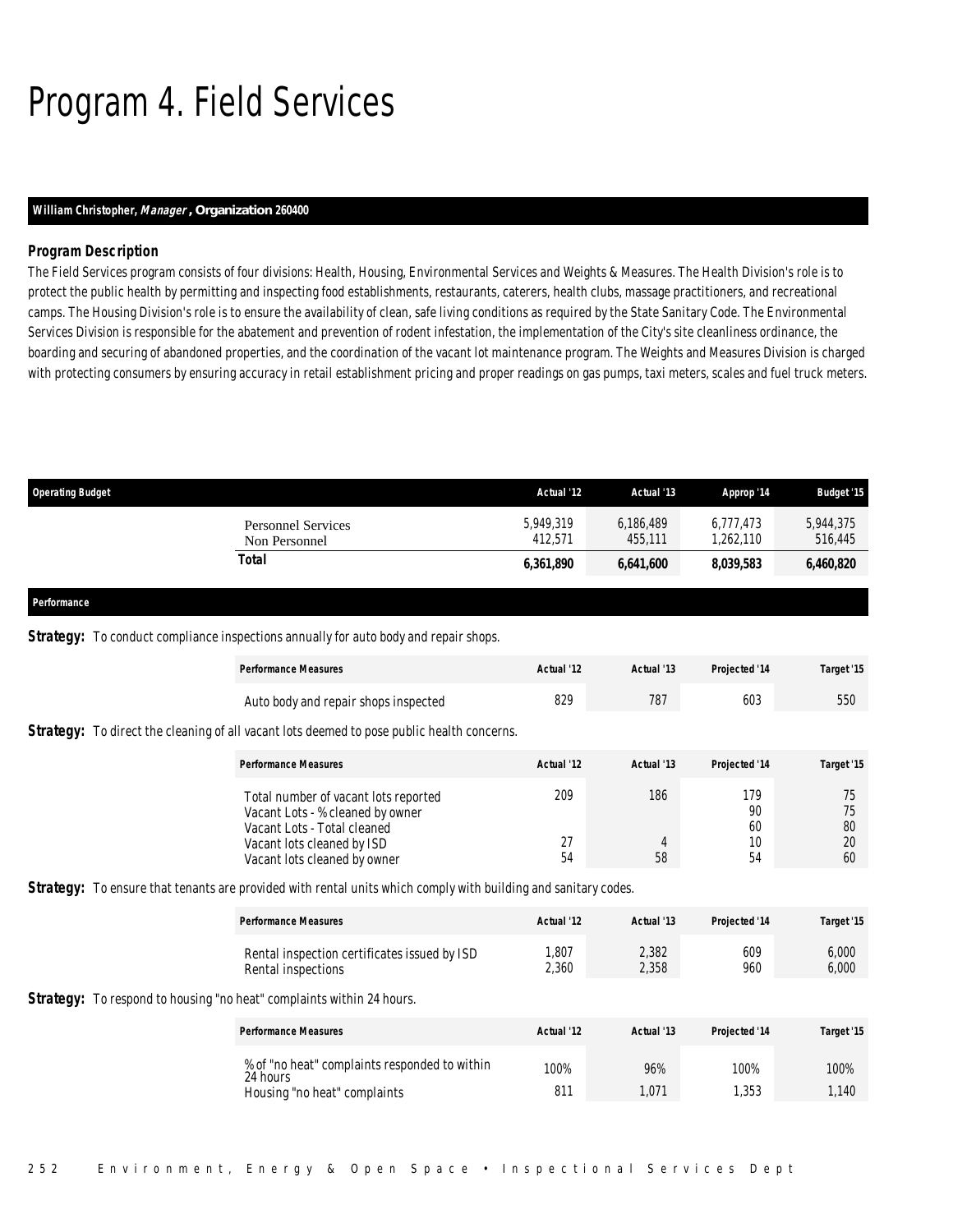# External Funds Projects

#### *Foreclosure Fund*

#### *Project Mission*

The Foreclosure Fund was created in 2008 in compliance with the M.G.L. c.59, s57D, M.G.L. c,,156D, s5.02 and the 950CMR 113,20 requirement to register vacant or foreclosed properties. The fund allows Inspectional Services to charge an annual \$100 fee for the registration of each foreclosed property. Monies collected are to be used to offset costs to track and secure foreclosed properties.

*Weights and Measures Enforcement Fund* 

#### *Project Mission*

The fund was created in 1998 in order to be in compliance with MGL c. 98 s. 29A, which was amended in 1998 to allow local weights and measures departments to issue civil citations (fines). The amended law specifically required that the revenue collected from said fines be retained and expended only for the purposes of enforcing "item pricing" and weights and measures laws. Î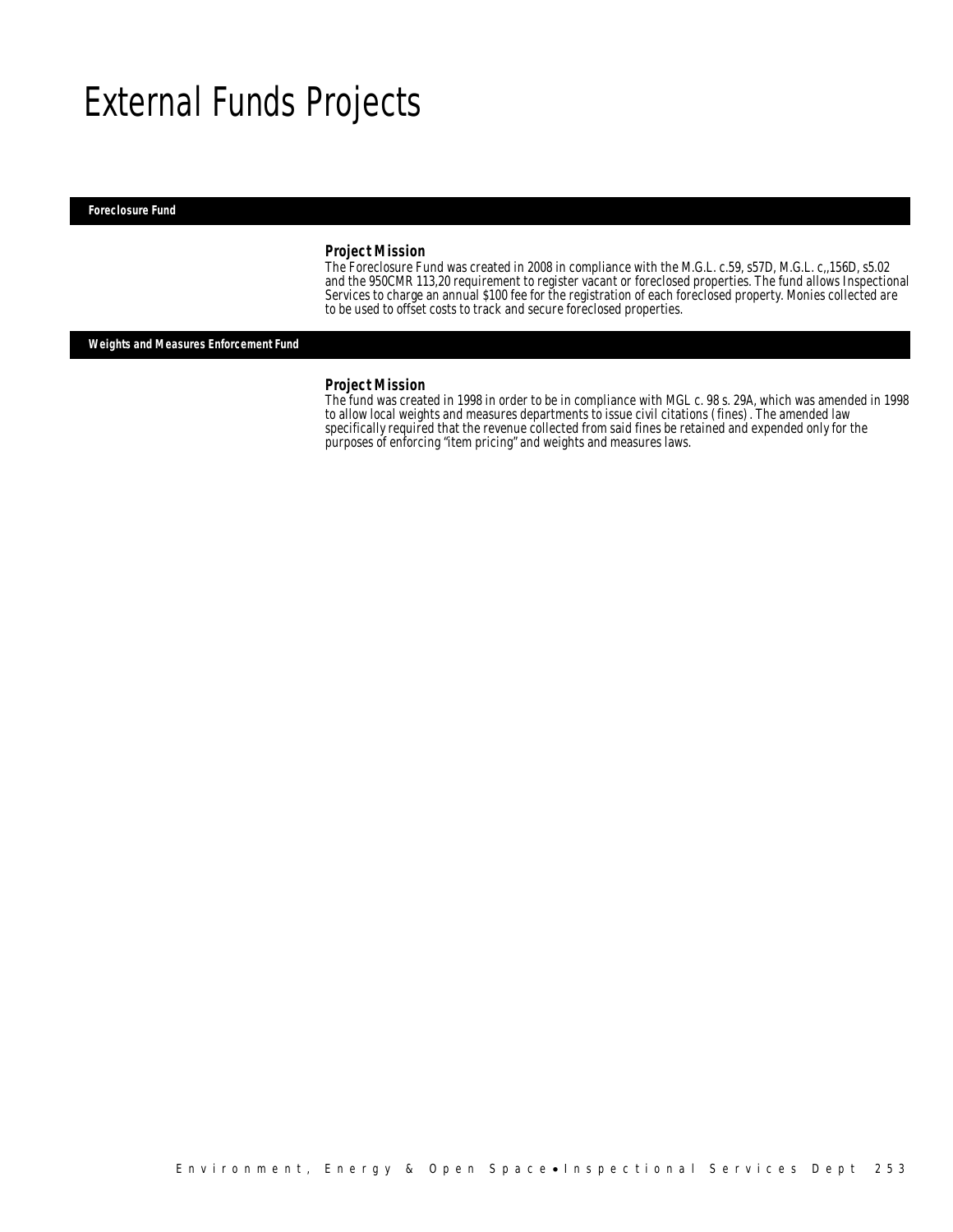254 Environment, Energy & Open Spac e • Inspectional Services Dept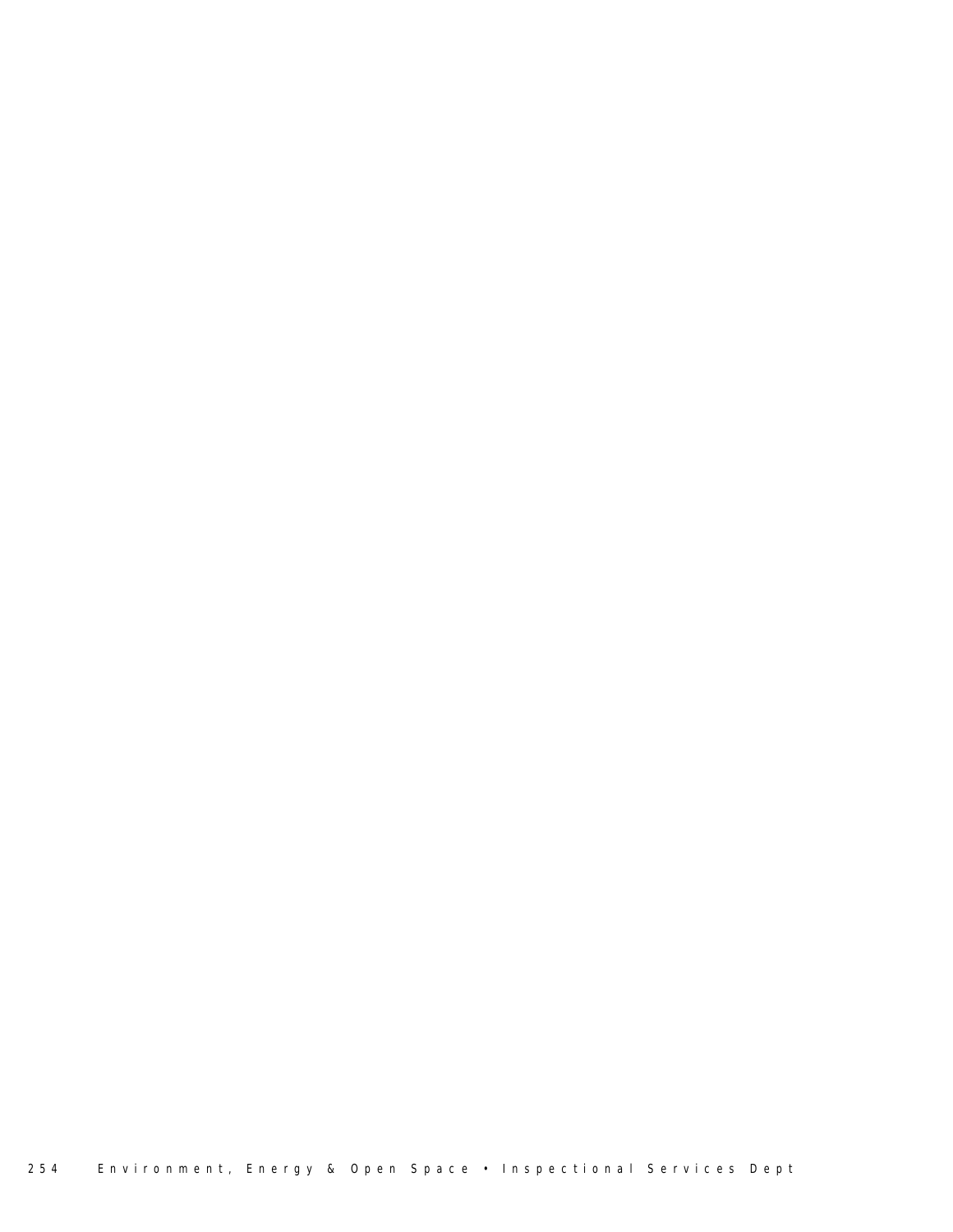# Parks & Recreation Department Operating Budget

*Christopher Cook, Commissioner , Appropriation 300* 

### *Department Mission*

The mission of the Parks and Recreation Department is to maintain clean, green, safe, accessible and well-programmed park land for the City's residents.

#### *Selected Performance Strategies*

#### *Administration*

- To permit use of park facilities.
- To provide support to private sector partners to facilitate beautification projects throughout the City.
- To provide yearlong arts and cultural programs.
- To raise funds through various leases, sponsorships, and special events.

*Maintenance* 

- To maintain a citywide beautification program by the Horticulture Division.
- To maintain clean, green, safe, attractive parks and playgrounds.
- To manage a street tree maintenance program.
- To monitor quality control programs to ensure consistent work performance. *Design & Construction*
- To design and construct capital projects.
- *Cemetery*
- To provide respectful and courteous burials as requested.

| <b>Operating Budget</b>      | Program Name                                                                                                                    | <b>Total Actual '12</b>                  | Total Actual '13                           | Total Approp '14                     | <b>Total Budget '15</b>              |
|------------------------------|---------------------------------------------------------------------------------------------------------------------------------|------------------------------------------|--------------------------------------------|--------------------------------------|--------------------------------------|
|                              | Administration<br>Maintenance<br>Design & Construction                                                                          | 2,730,895<br>9.387.910<br>1,462,566      | 2.818.970<br>10,823,424<br>1,610,258       | 2.632.072<br>10,536,478<br>1,642,986 | 2,744,713<br>10,833,830<br>1,616,947 |
|                              | Cemetery                                                                                                                        | 2,040,519                                | 2,086,804                                  | 2,314,945                            | 2,273,726                            |
|                              | Total                                                                                                                           | 15,621,890                               | 17,339,456                                 | 17,126,481                           | 17,469,216                           |
| <b>External Funds Budget</b> | <b>Fund Name</b>                                                                                                                | <b>Total Actual '12</b>                  | Total Actual '13                           | Total Approp '14                     | <b>Total Budget '15</b>              |
|                              | Fairview Cemetery Trust Fund<br>Fund for Parks and Recreation<br>George W. Parkman Trust Fund<br>Mount Hope Cemetery Trust Fund | 30.240<br>5,021,681<br>986.795<br>28,862 | 1,338,573<br>4,776,445<br>964.077<br>4,613 | 0<br>4.494.177<br>1,000,000          | 4,534,897<br>1,100,000<br>$\Omega$   |
|                              | Park Floodlighting Fees<br>The Ryder Cup Trust Fund                                                                             | 253,714<br>19,684                        | 214,896<br>32,058                          | 250,000<br>30,000                    | 220,000<br>30,000                    |
|                              | Total                                                                                                                           | 6,340,976                                | 7,330,662                                  | 5,774,177                            | 5,884,897                            |

| <b>Operating Budget</b>                    | Actual '12              | Actual '13              | Approp '14              | <b>Budget '15</b>       |
|--------------------------------------------|-------------------------|-------------------------|-------------------------|-------------------------|
| <b>Personnel Services</b><br>Non Personnel | 10.249.833<br>5.372.057 | 10.671.042<br>6.668.414 | 10.952.914<br>6.173.567 | 11.191.897<br>6,277,319 |
| Total                                      | 15.621.890              | 17,339,456              | 17.126.481              | 17,469,216              |
|                                            |                         |                         |                         |                         |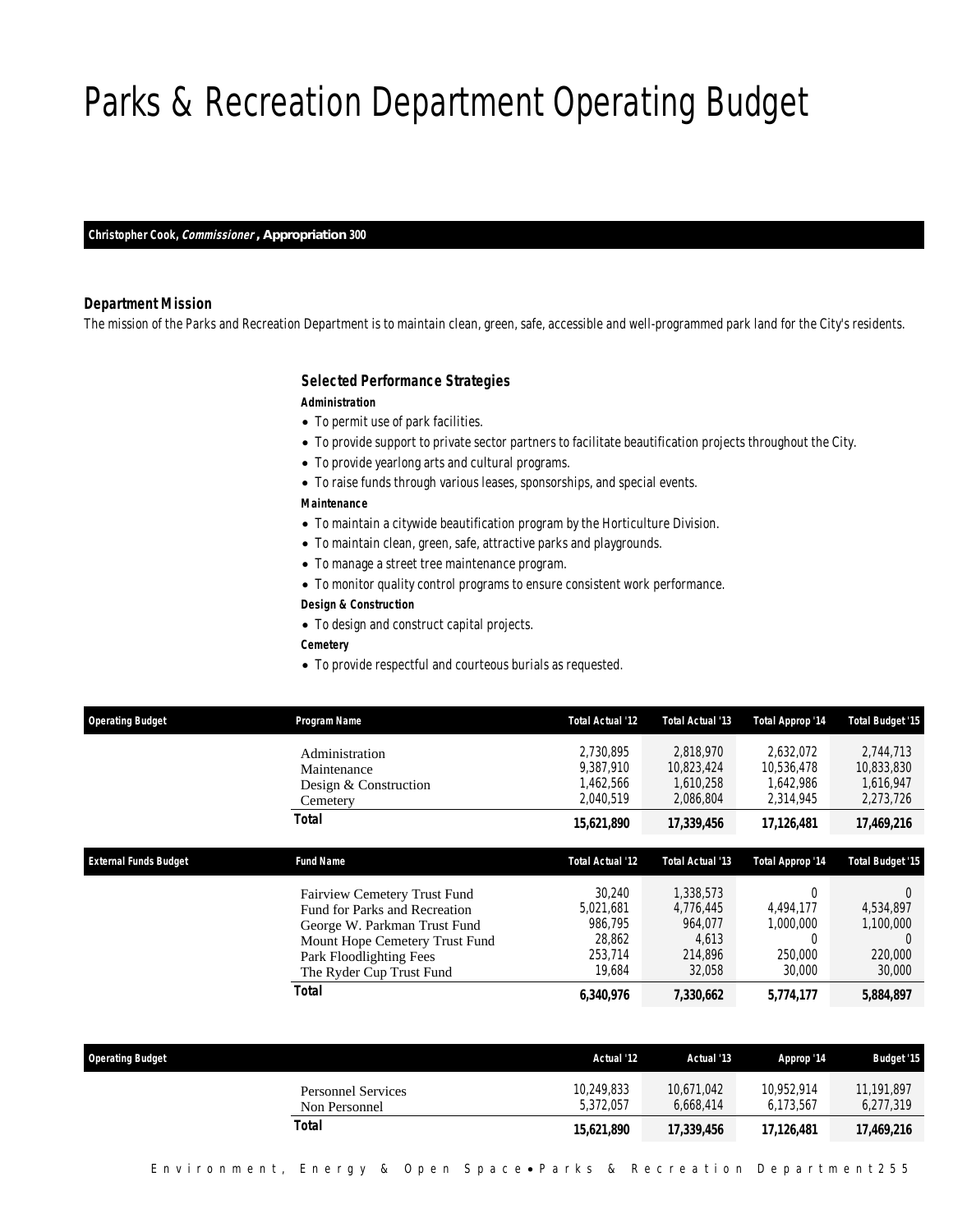# Parks & Recreation Department Operating Budget



### *Authorizing Statutes*

- Care of Public Parks and Playgrounds, CBC St. 7 §§ 100-106.
- Parks and Recreation Board: Powers and Duties, CBC Ord. §§ 7-4.1-7-4.13.
- Administration, Ch. 624m, s. 1-10, Acts of 1982.
- Generally, 1953 Mass. Acts ch. 473 § 1; CBC Ord. §§ 11-10.1-11-10.2(q).

### *Description of Services*

The Department is responsible for 217 City parks, playgrounds and athletic fields, 65 squares, 17 fountains, 75 game courts, 16 historic and 3 active cemeteries, urban wilds, 4 High School Athletic Fields, and approximately 125,000 trees, all covering 2,346 acres, 1,000 of which comprise the historic Emerald Necklace. In addition, the Parks Dept. is responsible for more than 35,000 street trees. The department annually beautifies these park and open space areas with ornamental plantings of trees, shrubs, and flowers. The department schedules events and programs for the participation and enjoyment of the public.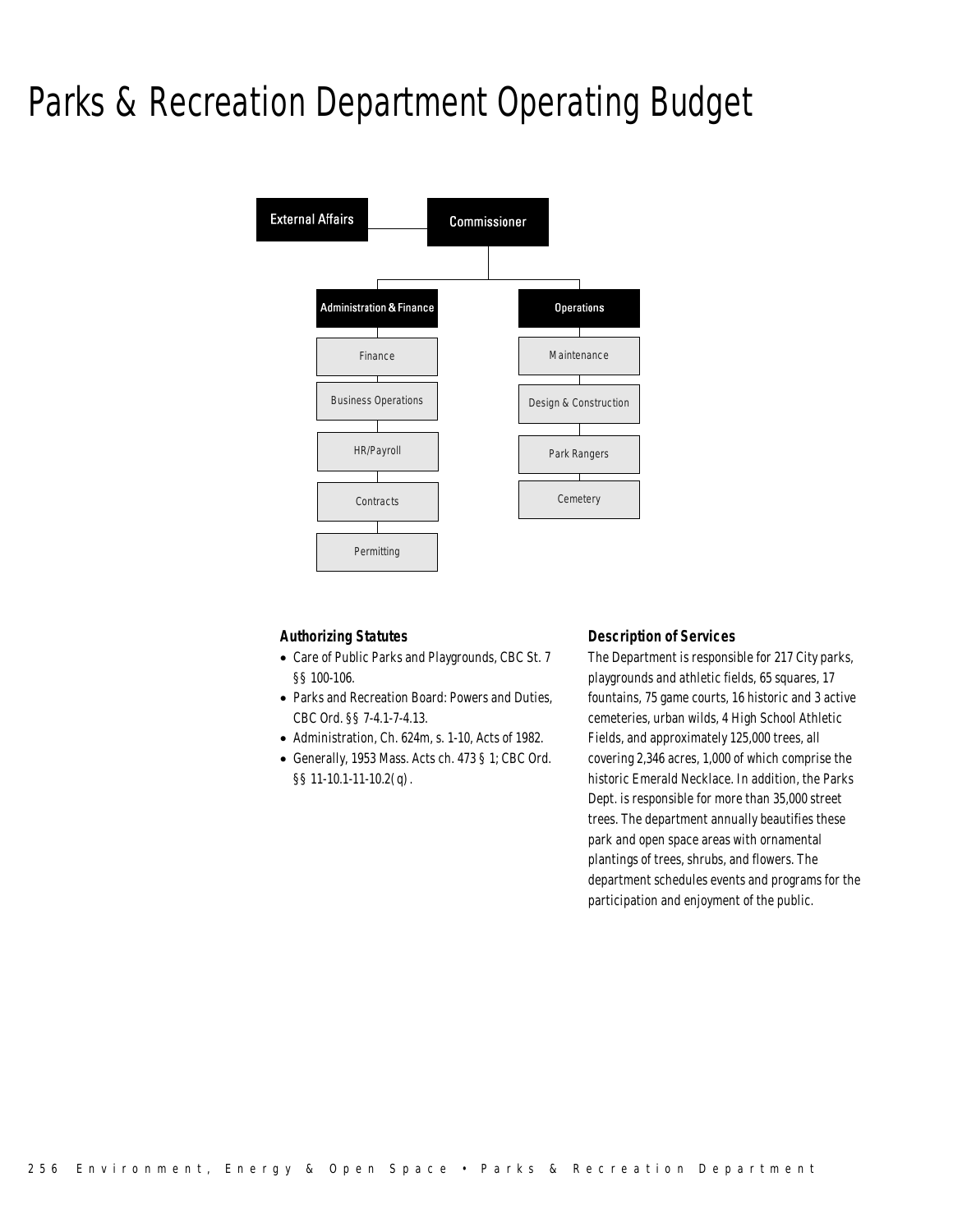# Department History

| <b>Personnel Services</b>       |                                                                                                                                                                                                                                                                                                      | <b>FY12 Expenditure</b>                                                                                  | <b>FY13 Expenditure</b>                                                                                      | <b>FY14 Appropriation</b>                                                                    | FY15 Adopted                                                                                            | Inc/Dec 14 vs 15                                                                                                                |
|---------------------------------|------------------------------------------------------------------------------------------------------------------------------------------------------------------------------------------------------------------------------------------------------------------------------------------------------|----------------------------------------------------------------------------------------------------------|--------------------------------------------------------------------------------------------------------------|----------------------------------------------------------------------------------------------|---------------------------------------------------------------------------------------------------------|---------------------------------------------------------------------------------------------------------------------------------|
|                                 | 51000 Permanent Employees<br>51100 Emergency Employees<br>51200 Overtime<br>51600 Unemployment Compensation<br>51700 Workers' Compensation<br><b>Total Personnel Services</b>                                                                                                                        | 9,003,192<br>164,389<br>811,298<br>26,497<br>244,457<br>10,249,833                                       | 9,255,375<br>250,521<br>827,836<br>79,205<br>258,105<br>10,671,042                                           | 9,882,296<br>317,618<br>600,000<br>31,000<br>122,000<br>10,952,914                           | 10,134,999<br>291,898<br>612,000<br>31,000<br>122,000<br>11,191,897                                     | 252,703<br>$-25,720$<br>12,000<br>$\theta$<br>$\Omega$<br>238,983                                                               |
| <b>Contractual Services</b>     |                                                                                                                                                                                                                                                                                                      | <b>FY12 Expenditure</b>                                                                                  | <b>FY13 Expenditure</b>                                                                                      | <b>FY14 Appropriation</b>                                                                    | FY15 Adopted                                                                                            | Inc/Dec 14 vs 15                                                                                                                |
|                                 | 52100 Communications<br>52200 Utilities<br>52400 Snow Removal<br>52500 Garbage/Waste Removal<br>52600 Repairs Buildings & Structures<br>52700 Repairs & Service of Equipment<br>52800 Transportation of Persons<br>52900 Contracted Services<br><b>Total Contractual Services</b>                    | 192,349<br>1,249,027<br>20,504<br>225,709<br>220,256<br>518,948<br>0<br>593,888<br>3,020,681             | 156,892<br>1,518,811<br>128,070<br>184,813<br>206,612<br>610,372<br>$\boldsymbol{0}$<br>923,826<br>3,729,396 | 186,650<br>1,537,289<br>57,000<br>252,100<br>222,955<br>556,000<br>0<br>618,100<br>3,430,094 | 207,100<br>1,628,578<br>57,000<br>252,100<br>271,330<br>556,000<br>$\mathbf{0}$<br>580,600<br>3,552,708 | 20,450<br>91,289<br>$\Omega$<br>$\Omega$<br>48,375<br>0<br>$\Omega$<br>$-37,500$<br>122,614                                     |
| <b>Supplies &amp; Materials</b> |                                                                                                                                                                                                                                                                                                      | <b>FY12 Expenditure</b>                                                                                  | <b>FY13 Expenditure</b>                                                                                      | <b>FY14 Appropriation</b>                                                                    | FY15 Adopted                                                                                            | Inc/Dec 14 vs 15                                                                                                                |
|                                 | 53000 Auto Energy Supplies<br>53200 Food Supplies<br>53400 Custodial Supplies<br>53500 Med, Dental, & Hosp Supply<br>53600 Office Supplies and Materials<br>53700 Clothing Allowance<br>53800 Educational Supplies & Mat<br>53900 Misc Supplies & Materials<br><b>Total Supplies &amp; Materials</b> | 463,807<br>$\overline{0}$<br>51,920<br>$\mathbf{0}$<br>12,539<br>0<br>$\mathbf{0}$<br>416,650<br>944,916 | 394,436<br>0<br>55,889<br>793<br>15,998<br>$\mathbf 0$<br>$\mathbf 0$<br>392,648<br>859,764                  | 432,770<br>0<br>55,200<br>0<br>15,500<br>0<br>$\overline{0}$<br>399,000<br>902,470           | 450,086<br>$\mathbf{0}$<br>55,200<br>0<br>15,500<br>$\mathbf{0}$<br>$\Omega$<br>399,000<br>919,786      | 17,316<br>$\mathbf 0$<br>$\overline{0}$<br>$\overline{0}$<br>$\overline{0}$<br>$\Omega$<br>$\overline{0}$<br>$\Omega$<br>17,316 |
| <b>Current Chgs &amp; Oblig</b> |                                                                                                                                                                                                                                                                                                      | <b>FY12 Expenditure</b>                                                                                  | <b>FY13 Expenditure</b>                                                                                      | <b>FY14 Appropriation</b>                                                                    | FY15 Adopted                                                                                            | Inc/Dec 14 vs 15                                                                                                                |
|                                 | 54300 Workers' Comp Medical<br>54400 Legal Liabilities<br>54500 Aid To Veterans<br>54600 Current Charges H&I<br>54700 Indemnification<br>54900 Other Current Charges<br>Total Current Chgs & Oblig                                                                                                   | 96,684<br>33,969<br>$\mathbf{0}$<br>$\boldsymbol{0}$<br>$\Omega$<br>281,950<br>412,603                   | 123,799<br>35,667<br>0<br>$\mathbf{0}$<br>$\Omega$<br>303,505<br>462,971                                     | 67,000<br>37,450<br>0<br>$\overline{0}$<br>$\Omega$<br>295,141<br>399,591                    | 67,000<br>39,000<br>$\mathbf 0$<br>$\mathbf 0$<br>$\theta$<br>361,643<br>467,643                        | $\Omega$<br>1,550<br>$\Omega$<br>$\Omega$<br>$\Omega$<br>66,502<br>68,052                                                       |
| Equipment                       |                                                                                                                                                                                                                                                                                                      | <b>FY12 Expenditure</b>                                                                                  | <b>FY13 Expenditure</b>                                                                                      | <b>FY14 Appropriation</b>                                                                    | FY15 Adopted                                                                                            | Inc/Dec 14 vs 15                                                                                                                |
|                                 | 55000 Automotive Equipment<br>55400 Lease/Purchase<br>55600 Office Furniture & Equipment<br>55900 Misc Equipment<br><b>Total Equipment</b>                                                                                                                                                           | $\mathbf 0$<br>167,537<br>7,535<br>22,363<br>197,435                                                     | 0<br>192,835<br>$\mathbf{0}$<br>86,943<br>279,778                                                            | $\boldsymbol{0}$<br>368,672<br>$\mathbf 0$<br>272,740<br>641,412                             | $\mathbf 0$<br>437,281<br>0<br>34,901<br>472,182                                                        | $\mathbf 0$<br>68,609<br>$\Omega$<br>$-237,839$<br>$-169,230$                                                                   |
| Other                           |                                                                                                                                                                                                                                                                                                      | FY12 Expenditure                                                                                         | FY13 Expenditure                                                                                             | <b>FY14 Appropriation</b>                                                                    | FY15 Adopted                                                                                            | Inc/Dec 14 vs 15                                                                                                                |
|                                 | 56200 Special Appropriation<br>57200 Structures & Improvements<br>58000 Land & Non-Structure<br><b>Total Other</b>                                                                                                                                                                                   | 0<br>0<br>796,422<br>796,422                                                                             | 643,473<br>0<br>693,032<br>1,336,505                                                                         | 50,000<br>0<br>750,000<br>800,000                                                            | 45,000<br>0<br>820,000<br>865,000                                                                       | $-5,000$<br>$\left( \right)$<br>70,000<br>65,000                                                                                |
|                                 | <b>Grand Total</b>                                                                                                                                                                                                                                                                                   | 15,621,890                                                                                               | 17,339,456                                                                                                   | 17,126,481                                                                                   | 17,469,216                                                                                              | 342,735                                                                                                                         |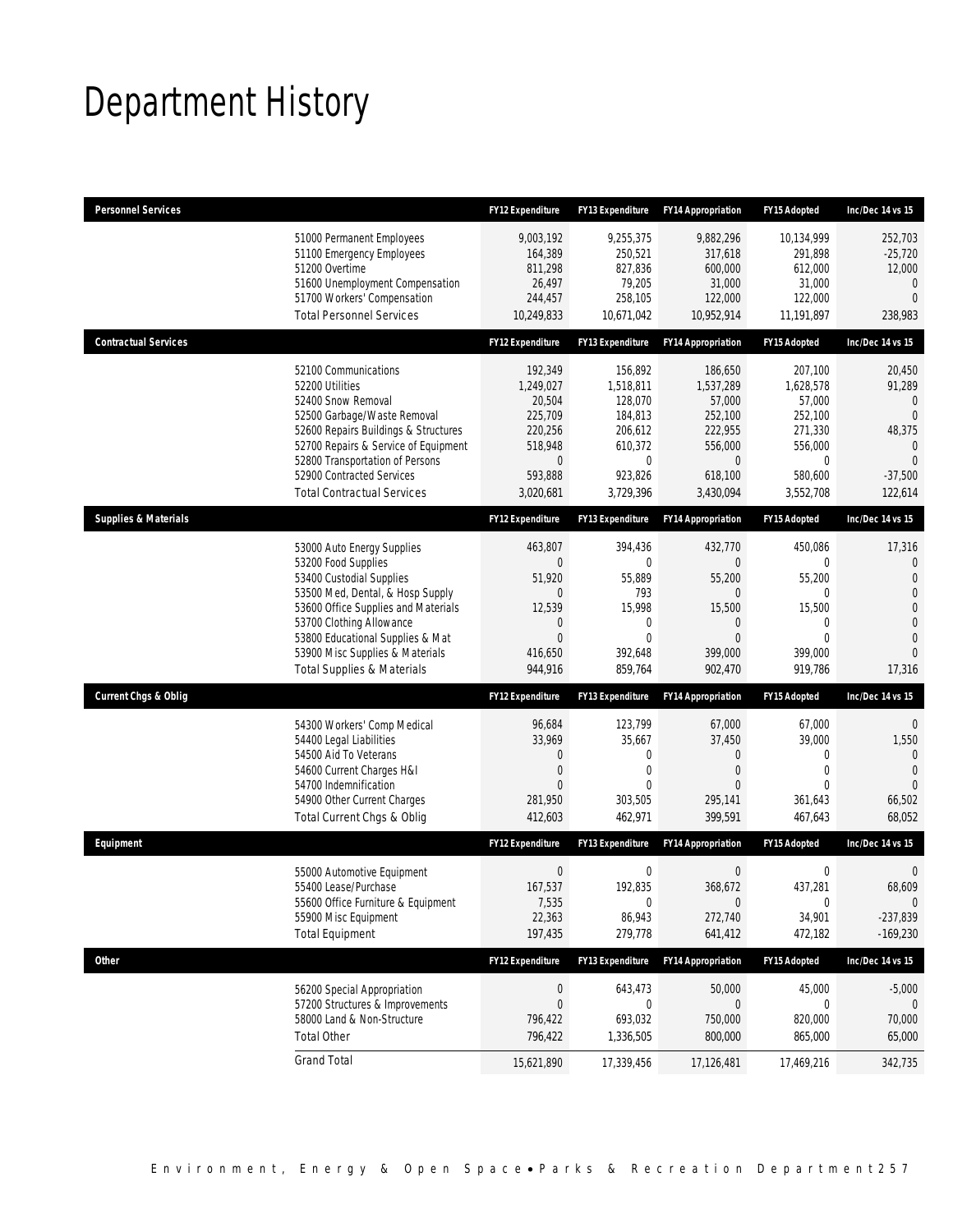# Department Personnel

| Title                           | Union<br>Code   | Grade      | Position | FY15 Salary | Title                        | Union<br>Code   | Grade      | Position | FY15 Salary  |
|---------------------------------|-----------------|------------|----------|-------------|------------------------------|-----------------|------------|----------|--------------|
| Admin Assistant                 | AFE             | 15         | 1.00     | 59,034      | Maint Mech (Painter)         | AFE             | 12L        | 2.00     | 90,550       |
| Admin Assistant                 | AFE             | 18         | 1.00     | 77,684      | Maint Mech (Plumber)         | AFE             | 12L        | 2.00     | 94,110       |
| Admin Assistant                 | AFG             | 15         | 1.00     | 59,034      | Maint Mech (Welder)          | AFE             | 12L        | 1.00     | 47,455       |
| <b>Admin Secretary</b>          | AFE             | 14         | 7.00     | 352,906     | Maint Mech Foreman (Welder)  | AFE             | 15A        | 1.00     | 61,011       |
| <b>Asst Electrical Engineer</b> | AFJ             | <b>18A</b> | 1.00     | 80,792      | Maint Mech Frprs (Carpenter) | AFG             | 15A        | 1.00     | 44,844       |
| Cemetery Foreperson             | AFG             | 13         | 3.00     | 147,965     | Maint Mech Frprs (Painter)   | AFG             | 15A        | 1.00     | 51,242       |
| Chief Engineer                  | SE1             | 11         | 1.00     | 115,340     | Maint Mech Frprs (Plumber)   | AFG             | 15A        | 1.00     | 62,194       |
| Commissioner                    | CDH             | <b>NG</b>  | 1.00     | 117,042     | Maint Mech Helper            | AFE             | 08L        | 1.00     | 31,507       |
| <b>Community Relations Spec</b> | SE1             | 05         | 2.00     | 142,938     | MaintMechaFrprs(Machi/Parks) | AFG             | 16A        | 1.00     | 68,271       |
| <b>Exec Assistant</b>           | EXM             | 11         | 1.00     | 91,503      | MotorEquipOper&Lbr (P&R)     | AFE             | 07L        | 12.00    | 446,961      |
| <b>Exec Assistant</b>           | EXM             | 12         | 1.00     | 119,701     | Park Keeper                  | AFE             | 08L        | 12.00    | 449,832      |
| <b>Exec Assistant</b>           | SE1             | 05         | 3.00     | 174,803     | Park Maint Foreprs           | AFE             | 13         | 1.00     | 49,322       |
| <b>Exec Secretary</b>           | <b>EXM</b>      | 04         | 1.00     | 65,054      | Park Maint Foreprs           | AFG             | 13         | 18.00    | 876,010      |
| <b>Exec Secretary</b>           | <b>EXM</b>      | 10         | 1.00     | 95,403      | Park Ranger I                | <b>BPR</b>      | 01         | 6.00     | 234,145      |
| <b>Exec Secretary</b>           | SE1             | 08         | 6.00     | 562,262     | Park Ranger II               | <b>BPR</b>      | 02         | 3.00     | 153,602      |
| Gardener                        | AFE             | 11L        | 13.00    | 564,356     | Park Ranger III              | <b>BPR</b>      | 03         | 2.00     | 124,585      |
| Gardener Foreperson             | AFG             | 14         | 3.00     | 143,293     | Prin Admin Analyst           | SE1             | 07         | 1.00     | 85,579       |
| Gen Maint Mech Frprs            | AFG             | 16A        | 1.00     | 67,205      | Prin Admin Assistant         | EXM             | 09         | 1.00     | 100,460      |
| Gen Park Maint Frprs            | AFG             | 16A        | 6.00     | 382,071     | Prin Admin Assistant         | EXM             | 10         | 1.00     | 85,100       |
| Gen Sup Pk Maint                | SE1             | 10         | 1.00     | 104,044     | Prin Admin Assistant         | SE1             | 06         | 10.00    | 778,222      |
| Gen Supn (Pks/Turf Maint)       | SE <sub>1</sub> | 10         | 1.00     | 109,731     | Prin Clerk & Typist          | AFE             | 09         | 1.00     | 41,476       |
| Gen Tree Maint Frprs            | AFG             | 18         | 2.00     | 146,001     | Prin Personnel Office        | SE1             | 06         | 1.00     | 77,883       |
| Grave Digger                    | AFE             | 09L        | 16.00    | 617,357     | Research Analyst             | AFE             | 14         | 2.00     | 81,740       |
| Greenhouse Gardener             | AFE             | 12L        | 1.00     | 46,655      | Senior Admin Asst            | SE <sub>1</sub> | 07         | 1.00     | 72,132       |
| <b>Head Clerk</b>               | AFE             | 12         | 1.00     | 38,847      | Spec Hvy Meo                 | AFE             | 11L        | 4.00     | 172,871      |
| Head Clerk & Sec                | AFE             | 13         | 1.00     | 38,212      | Sr Research Analyst (P&R)    | AFG             | <b>18A</b> | 1.00     | 61,989       |
| <b>Head Storekeeper</b>         | AFG             | 14         | 1.00     | 38,332      | Sr Research Analyst (P&R)    | <b>AFJ</b>      | 18A        | 2.00     | 140,844      |
| Hvy Mtr Equip Oper & Lbr (P&R)  | AFE             | 10L        | 7.00     | 262,519     | Supn Of Park Maint (Trades)  | SE1             | 07         | 1.00     | 85,579       |
| Hvy Mtr Equip Reprprs           | AFE             | 13         | 1.00     | 49,322      | Supn of Tree Maintenance     | SE <sub>1</sub> | 07         | 1.00     | 85,579       |
| HvyMtrEquipReprprs(HMER/Parks)  | AFE             | 13         | 2.00     | 95,237      | Supn-Automotive Maintenance  | SE1             | 07         | 1.00     | 86,638       |
| Laborer (Park)                  | AFE             | 06L        | 23.00    | 792,061     | Supn-Cemeteries              | SE1             | 07         | 1.00     | 85,579       |
| Landscape Designer (P&R)        | SE <sub>1</sub> | 10         | 1.00     | 88,029      | Supn-Horticulture            | SE1             | 07         | 1.00     | 77,744       |
| Maint Mech (Carpenter)          | AFE             | 12L        | 3.00     | 142,365     | Supn-Park Maint              | SE1             | 07         | 6.00     | 493,396      |
|                                 |                 |            |          |             | Tree Climber                 | AFE             | 12L        | 4.00     | 180,915      |
|                                 |                 |            |          |             | <b>Total</b>                 |                 |            | 220      | 11,666,464   |
|                                 |                 |            |          |             | <b>Adjustments</b>           |                 |            |          |              |
|                                 |                 |            |          |             | <b>Differential Payments</b> |                 |            |          | $\mathbf{0}$ |
|                                 |                 |            |          |             | Other                        |                 |            |          | 49,440       |

 Chargebacks -1,225,000 Salary Savings -355,905 *FY15 Total Request 10,134,999*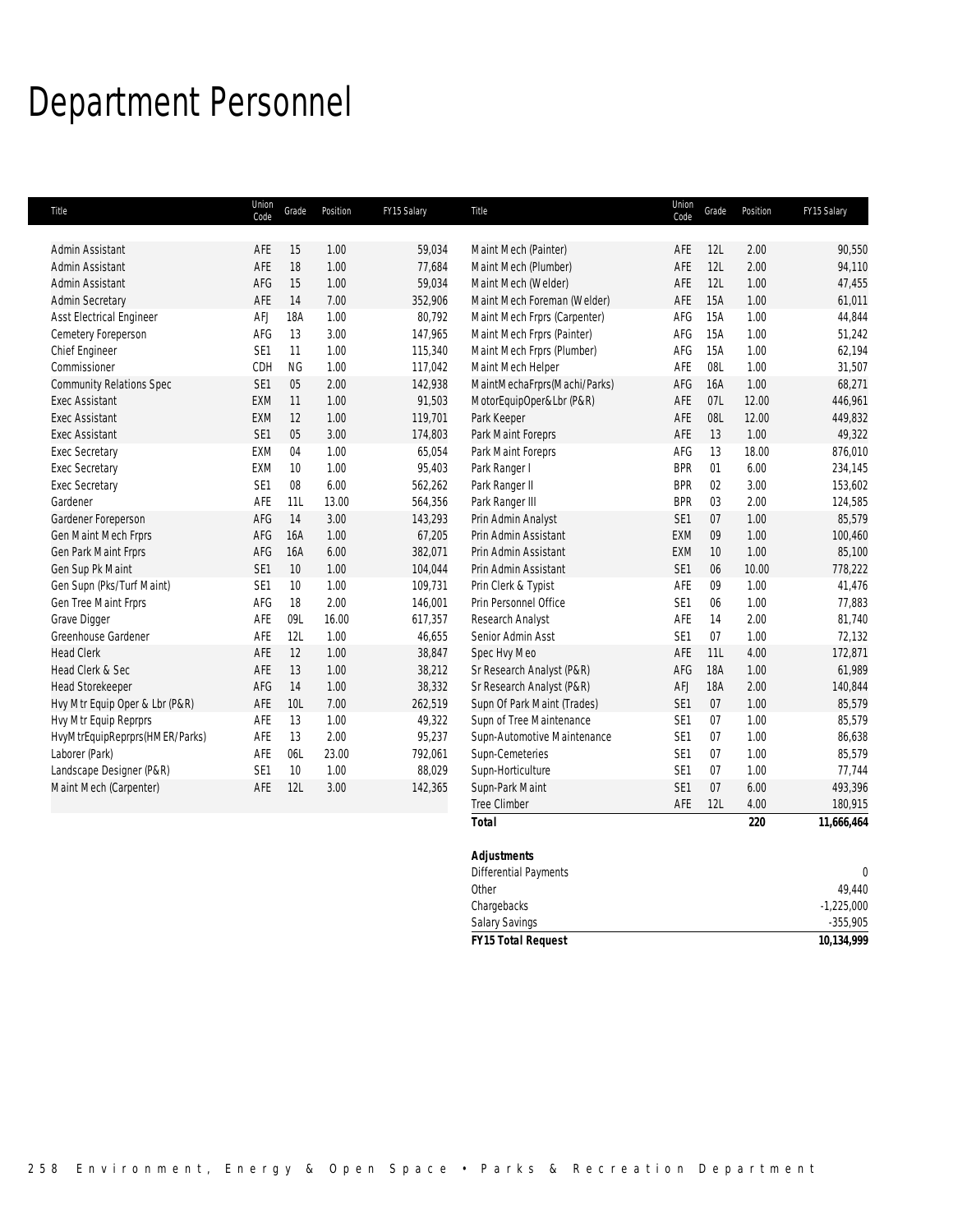# External Funds History

| <b>Personnel Services</b>       |                                                                                                                                                                                                                                                                                                            | <b>FY12 Expenditure</b>                                                                                                                | <b>FY13 Expenditure</b>                                                                                                       | <b>FY14 Appropriation</b>                                                                                                | FY15 Adopted                                                                                                              | Inc/Dec 14 vs 15                                                                                                        |
|---------------------------------|------------------------------------------------------------------------------------------------------------------------------------------------------------------------------------------------------------------------------------------------------------------------------------------------------------|----------------------------------------------------------------------------------------------------------------------------------------|-------------------------------------------------------------------------------------------------------------------------------|--------------------------------------------------------------------------------------------------------------------------|---------------------------------------------------------------------------------------------------------------------------|-------------------------------------------------------------------------------------------------------------------------|
|                                 | 51000 Permanent Employees<br>51100 Emergency Employees<br>51200 Overtime<br>51300 Part Time Employees<br>51400 Health Insurance<br>51500 Pension & Annunity<br>51600 Unemployment Compensation<br>51700 Workers' Compensation<br>51800 Indirect Costs<br>51900 Medicare<br><b>Total Personnel Services</b> | 1,472,687<br>633,472<br>1,049<br>$\mathbf{0}$<br>69,028<br>$\mathbf 0$<br>48,241<br>$\mathbf 0$<br>$\mathbf{0}$<br>12,915<br>2,237,392 | 1,590,332<br>693,326<br>844<br>$\mathbf{0}$<br>131,616<br>$\mathbf 0$<br>46,708<br>0<br>$\overline{0}$<br>17,583<br>2,480,409 | 1,523,818<br>578,530<br>0<br>$\mathbf{0}$<br>70,000<br>$\mathbf 0$<br>48,000<br>0<br>$\mathbf{0}$<br>13,000<br>2,233,348 | 1,596,047<br>681,450<br>0<br>$\mathbf 0$<br>130,000<br>0<br>45,000<br>$\mathbf{0}$<br>$\mathbf{0}$<br>17,000<br>2,469,497 | 72,229<br>102,920<br>$\theta$<br>$\Omega$<br>60,000<br>$\Omega$<br>$-3,000$<br>$\Omega$<br>$\Omega$<br>4,000<br>236,149 |
| <b>Contractual Services</b>     |                                                                                                                                                                                                                                                                                                            | <b>FY12 Expenditure</b>                                                                                                                | <b>FY13 Expenditure</b>                                                                                                       | <b>FY14 Appropriation</b>                                                                                                | FY15 Adopted                                                                                                              | Inc/Dec 14 vs 15                                                                                                        |
|                                 | 52100 Communications<br>52200 Utilities<br>52400 Snow Removal<br>52500 Garbage/Waste Removal<br>52600 Repairs Buildings & Structures<br>52700 Repairs & Service of Equipment<br>52800 Transportation of Persons<br>52900 Contracted Services<br><b>Total Contractual Services</b>                          | 747<br>391,647<br>$\mathbf{0}$<br>10,057<br>116,906<br>50,984<br>2,514<br>2,094,708<br>2,667,563                                       | 2,186<br>332,072<br>$\overline{0}$<br>760<br>171,423<br>66,553<br>5,309<br>3,105,437<br>3,683,740                             | 747<br>364,464<br>0<br>8,701<br>109,816<br>38,497<br>2,514<br>1,739,459<br>2,264,198                                     | 2,100<br>332,000<br>$\mathbf{0}$<br>800<br>144,500<br>66,400<br>5,300<br>1,760,100<br>2,311,200                           | 1,353<br>$-32,464$<br>$\overline{0}$<br>$-7,901$<br>34,684<br>27,903<br>2,786<br>20,641<br>47,002                       |
| <b>Supplies &amp; Materials</b> |                                                                                                                                                                                                                                                                                                            | FY12 Expenditure                                                                                                                       | <b>FY13 Expenditure</b>                                                                                                       | <b>FY14 Appropriation</b>                                                                                                | FY15 Adopted                                                                                                              | Inc/Dec 14 vs 15                                                                                                        |
|                                 | 53000 Auto Energy Supplies<br>53200 Food Supplies<br>53400 Custodial Supplies<br>53500 Med, Dental, & Hosp Supply<br>53600 Office Supplies and Materials<br>53700 Clothing Allowance<br>53800 Educational Supplies & Mat<br>53900 Misc Supplies & Materials<br><b>Total Supplies &amp; Materials</b>       | 23,453<br>36,736<br>7,352<br>0<br>3,644<br>0<br>$\mathbf{0}$<br>680,390<br>751,575                                                     | 24,807<br>5,751<br>5,819<br>$\mathbf 0$<br>2,251<br>$\mathbf{0}$<br>$\overline{0}$<br>619,286<br>657,914                      | 23,453<br>36,086<br>7,037<br>$\mathbf 0$<br>3,644<br>$\mathbf{0}$<br>$\mathbf{0}$<br>628,353<br>698,573                  | $\boldsymbol{0}$<br>5,000<br>5,700<br>0<br>2,200<br>$\mathbf{0}$<br>$\mathbf{0}$<br>601,900<br>614,800                    | $-23,453$<br>$-31,086$<br>$-1,337$<br>$\theta$<br>$-1,444$<br>$\mathbf{0}$<br>$\Omega$<br>$-26,453$<br>$-83,773$        |
| <b>Current Chgs &amp; Oblig</b> |                                                                                                                                                                                                                                                                                                            | <b>FY12 Expenditure</b>                                                                                                                | <b>FY13 Expenditure</b>                                                                                                       | <b>FY14 Appropriation</b>                                                                                                | FY15 Adopted                                                                                                              | Inc/Dec 14 vs 15                                                                                                        |
|                                 | 54300 Workers' Comp Medical<br>54400 Legal Liabilities<br>54600 Current Charges H&I<br>54700 Indemnification<br>54900 Other Current Charges<br>Total Current Chgs & Oblig                                                                                                                                  | $\boldsymbol{0}$<br>$\mathbf{0}$<br>23,725<br>0<br>49,168<br>72,893                                                                    | $\mathbf 0$<br>0<br>$\overline{0}$<br>$\overline{0}$<br>29,480<br>29,480                                                      | $\boldsymbol{0}$<br>0<br>$\overline{0}$<br>$\mathbf{0}$<br>48,210<br>48,210                                              | $\boldsymbol{0}$<br>$\mathbf 0$<br>$\mathbf{0}$<br>$\mathbf 0$<br>32,400<br>32,400                                        | $\mathbf 0$<br>$\mathbf{0}$<br>$\overline{0}$<br>$\Omega$<br>$-15,810$<br>$-15,810$                                     |
| Equipment                       |                                                                                                                                                                                                                                                                                                            | FY12 Expenditure                                                                                                                       | FY13 Expenditure                                                                                                              | <b>FY14 Appropriation</b>                                                                                                | FY15 Adopted                                                                                                              | Inc/Dec 14 vs 15                                                                                                        |
|                                 | 55000 Automotive Equipment<br>55400 Lease/Purchase<br>55600 Office Furniture & Equipment<br>55900 Misc Equipment<br><b>Total Equipment</b>                                                                                                                                                                 | $\boldsymbol{0}$<br>$\boldsymbol{0}$<br>$\mathbf{0}$<br>43,435<br>43,435                                                               | $\boldsymbol{0}$<br>$\mathbf 0$<br>0<br>14,179<br>14,179                                                                      | $\boldsymbol{0}$<br>$\boldsymbol{0}$<br>0<br>33,218<br>33,218                                                            | $\boldsymbol{0}$<br>$\boldsymbol{0}$<br>$\mathbf{0}$<br>27,000<br>27,000                                                  | 0<br>$\mathbf{0}$<br>$\mathbf 0$<br>$-6,218$<br>$-6,218$                                                                |
| <b>Other</b>                    |                                                                                                                                                                                                                                                                                                            | FY12 Expenditure                                                                                                                       | FY13 Expenditure                                                                                                              | <b>FY14 Appropriation</b>                                                                                                | FY15 Adopted                                                                                                              | Inc/Dec 14 vs 15                                                                                                        |
|                                 | 56200 Special Appropriation<br>57200 Structures & Improvements<br>58000 Land & Non-Structure<br><b>Total Other</b>                                                                                                                                                                                         | 359,830<br>0<br>208,288<br>568,118                                                                                                     | 223,246<br>$\mathbf 0$<br>241,694<br>464,940                                                                                  | 320,000<br>$\overline{0}$<br>176,630<br>496,630                                                                          | 215,000<br>0<br>215,000<br>430,000                                                                                        | $-105,000$<br>$\theta$<br>38,370<br>$-66,630$                                                                           |
|                                 | <b>Grand Total</b>                                                                                                                                                                                                                                                                                         | 6,340,976                                                                                                                              | 7,330,662                                                                                                                     | 5,774,177                                                                                                                | 5,884,897                                                                                                                 | 110,720                                                                                                                 |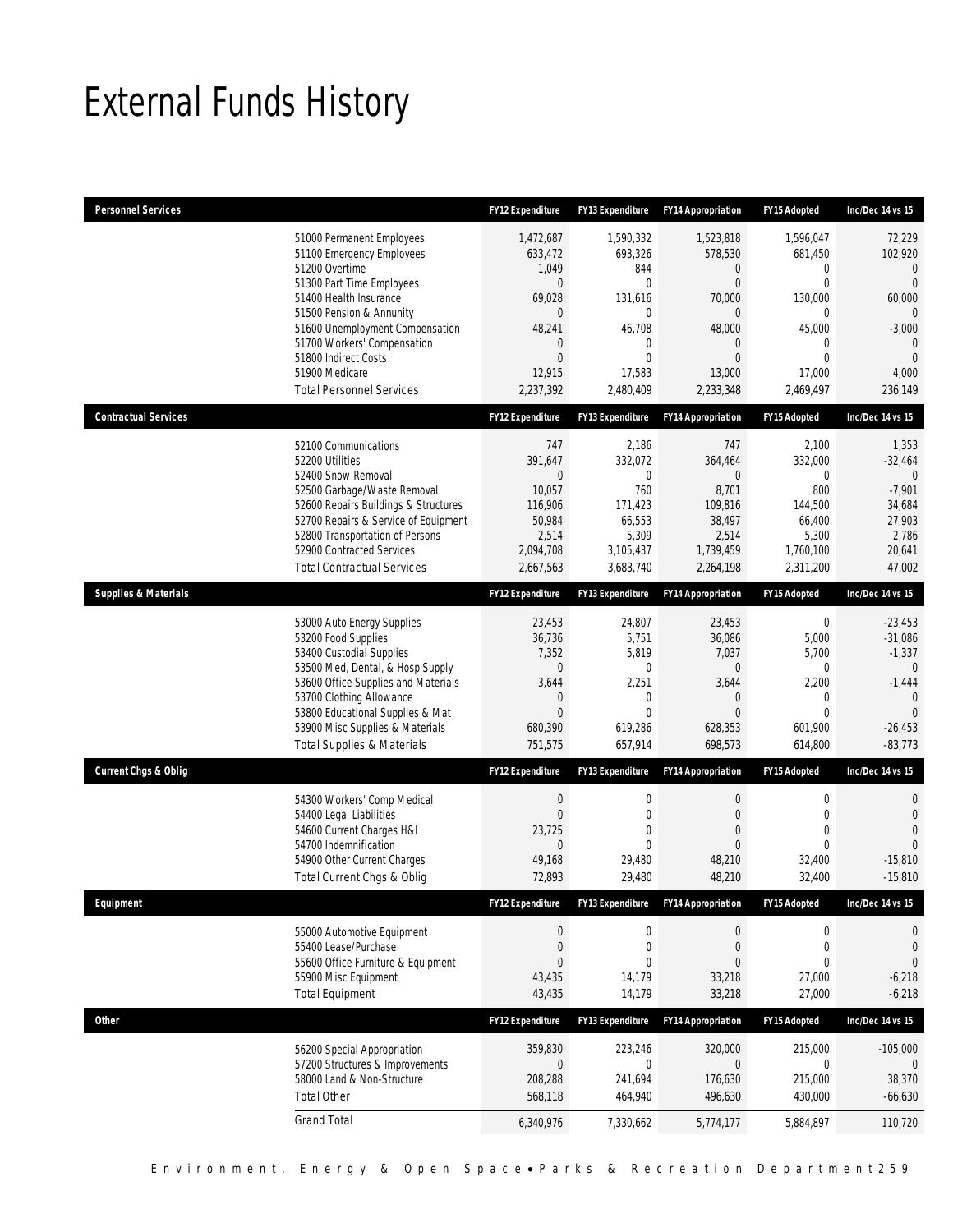# External Funds Personnel

| Title             | Union<br>Code | Grade     | Position | FY15 Salary | Title                           | Union<br>Code | Grade     | Position | FY15 Salary  |
|-------------------|---------------|-----------|----------|-------------|---------------------------------|---------------|-----------|----------|--------------|
| Admin Asst        | <b>MYN</b>    | <b>NG</b> | 1.00     | 48,375      | Asst Superintendent Golf Course | <b>EXM</b>    | <b>NG</b> | 2.00     | 89,944       |
| Asst Mgr Pro Shop | <b>MYN</b>    | <b>NG</b> | 2.00     | 47,755      | Mechanic                        | <b>MYN</b>    | <b>NG</b> | 1.00     | 65,545       |
|                   |               |           |          |             | Prin Admin Asst                 | <b>EXM</b>    | 09        | 4.00     | 394,428      |
|                   |               |           |          |             | <b>Total</b>                    |               |           | 10       | 646,047      |
|                   |               |           |          |             | <b>Adjustments</b>              |               |           |          |              |
|                   |               |           |          |             | Differential Payments           |               |           |          | $\mathbf 0$  |
|                   |               |           |          |             | Other                           |               |           |          | $\mathbf{0}$ |
|                   |               |           |          |             | Chargebacks                     |               |           |          | 950,000      |
|                   |               |           |          |             | <b>Salary Savings</b>           |               |           |          | $\mathbf 0$  |
|                   |               |           |          |             | <b>FY15 Total Request</b>       |               |           |          | 1,596,047    |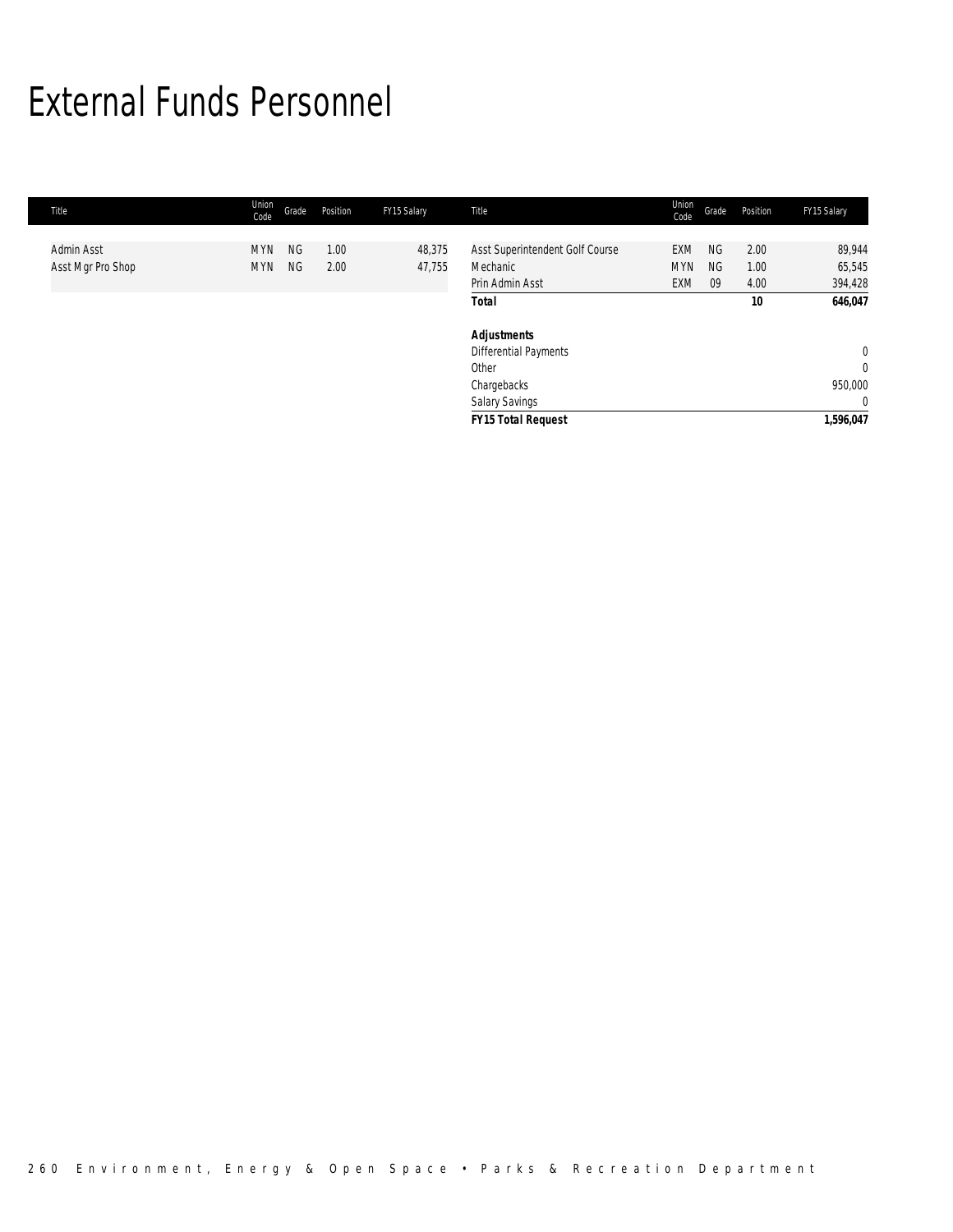# Program 1. Administration

### *Christopher Cook, Commissioner , Organization 300100*

#### *Program Description*

The Administration Program provides administrative, financial, and personnel support for all departmental units. This program is also responsible for monitoring MOAs, contractual arrangements, licensing of major park facilities, coordination of community-based organizations, solicitation of corporate sponsorship, and communication with the public.

| <b>Operating Budget</b>                            |                                                                                                                    | Actual '12             | Actual '13 | Approp '14    | Budget '15 |
|----------------------------------------------------|--------------------------------------------------------------------------------------------------------------------|------------------------|------------|---------------|------------|
|                                                    |                                                                                                                    |                        |            |               |            |
|                                                    | <b>Personnel Services</b>                                                                                          | 1,685,323<br>1,045,572 | 1,836,759  | 1,657,483     | 1,679,599  |
|                                                    | Non Personnel<br><b>Total</b>                                                                                      |                        | 982,211    | 974,589       | 1,065,114  |
|                                                    |                                                                                                                    | 2,730,895              | 2,818,970  | 2,632,072     | 2,744,713  |
| Performance                                        |                                                                                                                    |                        |            |               |            |
| <b>Strategy:</b> To permit use of park facilities. |                                                                                                                    |                        |            |               |            |
|                                                    | <b>Performance Measures</b>                                                                                        | Actual '12             | Actual '13 | Projected '14 | Target '15 |
|                                                    | Park permits granted                                                                                               | 2,114                  | 1,964      | 2,037         | 2,100      |
|                                                    | Strategy: To provide support to private sector partners to facilitate beautification projects throughout the City. |                        |            |               |            |
|                                                    | <b>Performance Measures</b>                                                                                        | Actual '12             | Actual '13 | Projected '14 | Target '15 |
|                                                    | New Park Partnerships established                                                                                  | 15                     | 13         | 13            | 12         |
|                                                    | <b>Strategy:</b> To provide yearlong arts and cultural programs.                                                   |                        |            |               |            |
|                                                    | <b>Performance Measures</b>                                                                                        | Actual '12             | Actual '13 | Projected '14 | Target '15 |
|                                                    | Arts and cultural programs                                                                                         | 201                    | 170        | 214           | 200        |
|                                                    | Strategy: To raise funds through various leases, sponsorships, and special events.                                 |                        |            |               |            |
|                                                    | <b>Performance Measures</b>                                                                                        | Actual '12             | Actual '13 | Projected '14 | Target '15 |
|                                                    | Revenue received from all sources                                                                                  | 6,040,304              | 5,608,714  | 7,062,689     | 6,000,000  |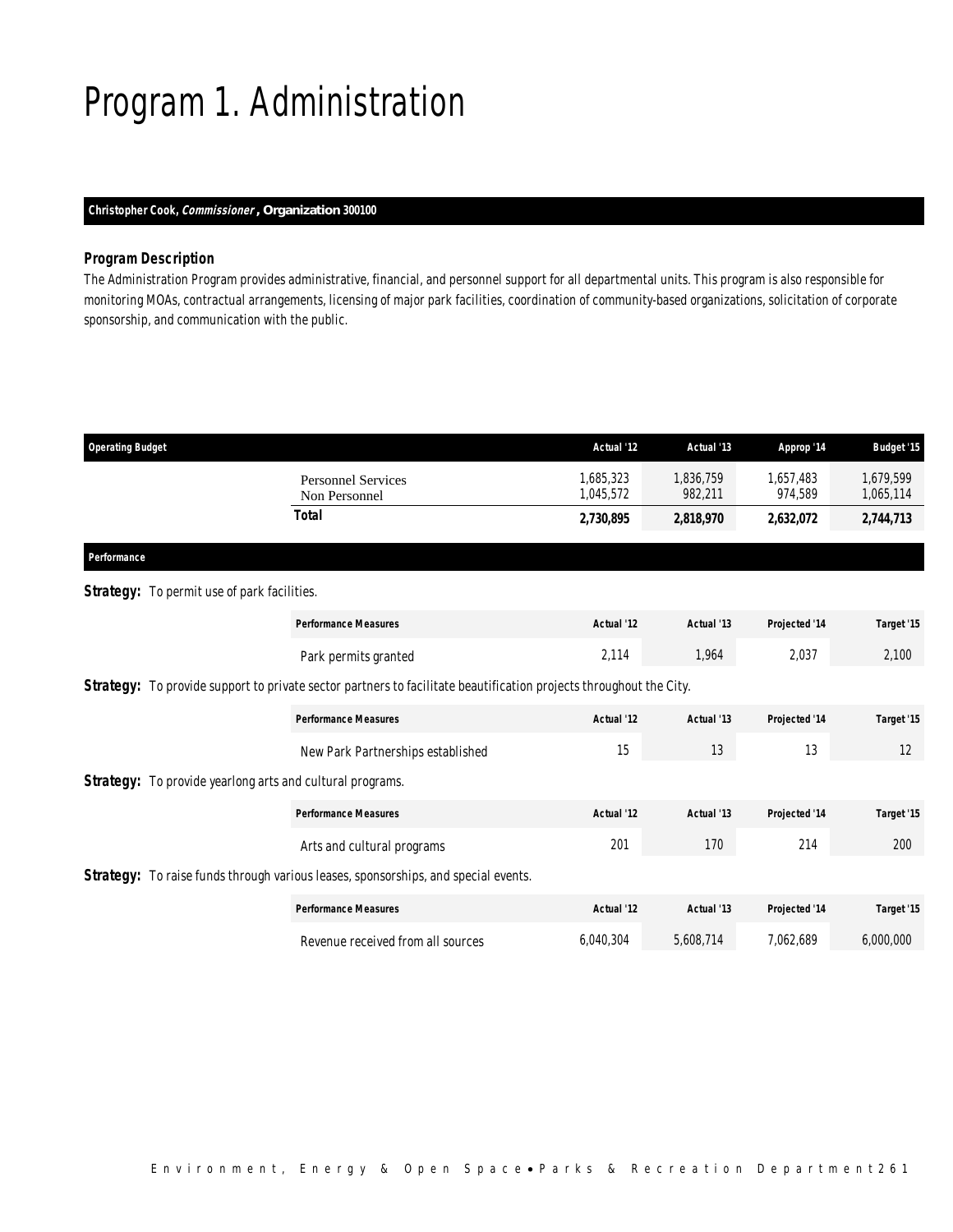# Program 2. Maintenance

### *Bernard Lynch Jr., Manager , Organization 300200*

### *Program Description*

The Maintenance Program provides clean, hazard free, and physically attractive areas for public use. This includes maintaining the grounds and equipment in squares, parks, all City athletic fields and playgrounds.

| <b>Operating Budget</b> |                                            | Actual '12             | Actual '13             | Approp '14             | <b>Budget '15</b>      |
|-------------------------|--------------------------------------------|------------------------|------------------------|------------------------|------------------------|
|                         | <b>Personnel Services</b><br>Non Personnel | 6.041.722<br>3,346,188 | 6,347,783<br>4,475,641 | 6.770.420<br>3,766,058 | 6,903,716<br>3,930,114 |
|                         | Total                                      | 9,387,910              | 10,823,424             | 10,536,478             | 10,833,830             |
| Performance             |                                            |                        |                        |                        |                        |

### **Strategy:** To maintain a citywide beautification program by the Horticulture Division.

|                                                               | <b>Performance Measures</b>                                                                                                                                                                                                       | Actual '12                                    | Actual '13                                      | Projected '14                               | Target '15                                   |
|---------------------------------------------------------------|-----------------------------------------------------------------------------------------------------------------------------------------------------------------------------------------------------------------------------------|-----------------------------------------------|-------------------------------------------------|---------------------------------------------|----------------------------------------------|
|                                                               | Maintenance Actions for Plant Containers<br>Maintenance Actions for Planting Beds                                                                                                                                                 | 630<br>250                                    | 355<br>226                                      | 416<br>340                                  | 500<br>200                                   |
|                                                               | <b>Strategy:</b> To maintain clean, green, safe, attractive parks and playgrounds.                                                                                                                                                |                                               |                                                 |                                             |                                              |
|                                                               | <b>Performance Measures</b>                                                                                                                                                                                                       | Actual '12                                    | Actual '13                                      | Projected '14                               | Target '15                                   |
|                                                               | Maintenance requests completed - Parks<br><b>Requests for Park Maintenance</b>                                                                                                                                                    | 2.927<br>2,986                                | 3,007<br>2,971                                  | 2.744<br>2,989                              | 3,000<br>2,900                               |
| <b>Strategy:</b> To manage a street tree maintenance program. |                                                                                                                                                                                                                                   |                                               |                                                 |                                             |                                              |
|                                                               | <b>Performance Measures</b>                                                                                                                                                                                                       | Actual '12                                    | Actual '13                                      | Projected '14                               | Target '15                                   |
|                                                               | # of tree emergency requests received<br># of tree maintenance requests received<br>Average time to complete a tree emergency<br>request (Days)<br>Street trees maintained/pruned<br>Street trees planted<br>Street trees removed | 2,233<br>3,317<br>13<br>1,445<br>1.080<br>274 | 1.586<br>2.932<br>44<br>1,417<br>1.659<br>1,046 | 551<br>2.861<br>19<br>1.688<br>1.396<br>538 | 1,500<br>3,500<br>4<br>1,800<br>1,500<br>500 |
|                                                               | <b>Strategy:</b> To monitor quality control programs to ensure consistent work performance.                                                                                                                                       |                                               |                                                 |                                             |                                              |
|                                                               | <b>Performance Measures</b>                                                                                                                                                                                                       | Actual '12                                    | Actual '13                                      | Projected '14                               | Target '15                                   |
|                                                               | Rating of Parks Regions                                                                                                                                                                                                           | 80                                            | 81                                              | 45                                          | 85                                           |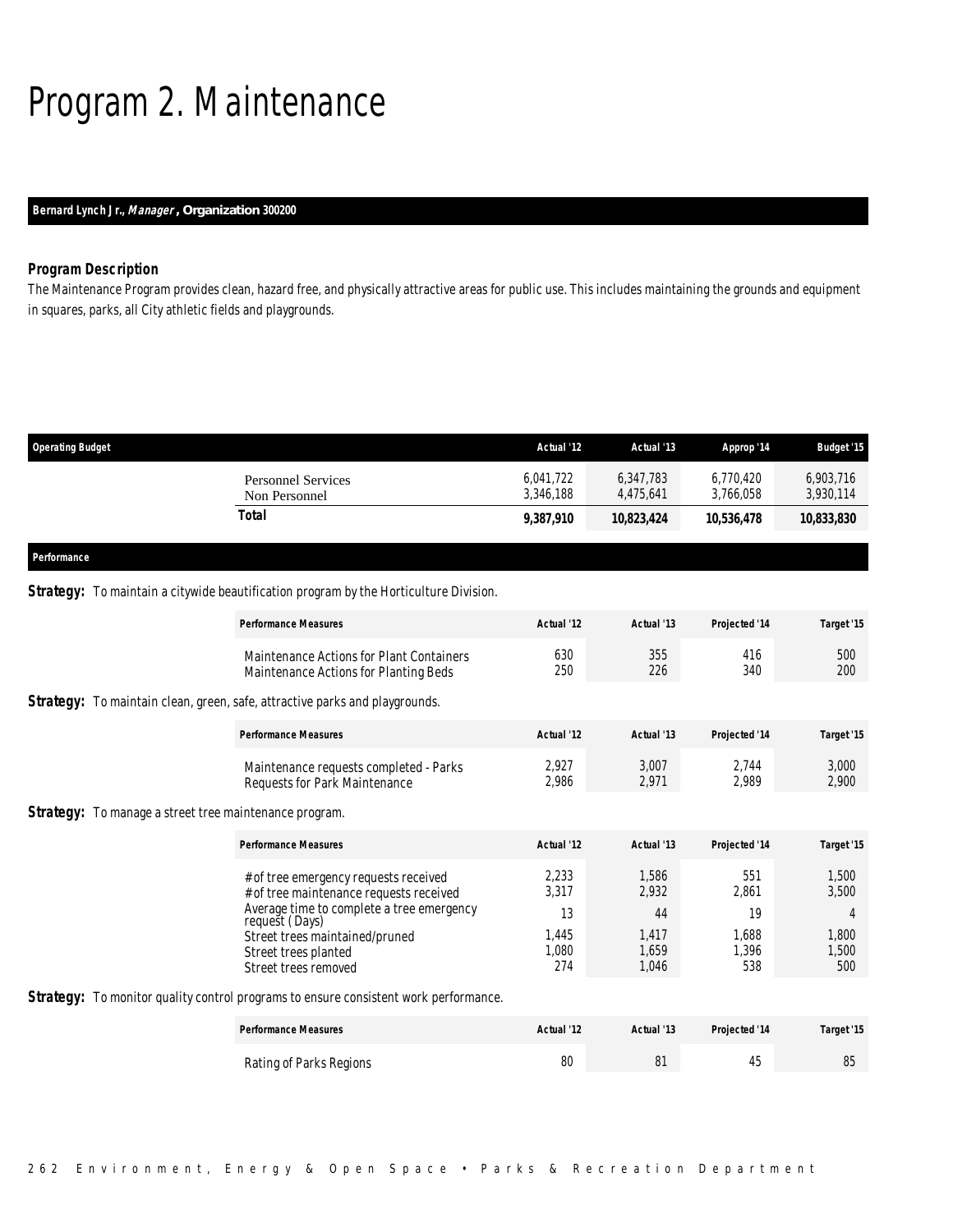**Strategy:** To maintain clean, green, safe, attractive parks and playgrounds.

|                                                               | <b>Performance Measures</b>                         | Actual '12 | Actual '13 | Projected '14 | Target '15 |
|---------------------------------------------------------------|-----------------------------------------------------|------------|------------|---------------|------------|
|                                                               |                                                     |            |            |               |            |
|                                                               | <b>Responsiveness to Constituent Requests (CRM)</b> | Actual '12 | Actual '13 | Projected '14 | Target '15 |
|                                                               | % Park Maintenance Requests Completed On<br>Time    | 56%        | 64%        | 19%           | 60%        |
|                                                               | Park Maintenance Requests Completed On<br>Time      | 1,642      | 1,990      | 513           | 1,600      |
| <b>Strategy:</b> To manage a street tree maintenance program. |                                                     |            |            |               |            |
|                                                               | <b>Performance Measures</b>                         | Actual '12 | Actual '13 | Projected '14 | Target '15 |
|                                                               |                                                     |            |            |               |            |
|                                                               | <b>Responsiveness to Constituent Requests (CRM)</b> | Actual '12 | Actual '13 | Projected '14 | Target '15 |
|                                                               | % Tree Maintenance Requests Completed On<br>Time    | 89%        | 88%        | 88%           | 85%        |
|                                                               | Tree Maintenance Requests Completed On<br>Time      | 3,005      | 3,054      | 2,858         | 3,000      |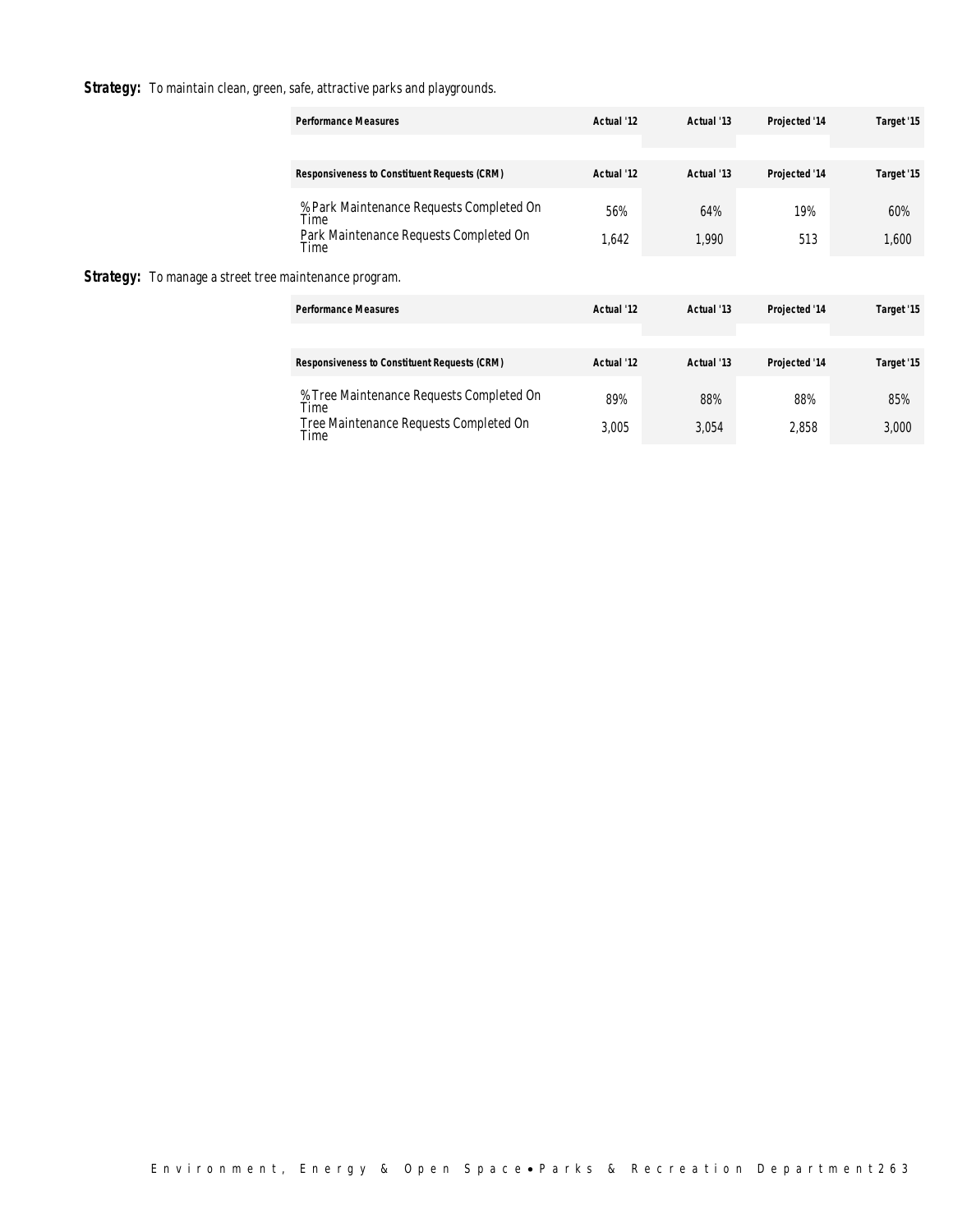# Program 3. Design & Construction

### *Robert Rottenbucher, P.E., Manager , Organization 300400*

### *Program Description*

The Design & Construction Program works to develop and revitalize the full potential of Boston's physical park system by designing, contracting, and monitoring capital improvement projects. The planning process analyzes active and passive park opportunities, restores park lands, and promotes open space that is safe and accessible as well as functional and aesthetically pleasing. Improvements must be sensitive to community needs, budget limitations, appropriate environmental and horticultural values, and maintenance requirements.

| <b>Operating Budget</b> |                                                                     | Actual '12         | Actual '13         | Approp '14         | <b>Budget '15</b>  |
|-------------------------|---------------------------------------------------------------------|--------------------|--------------------|--------------------|--------------------|
|                         | <b>Personnel Services</b><br>Non Personnel                          | 895.129<br>567,437 | 879.755<br>730,503 | 740.778<br>902,208 | 827,778<br>789,169 |
|                         | <b>Total</b>                                                        | 1,462,566          | 1,610,258          | 1,642,986          | 1,616,947          |
| Performance             |                                                                     |                    |                    |                    |                    |
|                         | <b>Strategy:</b> To design and construct capital projects.          |                    |                    |                    |                    |
|                         | <b>Performance Measures</b>                                         | Actual '12         | Actual '13         | Projected '14      | Target '15         |
|                         | Park construction projects completed<br>Park design plans completed | 22<br>22           | 18<br>20           | 22<br>19           | 20<br>20           |

Park design plans completed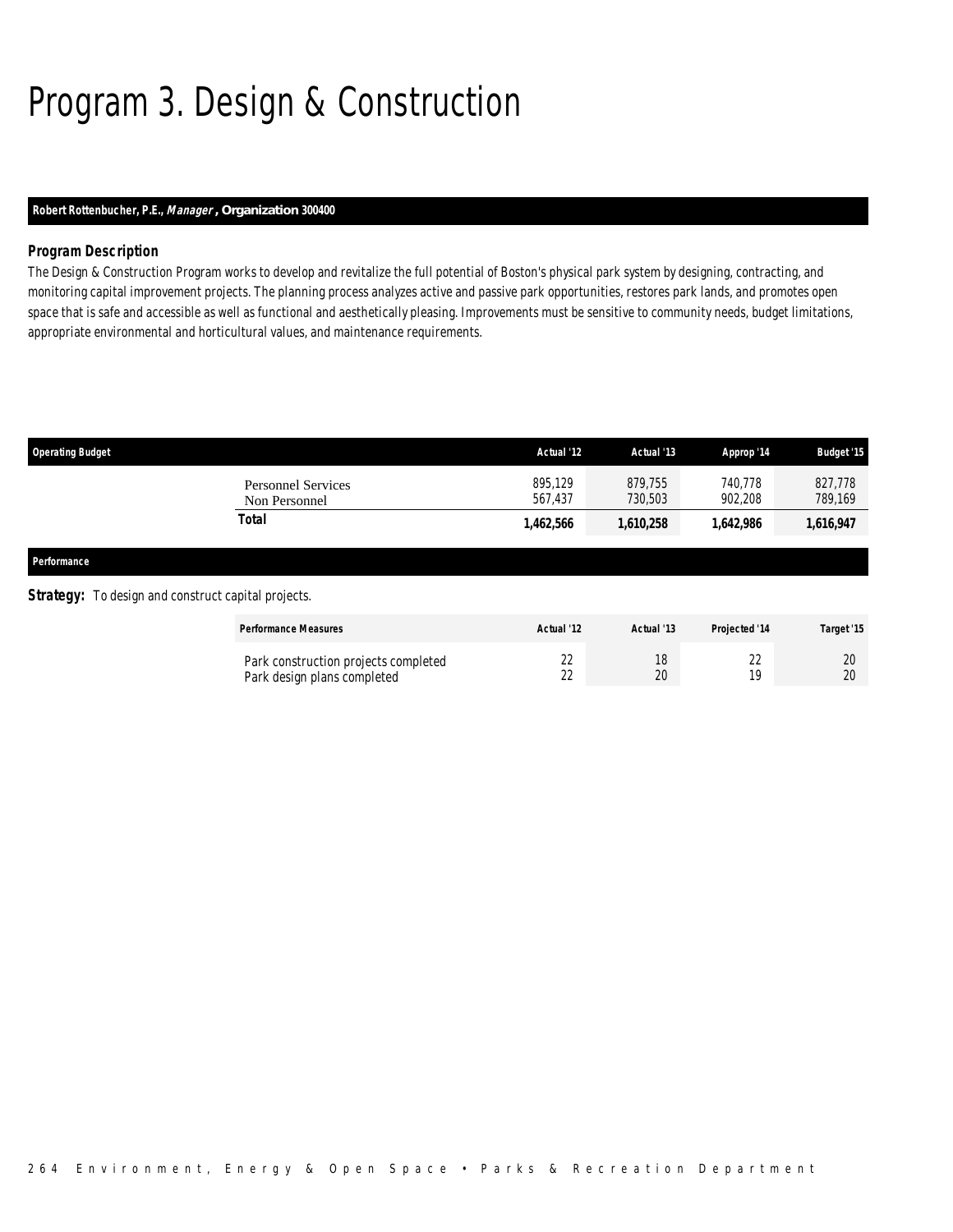# Program 4. Cemetery

### *Thomas A. Sullivan, Manager , Organization 400100*

### *Program Description*

The Cemetery Program provides grounds maintenance for the City's three active cemeteries and sixteen historic cemeteries ensuring that they are physically attractive and well-manicured. Special efforts are undertaken in preparation for Memorial Day, Veterans' Day, and other holidays. This program is also responsible for completing all burials requested during the year. Preparation involves identifying and preparing grave sites, escorting the funeral service, and securing the burial plot upon completion of service.

| <b>Operating Budget</b> |                                                                            | Actual '12           | Actual '13           | Approp '14           | <b>Budget '15</b>    |
|-------------------------|----------------------------------------------------------------------------|----------------------|----------------------|----------------------|----------------------|
|                         | <b>Personnel Services</b><br>Non Personnel                                 | 1,627,659<br>412.860 | 1.606.745<br>480.059 | 1.784.233<br>530,712 | 1,780,804<br>492,922 |
|                         | Total                                                                      | 2,040,519            | 2,086,804            | 2,314,945            | 2,273,726            |
| Performance             |                                                                            |                      |                      |                      |                      |
|                         | <b>Strategy:</b> To provide respectful and courteous burials as requested. |                      |                      |                      |                      |

| <b>Performance Measures</b> | Actual '12 | Actual '13 | Projected '14 | Target '15 |
|-----------------------------|------------|------------|---------------|------------|
| Burials performed           | 690        | 712<br>ТJ  | 481           | 725        |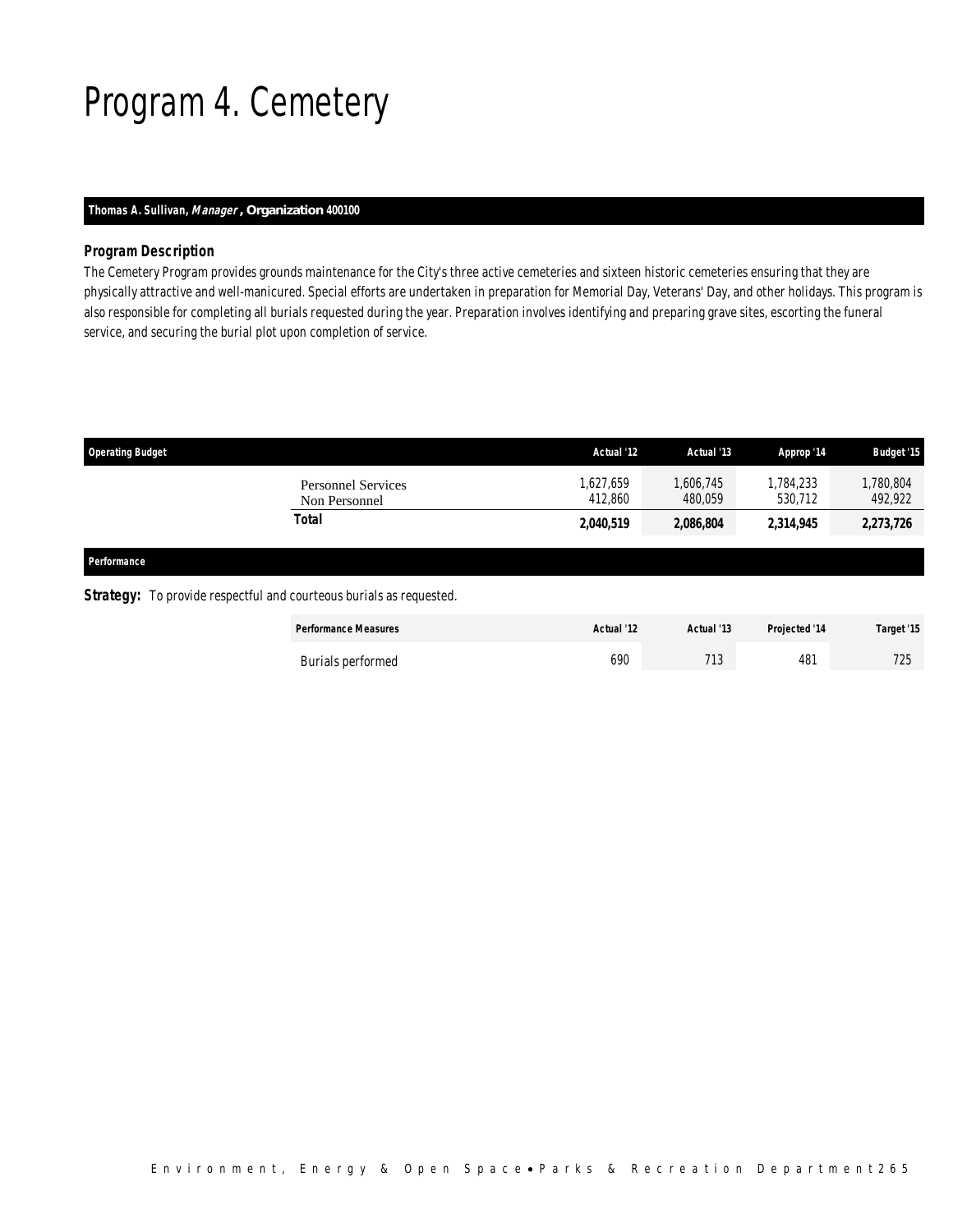# External Funds Projects

*Fairview Cemetery Trust Fund* 

#### *Project Mission*

Funds were appropriated by the Boston City Council in December 2011 from the Cemetery Trust Fund established under Chapter 13 of the Acts of 1961 for the purpose of expanding the Fairview Cemetery by approximately 5,000 spaces. The work has been completed.

#### *Fund for Parks and Recreation*

#### *Project Mission*

The Fund for Parks and Recreation in Boston was established in 1983 for the purpose of furthering the maintenance and preservation of parks now or in the future belonging to the City of Boston and to provide recreational programs to the residents of Boston.

*George W. Parkman Trust Fund* 

#### *Project Mission*

The Parkman Fund annually provides additional funding to maintain and improve parks, such as the Boston Common, Public Garden, Franklin Park, the Fens, etc. This includes tree work, repairs to roads, turf, and funding for maintenance employees working in designated parks.

*Mount Hope Cemetery Trust Fund* 

#### *Project Mission*

Funds were appropriated by the Boston City Council in April 2009 and September 2011 from the Cemetery Trust Fund established under Chapter 13 of the Acts of 1961 to perform critical infrastructure improvements, provide for equipment, and expand the capacity at the Mount Hope Cemetery in Roslindale. The work has been completed.

#### *Park Floodlighting Fees*

#### *Project Mission*

Floodlighting fees are charged to non-resident groups and resident non-youth group organizations (typically sports leagues) conducting permitted night-time activities which require the use of the floodlights located at City parks.

#### *Ryder Cup/Youth Endowment Fund*

#### *Project Mission*

The Ryder Cup/Youth Endowment Fund was formed from the proceeds of tickets to the 1999 Ryder Cup matches. The tickets were donated by the Country Club of Brookline to the City of Boston. The income from the Fund is used to support youth golf programming and other youth recreation activities.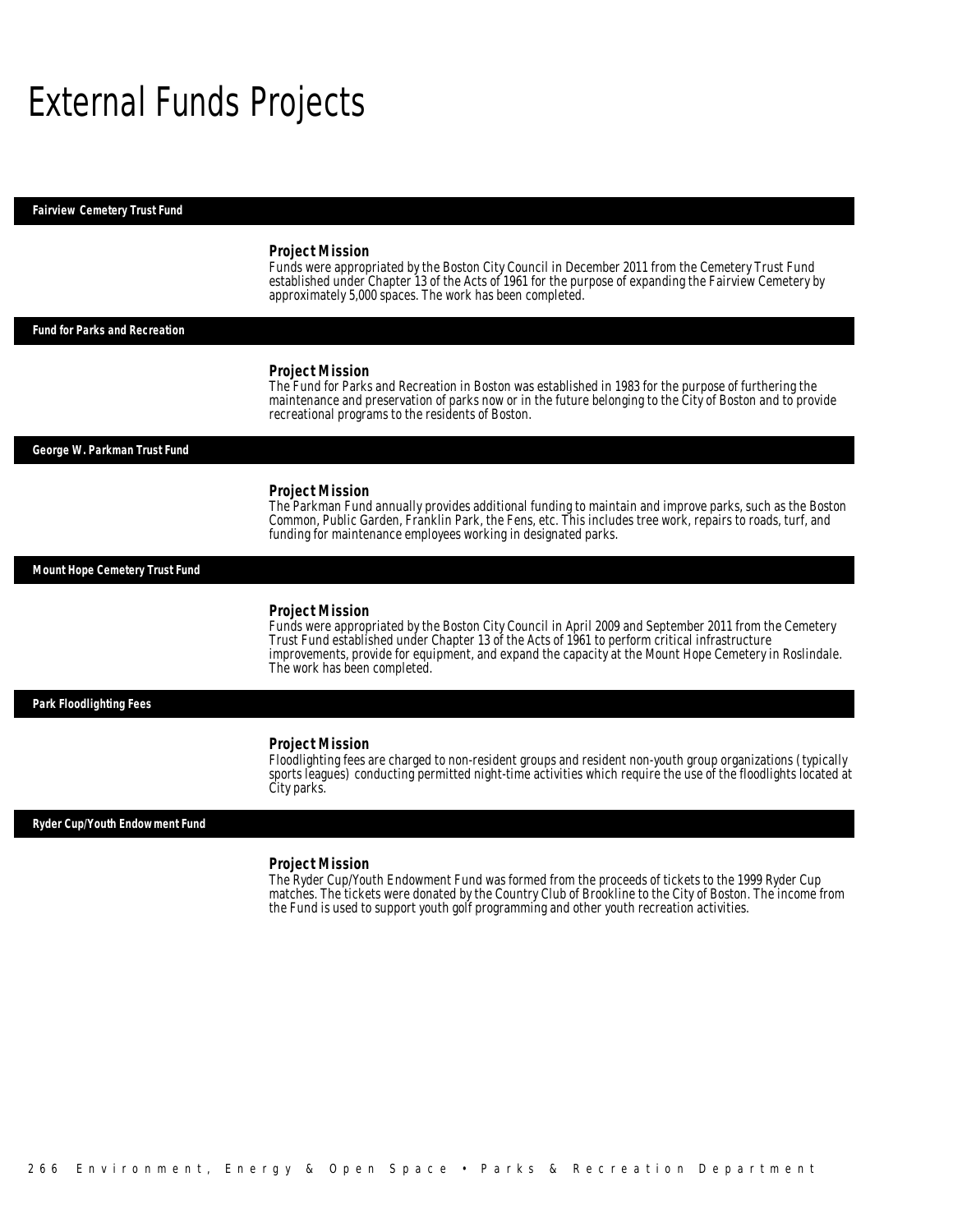# Parks & Recreation Department Capital Budget

### *Overview*

Boston's parks and open spaces provide environmental, recreational, social and economic benefits to the City's residents and visitors. The heart of the park system is neighborhood playgrounds and ball fields. Ongoing capital investment in parks, as well as in the many ball fields, playgrounds, play lots and other recreational areas utilized by the City's visitors, youth and families, help to protect and enrich a park system that is among the nation's best.

### *FY15 Major Initiatives*

- Major park renovations will be in construction at Hunt/Almont Playground in Mattapan, LoPresti Playground in East Boston, and Elliot Norton Park in Bay Village.
- Design will begin on playground renovations at Marcella Playground and Children's Park in Roxbury, Monseigneur Reynolds Playground in the South End, and Ross Playground in Hyde Park.
- Construction will begin on new synthetic turf field at East Boston Stadium.
- Field renovations will be completed at Healy Field in Roslindale, and Mission Hill Field in Mission Hill.
- Court facilities will be renovated at Edwards Playground in Charlestown, and Parkman Playground and Fallon Field in Roslindale.
- The street tree program will plant approximately 700 trees in support of the Boston Urban Forest Initiative. It is expected that this initiative will help leverage additional state, federal, and private funding for urban forestry.

| <b>Capital Budget Expenditures</b> | Total Actual '12 | Total Actual '13 |            | <b>Estimated '14 Total Projected '15'</b> |
|------------------------------------|------------------|------------------|------------|-------------------------------------------|
| Total Department                   | 12,237,855       | 15,396,457       | 23.244.959 | 21,587,141                                |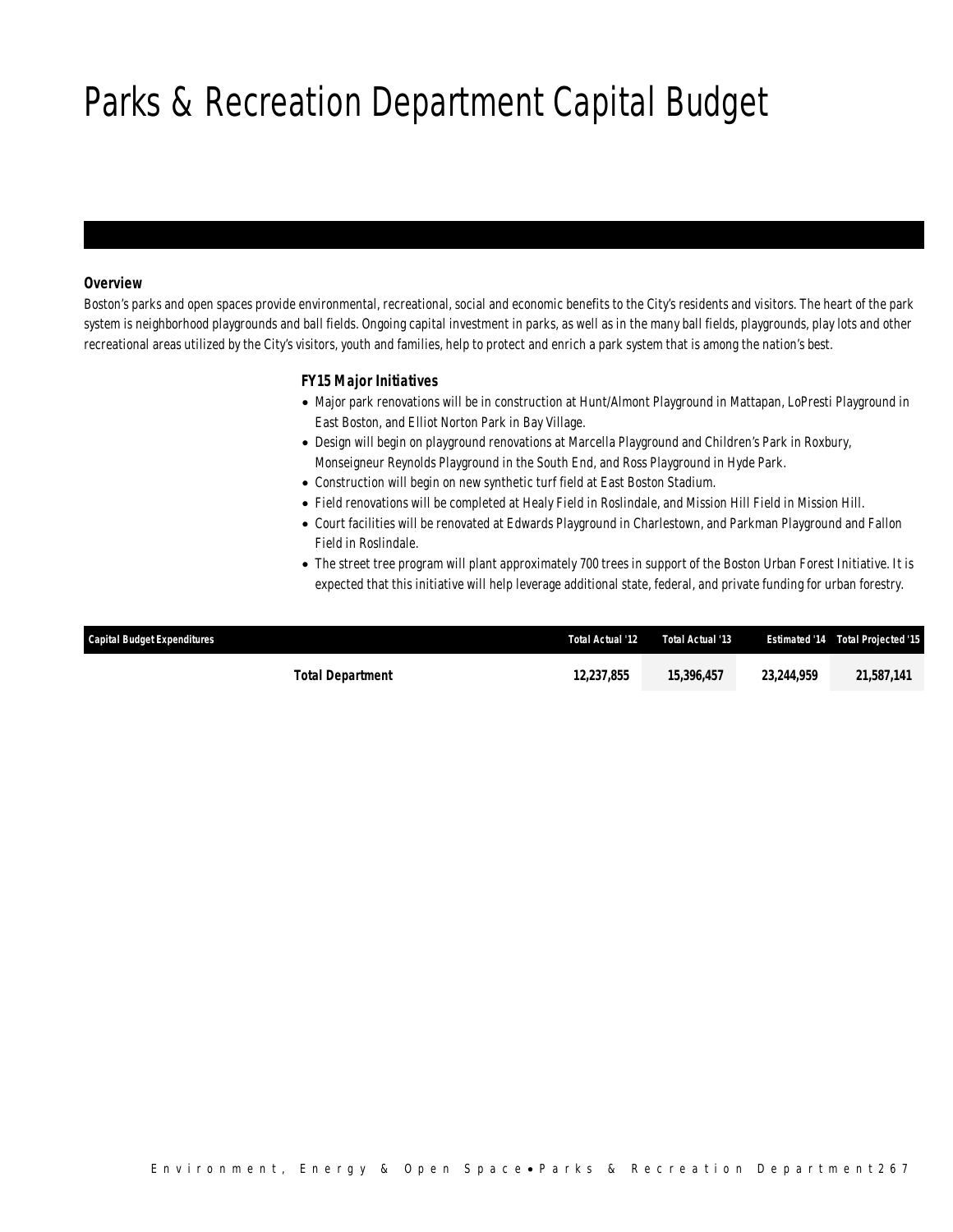#### *ADAMS PARK*

### *Project Mission*

Install a permanent performance platform, electrical system, and walkways; rearrange fixtures; plant new shrubs and / or trees.

*Managing Department,* Parks and Recreation Department *Status,* In Construction*Location,* Roslindale *Operating Impact,* No

| <b>Authorizations</b>                    |          |             |             |             |         |
|------------------------------------------|----------|-------------|-------------|-------------|---------|
|                                          |          |             |             | Non Capital |         |
| Source                                   | Existing | <b>FY15</b> | Future      | Fund        | Total   |
| City Capital                             | 250,000  | 0           | 0           | $\Omega$    | 250,000 |
| Grants/Other                             | 0        | 0           |             |             | 0       |
| Total                                    | 250,000  | 0           | $\mathbf 0$ | $\theta$    | 250,000 |
| <b>Expenditures (Actual and Planned)</b> |          |             |             |             |         |
|                                          | Thru     |             |             |             |         |
| Source                                   | 6/30/13  | <b>FY14</b> | <b>FY15</b> | FY16-19     | Total   |
| City Capital                             | 12,000   | 190,000     | 48,000      | $\Omega$    | 250,000 |
| Grants/Other                             | 0        | 0           | 0           | $\Omega$    | 0       |
| Total                                    | 12,000   | 190,000     | 48,000      | $\theta$    | 250,000 |

#### *ADAMS/KING PLAYGROUND*

#### *Project Mission*

Park renovation including drainage; fencing and wall repairs; new landscaping, play structure, and safety surfacing. *Managing Department,* Parks and Recreation Department *Status,* In Design*Location,* Dorchester *Operating Impact,* No

| <b>Authorizations</b>                    |          |             |             |             |         |
|------------------------------------------|----------|-------------|-------------|-------------|---------|
|                                          |          |             |             | Non Capital |         |
| Source                                   | Existing | <b>FY15</b> | Future      | Fund        | Total   |
| City Capital                             | 500,000  | 0           |             | 0           | 500,000 |
| Grants/Other                             |          | 0           |             | 0           | 0       |
| Total                                    | 500,000  | $\theta$    | $\mathbf 0$ | 0           | 500,000 |
| <b>Expenditures (Actual and Planned)</b> |          |             |             |             |         |
|                                          | Thru     |             |             |             |         |
| Source                                   | 6/30/13  | <b>FY14</b> | <b>FY15</b> | FY16-19     | Total   |
| City Capital                             | $\Omega$ | 55,000      | 100,000     | 345,000     | 500,000 |
| Grants/Other                             | 0        |             |             |             | 0       |
| Total                                    | 0        | 55,000      | 100,000     | 345,000     | 500,000 |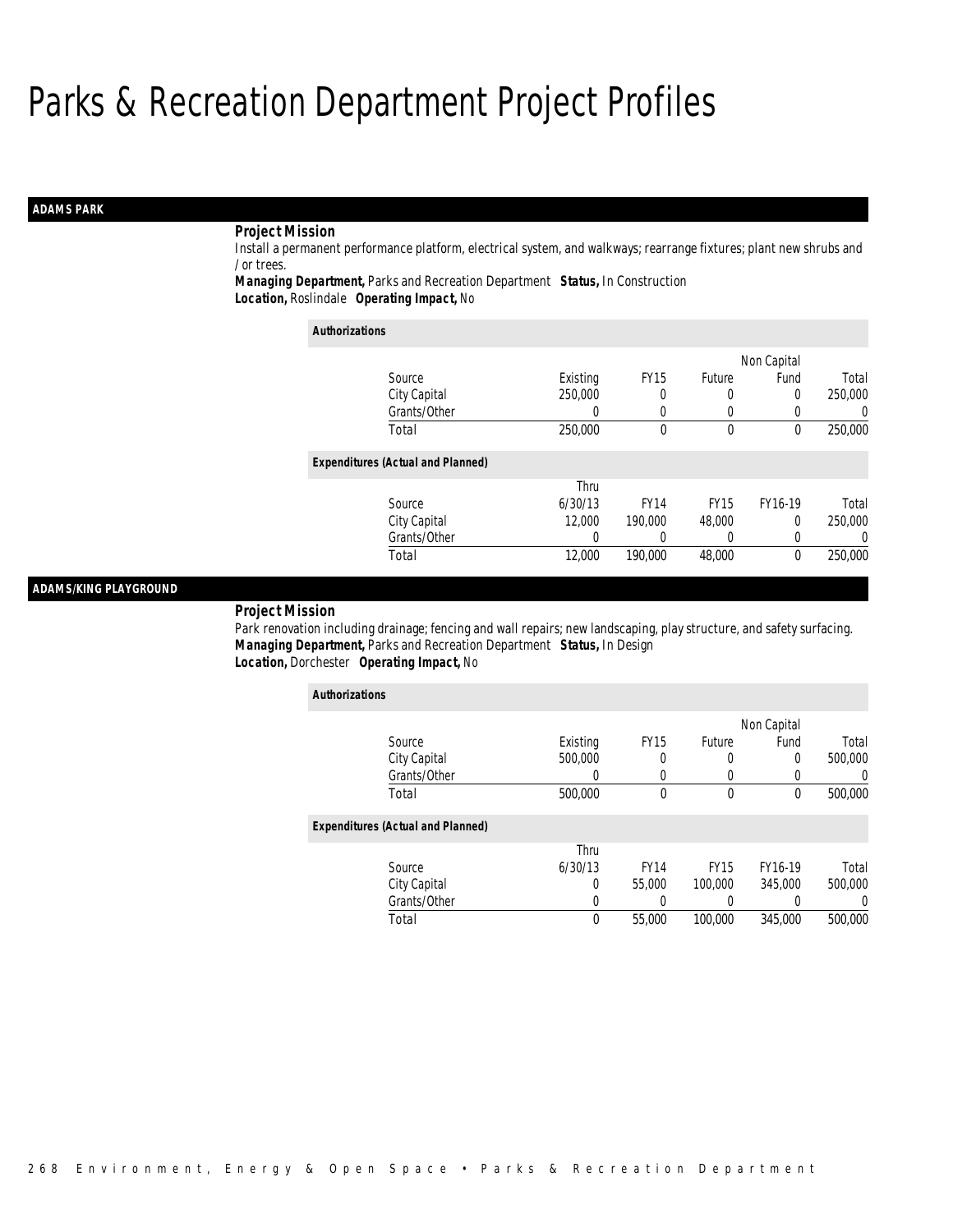#### *AMERICAN LEGION PLAYGROUND*

#### *Project Mission*

 Design and construct a new synthetic turf field, playing courts, play lot, and bleachers; perform other miscellaneous improvements.

*Managing Department,* Parks and Recreation Department *Status,* In Construction*Location,* East Boston *Operating Impact,* No

*Authorizations*

| AUUIVIILAUVIIS |                                          |           |             |               |                |           |
|----------------|------------------------------------------|-----------|-------------|---------------|----------------|-----------|
|                |                                          |           |             |               | Non Capital    |           |
|                | Source                                   | Existing  | <b>FY15</b> | <b>Future</b> | Fund           | Total     |
|                | City Capital                             | 3,000,000 | 0           | 0             | $\overline{0}$ | 3,000,000 |
|                | Grants/Other                             | 400,000   | 0           | 0             | 0              | 400,000   |
|                | Total                                    | 3,400,000 | 0           | $\mathbf 0$   | 0              | 3,400,000 |
|                | <b>Expenditures (Actual and Planned)</b> |           |             |               |                |           |
|                |                                          | Thru      |             |               |                |           |
|                | Source                                   | 6/30/13   | <b>FY14</b> | <b>FY15</b>   | FY16-19        | Total     |
|                | City Capital                             | 90.239    | 2,084,761   | 325,000       | 500,000        | 3,000,000 |
|                | Grants/Other                             | 0         | 400,000     | 0             | 0              | 400,000   |
|                | Total                                    | 90.239    | 2,484,761   | 325,000       | 500,000        | 3,400,000 |
|                |                                          |           |             |               |                |           |

#### *BACK BAY FENS*

*Project Mission*

 Furnish and install pedestrian lighting along pathway by the Rose Garden area of the Fenway. *Managing Department,* Parks and Recreation Department *Status,* To Be Scheduled*Location,* Fenway/Kenmore *Operating Impact,* No

| <b>Authorizations</b>                    |          |             |             |             |                  |
|------------------------------------------|----------|-------------|-------------|-------------|------------------|
|                                          |          |             |             | Non Capital |                  |
| Source                                   | Existing | <b>FY15</b> | Future      | Fund        | Total            |
| City Capital                             |          | 0           | 220,000     | 0           | 220,000          |
| Grants/Other                             | U        |             |             |             | 0                |
| Total                                    | 0        | 0           | 220,000     | 0           | 220,000          |
| <b>Expenditures (Actual and Planned)</b> |          |             |             |             |                  |
|                                          | Thru     |             |             |             |                  |
| Source                                   | 6/30/13  | <b>FY14</b> | <b>FY15</b> | FY16-19     | Total            |
| City Capital                             | 0        | 0           | 0           | 220,000     | 220,000          |
| Grants/Other                             | 0        | 0           | 0           |             | $\left( \right)$ |
| Total                                    | 0        | 0           | 0           | 220,000     | 220,000          |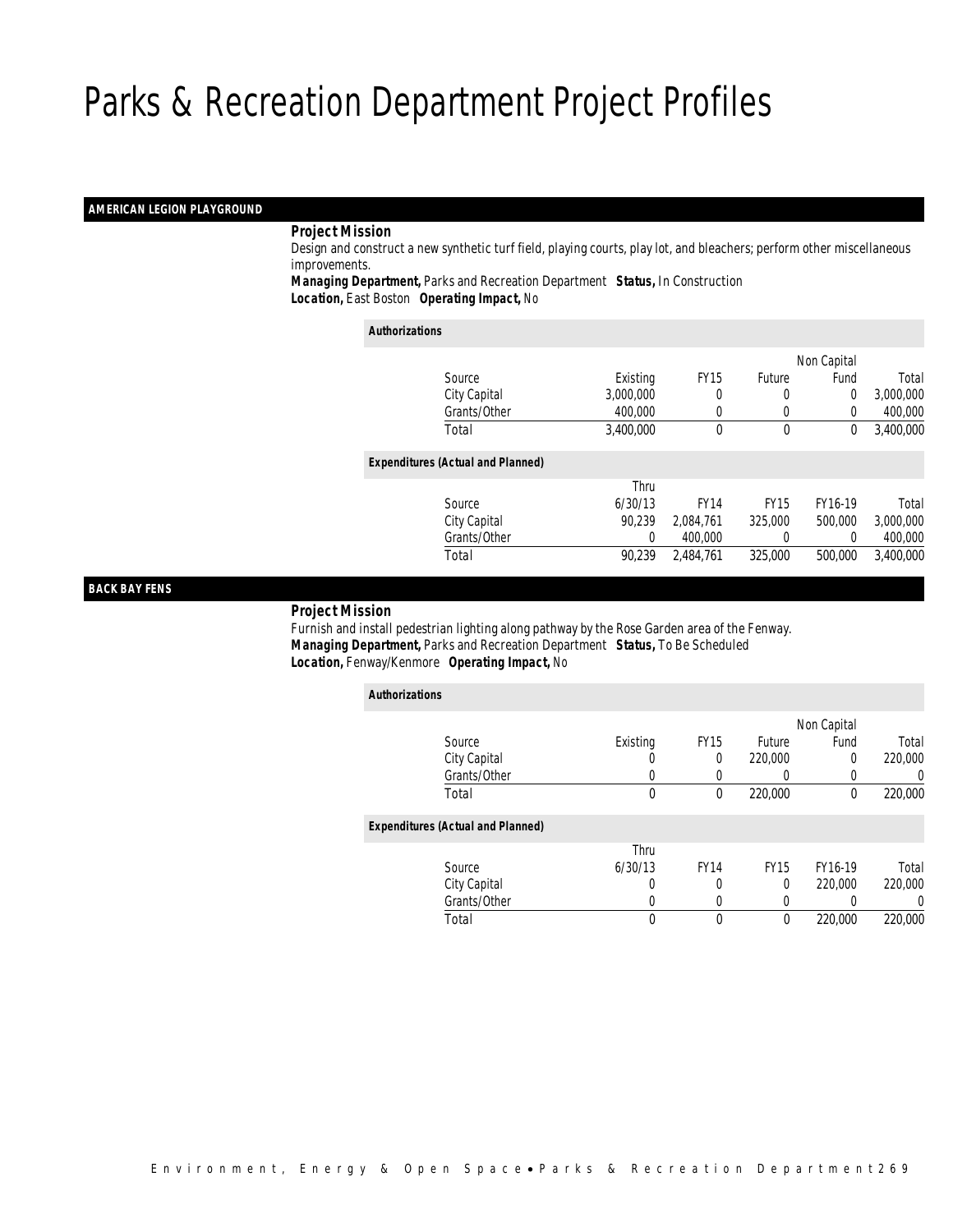#### *BEETHOVEN SCHOOL PLAYGROUND*

#### *Project Mission*

Refurbishment, repair and renovation of Beethoven School playground and surrounds. *Managing Department,* Parks and Recreation Department *Status,* In Design*Location,* West Roxbury *Operating Impact,* No

| <b>Authorizations</b> |                                          |          |             |             |             |         |
|-----------------------|------------------------------------------|----------|-------------|-------------|-------------|---------|
|                       |                                          |          |             |             | Non Capital |         |
|                       | Source                                   | Existing | <b>FY15</b> | Future      | Fund        | Total   |
|                       | City Capital                             | 50,000   | 285,000     | 0           | 0           | 335,000 |
|                       | Grants/Other                             |          |             | 0           | 0           | 0       |
|                       | Total                                    | 50,000   | 285,000     | 0           | 0           | 335,000 |
|                       | <b>Expenditures (Actual and Planned)</b> |          |             |             |             |         |
|                       |                                          | Thru     |             |             |             |         |
|                       | Source                                   | 6/30/13  | <b>FY14</b> | <b>FY15</b> | FY16-19     | Total   |
|                       | City Capital                             | 0        | 0           | 35,000      | 300,000     | 335,000 |
|                       | Grants/Other                             | 0        | 0           | 0           | 0           | 0       |
|                       | Total                                    | 0        | 0           | 35,000      | 300,000     | 335,000 |

#### *BILLINGS FIELD PLAYGROUND*

*Project Mission* 

Renovate the play lot, including installation of new play equipment and safety surfacing, a new 0-4 tot lot, and benches.

*Managing Department,* Parks and Recreation Department *Status,* In Construction*Location,* West Roxbury *Operating Impact,* No

| <b>Authorizations</b>                    |          |             |             |             |         |
|------------------------------------------|----------|-------------|-------------|-------------|---------|
|                                          |          |             |             | Non Capital |         |
| Source                                   | Existing | <b>FY15</b> | Future      | Fund        | Total   |
| City Capital                             | 500,000  | 0           | 0           | 0           | 500,000 |
| Grants/Other                             |          | 0           |             |             |         |
| Total                                    | 500,000  | 0           | $\theta$    | 0           | 500,000 |
| <b>Expenditures (Actual and Planned)</b> |          |             |             |             |         |
|                                          | Thru     |             |             |             |         |
| Source                                   | 6/30/13  | <b>FY14</b> | <b>FY15</b> | FY16-19     | Total   |
| City Capital                             | 26.686   | 473.314     | 0           | 0           | 500,000 |
| Grants/Other                             |          | $\left($    | $\left($    | 0           |         |
| Total                                    | 26.686   | 473.314     | $\theta$    | 0           | 500,000 |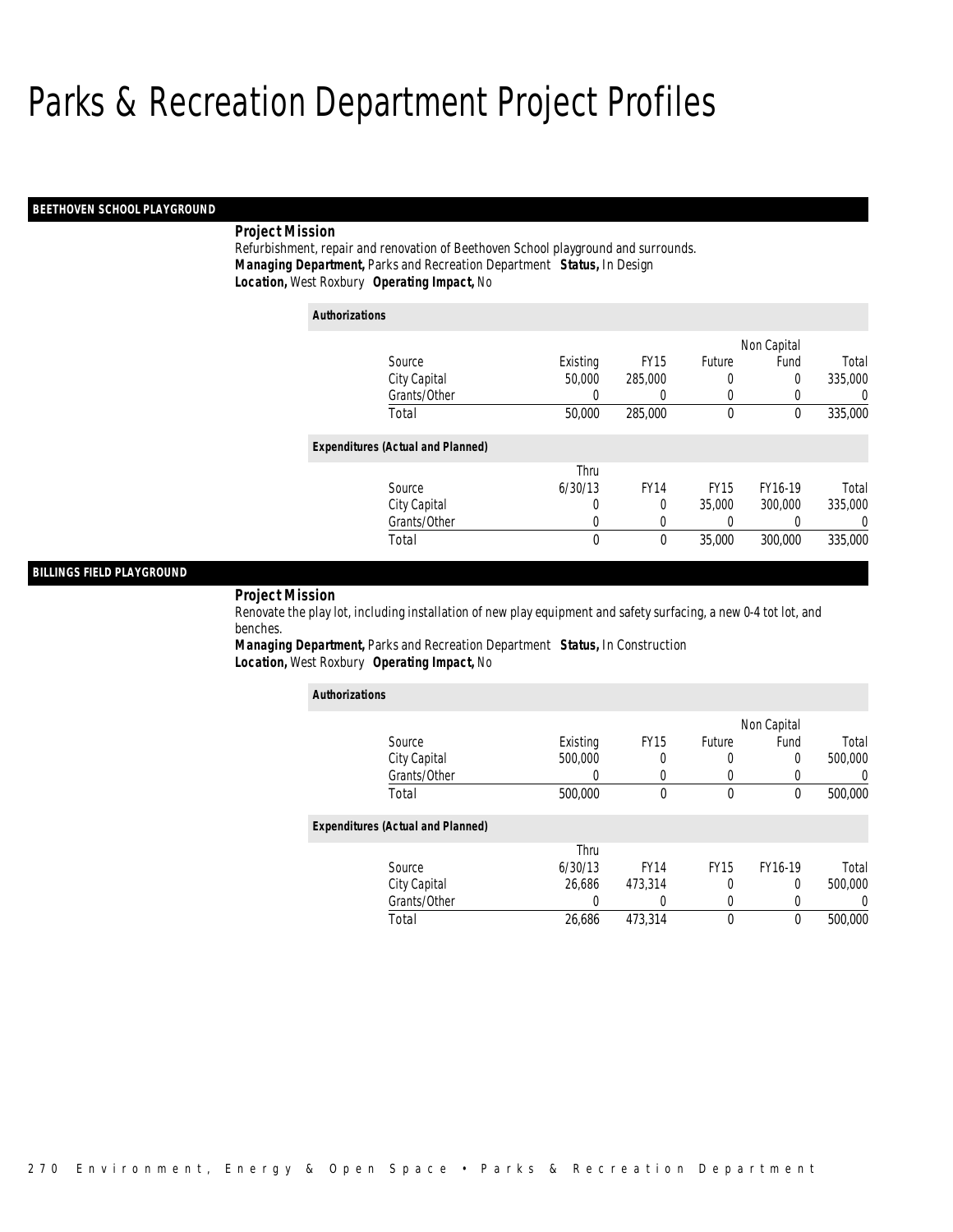#### *BOSTON COMMON - PARKMAN PLAZA*

#### *Project Mission*

 Renovation of Parkman Plaza outside of the Visitor Information Center in the Boston Common. *Managing Department,* Parks and Recreation Department *Status,* New Project*Location,* Beacon Hill *Operating Impact,* No

| <b>Authorizations</b>                    |             |             |             |             |           |
|------------------------------------------|-------------|-------------|-------------|-------------|-----------|
|                                          |             |             |             | Non Capital |           |
| Source                                   | Existing    | <b>FY15</b> | Future      | Fund        | Total     |
| City Capital                             | $\left($    | 0           | 3,500,000   | $\theta$    | 3,500,000 |
| Grants/Other                             | 0           | 0           | 0           | 0           | 0         |
| Total                                    | $\theta$    | 0           | 3.500.000   | $\mathbf 0$ | 3,500,000 |
| <b>Expenditures (Actual and Planned)</b> |             |             |             |             |           |
|                                          | Thru        |             |             |             |           |
| Source                                   | 6/30/13     | <b>FY14</b> | <b>FY15</b> | FY16-19     | Total     |
| City Capital                             | 0           | 0           | 0           | 3.500.000   | 3,500,000 |
| Grants/Other                             | 0           | 0           | 0           |             | 0         |
| Total                                    | $\mathbf 0$ | 0           | 0           | 3,500,000   | 3,500,000 |

### *BOSTON COMMON PATHWAYS*

#### *Project Mission*

 Improve paths, paving, and associated infrastructure. *Managing Department,* Parks and Recreation Department *Status,* In Design*Location,* Beacon Hill *Operating Impact,* No

| <b>Authorizations</b>                    |          |             |             |             |           |
|------------------------------------------|----------|-------------|-------------|-------------|-----------|
|                                          |          |             |             | Non Capital |           |
| Source                                   | Existing | <b>FY15</b> | Future      | Fund        | Total     |
| City Capital                             | 659,000  | 680,000     | 250,000     | $\Omega$    | 1,589,000 |
| Grants/Other                             | 0        | 0           |             | 0           | 0         |
| Total                                    | 659,000  | 680,000     | 250,000     | 0           | 1.589.000 |
| <b>Expenditures (Actual and Planned)</b> |          |             |             |             |           |
|                                          | Thru     |             |             |             |           |
| Source                                   | 6/30/13  | <b>FY14</b> | <b>FY15</b> | FY16-19     | Total     |
| City Capital                             | 299.145  | 240,000     | 680,000     | 369.855     | 1.589.000 |
| Grants/Other                             | 0        | 0           |             |             | $\Omega$  |
| Total                                    | 299.145  | 240,000     | 680,000     | 369.855     | 1,589,000 |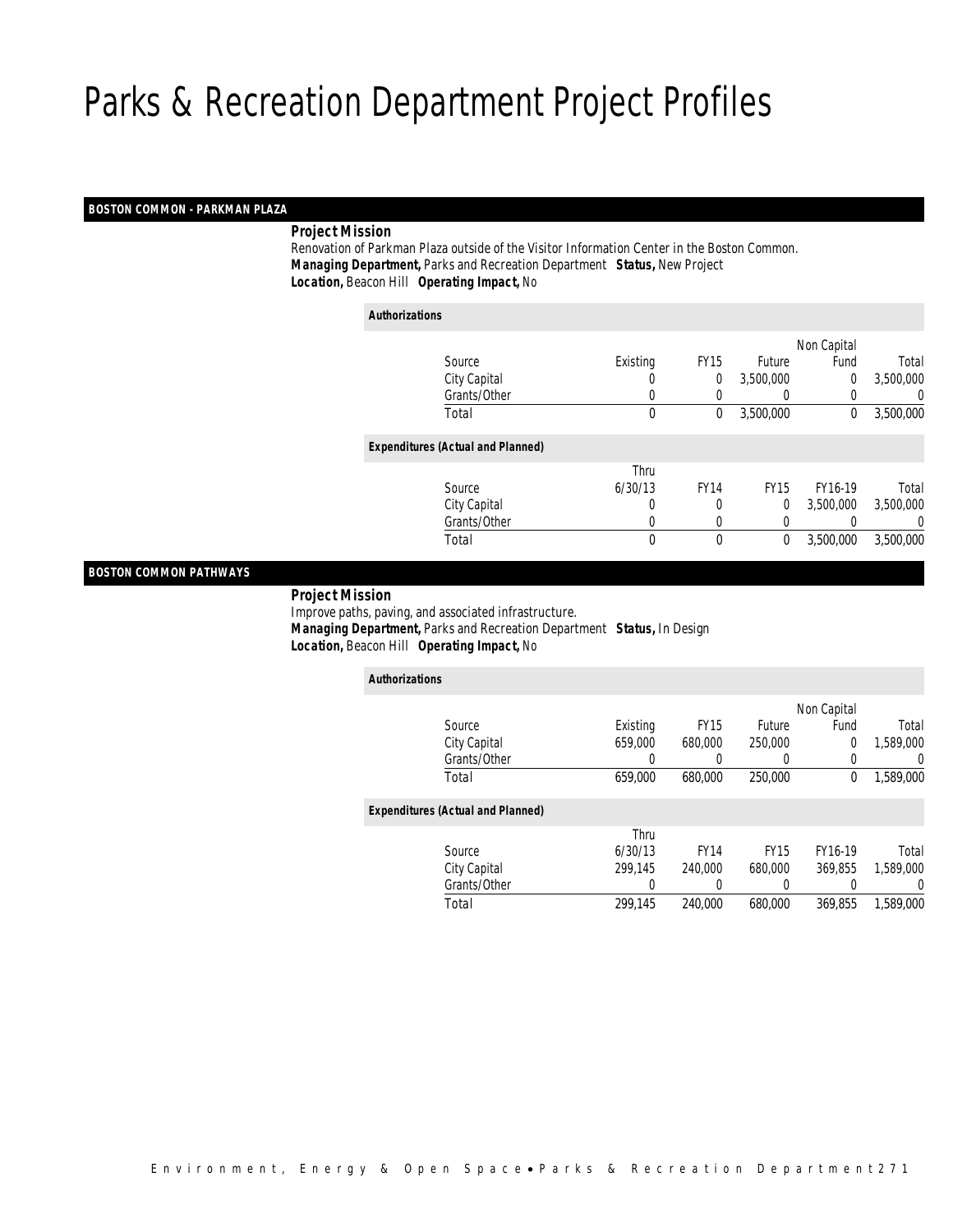### *CALDWELL STREET PLAYGROUND*

### *Project Mission*

Park renovation including pruning, refurbished play structure, new swings, spring toys, safety surfacing, and miscellaneous repairs.

*Managing Department,* Parks and Recreation Department *Status,* In Design*Location,* Charlestown *Operating Impact,* No

| <b>Authorizations</b>                    |          |             |             |             |          |
|------------------------------------------|----------|-------------|-------------|-------------|----------|
|                                          |          |             |             | Non Capital |          |
| Source                                   | Existing | <b>FY15</b> | Future      | Fund        | Total    |
| City Capital                             | 250,000  | 0           | 0           | $\Omega$    | 250,000  |
| Grants/Other                             | 0        | 0           |             |             | 0        |
| Total                                    | 250,000  | $\theta$    | $\theta$    | $\theta$    | 250,000  |
| <b>Expenditures (Actual and Planned)</b> |          |             |             |             |          |
|                                          | Thru     |             |             |             |          |
| Source                                   | 6/30/13  | <b>FY14</b> | <b>FY15</b> | FY16-19     | Total    |
| City Capital                             | 0        | 35,000      | 215,000     | $\Omega$    | 250,000  |
| Grants/Other                             | 0        | 0           |             | $\left($    | $\left($ |
| Total                                    | 0        | 35,000      | 215,000     | 0           | 250,000  |

#### *CARTER PLAYGROUND*

#### *Project Mission*

Demolish existing structure housing water and electrical controls, and replace with new service building for electrical controls and a separate vault for water controls.

*Managing Department,* Capital Construction *Status,* To Be Scheduled*Location,* South End *Operating Impact,* No

| <b>Authorizations</b>                    |                  |             |             |             |           |
|------------------------------------------|------------------|-------------|-------------|-------------|-----------|
|                                          |                  |             |             | Non Capital |           |
| Source                                   | Existing         | <b>FY15</b> | Future      | Fund        | Total     |
| City Capital                             | 853,000          | 0           | 272.000     | 0           | 1,125,000 |
| Grants/Other                             | 0                | 0           |             | 0           |           |
| Total                                    | 853,000          | 0           | 272,000     | 0           | 1,125,000 |
| <b>Expenditures (Actual and Planned)</b> |                  |             |             |             |           |
|                                          | Thru             |             |             |             |           |
| Source                                   | 6/30/13          | <b>FY14</b> | <b>FY15</b> | FY16-19     | Total     |
| City Capital                             | $\left( \right)$ | 0           | $\Omega$    | 1,125,000   | 1,125,000 |
| Grants/Other                             | 0                | 0           |             |             |           |
| Total                                    | 0                | 0           | 0           | 1,125,000   | 1,125,000 |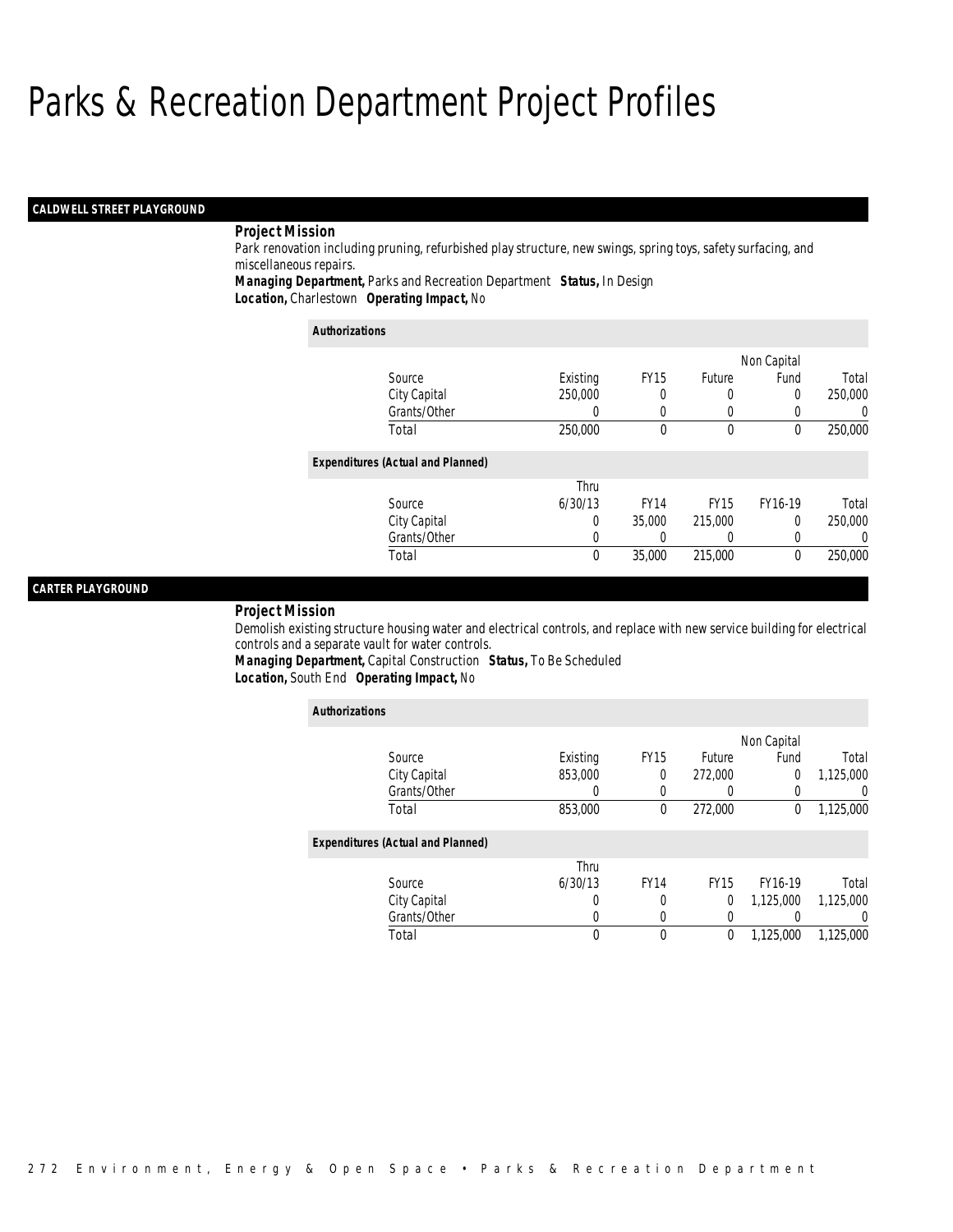#### *CASSIDY PARK*

#### *Project Mission*

 Assessment of facilities and infrastructure at Cassidy Park including field house, storage needs, and existing utilities. *Managing Department,* Parks and Recreation Department *Status,* New Project*Location,* Allston/Brighton *Operating Impact,* No

| <b>Authorizations</b>                    |          |                  |                  |             |                  |
|------------------------------------------|----------|------------------|------------------|-------------|------------------|
|                                          |          |                  |                  | Non Capital |                  |
| Source                                   | Existing | <b>FY15</b>      | Future           | Fund        | Total            |
| City Capital                             | U        | 60,000           | O                | 0           | 60,000           |
| Grants/Other                             | 0        | $\left( \right)$ | $\left( \right)$ |             | $\left( \right)$ |
| Total                                    | 0        | 60,000           | $\mathbf 0$      | $\theta$    | 60,000           |
| <b>Expenditures (Actual and Planned)</b> |          |                  |                  |             |                  |
|                                          | Thru     |                  |                  |             |                  |
| Source                                   | 6/30/13  | <b>FY14</b>      | <b>FY15</b>      | FY16-19     | Total            |
| City Capital                             | U        | 0                | 60,000           | $\Omega$    | 60,000           |
| Grants/Other                             | 0        |                  | $\left( \right)$ |             | $\left( \right)$ |
| Total                                    | 0        | 0                | 60,000           | $\Omega$    | 60,000           |

### *CHILDREN'S PARK PLAYGROUND*

#### *Project Mission*

 Playground and park renovation, including water spray, play structure and safety surfacing, site furnishings and plantings.

*Managing Department,* Parks and Recreation Department *Status,* New Project*Location,* Roxbury *Operating Impact,* No

| <b>Authorizations</b>                    |          |             |             |             |         |
|------------------------------------------|----------|-------------|-------------|-------------|---------|
|                                          |          |             |             | Non Capital |         |
| Source                                   | Existing | <b>FY15</b> | Future      | Fund        | Total   |
| City Capital                             | 0        | 560,000     | 0           | 0           | 560,000 |
| Grants/Other                             | 0        |             | 0           |             | 0       |
| Total                                    | 0        | 560.000     | $\mathbf 0$ | 0           | 560,000 |
| <b>Expenditures (Actual and Planned)</b> |          |             |             |             |         |
|                                          | Thru     |             |             |             |         |
| Source                                   | 6/30/13  | <b>FY14</b> | <b>FY15</b> | FY16-19     | Total   |
| City Capital                             | 0        | $\Omega$    | 65,000      | 495.000     | 560,000 |
| Grants/Other                             | 0        | 0           |             |             | 0       |
| Total                                    | 0        | $\theta$    | 65,000      | 495,000     | 560,000 |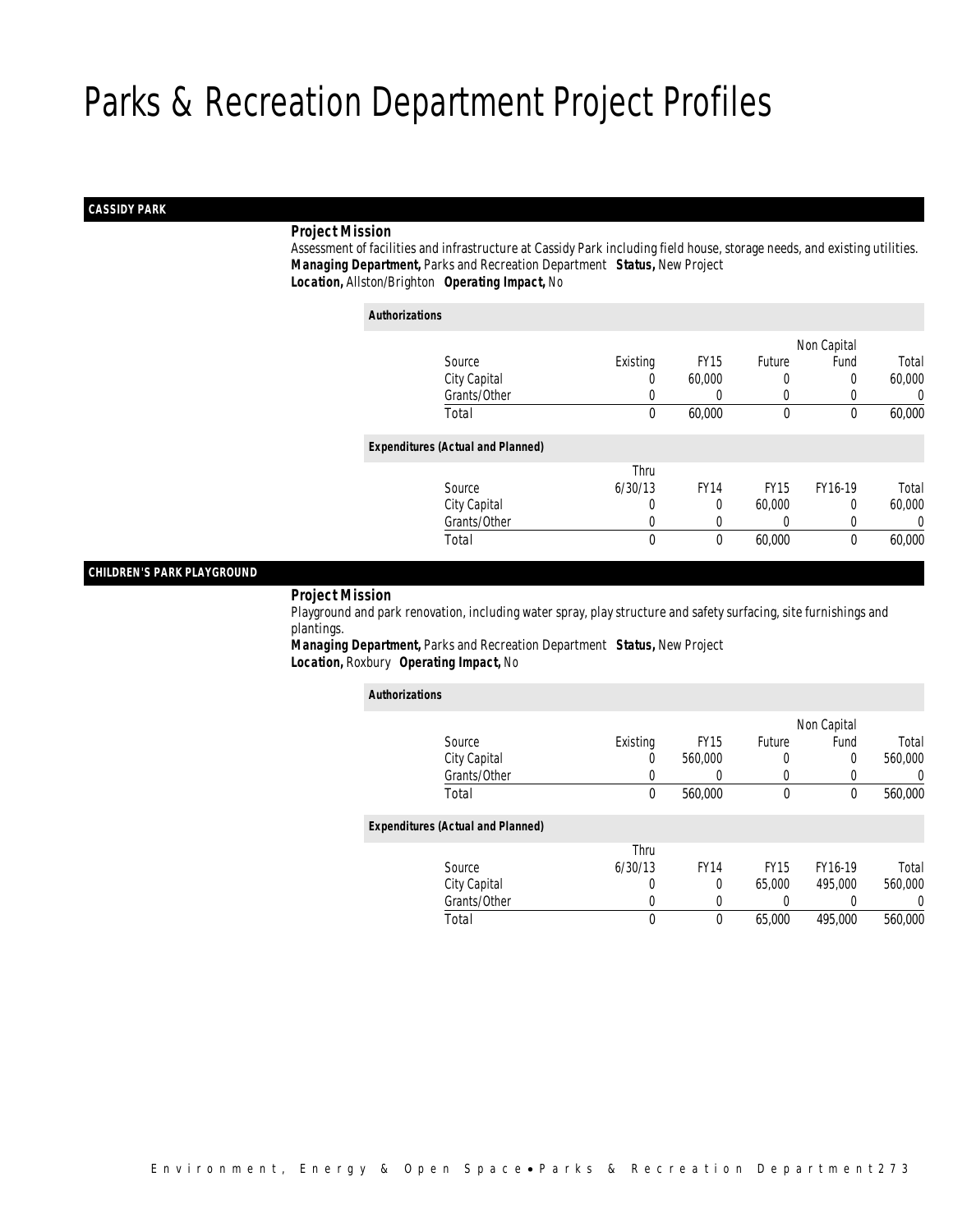#### *COMMONWEALTH AVENUE MALL*

### *Project Mission*

Repair and upgrade existing pathways.*Managing Department,* Parks and Recreation Department *Status,* To Be Scheduled

*Location,* Back Bay *Operating Impact,* No

| <b>Authorizations</b>                    |          |             |             |             |         |
|------------------------------------------|----------|-------------|-------------|-------------|---------|
|                                          |          |             |             | Non Capital |         |
| Source                                   | Existing | <b>FY15</b> | Future      | Fund        | Total   |
| City Capital                             | 500,000  | 0           | 0           | 0           | 500,000 |
| Grants/Other                             |          | 0           | 0           | 0           | 0       |
| Total                                    | 500,000  | 0           | 0           | 0           | 500,000 |
| <b>Expenditures (Actual and Planned)</b> |          |             |             |             |         |
|                                          | Thru     |             |             |             |         |
| Source                                   | 6/30/13  | <b>FY14</b> | <b>FY15</b> | FY16-19     | Total   |
| City Capital                             | 252,346  | 0           | 0           | 247.654     | 500,000 |
| Grants/Other                             | $\Omega$ | 0           | 0           | 0           | 0       |
| Total                                    | 252,346  | 0           | 0           | 247,654     | 500,000 |

#### *COURT RENOVATIONS*

#### *Project Mission*

Annual program to rehabilitate tennis, basketball, and street hockey courts citywide. *Managing Department,* Parks and Recreation Department *Status,* Annual Program*Location,* Citywide *Operating Impact,* No

| <b>Authorizations</b>                    |                  |             |             |             |           |
|------------------------------------------|------------------|-------------|-------------|-------------|-----------|
|                                          |                  |             |             | Non Capital |           |
| Source                                   | Existing         | <b>FY15</b> | Future      | Fund        | Total     |
| City Capital                             | 4.246.000        | 0           | 245.256     | 0           | 4.491.256 |
| Grants/Other                             | $\left( \right)$ | $\Omega$    | $\left($    | $\Omega$    | 0         |
| Total                                    | 4,246,000        | 0           | 245,256     | 0           | 4,491,256 |
| <b>Expenditures (Actual and Planned)</b> |                  |             |             |             |           |
|                                          | Thru             |             |             |             |           |
| Source                                   | 6/30/13          | <b>FY14</b> | <b>FY15</b> | FY16-19     | Total     |
| City Capital                             | 2.393.077        | 400,000     | 650,000     | 1.048.179   | 4.491.256 |
| Grants/Other                             | 0                |             | 0           | 0           | 0         |
| Total                                    | 2.393.077        | 400.000     | 650,000     | 1.048.179   | 4.491.256 |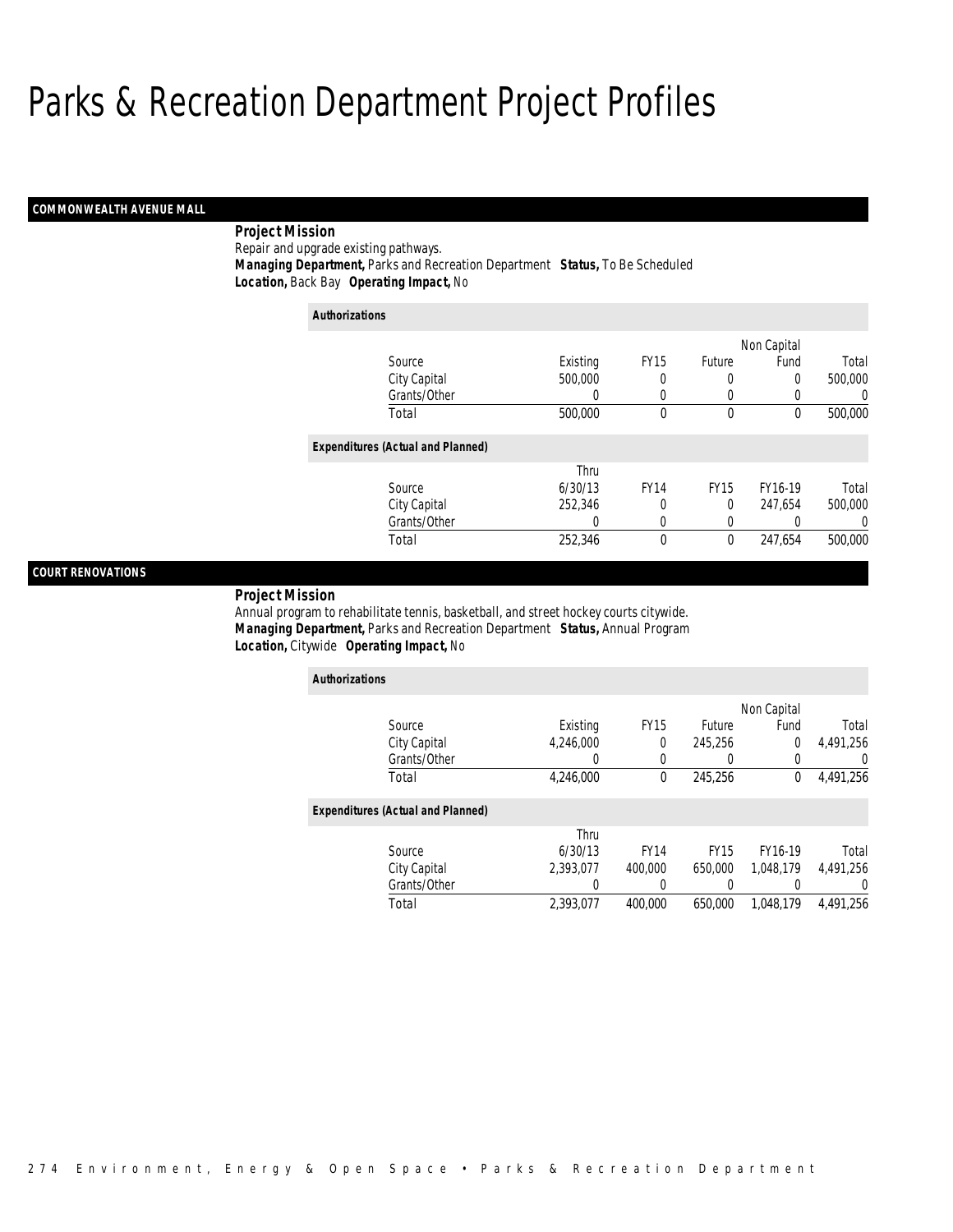#### *CUNEO PLAYGROUND*

#### *Project Mission*

 Major park renovation including drainage; fencing and wall repairs; and new landscaping, play structure, and safety surfacing.

*Managing Department,* Parks and Recreation Department *Status,* In Design*Location,* East Boston *Operating Impact,* No

# *Authorizations*

|                                          |              |          |             |               | Non Capital |         |
|------------------------------------------|--------------|----------|-------------|---------------|-------------|---------|
| Source                                   |              | Existing | <b>FY15</b> | <b>Future</b> | Fund        | Total   |
|                                          | City Capital | 320,000  |             |               | 0           | 320,000 |
|                                          | Grants/Other |          |             |               |             | 0       |
| Total                                    |              | 320,000  | 0           | $\mathbf 0$   | 0           | 320,000 |
| <b>Expenditures (Actual and Planned)</b> |              |          |             |               |             |         |
|                                          |              | Thru     |             |               |             |         |
| Source                                   |              | 6/30/13  | <b>FY14</b> | <b>FY15</b>   | FY16-19     | Total   |
|                                          | City Capital |          | 0           | 50,000        | 270,000     | 320,000 |
|                                          | Grants/Other | 0        |             |               |             | 0       |
| Total                                    |              | 0        |             | 50,000        | 270,000     | 320,000 |

#### *DOWNER AVENUE PARK*

*Project Mission*

*Authorizations*

 Overall park and play lot refurbishment and installation of safety surfacing. *Managing Department,* Parks and Recreation Department *Status,* To Be Scheduled*Location,* Dorchester *Operating Impact,* No

| AUUIVIIZAUVIIS                           |          |             |               |             |          |
|------------------------------------------|----------|-------------|---------------|-------------|----------|
|                                          |          |             |               | Non Capital |          |
| Source                                   | Existing | <b>FY15</b> | <b>Future</b> | Fund        | Total    |
| City Capital                             | $\left($ | 75,000      | 525,000       | 0           | 600,000  |
| Grants/Other                             | 0        |             |               |             | 0        |
| Total                                    | 0        | 75,000      | 525,000       | 0           | 600,000  |
| <b>Expenditures (Actual and Planned)</b> |          |             |               |             |          |
|                                          | Thru     |             |               |             |          |
| Source                                   | 6/30/13  | <b>FY14</b> | <b>FY15</b>   | FY16-19     | Total    |
| City Capital                             | 0        | 0           | $\theta$      | 600,000     | 600,000  |
| Grants/Other                             | 0        | 0           | 0             |             | $\Omega$ |
| Total                                    | 0        | 0           | 0             | 600.000     | 600.000  |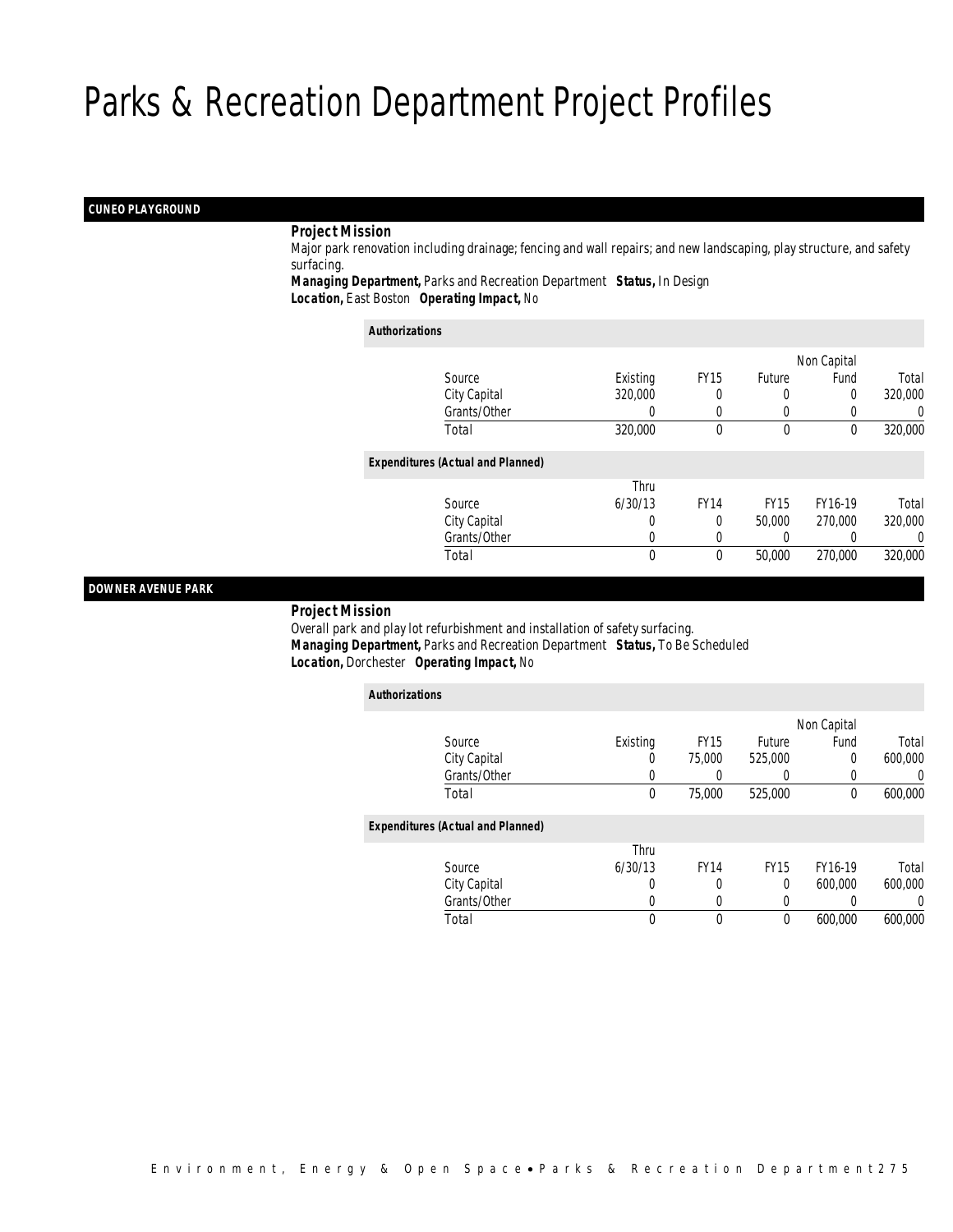#### *EAST BOSTON STADIUM FIELD*

### *Project Mission*

Full replacement of first artificial turf field the Parks Department installed in 1999. Replace running track and repair perimeter fencing.

*Managing Department,* Parks and Recreation Department *Status,* In Construction*Location,* East Boston *Operating Impact,* No

| <b>Authorizations</b>                    |                  |             |             |             |                  |
|------------------------------------------|------------------|-------------|-------------|-------------|------------------|
|                                          |                  |             |             | Non Capital |                  |
| Source                                   | Existing         | <b>FY15</b> | Future      | Fund        | Total            |
| City Capital                             | 1.600.000        | 0           |             | 0           | 1,600,000        |
| Grants/Other                             | $\left( \right)$ | 0           |             |             | $\left( \right)$ |
| Total                                    | 1,600,000        | 0           | $\mathbf 0$ | 0           | 1,600,000        |
| <b>Expenditures (Actual and Planned)</b> |                  |             |             |             |                  |
|                                          | Thru             |             |             |             |                  |
| Source                                   | 6/30/13          | <b>FY14</b> | <b>FY15</b> | FY16-19     | Total            |
| City Capital                             | 0                | 300,000     | 1,300,000   | 0           | 1,600,000        |
| Grants/Other                             | 0                |             |             | 0           | 0                |
| Total                                    | 0                | 300,000     | 1,300,000   | $\Omega$    | 1.600.000        |

#### *EDGERLY ROAD PLAYGROUND*

#### *Project Mission*

Renovate play lot, including new play equipment and safety surface. *Managing Department,* Parks and Recreation Department *Status,* In Construction*Location,* Fenway/Kenmore *Operating Impact,* No

| <b>Authorizations</b>                    |          |             |               |             |                  |
|------------------------------------------|----------|-------------|---------------|-------------|------------------|
|                                          |          |             |               | Non Capital |                  |
| Source                                   | Existing | <b>FY15</b> | <b>Future</b> | Fund        | Total            |
| City Capital                             | 647,000  | 0           | 0             | $\Omega$    | 647,000          |
| Grants/Other                             | 0        | 0           | U             |             |                  |
| Total                                    | 647,000  | $\theta$    | $\mathbf 0$   | $\theta$    | 647,000          |
| <b>Expenditures (Actual and Planned)</b> |          |             |               |             |                  |
|                                          | Thru     |             |               |             |                  |
| Source                                   | 6/30/13  | <b>FY14</b> | <b>FY15</b>   | FY16-19     | Total            |
| City Capital                             | 23.800   | 394.200     | 229,000       | 0           | 647,000          |
| Grants/Other                             | 0        |             | 0             |             | $\left( \right)$ |
| Total                                    | 23,800   | 394.200     | 229,000       |             | 647.000          |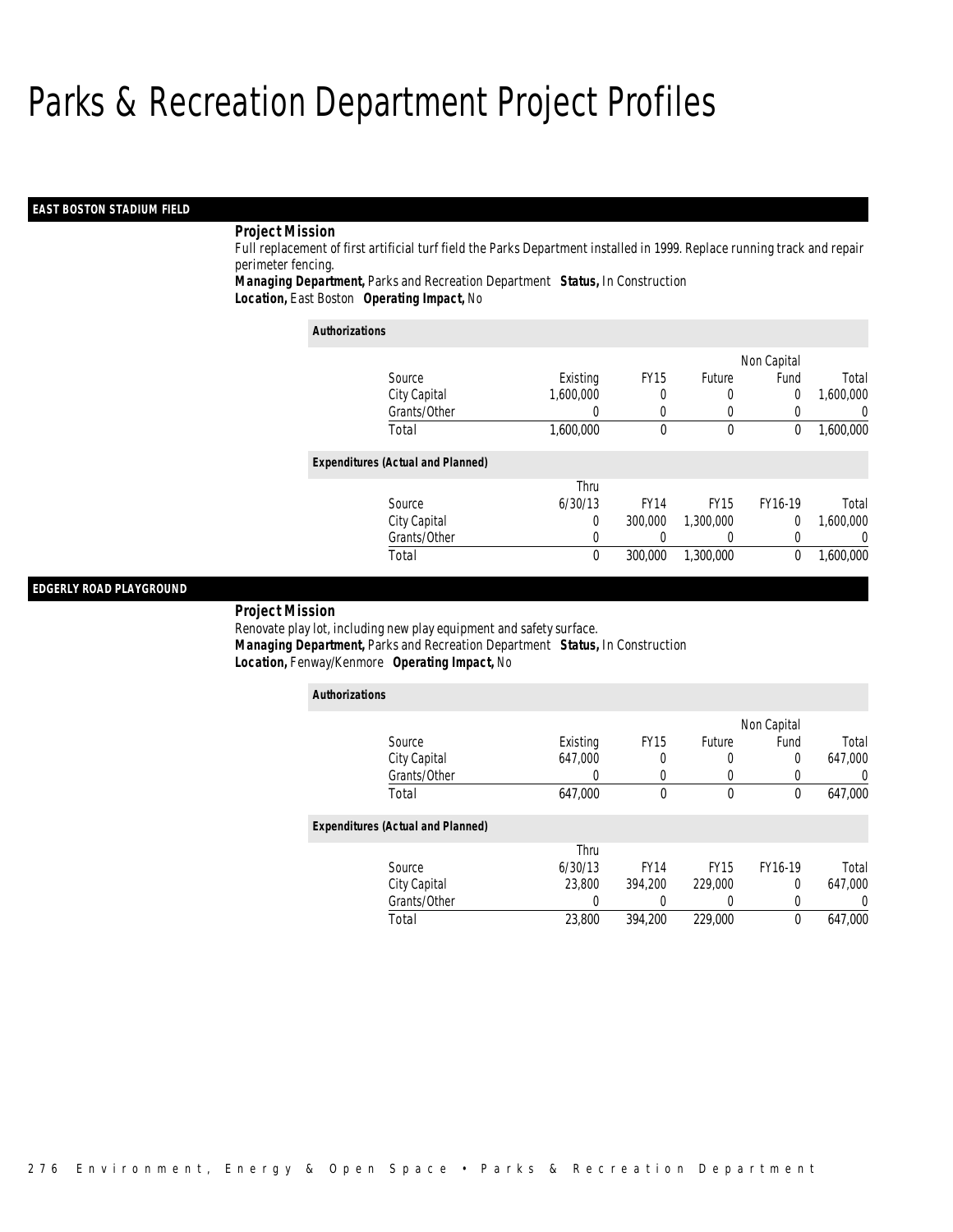#### *ELIOT NORTON PARK*

#### *Project Mission*

 Major park renovation including drainage; fencing and wall repairs; and new landscaping, play structure, and safety surfacing.

*Managing Department,* Parks and Recreation Department *Status,* In Design*Location,* Bay Village *Operating Impact,* No

| <b>Authorizations</b> |                                          |           |             |             |             |           |
|-----------------------|------------------------------------------|-----------|-------------|-------------|-------------|-----------|
|                       |                                          |           |             |             | Non Capital |           |
|                       | Source                                   | Existing  | <b>FY15</b> | Future      | Fund        | Total     |
|                       | City Capital                             | 1,127,000 | 0           | 0           | $\mathbf 0$ | 1,127,000 |
|                       | Grants/Other                             | 0         | 0           | $\left($    |             | 0         |
|                       | Total                                    | 1,127,000 | $\theta$    | $\theta$    | 0           | 1,127,000 |
|                       | <b>Expenditures (Actual and Planned)</b> |           |             |             |             |           |
|                       |                                          | Thru      |             |             |             |           |
|                       | Source                                   | 6/30/13   | <b>FY14</b> | <b>FY15</b> | FY16-19     | Total     |
|                       | City Capital                             | 12.625    | 100,000     | 677,375     | 337,000     | 1,127,000 |
|                       | Grants/Other                             | 0         |             |             |             | 0         |
|                       | Total                                    | 12,625    | 100,000     | 677,375     | 337,000     | 1,127,000 |
|                       |                                          |           |             |             |             |           |

#### *ERIE ELLINGTON PLAYGROUND*

*Project Mission*

*Authorizations*

 Renovate play lot and install new fencing, curbing and trees. *Managing Department,* Parks and Recreation Department *Status,* In Construction*Location,* Roxbury *Operating Impact,* No

| <b>Authorizations</b>                    |          |             |               |             |         |
|------------------------------------------|----------|-------------|---------------|-------------|---------|
|                                          |          |             |               | Non Capital |         |
| Source                                   | Existing | <b>FY15</b> | <b>Future</b> | Fund        | Total   |
| City Capital                             | 50,000   | 581.000     | 0             | 0           | 631,000 |
| Grants/Other                             | 0        | 200,000     | 0             | 0           | 200,000 |
| Total                                    | 50,000   | 781,000     | 0             | 0           | 831,000 |
| <b>Expenditures (Actual and Planned)</b> |          |             |               |             |         |
|                                          | Thru     |             |               |             |         |
| Source                                   | 6/30/13  | <b>FY14</b> | <b>FY15</b>   | FY16-19     | Total   |
| City Capital                             | 0        | 40,000      | 531,000       | 60,000      | 631,000 |
| Grants/Other                             | 0        | 0           | 200,000       | 0           | 200,000 |
| Total                                    | 0        | 40.000      | 731,000       | 60,000      | 831,000 |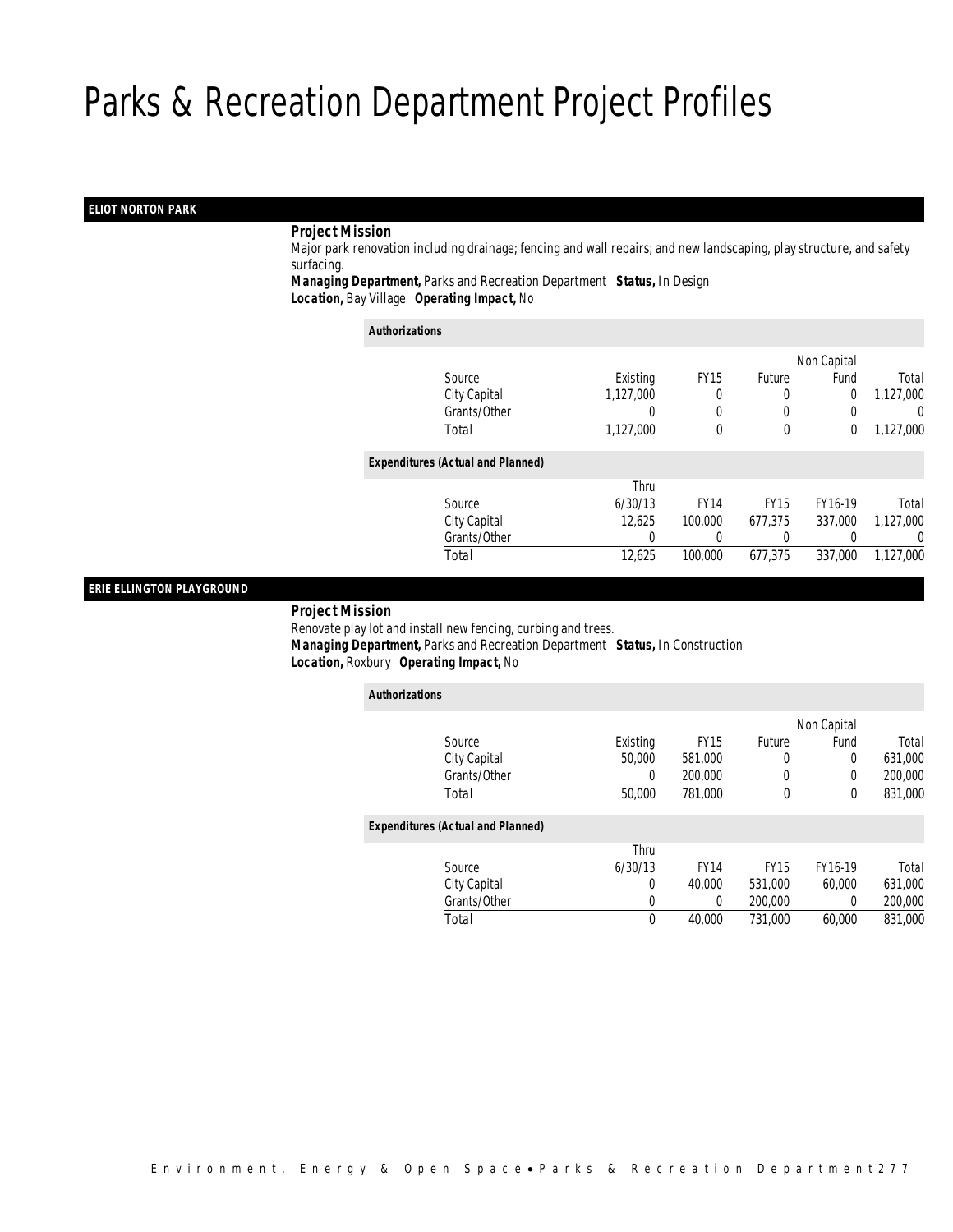#### *FAIRVIEW CEMETERY GARAGE BUILDING*

#### *Project Mission*

Construct new garage. Provide access for persons with disabilities. *Managing Department,* Capital Construction *Status,* In Design*Location,* Hyde Park *Operating Impact,* No

| <b>Authorizations</b>                    |           |             |             |             |           |
|------------------------------------------|-----------|-------------|-------------|-------------|-----------|
|                                          |           |             |             | Non Capital |           |
| Source                                   | Existing  | <b>FY15</b> | Future      | Fund        | Total     |
| City Capital                             | 1,503,000 | 0           | 0           | 0           | 1,503,000 |
| Grants/Other                             | 0         | 0           | 0           |             | 0         |
| Total                                    | 1,503,000 | 0           | 0           | 0           | 1,503,000 |
| <b>Expenditures (Actual and Planned)</b> |           |             |             |             |           |
|                                          | Thru      |             |             |             |           |
| Source                                   | 6/30/13   | <b>FY14</b> | <b>FY15</b> | FY16-19     | Total     |
| City Capital                             | 48.457    | 12,848      | 300,000     | 1.141.695   | 1.503.000 |
| Grants/Other                             | 0         | 0           | 0           |             | $\left($  |
| Total                                    | 48,457    | 12,848      | 300,000     | 1,141,695   | 1,503,000 |

#### *FALLON FIELD*

#### *Project Mission*

Overall park and play lot refurbishment and installation of safety surfacing. *Managing Department,* Parks and Recreation Department *Status,* New Project*Location,* Roslindale *Operating Impact,* No

| <b>Authorizations</b>                    |          |             |             |             |                  |
|------------------------------------------|----------|-------------|-------------|-------------|------------------|
|                                          |          |             |             | Non Capital |                  |
| Source                                   | Existing | <b>FY15</b> | Future      | Fund        | Total            |
| City Capital                             | O        | 75,000      | 515,000     | 0           | 590,000          |
| Grants/Other                             | 0        |             |             |             | $\left( \right)$ |
| Total                                    | 0        | 75,000      | 515,000     | 0           | 590,000          |
| <b>Expenditures (Actual and Planned)</b> |          |             |             |             |                  |
|                                          | Thru     |             |             |             |                  |
| Source                                   | 6/30/13  | <b>FY14</b> | <b>FY15</b> | FY16-19     | Total            |
| City Capital                             | U        | 0           | 0           | 590,000     | 590,000          |
| Grants/Other                             | 0        | 0           |             | 0           | 0                |
| Total                                    | 0        | $\theta$    | $\theta$    | 590,000     | 590,000          |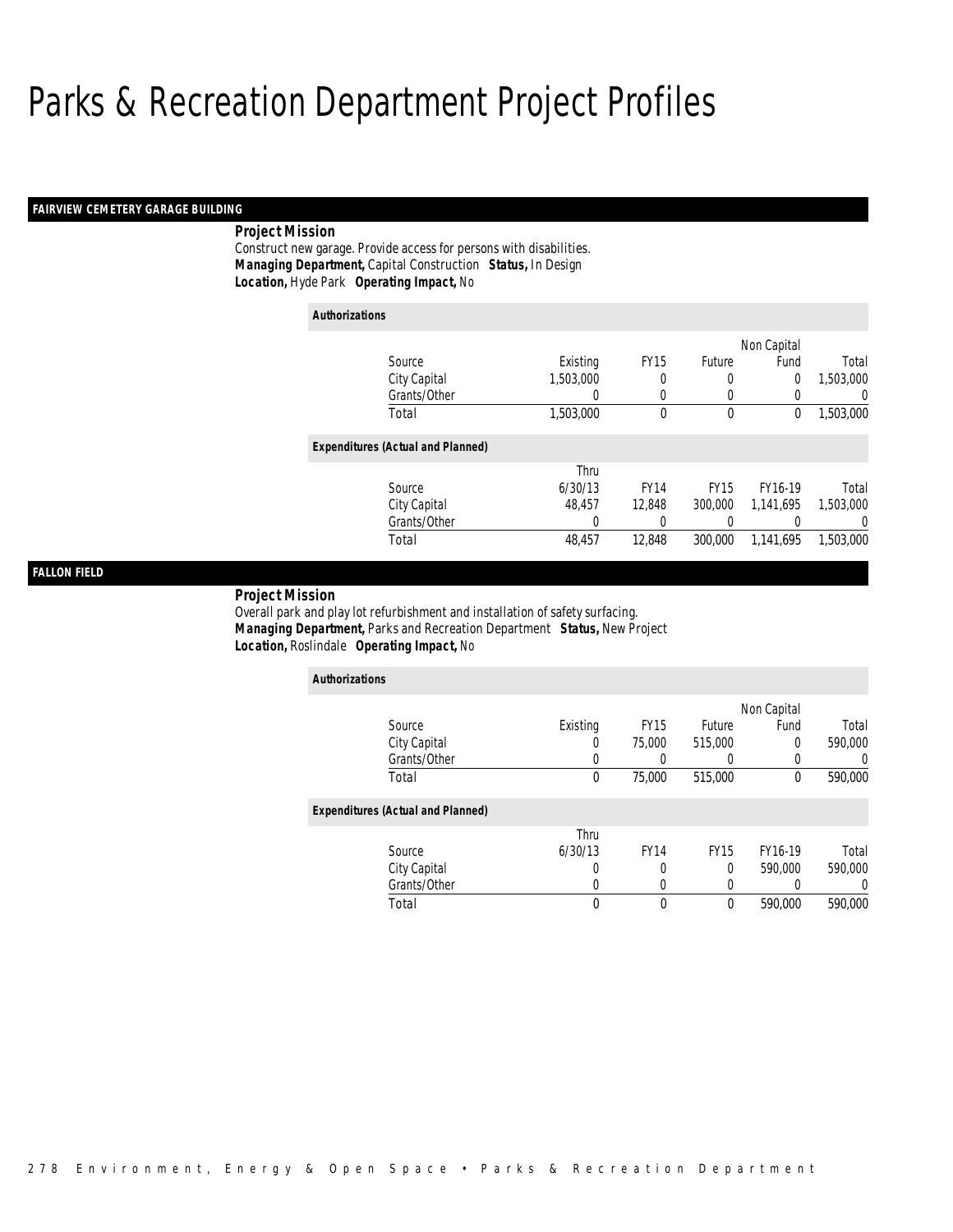#### *FIELD RENOVATIONS AT CASSIDY FIELD*

#### *Project Mission*

 Hydrologic and grading study, re-grading of three softball/baseball fields and football field, installation of drainage system, repair/replacement of existing fencing/backstops and paths, repair concrete bleachers, accessible entrances and pathways.

*Managing Department,* Parks and Recreation Department *Status,* In Design*Location,* Allston/Brighton *Operating Impact,* No

| <b>Authorizations</b>                    |          |             |             |             |          |
|------------------------------------------|----------|-------------|-------------|-------------|----------|
|                                          |          |             |             | Non Capital |          |
| Source                                   | Existing | <b>FY15</b> | Future      | Fund        | Total    |
| City Capital                             | 710,000  | 0           | 0           | 0           | 710,000  |
| Grants/Other                             | 0        | 0           | 0           | 0           | 0        |
| Total                                    | 710,000  | 0           | 0           | 0           | 710,000  |
| <b>Expenditures (Actual and Planned)</b> |          |             |             |             |          |
|                                          | Thru     |             |             |             |          |
| Source                                   | 6/30/13  | <b>FY14</b> | <b>FY15</b> | FY16-19     | Total    |
| City Capital                             | $\Omega$ | 60,000      | 650,000     | 0           | 710,000  |
| Grants/Other                             | 0        | 0           | 0           | 0           | $\Omega$ |
| Total                                    | 0        | 60,000      | 650,000     | 0           | 710,000  |

#### *FIELD RENOVATIONS AT CLIFFORD PLAYGROUND*

### *Project Mission*

 Re-grading of three baseball/softball fields creation or repair of accessible pathways, repair and replacement of deteriorated fencing, gates and entrances, repair bleachers, installation of additional drainage. *Managing Department,* Parks and Recreation Department *Status,* In Design

*Location,* Roxbury *Operating Impact,* No

| <b>Authorizations</b>                    |          |             |             |             |         |
|------------------------------------------|----------|-------------|-------------|-------------|---------|
|                                          |          |             |             | Non Capital |         |
| Source                                   | Existing | <b>FY15</b> | Future      | Fund        | Total   |
| City Capital                             | 415,000  | 0           | 0           | 0           | 415,000 |
| Grants/Other                             | 0        | 0           | 0           |             | 0       |
| Total                                    | 415,000  | 0           | 0           | 0           | 415,000 |
| <b>Expenditures (Actual and Planned)</b> |          |             |             |             |         |
|                                          | Thru     |             |             |             |         |
| Source                                   | 6/30/13  | <b>FY14</b> | <b>FY15</b> | FY16-19     | Total   |
| City Capital                             | 0        | 35,000      | 380,000     | 0           | 415,000 |
| Grants/Other                             | 0        |             | 0           | 0           | 0       |
| Total                                    | 0        | 35,000      | 380,000     | 0           | 415,000 |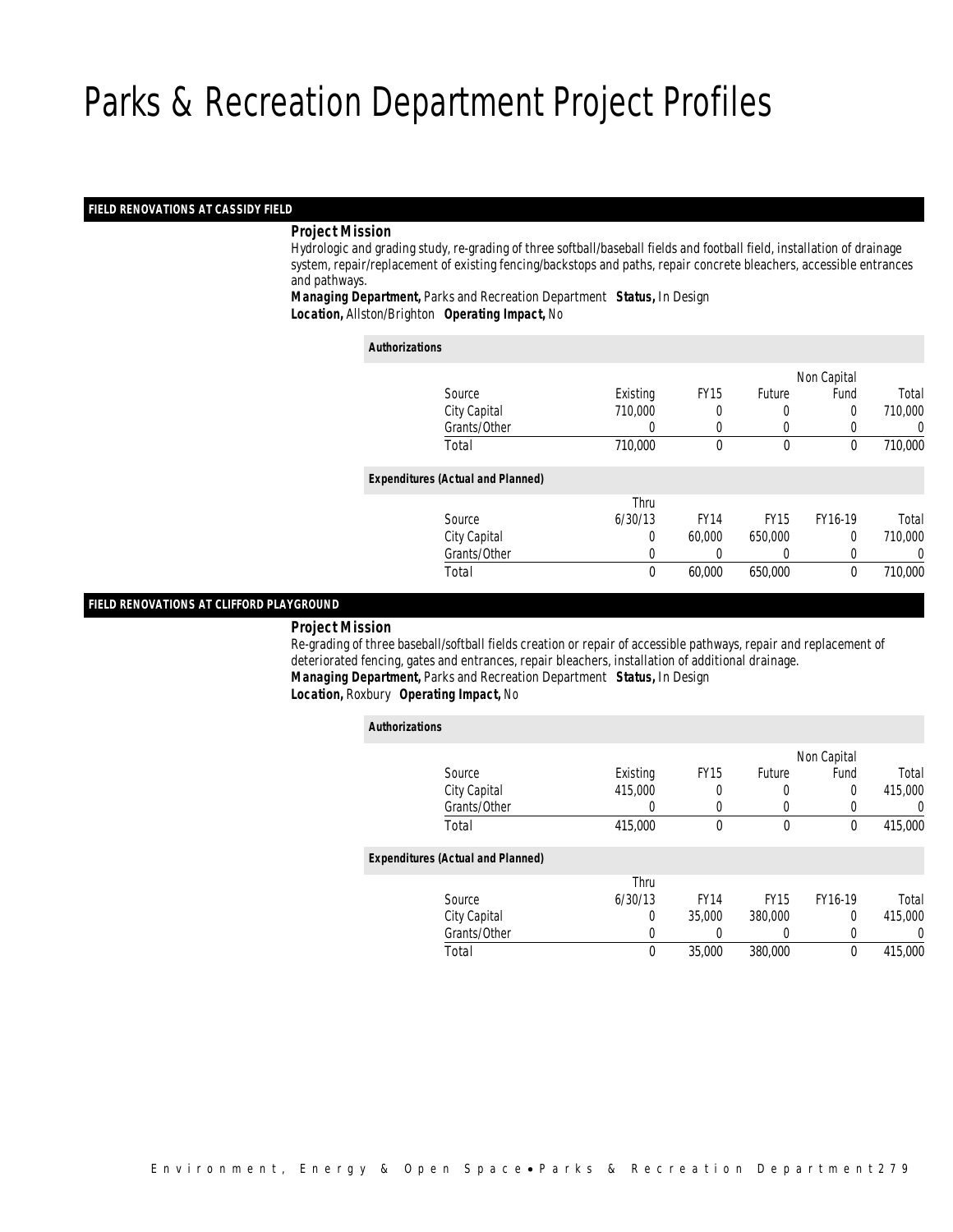#### *FIELD RENOVATIONS AT DOHERTY-GIBSON PLAYGROUND*

#### *Project Mission*

Re-grading of two baseball and/or softball fields, repair or creation of accessible pathways, repair and replacement of deteriorated fencing, backstops and entrances, paving and re-grading of areas around the field house. *Managing Department,* Parks and Recreation Department *Status,* In Design*Location,* Dorchester *Operating Impact,* No

| <b>Authorizations</b>                    |          |             |             |             |                  |
|------------------------------------------|----------|-------------|-------------|-------------|------------------|
|                                          |          |             |             | Non Capital |                  |
| Source                                   | Existing | <b>FY15</b> | Future      | Fund        | Total            |
| City Capital                             | 375,000  | 0           | 0           | 0           | 375,000          |
| Grants/Other                             | 0        | 0           | 0           |             | 0                |
| Total                                    | 375,000  | 0           | 0           | 0           | 375,000          |
| <b>Expenditures (Actual and Planned)</b> |          |             |             |             |                  |
|                                          | Thru     |             |             |             |                  |
| Source                                   | 6/30/13  | <b>FY14</b> | <b>FY15</b> | FY16-19     | Total            |
| City Capital                             | 0        | 30,000      | 345,000     | 0           | 375,000          |
| Grants/Other                             | 0        | 0           | 0           | 0           | $\left( \right)$ |
| Total                                    | 0        | 30,000      | 345,000     | 0           | 375,000          |

#### *FIELD RENOVATIONS AT HEALY FIELD*

#### *Project Mission*

Renovate existing field to improve drainage and playing surface, and perform other miscellaneous improvements. *Managing Department,* Parks and Recreation Department *Status,* In Construction*Location,* Roslindale *Operating Impact,* No

| <b>Authorizations</b>                    |          |             |             |             |                |
|------------------------------------------|----------|-------------|-------------|-------------|----------------|
|                                          |          |             |             | Non Capital |                |
| Source                                   | Existing | <b>FY15</b> | Future      | Fund        | Total          |
| City Capital                             | 700,000  | 0           | 0           | 0           | 700,000        |
| Grants/Other                             | 0        | 0           | 0           | 0           | 0              |
| Total                                    | 700,000  | 0           | 0           | 0           | 700,000        |
| <b>Expenditures (Actual and Planned)</b> |          |             |             |             |                |
|                                          | Thru     |             |             |             |                |
| Source                                   | 6/30/13  | <b>FY14</b> | <b>FY15</b> | FY16-19     | Total          |
| City Capital                             | 2.412    | 67.588      | 600,000     | 0           | 700,000        |
| Grants/Other                             | 0        | 0           | 0           | 0           | $\overline{0}$ |
| Total                                    | 2.412    | 67.588      | 600,000     | 0           | 670,000        |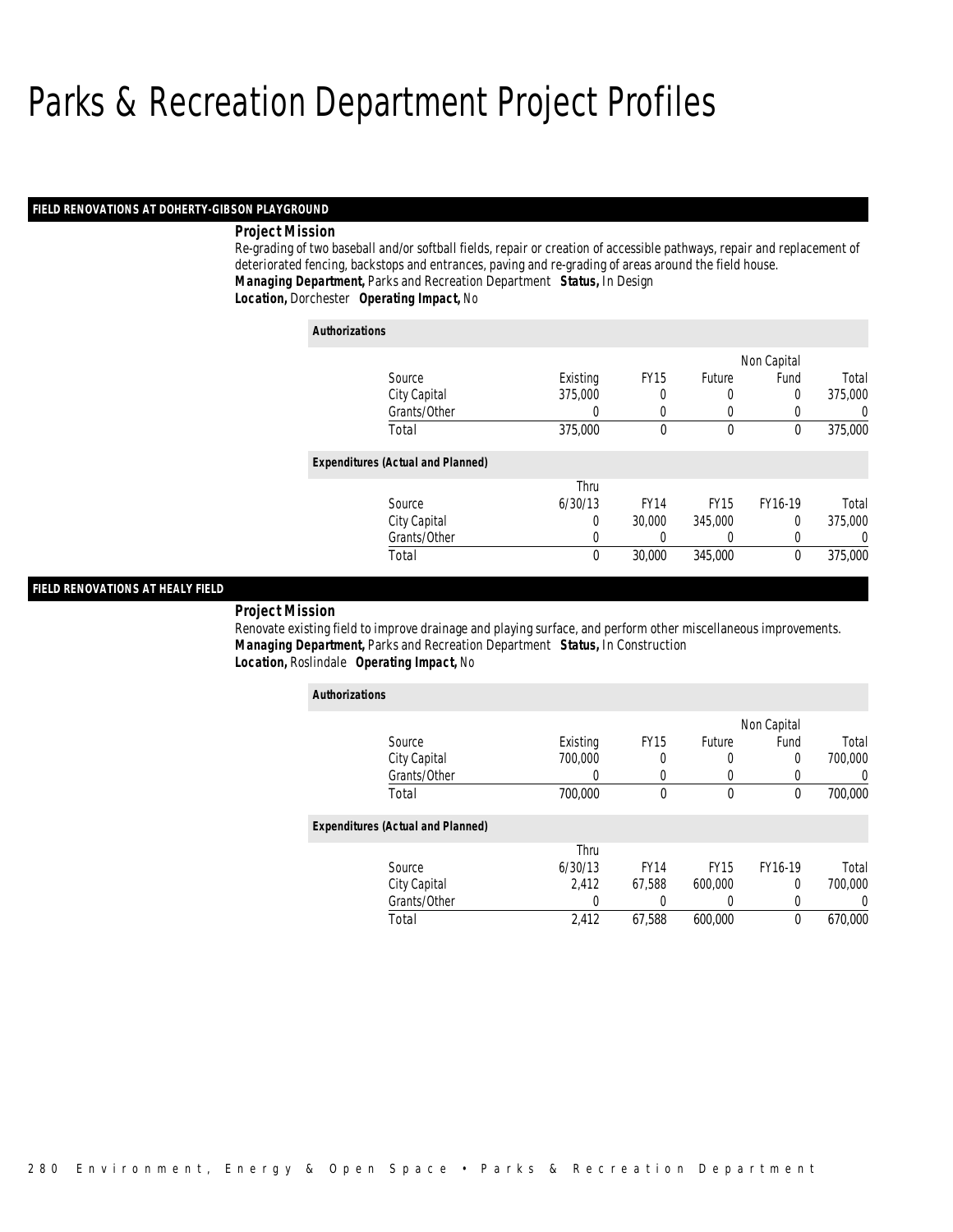#### *FIELD RENOVATIONS AT MALCOLM X PARK*

#### *Project Mission*

 Renovate the existing softball fields to improve drainage and playing surface, repair/replacement of existing fencing/backstops, and other miscellaneous improvements. *Managing Department,* Parks and Recreation Department *Status,* New Project

*Location,* Roxbury *Operating Impact,* No

#### *Authorizations*

|                                          |                  |             |                  | Non Capital |         |
|------------------------------------------|------------------|-------------|------------------|-------------|---------|
| Source                                   | Existing         | <b>FY15</b> | <b>Future</b>    | Fund        | Total   |
| City Capital                             | $\left( \right)$ | 500,000     | 0                | 0           | 500,000 |
| Grants/Other                             | 0                |             | $\left( \right)$ |             | 0       |
| Total                                    | 0                | 500,000     | 0                | $\theta$    | 500,000 |
| <b>Expenditures (Actual and Planned)</b> |                  |             |                  |             |         |
|                                          | Thru             |             |                  |             |         |
| Source                                   | 6/30/13          | <b>FY14</b> | <b>FY15</b>      | FY16-19     | Total   |
| City Capital                             | 0                | 0           | 50,000           | 450,000     | 500,000 |
| Grants/Other                             | 0                |             |                  |             | 0       |
| Total                                    | $\theta$         | $\Omega$    | 50,000           | 450,000     | 500,000 |
|                                          |                  |             |                  |             |         |

#### *FIELD RENOVATIONS AT MISSION HILL*

*Project Mission*

 Renovate existing field to improve drainage and playing surface, and perform other miscellaneous improvements. *Managing Department,* Parks and Recreation Department *Status,* In Construction*Location,* Mission Hill *Operating Impact,* No

|                                                                                                                                                |             |             | Non Capital |         |
|------------------------------------------------------------------------------------------------------------------------------------------------|-------------|-------------|-------------|---------|
| Existing                                                                                                                                       | <b>FY15</b> | Future      | Fund        | Total   |
| 406,700                                                                                                                                        | 0           | 0           | 0           | 406,700 |
| 0                                                                                                                                              |             |             |             | 0       |
| 406,700                                                                                                                                        | 0           | $\theta$    | 0           | 406,700 |
|                                                                                                                                                |             |             |             |         |
| Thru                                                                                                                                           |             |             |             |         |
| 6/30/13                                                                                                                                        | <b>FY14</b> | <b>FY15</b> | FY16-19     | Total   |
| 24.835                                                                                                                                         | 275.165     | 106,700     | 0           | 406.700 |
| 0                                                                                                                                              |             | 0           |             | 0       |
| 24,835                                                                                                                                         | 275.165     | 106,700     | 0           | 406,700 |
| Source<br>City Capital<br>Grants/Other<br>Total<br><b>Expenditures (Actual and Planned)</b><br>Source<br>City Capital<br>Grants/Other<br>Total |             |             |             |         |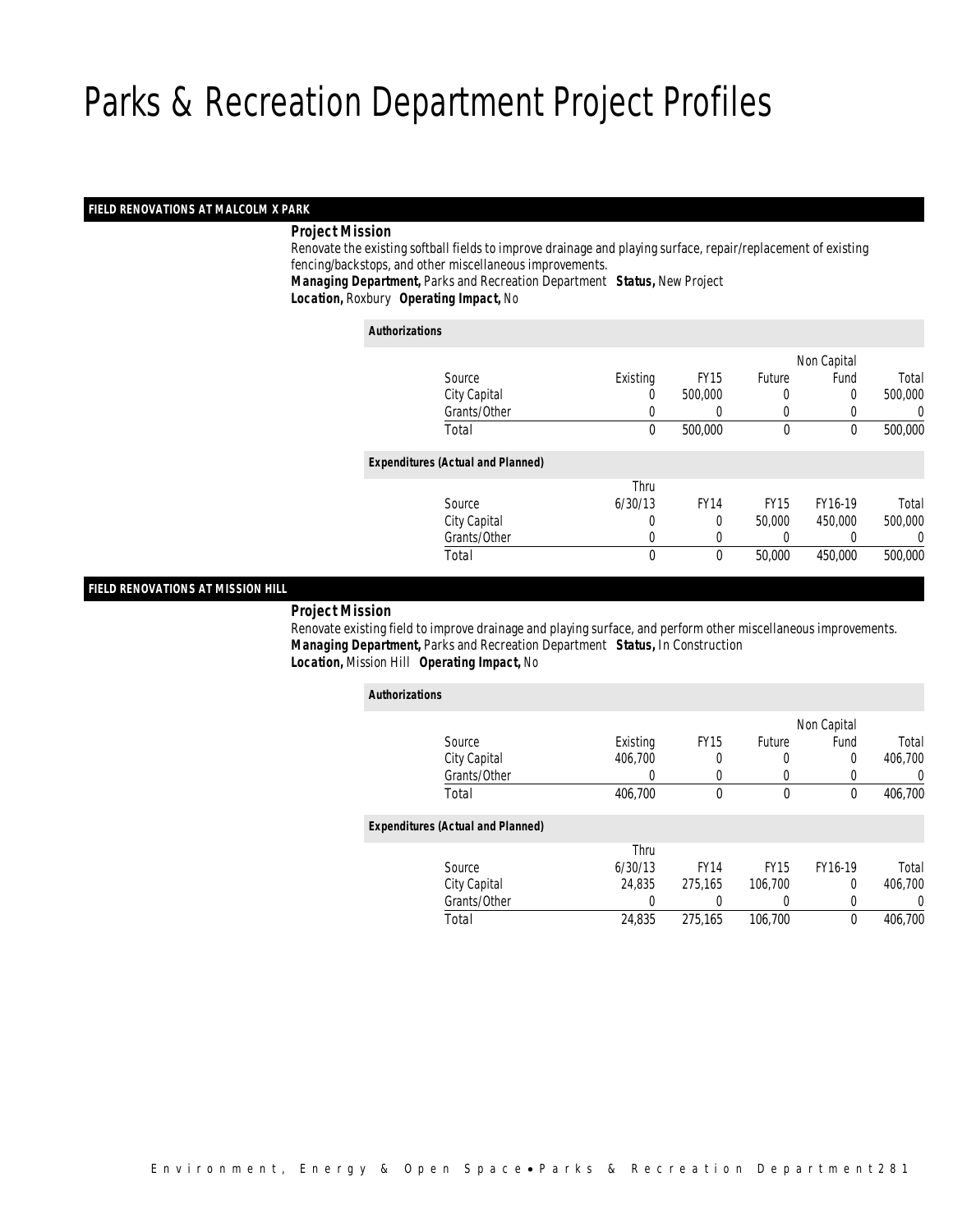#### *FIELD RENOVATIONS AT PARKMAN PLAYGROUND*

#### *Project Mission*

Renovate the existing field to improve drainage and playing surface, repair/replacement of existing fencing/backstops, and other miscellaneous improvements. *Managing Department,* Parks and Recreation Department *Status,* New Project*Location,* Roslindale *Operating Impact,* No

| <b>Authorizations</b>                    |          |             |             |             |                  |
|------------------------------------------|----------|-------------|-------------|-------------|------------------|
|                                          |          |             |             | Non Capital |                  |
| Source                                   | Existing | <b>FY15</b> | Future      | Fund        | Total            |
| City Capital                             | U        | 500,000     |             | $\Omega$    | 500,000          |
| Grants/Other                             | 0        |             |             |             | 0                |
| Total                                    | 0        | 500,000     | $\theta$    | $\theta$    | 500,000          |
| <b>Expenditures (Actual and Planned)</b> |          |             |             |             |                  |
|                                          | Thru     |             |             |             |                  |
| Source                                   | 6/30/13  | <b>FY14</b> | <b>FY15</b> | FY16-19     | Total            |
| City Capital                             | 0        | 0           | 50,000      | 450,000     | 500,000          |
| Grants/Other                             | 0        | 0           |             |             | $\left( \right)$ |
| Total                                    | 0        | 0           | 50,000      | 450,000     | 500,000          |

#### *FIELD RENOVATIONS AT RYAN PLAYGROUND*

#### *Project Mission*

Renovate the existing baseball and softball fields to improve drainage and playing surface, repair/replacement of existing fencing/backstops, and other miscellaneous improvements.

*Managing Department,* Parks and Recreation Department *Status,* New Project*Location,* Charlestown *Operating Impact,* No

| <b>Authorizations</b>                    |          |             |             |             |                  |
|------------------------------------------|----------|-------------|-------------|-------------|------------------|
|                                          |          |             |             | Non Capital |                  |
| Source                                   | Existing | <b>FY15</b> | Future      | Fund        | Total            |
| City Capital                             | 0        | 500,000     |             | 0           | 500,000          |
| Grants/Other                             | 0        |             |             |             | $\left( \right)$ |
| Total                                    | 0        | 500,000     | $\mathbf 0$ | 0           | 500,000          |
| <b>Expenditures (Actual and Planned)</b> |          |             |             |             |                  |
|                                          | Thru     |             |             |             |                  |
| Source                                   | 6/30/13  | <b>FY14</b> | <b>FY15</b> | FY16-19     | Total            |
| City Capital                             | 0        | 0           | 50,000      | 450,000     | 500,000          |
| Grants/Other                             | 0        | 0           |             |             | 0                |
| Total                                    | 0        | 0           | 50,000      | 450,000     | 500,000          |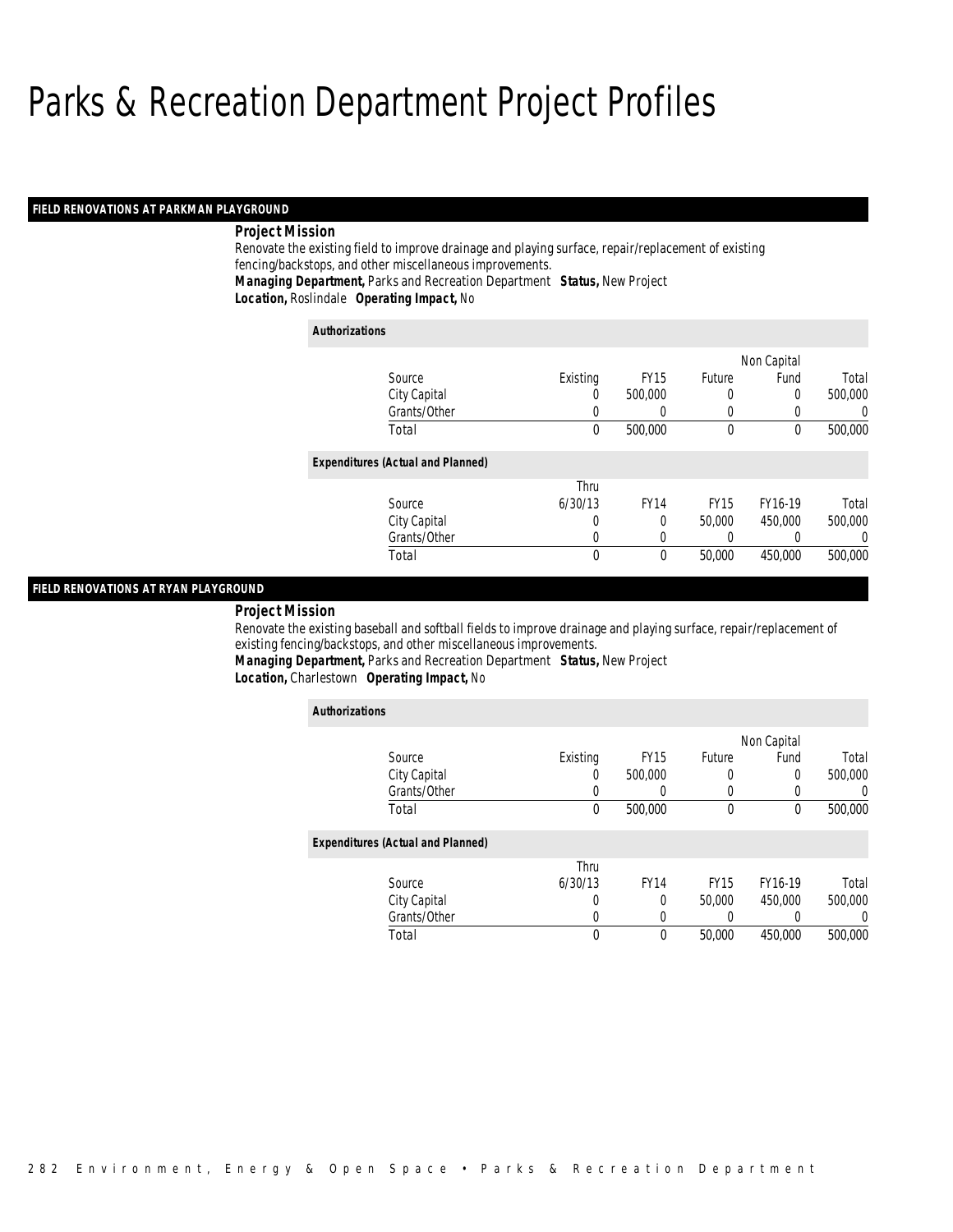#### *FIELD RENOVATIONS AT VARIOUS LOCATIONS*

#### *Project Mission*

 Annual program for the renovation of three to six fields and their ancillary facilities. *Managing Department,* Parks and Recreation Department *Status,* Annual Program*Location,* Various neighborhoods *Operating Impact,* No

| <b>Authorizations</b>                    |             |             |              |             |           |
|------------------------------------------|-------------|-------------|--------------|-------------|-----------|
|                                          |             |             |              | Non Capital |           |
| Source                                   | Existing    | <b>FY15</b> | Future       | Fund        | Total     |
| City Capital                             | $\left($    | 0           | 3,150,000    | $\theta$    | 3,150,000 |
| Grants/Other                             | 0           |             | 0            | 0           | 0         |
| Total                                    | 0           | 0           | 3,150,000    | $\mathbf 0$ | 3,150,000 |
| <b>Expenditures (Actual and Planned)</b> |             |             |              |             |           |
|                                          | Thru        |             |              |             |           |
| Source                                   | 6/30/13     | <b>FY14</b> | <b>FY15</b>  | FY16-19     | Total     |
| City Capital                             | 0           | 0           | $\theta$     | 3,150,000   | 3,150,000 |
| Grants/Other                             | 0           | 0           | 0            |             | 0         |
| Total                                    | $\mathbf 0$ | $\theta$    | $\mathbf{0}$ | 3,150,000   | 3,150,000 |

#### *FRANKLIN PARK ADMIN BUILDING INTERIOR*

#### *Project Mission*

 Renovate interior, replace windows, upgrade electrical and HVAC systems, and improve access for persons with disabilities.

*Managing Department,* Capital Construction *Status,* To Be Scheduled*Location,* Roxbury *Operating Impact,* No

| <b>Authorizations</b>                    |           |             |             |             |           |
|------------------------------------------|-----------|-------------|-------------|-------------|-----------|
|                                          |           |             |             | Non Capital |           |
| Source                                   | Existing  | <b>FY15</b> | Future      | Fund        | Total     |
| City Capital                             | 1,972,820 |             | 0           | $\mathbf 0$ | 1,972,820 |
| Grants/Other                             |           |             | 0           |             | $\Omega$  |
| Total                                    | 1,972,820 | $\theta$    | $\mathbf 0$ | 0           | 1,972,820 |
| <b>Expenditures (Actual and Planned)</b> |           |             |             |             |           |
|                                          | Thru      |             |             |             |           |
| Source                                   | 6/30/13   | <b>FY14</b> | <b>FY15</b> | FY16-19     | Total     |
| City Capital                             | 132,911   | 0           | $\theta$    | 1.839.909   | 1,972,820 |
| Grants/Other                             |           | 0           | 0           |             | $\left($  |
| Total                                    | 132,911   | $\theta$    | 0           | 1.839.909   | 1,972,820 |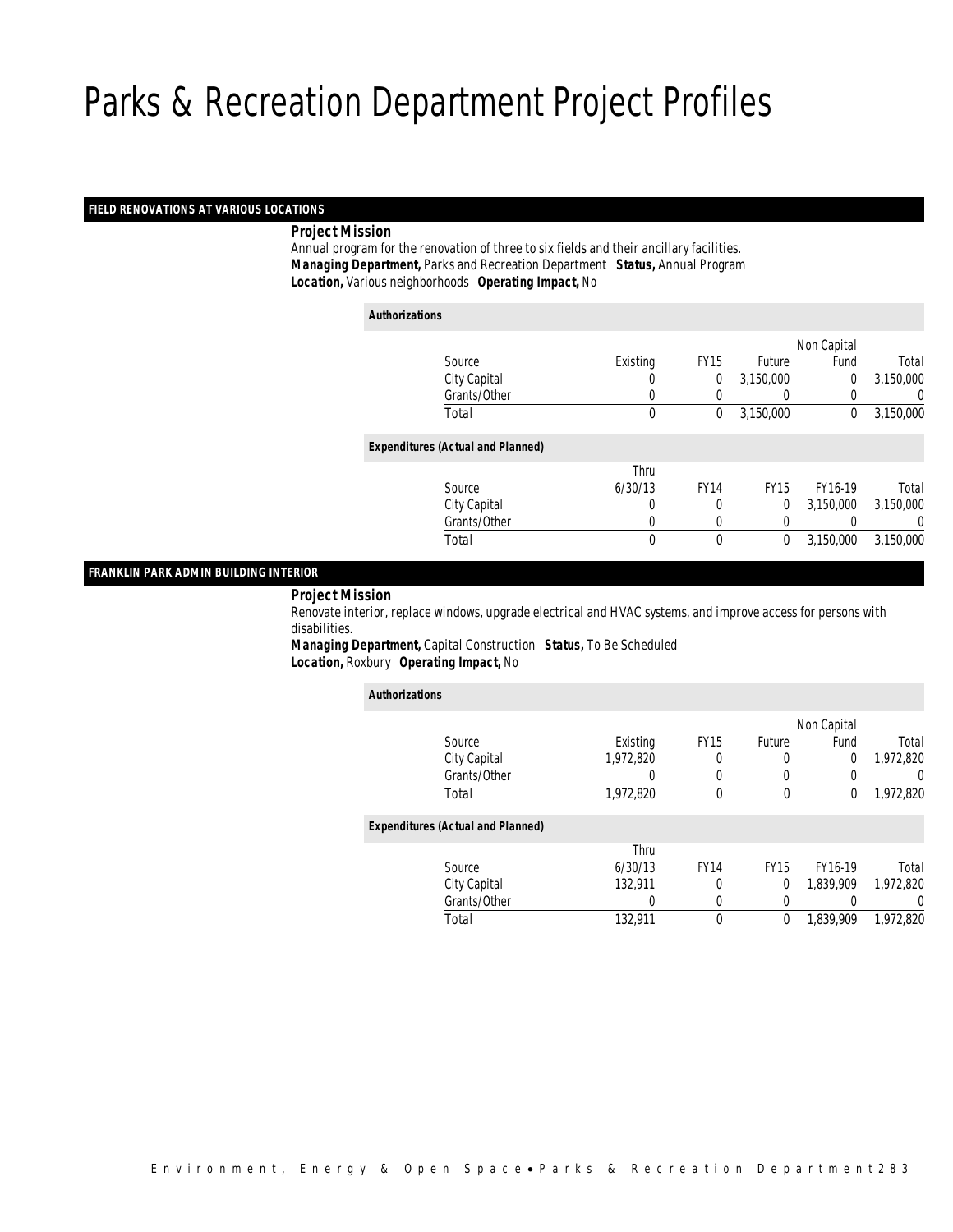#### *FRANKLIN PARK GATEWAY AND PATHS*

### *Project Mission*

Repair and improve park pathways and entrances. *Managing Department,* Parks and Recreation Department *Status,* In Design*Location,* Roxbury *Operating Impact,* No

#### *Authorizations*

| Non Capital<br><b>FY15</b><br>Existing<br>Fund<br>Future<br>Source<br>City Capital<br>510,000<br>250,000<br>137.174<br>0<br>Grants/Other<br>0<br>Total<br>510,000<br>250,000<br>137.174<br>0<br><b>Expenditures (Actual and Planned)</b><br>Thru<br>6/30/13<br><b>FY14</b><br><b>FY15</b><br>FY16-19<br>Source<br>City Capital<br>159,318<br>250.732<br>237.124<br>250,000<br>Grants/Other<br>0<br>0<br>0<br>Total<br>159,318<br>237,124<br>250.732<br>250,000 |  |  |  |         |
|----------------------------------------------------------------------------------------------------------------------------------------------------------------------------------------------------------------------------------------------------------------------------------------------------------------------------------------------------------------------------------------------------------------------------------------------------------------|--|--|--|---------|
|                                                                                                                                                                                                                                                                                                                                                                                                                                                                |  |  |  |         |
|                                                                                                                                                                                                                                                                                                                                                                                                                                                                |  |  |  | Total   |
|                                                                                                                                                                                                                                                                                                                                                                                                                                                                |  |  |  | 897,174 |
|                                                                                                                                                                                                                                                                                                                                                                                                                                                                |  |  |  | 0       |
|                                                                                                                                                                                                                                                                                                                                                                                                                                                                |  |  |  | 897,174 |
|                                                                                                                                                                                                                                                                                                                                                                                                                                                                |  |  |  |         |
|                                                                                                                                                                                                                                                                                                                                                                                                                                                                |  |  |  |         |
|                                                                                                                                                                                                                                                                                                                                                                                                                                                                |  |  |  | Total   |
|                                                                                                                                                                                                                                                                                                                                                                                                                                                                |  |  |  | 897.174 |
|                                                                                                                                                                                                                                                                                                                                                                                                                                                                |  |  |  | 0       |
|                                                                                                                                                                                                                                                                                                                                                                                                                                                                |  |  |  | 897.174 |

### *FRANKLIN PARK GREENHOUSE*

 *Project Mission* Construct a new greenhouse. *Managing Department,* Capital Construction *Status,* To Be Scheduled*Location,* Roxbury *Operating Impact,* No

| <b>Authorizations</b>                    |          |             |             |             |         |
|------------------------------------------|----------|-------------|-------------|-------------|---------|
|                                          |          |             |             | Non Capital |         |
| Source                                   | Existing | <b>FY15</b> | Future      | Fund        | Total   |
| City Capital                             | 520,000  | 0           | 0           | 0           | 520,000 |
| Grants/Other                             |          |             |             | 0           |         |
| Total                                    | 520,000  | $\Omega$    | 0           | 0           | 520,000 |
| <b>Expenditures (Actual and Planned)</b> |          |             |             |             |         |
|                                          | Thru     |             |             |             |         |
| Source                                   | 6/30/13  | <b>FY14</b> | <b>FY15</b> | FY16-19     | Total   |
| City Capital                             | U        |             | 0           | 520,000     | 520,000 |
| Grants/Other                             |          | 0           | 0           | 0           |         |
| Total                                    | 0        | $\Omega$    | 0           | 520,000     | 520,000 |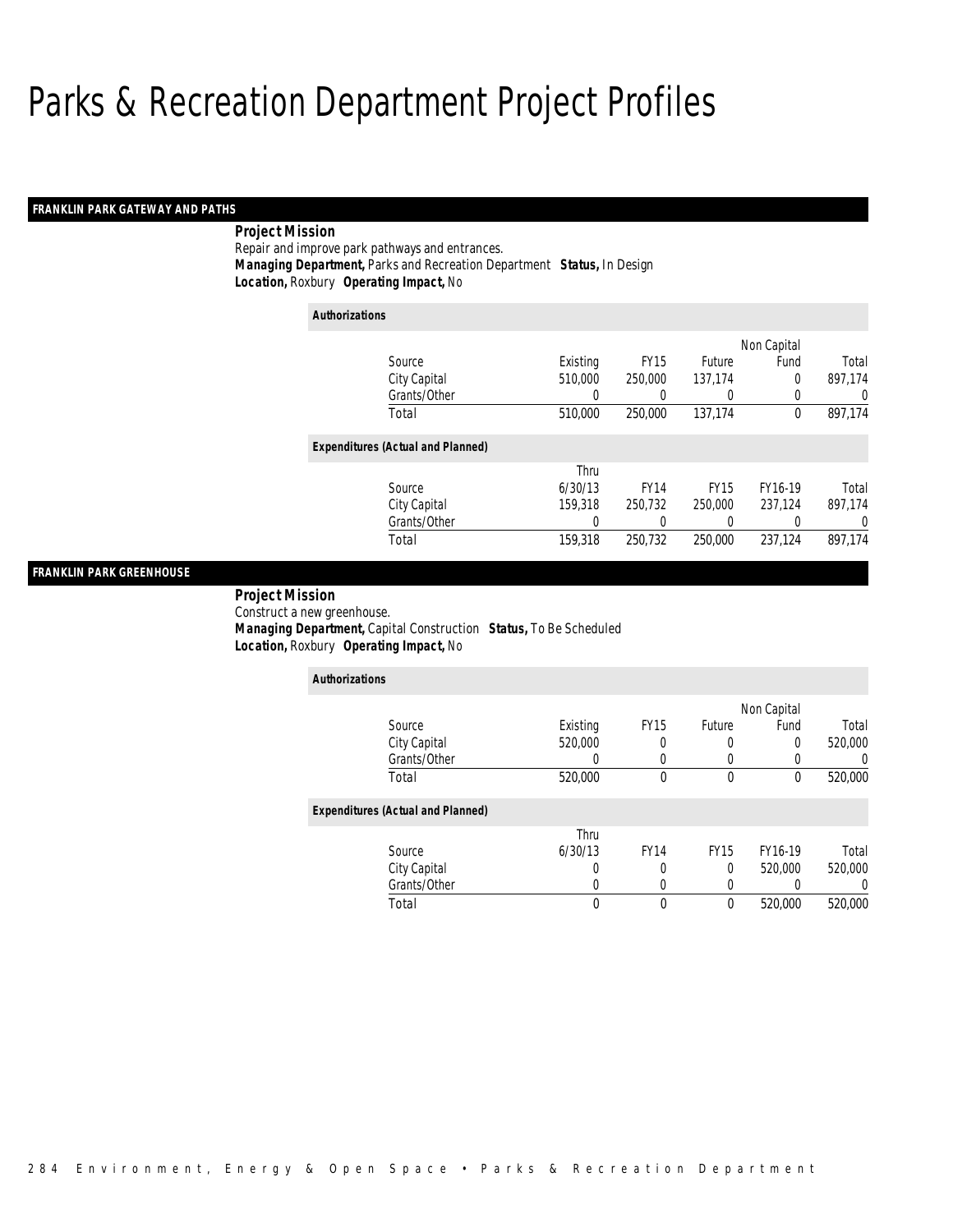#### *FRANKLIN PARK MAINTENANCE YARD UTILITIES PHASE II*

#### *Project Mission*

 Design and construct underground telephone and electric services. Repave site, including curbing and parking improvements.

*Managing Department,* Capital Construction *Status,* To Be Scheduled*Location,* Roxbury *Operating Impact,* No

#### *Authorizations*

|                                          |          |             |                  | Non Capital |           |
|------------------------------------------|----------|-------------|------------------|-------------|-----------|
| Source                                   | Existing | <b>FY15</b> | Future           | Fund        | Total     |
| City Capital                             | 0        | 500,000     | 1,095,000        | $\mathbf 0$ | 1,595,000 |
| Grants/Other                             | 0        |             | $\left( \right)$ |             | 0         |
| Total                                    | 0        | 500,000     | 1,095,000        | 0           | 1,595,000 |
| <b>Expenditures (Actual and Planned)</b> |          |             |                  |             |           |
|                                          | Thru     |             |                  |             |           |
| Source                                   | 6/30/13  | <b>FY14</b> | <b>FY15</b>      | FY16-19     | Total     |
| City Capital                             | 0        | $\theta$    | 200,000          | 1,395,000   | 1,595,000 |
| Grants/Other                             | 0        |             | 0                |             | 0         |
| Total                                    | $\theta$ | $\theta$    | 200,000          | 1,395,000   | 1,595,000 |
|                                          |          |             |                  |             |           |

#### *FROG POND*

#### *Project Mission*

 Study to evaluate the mechanical systems of the Frog Pond. *Managing Department,* Parks and Recreation Department *Status,* To Be Scheduled*Location,* Beacon Hill *Operating Impact,* No

| <b>Authorizations</b> |                                          |          |             |             |             |         |
|-----------------------|------------------------------------------|----------|-------------|-------------|-------------|---------|
|                       |                                          |          |             |             | Non Capital |         |
|                       | Source                                   | Existing | <b>FY15</b> | Future      | Fund        | Total   |
|                       | City Capital                             | 100,000  | 0           | 0           | 0           | 100,000 |
|                       | Grants/Other                             | 0        | 0           | 0           |             | 0       |
|                       | Total                                    | 100,000  | 0           | 0           | 0           | 100,000 |
|                       | <b>Expenditures (Actual and Planned)</b> |          |             |             |             |         |
|                       |                                          | Thru     |             |             |             |         |
|                       | Source                                   | 6/30/13  | <b>FY14</b> | <b>FY15</b> | FY16-19     | Total   |
|                       | City Capital                             | 0        | 0           | 100,000     | 0           | 100,000 |
|                       | Grants/Other                             | 0        | 0           | 0           |             | 0       |
|                       | Total                                    | 0        | 0           | 100,000     | 0           | 100,000 |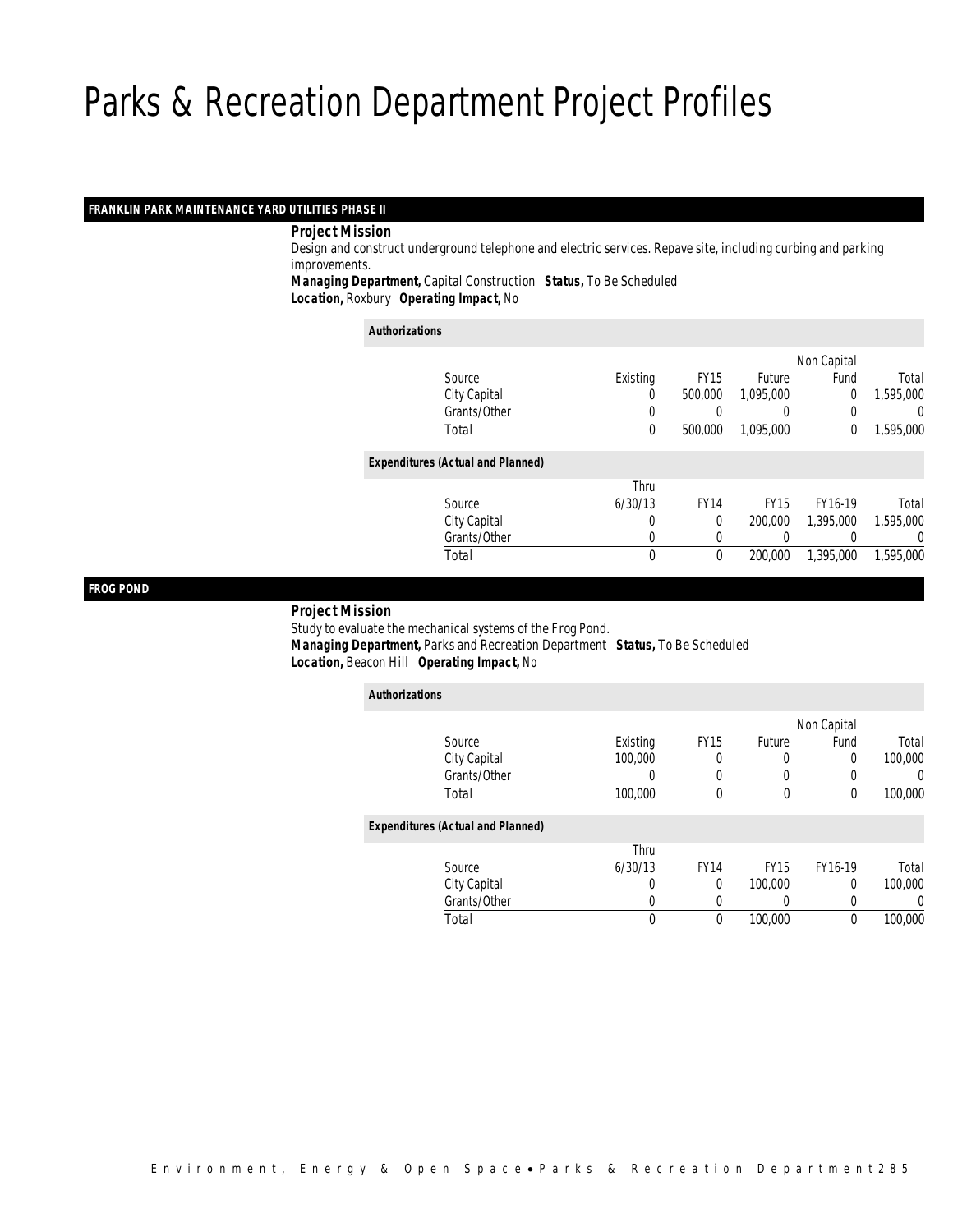### *GENERAL PARKS IMPROVEMENTS*

#### *Project Mission*

Replace fencing, pavement, court lighting, and other infrastructure repairs as needed. *Managing Department,* Parks and Recreation Department *Status,* Annual Program*Location,* Citywide *Operating Impact,* No

| <b>Authorizations</b>                    |           |                  |             |             |           |
|------------------------------------------|-----------|------------------|-------------|-------------|-----------|
|                                          |           |                  |             | Non Capital |           |
| Source                                   | Existing  | FY <sub>15</sub> | Future      | Fund        | Total     |
| City Capital                             | 3.545.708 | 0                | 0           | 0           | 3.545.708 |
| Grants/Other                             | 39.864    | 0                | 0           | $\Omega$    | 39,864    |
| Total                                    | 3.585.572 | 0                | $\mathbf 0$ | $\theta$    | 3.585.572 |
| <b>Expenditures (Actual and Planned)</b> |           |                  |             |             |           |
|                                          | Thru      |                  |             |             |           |
| Source                                   | 6/30/13   | <b>FY14</b>      | <b>FY15</b> | FY16-19     | Total     |
| City Capital                             | 2.251.983 | 489.909          | 500,000     | 303.816     | 3,545,708 |
| Grants/Other                             | 39,864    | 0                | 0           | 0           | 39,864    |
| Total                                    | 2.291.847 | 489.909          | 500,000     | 303,816     | 3,585,572 |

### *GEORGE WRIGHT GOLF COURSE*

*Project Mission* 

Ongoing improvements including drainage, paving, and other miscellaneous items. *Managing Department,* Parks and Recreation Department *Status,* Annual Program*Location,* Hyde Park *Operating Impact,* No

| <b>Authorizations</b>                    |           |             |             |             |           |
|------------------------------------------|-----------|-------------|-------------|-------------|-----------|
|                                          |           |             |             | Non Capital |           |
| Source                                   | Existing  | <b>FY15</b> | Future      | Fund        | Total     |
| City Capital                             | 1.904.695 | 200,000     | 0           | 0           | 2,104,695 |
| Grants/Other                             | 5,605     | 0           | 0           | 0           | 5,605     |
| Total                                    | 1,910,300 | 200,000     | 0           | 0           | 2,110,300 |
| <b>Expenditures (Actual and Planned)</b> |           |             |             |             |           |
|                                          | Thru      |             |             |             |           |
| Source                                   | 6/30/13   | <b>FY14</b> | <b>FY15</b> | FY16-19     | Total     |
| City Capital                             | 886,372   | 200,000     | 200,000     | 818,323     | 2,104,695 |
| Grants/Other                             | 5,605     |             | 0           | 0           | 5,605     |
| Total                                    | 891.977   | 200,000     | 200,000     | 818,323     | 2.110.300 |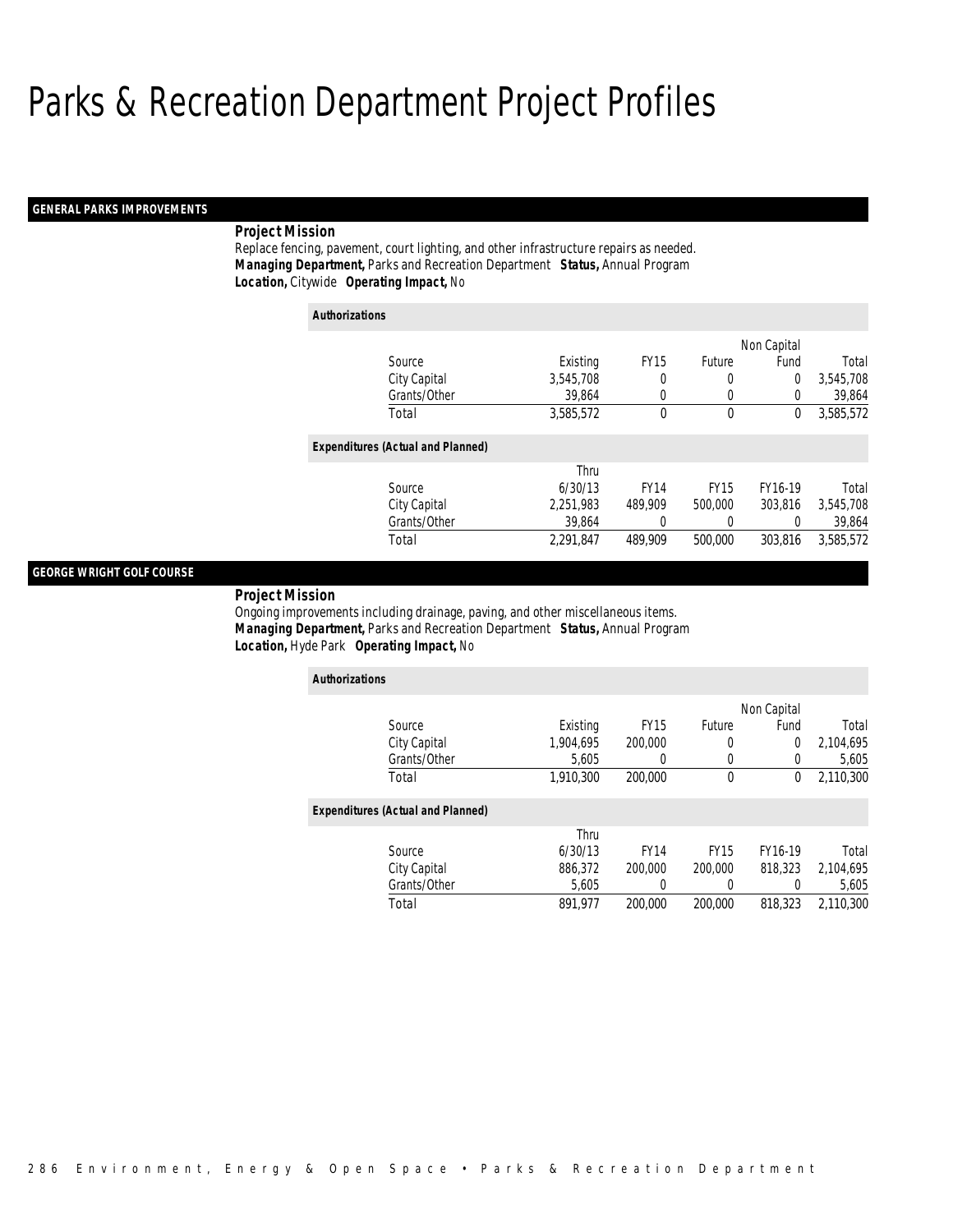#### *GEORGE WRIGHT GOLF COURSE CLUBHOUSE*

#### *Project Mission*

 Building renovations include envelope work and exterior access improvements, new doors and windows, and new boiler and ATC. Install new electrical service and fire protection. Update bathroom for accessibility. *Managing Department,* Capital Construction *Status,* In Design*Location,* Hyde Park *Operating Impact,* No

#### *Authorizations*

|                                          |          |             |               | Non Capital |           |
|------------------------------------------|----------|-------------|---------------|-------------|-----------|
| Source                                   | Existing | <b>FY15</b> | <b>Future</b> | Fund        | Total     |
| City Capital                             | 350,000  | 2,485,000   | 2,105,660     | 0           | 4,940,660 |
| Grants/Other                             | 59,340   |             | 0             | 0           | 59,340    |
| Total                                    | 409,340  | 2,485,000   | 2.105.660     | 0           | 5,000,000 |
|                                          |          |             |               |             |           |
| <b>Expenditures (Actual and Planned)</b> |          |             |               |             |           |
|                                          | Thru     |             |               |             |           |
| Source                                   | 6/30/13  | <b>FY14</b> | <b>FY15</b>   | FY16-19     | Total     |
| City Capital                             | 0        | 150,000     | 500,000       | 4,290,660   | 4,940,660 |
| Grants/Other                             | 0        | 0           | 0             | 59.340      | 59,340    |
| Total                                    | 0        | 150,000     | 500,000       | 4,350,000   | 5,000,000 |
|                                          |          |             |               |             |           |

#### *GEORGE WRIGHT GOLF COURSE WATER MAIN*

*Project Mission*

 Replacement of leaking water main at George Wright Golf course. *Managing Department,* Parks and Recreation Department *Status,* New Project*Location,* Hyde Park *Operating Impact,* No

| <b>Authorizations</b> |                                          |          |             |             |             |         |
|-----------------------|------------------------------------------|----------|-------------|-------------|-------------|---------|
|                       |                                          |          |             |             | Non Capital |         |
|                       | Source                                   | Existing | <b>FY15</b> | Future      | Fund        | Total   |
|                       | City Capital                             | 0        | 250,000     | 0           | 0           | 250,000 |
|                       | Grants/Other                             |          |             |             |             | 0       |
|                       | Total                                    | $\theta$ | 250,000     | 0           | 0           | 250,000 |
|                       | <b>Expenditures (Actual and Planned)</b> |          |             |             |             |         |
|                       |                                          | Thru     |             |             |             |         |
|                       | Source                                   | 6/30/13  | <b>FY14</b> | <b>FY15</b> | FY16-19     | Total   |
|                       | City Capital                             | 0        | 0           | 50,000      | 200,000     | 250,000 |
|                       | Grants/Other                             | 0        |             | 0           |             | 0       |
|                       | Total                                    | 0        | 0           | 50,000      | 200,000     | 250,000 |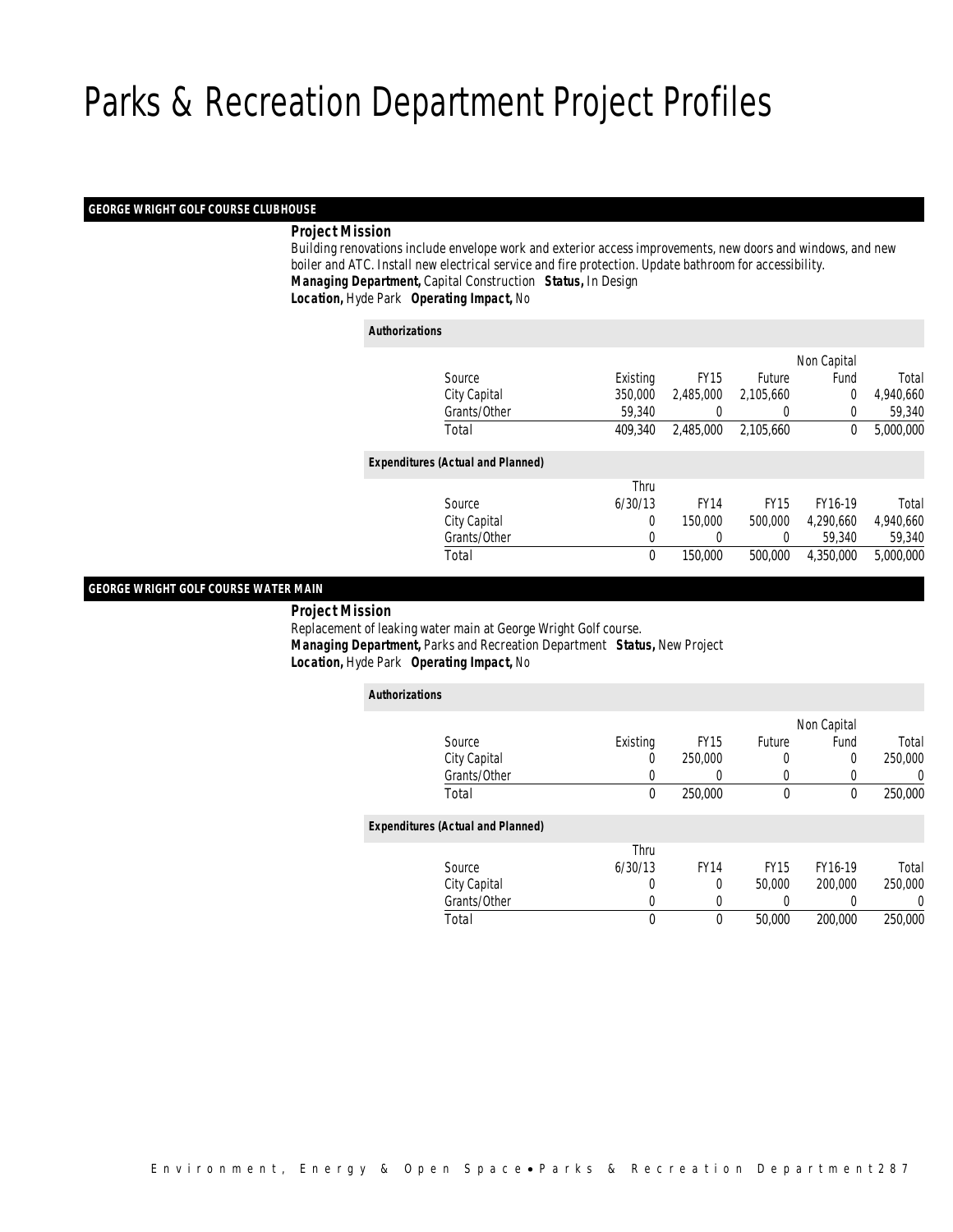#### *GIBBONS PLAYGROUND*

### *Project Mission*

Major park renovation including drainage; fencing and wall repairs; and new landscaping, play structure, water feature, and safety surfacing.

*Managing Department,* Parks and Recreation Department *Status,* In Construction*Location,* Mission Hill *Operating Impact,* No

| <b>Authorizations</b>                    |          |                  |             |             |                  |
|------------------------------------------|----------|------------------|-------------|-------------|------------------|
|                                          |          |                  |             | Non Capital |                  |
| Source                                   | Existing | <b>FY15</b>      | Future      | Fund        | Total            |
| City Capital                             | 350,000  | 0                | 0           | 0           | 350,000          |
| Grants/Other                             | 0        | 0                | 0           | 0           | $\left( \right)$ |
| Total                                    | 350,000  | 0                | 0           | 0           | 350,000          |
| <b>Expenditures (Actual and Planned)</b> |          |                  |             |             |                  |
|                                          | Thru     |                  |             |             |                  |
| Source                                   | 6/30/13  | FY <sub>14</sub> | <b>FY15</b> | FY16-19     | Total            |
| City Capital                             | 27,534   | 300,000          | 22,466      | 0           | 350,000          |
| Grants/Other                             | 0        | 0                | 0           | 0           | 0                |
| Total                                    | 27.534   | 300,000          | 22.466      | 0           | 350,000          |

#### *HARAMBEE PARK MASTER PLAN*

#### *Project Mission*

Develop a master plan for the optimal use of space within the entire park. *Managing Department,* Parks and Recreation Department *Status,* To Be Scheduled*Location,* Mattapan *Operating Impact,* No

| <b>Authorizations</b>                    |          |                  |             |             |                  |
|------------------------------------------|----------|------------------|-------------|-------------|------------------|
|                                          |          |                  |             | Non Capital |                  |
| Source                                   | Existing | FY <sub>15</sub> | Future      | Fund        | Total            |
| City Capital                             | 125,000  |                  | 0           | 0           | 125,000          |
| Grants/Other                             |          | 0                | 0           | 0           | $\left( \right)$ |
| Total                                    | 125,000  | $\Omega$         | $\theta$    | 0           | 125,000          |
| <b>Expenditures (Actual and Planned)</b> |          |                  |             |             |                  |
|                                          | Thru     |                  |             |             |                  |
| Source                                   | 6/30/13  | <b>FY14</b>      | <b>FY15</b> | FY16-19     | Total            |
| City Capital                             | 0        | $\Omega$         | 50,000      | 75,000      | 125,000          |
| Grants/Other                             | U        |                  |             |             |                  |
| Total                                    |          | 0                | 50,000      | 75,000      | 125,000          |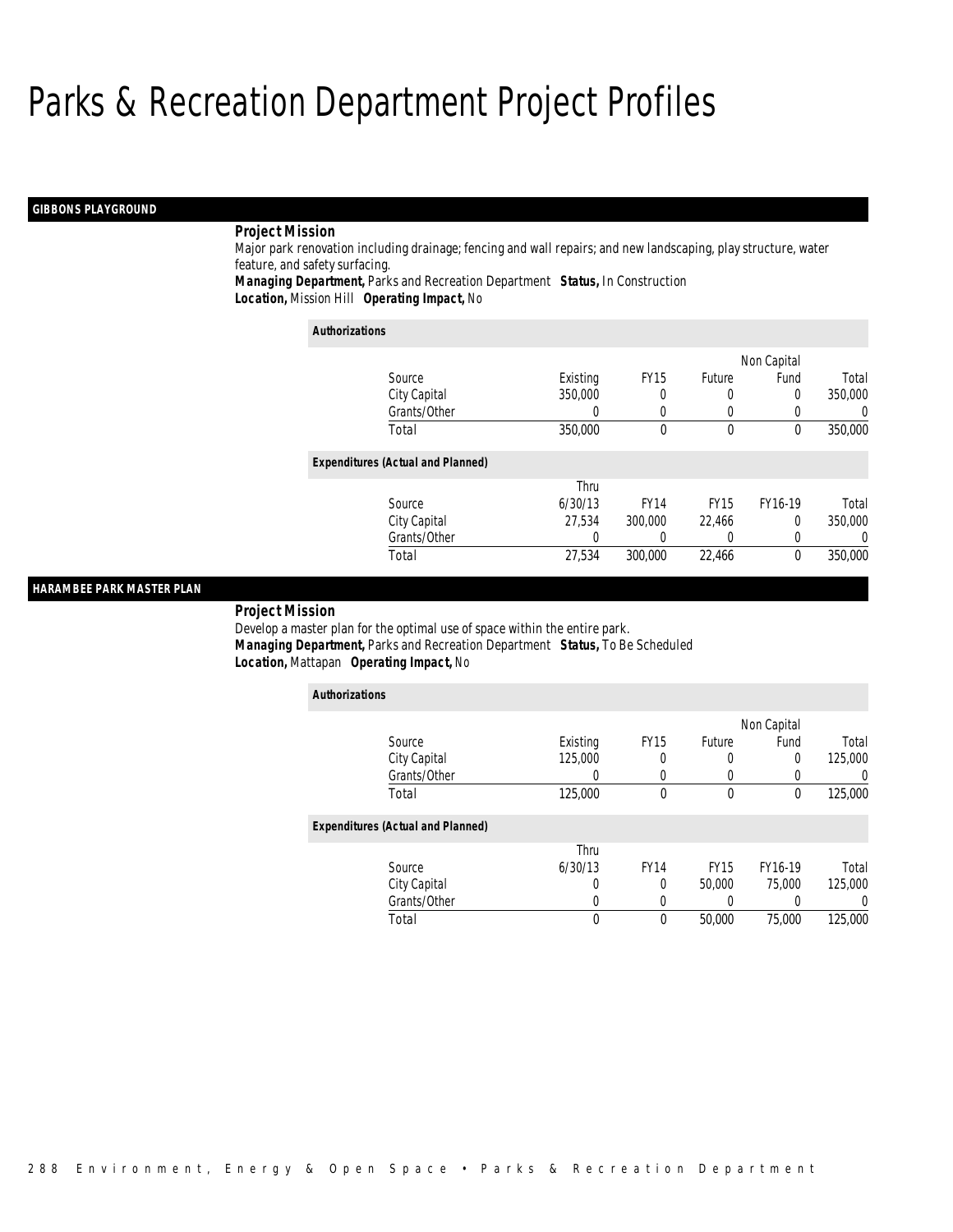#### *HARVARD MALL PLAY AREA*

### *Project Mission*

 Complete renovation of tot lot and surrounding area including fencing, paving, and lighting. *Managing Department,* Parks and Recreation Department *Status,* To Be Scheduled*Location,* Charlestown *Operating Impact,* No

| <b>Authorizations</b>                    |             |             |             |             |         |
|------------------------------------------|-------------|-------------|-------------|-------------|---------|
|                                          |             |             |             | Non Capital |         |
| Source                                   | Existing    | <b>FY15</b> | Future      | Fund        | Total   |
| City Capital                             | 450,000     | 0           | 0           | 0           | 450,000 |
| Grants/Other                             |             | 0           | 0           | 0           | 0       |
| Total                                    | 450,000     | $\theta$    | 0           | $\theta$    | 450,000 |
| <b>Expenditures (Actual and Planned)</b> |             |             |             |             |         |
|                                          | Thru        |             |             |             |         |
| Source                                   | 6/30/13     | <b>FY14</b> | <b>FY15</b> | FY16-19     | Total   |
| City Capital                             | $\Omega$    | 49,000      | $\theta$    | 401.000     | 450,000 |
| Grants/Other                             | $\left($    | 0           | 0           |             | 0       |
| Total                                    | $\mathbf 0$ | 49,000      | 0           | 401,000     | 450,000 |
|                                          |             |             |             |             |         |

#### *HAZARDOUS REMEDIATION*

#### *Project Mission*

 Conduct mandatory site assessments in accordance with DEP requirements. Provide cleanup at various sites. *Managing Department,* Parks and Recreation Department *Status,* Annual Program*Location,* Various neighborhoods *Operating Impact,* No

| <b>Authorizations</b>                    |                  |             |             |             |           |
|------------------------------------------|------------------|-------------|-------------|-------------|-----------|
|                                          |                  |             |             | Non Capital |           |
| Source                                   | Existing         | <b>FY15</b> | Future      | Fund        | Total     |
| City Capital                             | 1,453,250        | 0           | 0           | 0           | 1,453,250 |
| Grants/Other                             | $\left( \right)$ | 0           | 0           | 0           | 0         |
| Total                                    | 1,453,250        | $\mathbf 0$ | $\mathbf 0$ | 0           | 1,453,250 |
| <b>Expenditures (Actual and Planned)</b> |                  |             |             |             |           |
|                                          | Thru             |             |             |             |           |
| Source                                   | 6/30/13          | <b>FY14</b> | <b>FY15</b> | FY16-19     | Total     |
| City Capital                             | 413,868          | 193.976     | 20,000      | 825,406     | 1.453.250 |
| Grants/Other                             | 0                | 0           |             |             | 0         |
| Total                                    | 413,868          | 193.976     | 20,000      | 825,406     | 1,453,250 |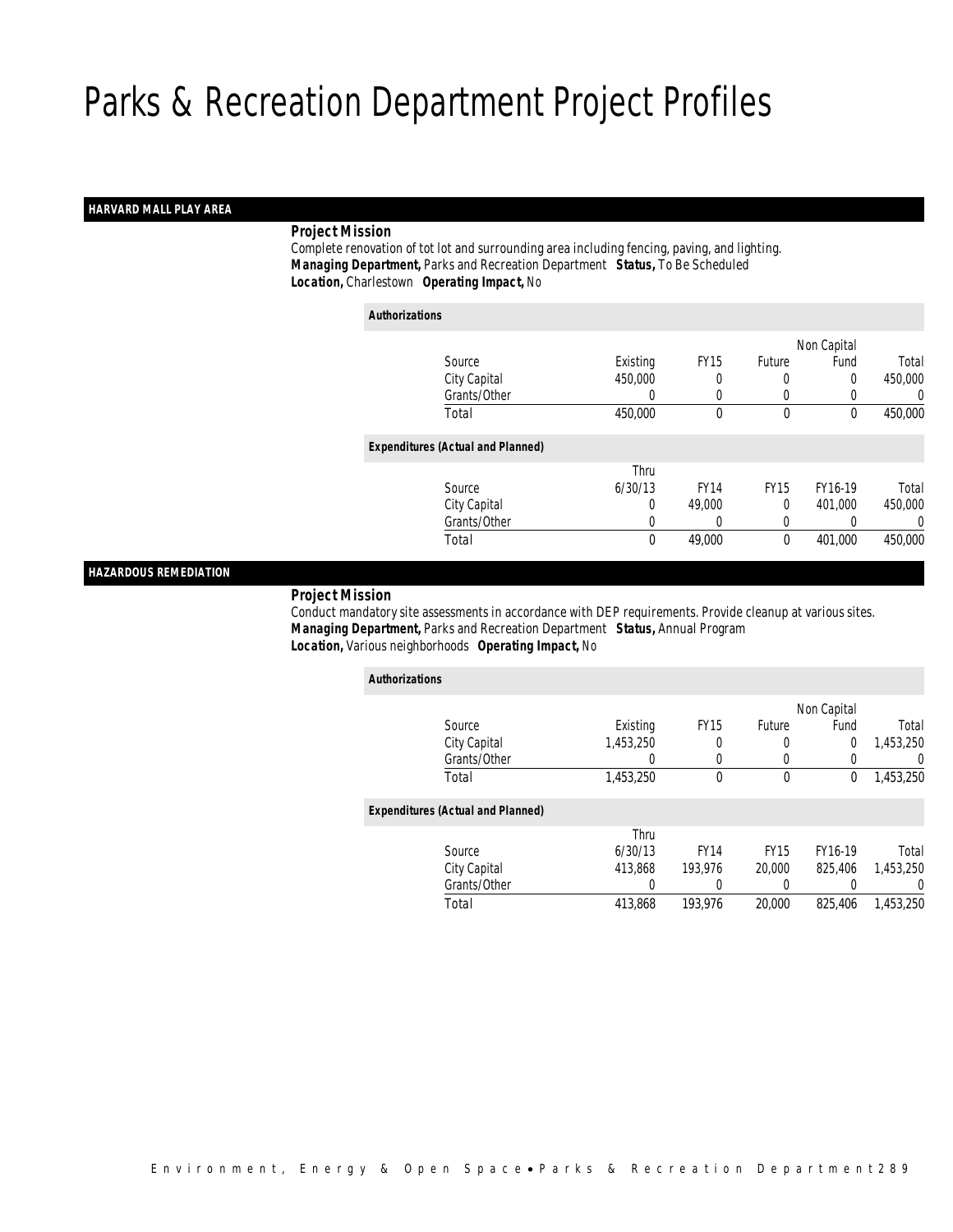#### *HEMENWAY PLAYGROUND*

### *Project Mission*

Park renovation including drainage; fencing and wall repairs; and new landscaping, play structure and safety surfacing.

*Managing Department,* Parks and Recreation Department *Status,* In Design*Location,* Dorchester *Operating Impact,* No

| <b>Authorizations</b>                    |          |             |             |             |         |
|------------------------------------------|----------|-------------|-------------|-------------|---------|
|                                          |          |             |             | Non Capital |         |
| Source                                   | Existing | <b>FY15</b> | Future      | Fund        | Total   |
| City Capital                             | 350,000  | 0           |             | $\Omega$    | 350,000 |
| Grants/Other                             | 0        | 0           |             |             | 0       |
| Total                                    | 350,000  | 0           | $\mathbf 0$ | 0           | 350,000 |
| <b>Expenditures (Actual and Planned)</b> |          |             |             |             |         |
|                                          | Thru     |             |             |             |         |
| Source                                   | 6/30/13  | <b>FY14</b> | <b>FY15</b> | FY16-19     | Total   |
| City Capital                             | 0        | 50,000      | 300,000     | $\Omega$    | 350,000 |
| Grants/Other                             | 0        |             |             | 0           | 0       |
| Total                                    | 0        | 50,000      | 300,000     | 0           | 350,000 |

#### *HISTORIC CEMETERIES*

#### *Project Mission*

Ongoing program of repairs in designated historic cemeteries located throughout the City. *Managing Department,* Parks and Recreation Department *Status,* Annual Program*Location,* Citywide *Operating Impact,* No

| <b>Authorizations</b>                    |           |             |               |             |           |
|------------------------------------------|-----------|-------------|---------------|-------------|-----------|
|                                          |           |             |               | Non Capital |           |
| Source                                   | Existing  | <b>FY15</b> | <b>Future</b> | Fund        | Total     |
| City Capital                             | 1,080,000 | 140,000     | 140,000       | $\Omega$    | 1,360,000 |
| Grants/Other                             | 73,000    | 157.000     | 0             | 166,117     | 396,117   |
| Total                                    | 1.153.000 | 297.000     | 140,000       | 166.117     | 1,756,117 |
| <b>Expenditures (Actual and Planned)</b> |           |             |               |             |           |
|                                          | Thru      |             |               |             |           |
| Source                                   | 6/30/13   | <b>FY14</b> | <b>FY15</b>   | FY16-19     | Total     |
| City Capital                             | 847.296   | 254,000     | 140,000       | 118,704     | 1,360,000 |
| Grants/Other                             | 45,005    | 27,995      | 157,000       | $\Omega$    | 230,000   |
| Total                                    | 892.301   | 281.995     | 297.000       | 118,704     | 1,590,000 |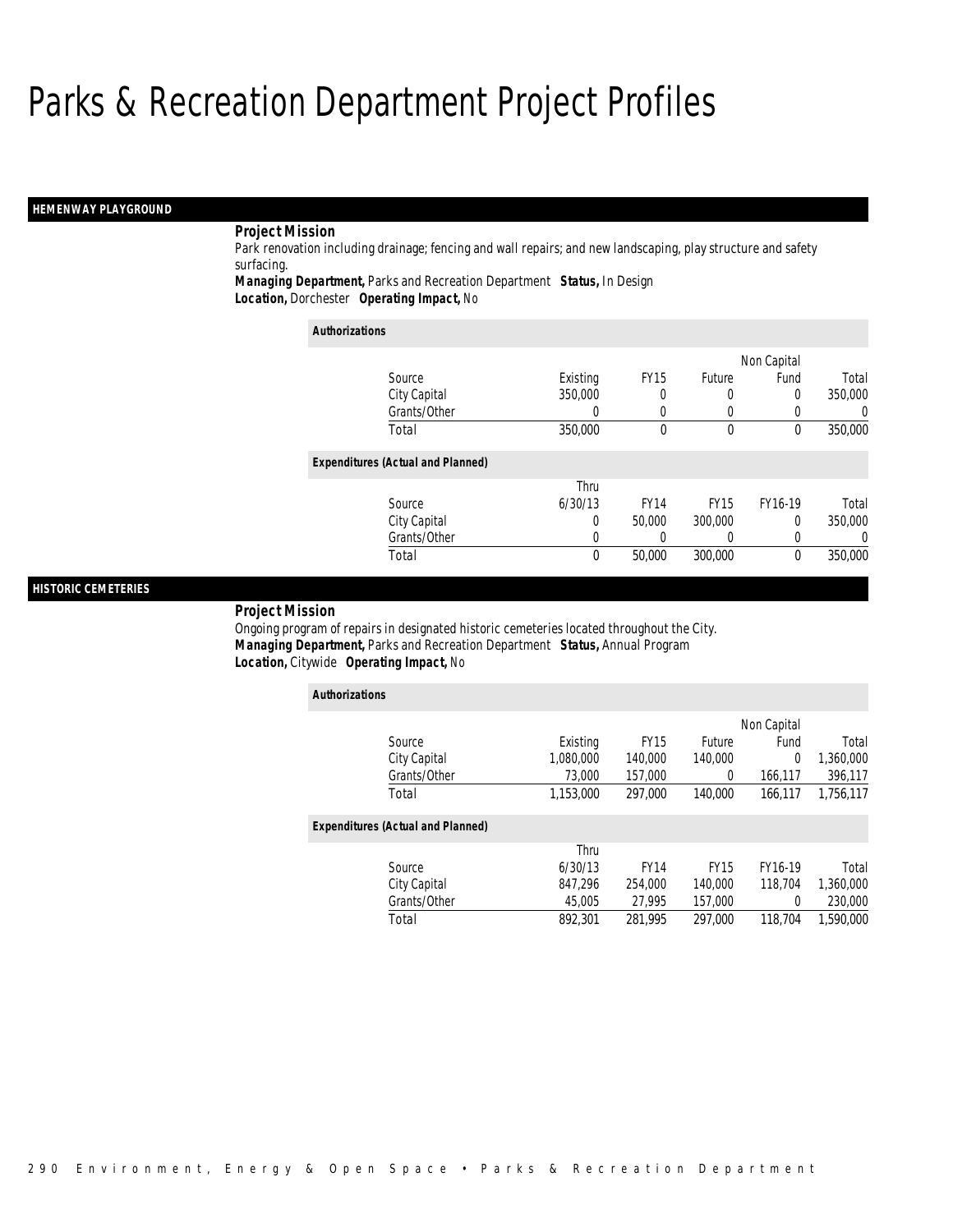#### *HORATIO HARRIS PARK*

#### *Project Mission*

 Major park renovation including drainage; paving; fencing and wall repairs; and new landscaping, seating area, game tables, and drinking fountains.

*Managing Department,* Parks and Recreation Department *Status,* In Design*Location,* Roxbury *Operating Impact,* No

#### *Authorizations*

|                                          |             |             |               | Non Capital |         |
|------------------------------------------|-------------|-------------|---------------|-------------|---------|
| Source                                   | Existing    | <b>FY15</b> | <b>Future</b> | Fund        | Total   |
| City Capital                             | 370,000     |             | 0             | 0           | 370,000 |
| Grants/Other                             | 0           | 0           | $\left($      |             | 0       |
| Total                                    | 370,000     | $\bf{0}$    | $\mathbf 0$   | 0           | 370,000 |
| <b>Expenditures (Actual and Planned)</b> |             |             |               |             |         |
|                                          | Thru        |             |               |             |         |
| Source                                   | 6/30/13     | <b>FY14</b> | <b>FY15</b>   | FY16-19     | Total   |
| City Capital                             | 0           | 35,000      | 335,000       | $\Omega$    | 370,000 |
| Grants/Other                             | 0           |             | $\left($      | 0           | 0       |
| Total                                    | $\mathbf 0$ | 35,000      | 335,000       | $\theta$    | 370,000 |
|                                          |             |             |               |             |         |

#### *HUNT/ALMONT PLAYGROUND*

*Project Mission*

 Refurbish fields and various paths in accordance with the master plan. Complete: Demolish the field house and replace with a passive area.

*Managing Department,* Parks and Recreation Department *Status,* In Construction*Location,* Mattapan *Operating Impact,* No

| <b>Authorizations</b>                    |           |                  |             |              |           |
|------------------------------------------|-----------|------------------|-------------|--------------|-----------|
|                                          |           |                  |             | Non Capital  |           |
| Source                                   | Existing  | <b>FY15</b>      | Future      | Fund         | Total     |
| City Capital                             | 3.497.743 | 1,200,000        | 0           | $\Omega$     | 4,697,743 |
| Grants/Other                             |           | $\left( \right)$ | 0           |              |           |
| Total                                    | 3.497.743 | 1.200.000        | 0           | $\mathbf{0}$ | 4,697,743 |
| <b>Expenditures (Actual and Planned)</b> |           |                  |             |              |           |
|                                          | Thru      |                  |             |              |           |
| Source                                   | 6/30/13   | <b>FY14</b>      | <b>FY15</b> | FY16-19      | Total     |
| City Capital                             | 1.060.890 | 1.700.000        | 1.250.000   | 686.853      | 4,697,743 |
| Grants/Other                             |           |                  | 0           |              |           |
| Total                                    | 1.060.890 | 1.700.000        | 1.250.000   | 686.853      | 4.697.743 |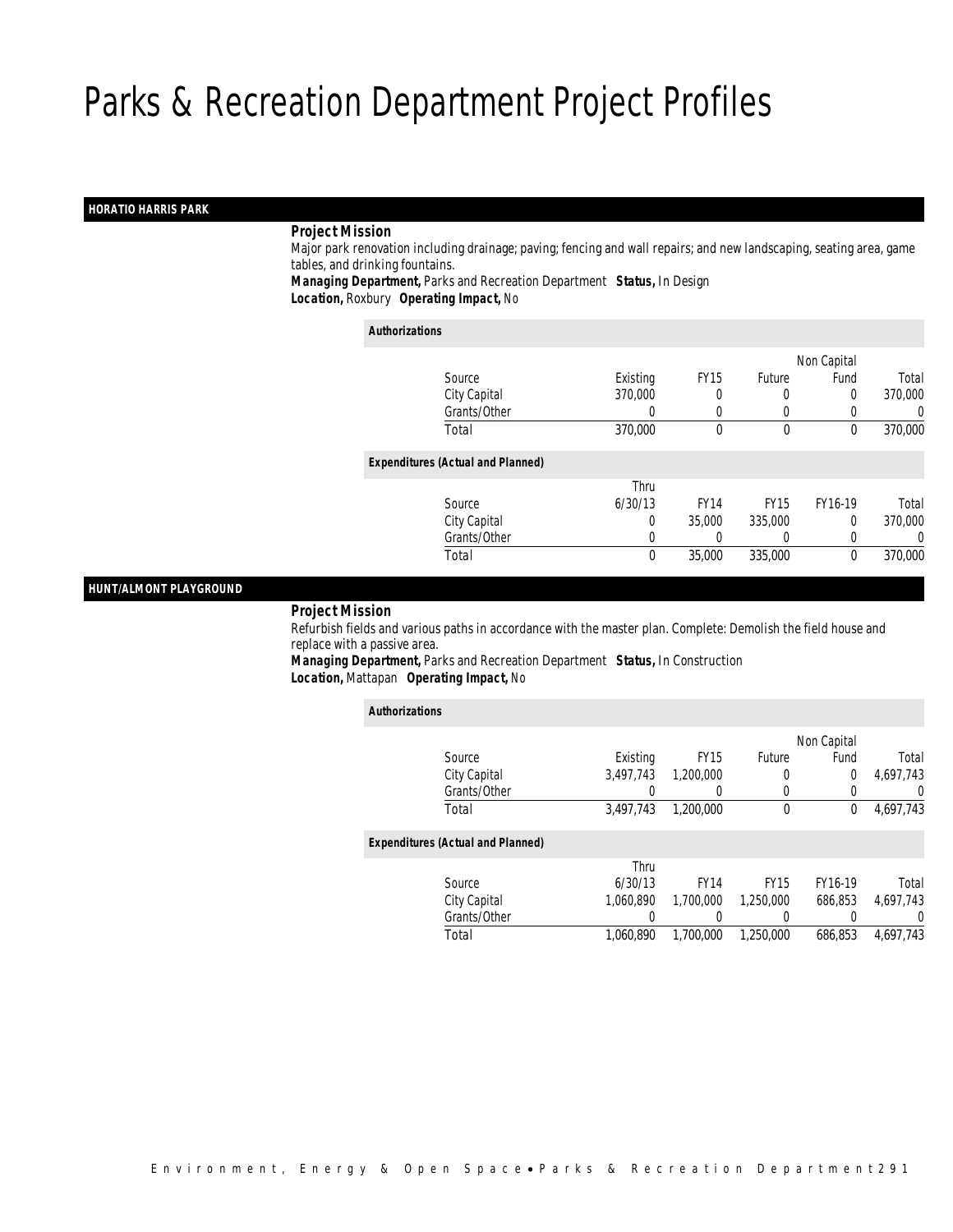#### *IACONO PLAYGROUND*

### *Project Mission*

Major park renovation including drainage; fencing and court repairs; and new landscaping, play structure, swings, and safety surfacing.

*Managing Department,* Parks and Recreation Department *Status,* In Construction*Location,* Hyde Park *Operating Impact,* No

| <b>Authorizations</b>                    |          |             |             |             |          |
|------------------------------------------|----------|-------------|-------------|-------------|----------|
|                                          |          |             |             | Non Capital |          |
| Source                                   | Existing | <b>FY15</b> | Future      | Fund        | Total    |
| City Capital                             | 730,000  | 0           |             | $\Omega$    | 730,000  |
| Grants/Other                             | 0        | 0           |             |             | 0        |
| Total                                    | 730,000  | $\theta$    | 0           | 0           | 730,000  |
| <b>Expenditures (Actual and Planned)</b> |          |             |             |             |          |
|                                          | Thru     |             |             |             |          |
| Source                                   | 6/30/13  | <b>FY14</b> | <b>FY15</b> | FY16-19     | Total    |
| City Capital                             | 0        | 400,000     | 330,000     | 0           | 730,000  |
| Grants/Other                             | 0        | 0           |             | 0           | $\left($ |
| Total                                    | 0        | 400.000     | 330,000     | $\theta$    | 730,000  |

#### *JAMAICA POND BOATHOUSE*

#### *Project Mission*

Repairs to roof, chimney, masonry, windows and doors, interior finishes, and bathrooms; new flooring and paint; food vendor upgrades to kitchen, lighting, and mezzanine.

*Managing Department,* Capital Construction *Status,* To Be Scheduled*Location,* Jamaica Plain *Operating Impact,* No

| <b>Authorizations</b>                    |          |             |             |             |                  |
|------------------------------------------|----------|-------------|-------------|-------------|------------------|
|                                          |          |             |             | Non Capital |                  |
| Source                                   | Existing | <b>FY15</b> | Future      | Fund        | Total            |
| City Capital                             | 0        | 0           | 400,000     | $\Omega$    | 400,000          |
| Grants/Other                             | 0        | 0           |             | $\Omega$    | $\left( \right)$ |
| Total                                    | 0        | 0           | 400,000     | 0           | 400,000          |
| <b>Expenditures (Actual and Planned)</b> |          |             |             |             |                  |
|                                          | Thru     |             |             |             |                  |
| Source                                   | 6/30/13  | <b>FY14</b> | <b>FY15</b> | FY16-19     | Total            |
| City Capital                             | 0        | 0           | 0           | 400,000     | 400,000          |
| Grants/Other                             | 0        | 0           |             |             |                  |
| Total                                    | 0        | 0           | 0           | 400,000     | 400,000          |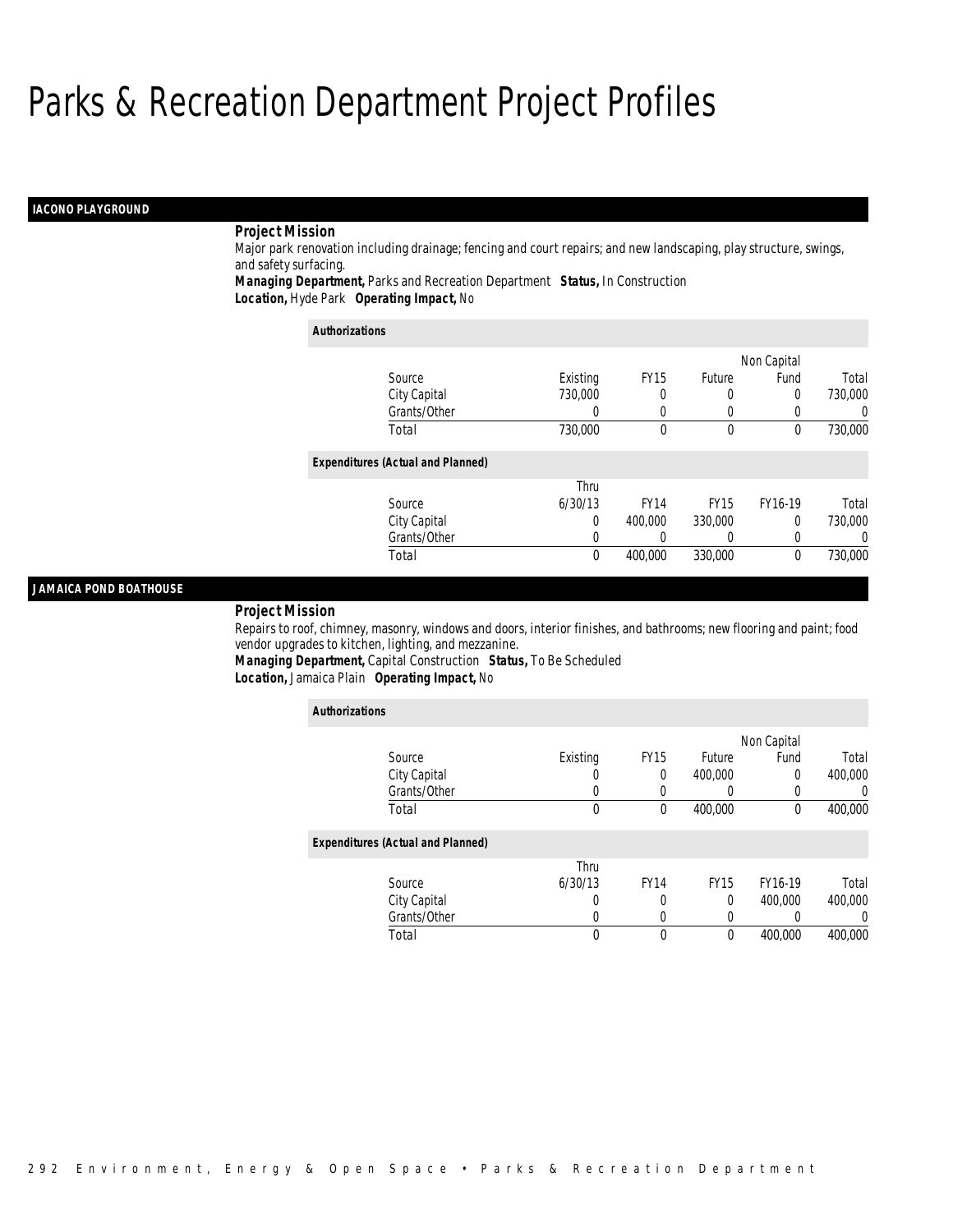#### *JAMAICA POND DOCK REHABILITATION*

#### *Project Mission*

 Design rehabilitation and repair of the boat docks. *Managing Department,* Parks and Recreation Department *Status,* New Project*Location,* Jamaica Plain *Operating Impact,* No

| <b>Authorizations</b> |                                          |             |             |             |             |         |
|-----------------------|------------------------------------------|-------------|-------------|-------------|-------------|---------|
|                       |                                          |             |             |             | Non Capital |         |
|                       | Source                                   | Existing    | <b>FY15</b> | Future      | Fund        | Total   |
|                       | City Capital                             | $\left($    | 144,000     | 0           | 0           | 144,000 |
|                       | Grants/Other                             | 0           | 0           | 0           | 0           | 0       |
|                       | Total                                    | $\theta$    | 144,000     | $\mathbf 0$ | 0           | 144,000 |
|                       | <b>Expenditures (Actual and Planned)</b> |             |             |             |             |         |
|                       |                                          | Thru        |             |             |             |         |
|                       | Source                                   | 6/30/13     | <b>FY14</b> | <b>FY15</b> | FY16-19     | Total   |
|                       | City Capital                             | 0           | $\theta$    | 12,000      | 132,000     | 144,000 |
|                       | Grants/Other                             | 0           | 0           |             | 0           | 0       |
|                       | Total                                    | $\mathbf 0$ | $\mathbf 0$ | 12,000      | 132,000     | 144,000 |

#### *JAMAICA POND OUTFALL PIPE REPLACEMENT*

#### *Project Mission*

*Authorizations*

 Replace failed outfall pipe and make related site improvements at Jamaica Pond which will improve the functioning of the local storm water management system.

*Managing Department,* Parks and Recreation Department *Status,* New Project*Location,* Jamaica Plain *Operating Impact,* No

| <b>Authorizations</b>                    |          |             |             |             |          |
|------------------------------------------|----------|-------------|-------------|-------------|----------|
|                                          |          |             |             | Non Capital |          |
| Source                                   | Existing | <b>FY15</b> | Future      | Fund        | Total    |
| City Capital                             | 0        | 300,000     | 0           | 0           | 300,000  |
| Grants/Other                             | 0        | 0           | 0           |             | $\left($ |
| Total                                    | 0        | 300,000     | 0           | 0           | 300,000  |
| <b>Expenditures (Actual and Planned)</b> |          |             |             |             |          |
|                                          | Thru     |             |             |             |          |
| Source                                   | 6/30/13  | <b>FY14</b> | <b>FY15</b> | FY16-19     | Total    |
| City Capital                             | 0        | 0           | 25,000      | 275,000     | 300,000  |
| Grants/Other                             | 0        | 0           | 0           |             | 0        |
| Total                                    | 0        | 0           | 25,000      | 275,000     | 300,000  |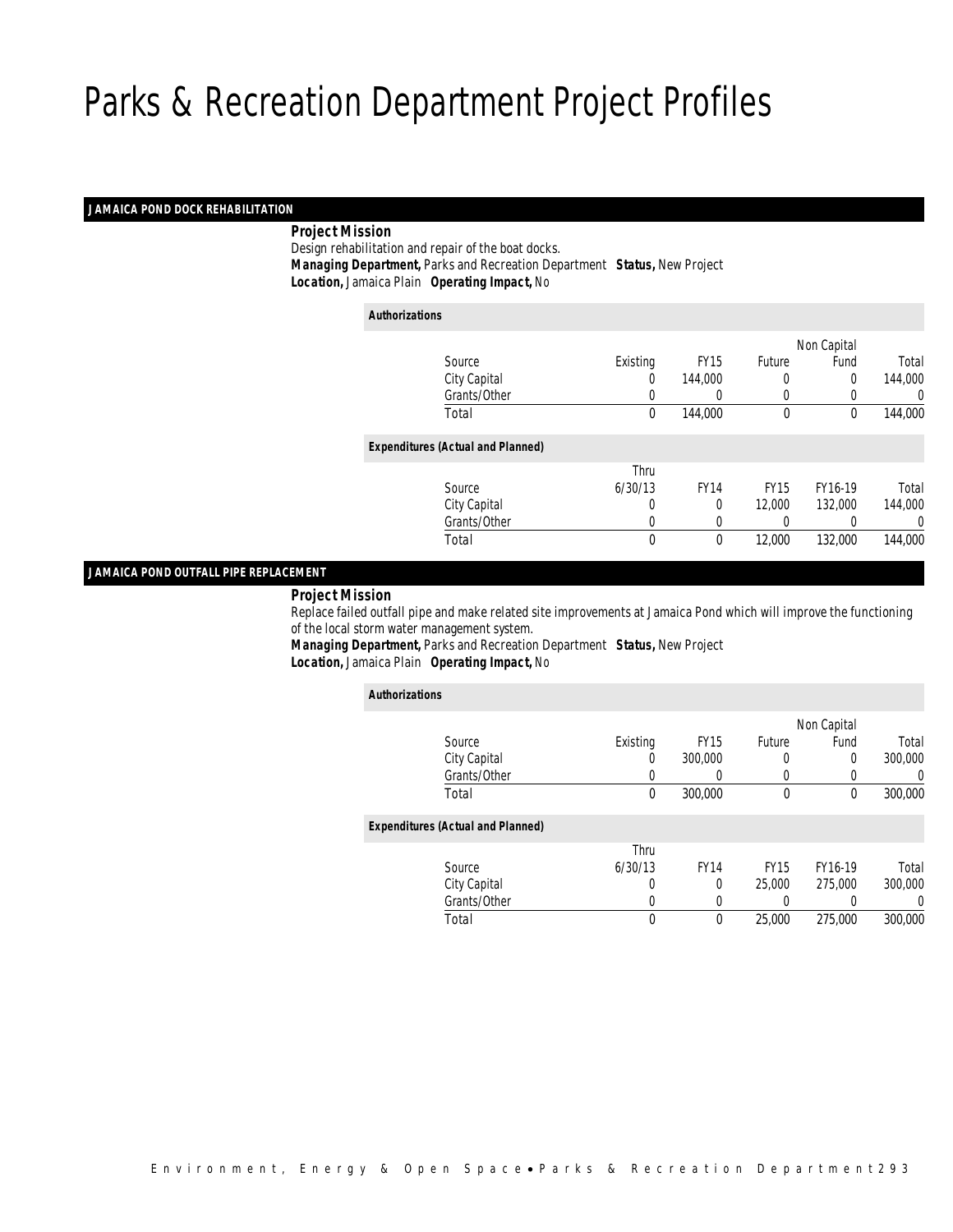#### *JOHN HARVARD MALL*

#### *Project Mission*

Renovate existing passive park and improve accessibility. *Managing Department,* Parks and Recreation Department *Status,* In Design*Location,* Charlestown *Operating Impact,* No

| <b>Authorizations</b> |                                          |          |             |             |             |                |
|-----------------------|------------------------------------------|----------|-------------|-------------|-------------|----------------|
|                       |                                          |          |             |             | Non Capital |                |
|                       | Source                                   | Existing | <b>FY15</b> | Future      | Fund        | Total          |
|                       | City Capital                             | 225,000  | 745,000     | 0           | 0           | 970,000        |
|                       | Grants/Other                             |          | 0           | 0           | 0           | $\theta$       |
|                       | Total                                    | 225,000  | 745,000     | 0           | 0           | 970,000        |
|                       | <b>Expenditures (Actual and Planned)</b> |          |             |             |             |                |
|                       |                                          | Thru     |             |             |             |                |
|                       | Source                                   | 6/30/13  | <b>FY14</b> | <b>FY15</b> | FY16-19     | Total          |
|                       | City Capital                             | 0        | 30,000      | 77.000      | 863,000     | 970,000        |
|                       | Grants/Other                             | 0        | 0           | 0           | 0           | $\overline{0}$ |
|                       | Total                                    | 0        | 30,000      | 77,000      | 863,000     | 970,000        |

#### *JUDGE GOURDIN VETERANS' MEMORIAL PARK*

*Project Mission* 

Major park renovation including pathways, walls, plazas, ADA improvements, and landscaping. *Managing Department,* Parks and Recreation Department *Status,* New Project*Location,* Roxbury *Operating Impact,* No

| <b>Authorizations</b>                    |          |             |             |         |         |  |  |
|------------------------------------------|----------|-------------|-------------|---------|---------|--|--|
|                                          |          |             | Non Capital |         |         |  |  |
| Source                                   | Existing | <b>FY15</b> | Future      | Fund    | Total   |  |  |
| City Capital                             | 0        | 152,000     | 0           | 0       | 152,000 |  |  |
| Grants/Other                             |          |             | 0           | 0       |         |  |  |
| Total                                    | 0        | 152,000     | 0           | 0       | 152,000 |  |  |
| <b>Expenditures (Actual and Planned)</b> |          |             |             |         |         |  |  |
|                                          | Thru     |             |             |         |         |  |  |
| Source                                   | 6/30/13  | <b>FY14</b> | <b>FY15</b> | FY16-19 | Total   |  |  |
| City Capital                             | O        | 0           | 65,000      | 87.000  | 152,000 |  |  |
| Grants/Other                             | 0        | 0           | 0           | 0       |         |  |  |
| Total                                    | $\theta$ | $\theta$    | 65,000      | 87.000  | 152,000 |  |  |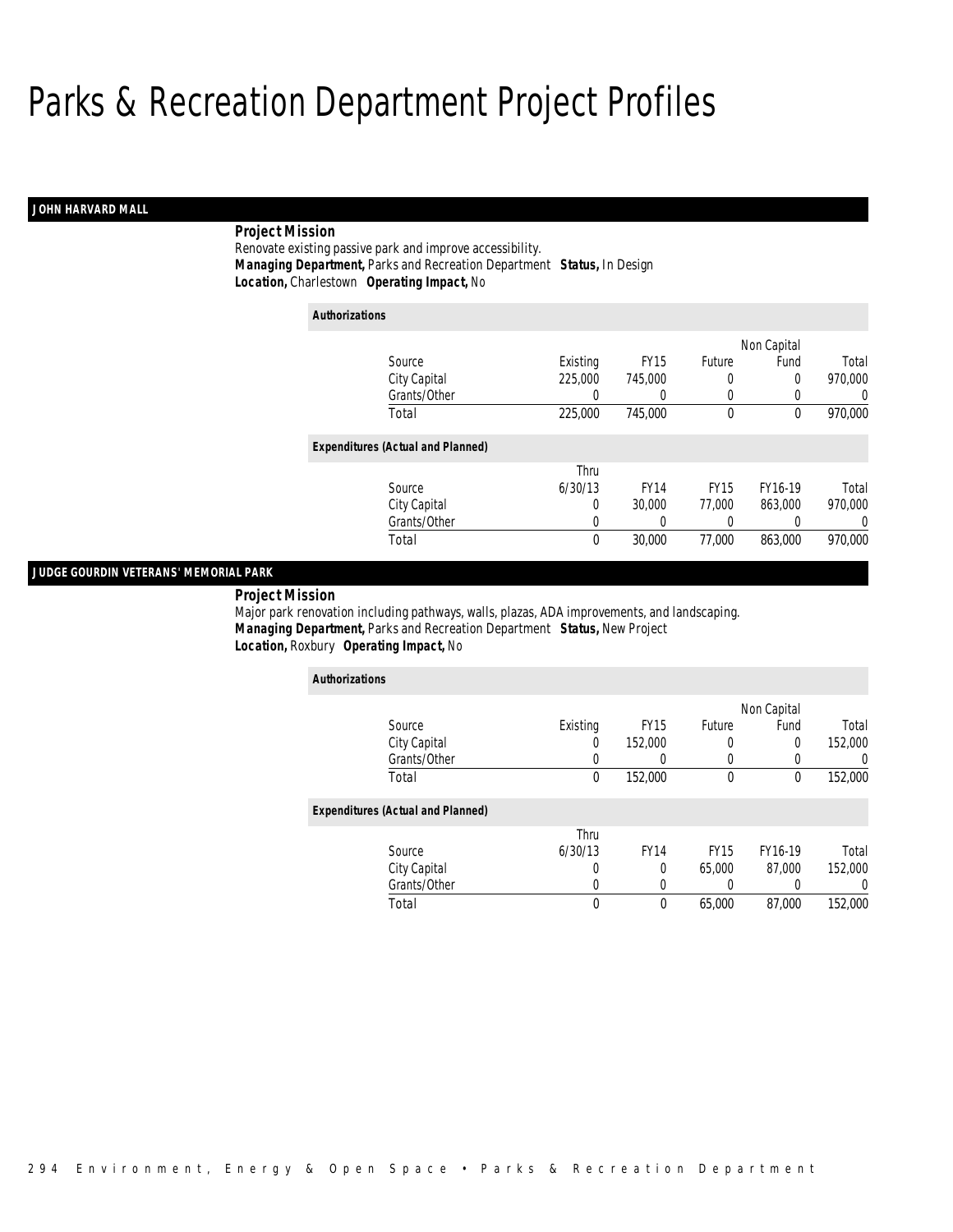#### *KELLEHER ROSE GARDEN*

### *Project Mission*

 Perimeter restoration of historic rose garden. *Managing Department,* Parks and Recreation Department *Status,* New Project*Location,* Fenway/Kenmore *Operating Impact,* No

| <b>Authorizations</b>                    |          |                  |             |             |         |  |
|------------------------------------------|----------|------------------|-------------|-------------|---------|--|
|                                          |          |                  |             | Non Capital |         |  |
| Source                                   | Existing | <b>FY15</b>      | Future      | Fund        | Total   |  |
| City Capital                             | 0        | 170,000          | 0           | 0           | 170,000 |  |
| Grants/Other                             | 0        | $\left( \right)$ | $\left($    | 0           | 0       |  |
| Total                                    | 0        | 170,000          | $\mathbf 0$ | 0           | 170,000 |  |
| <b>Expenditures (Actual and Planned)</b> |          |                  |             |             |         |  |
|                                          | Thru     |                  |             |             |         |  |
| Source                                   | 6/30/13  | <b>FY14</b>      | <b>FY15</b> | FY16-19     | Total   |  |
| City Capital                             | 0        | $\Omega$         | 40.000      | 130,000     | 170,000 |  |
| Grants/Other                             | 0        | 0                |             |             | 0       |  |
| Total                                    | 0        | $\mathbf 0$      | 40,000      | 130,000     | 170,000 |  |
|                                          |          |                  |             |             |         |  |

### *LIBERTY TREE*

#### *Project Mission*

 Restoration of passive park including brick paving and other site improvements. *Managing Department,* Parks and Recreation Department *Status,* In Design*Location,* Chinatown *Operating Impact,* No

| <b>Authorizations</b>                    |          |             |             |             |         |  |  |
|------------------------------------------|----------|-------------|-------------|-------------|---------|--|--|
|                                          |          |             |             | Non Capital |         |  |  |
| Source                                   | Existing | <b>FY15</b> | Future      | Fund        | Total   |  |  |
| City Capital                             | 130,000  | 0           | 0           | 0           | 130,000 |  |  |
| Grants/Other                             | 0        | 0           | 0           | 0           | 0       |  |  |
| Total                                    | 130,000  | 0           | 0           | 0           | 130,000 |  |  |
| <b>Expenditures (Actual and Planned)</b> |          |             |             |             |         |  |  |
|                                          | Thru     |             |             |             |         |  |  |
| Source                                   | 6/30/13  | <b>FY14</b> | <b>FY15</b> | FY16-19     | Total   |  |  |
| City Capital                             | 0        | 65,000      | 65,000      | 0           | 130,000 |  |  |
| Grants/Other                             | 0        | $\left($    | 0           | 0           | 0       |  |  |
| Total                                    | $\theta$ | 65,000      | 65,000      | 0           | 130,000 |  |  |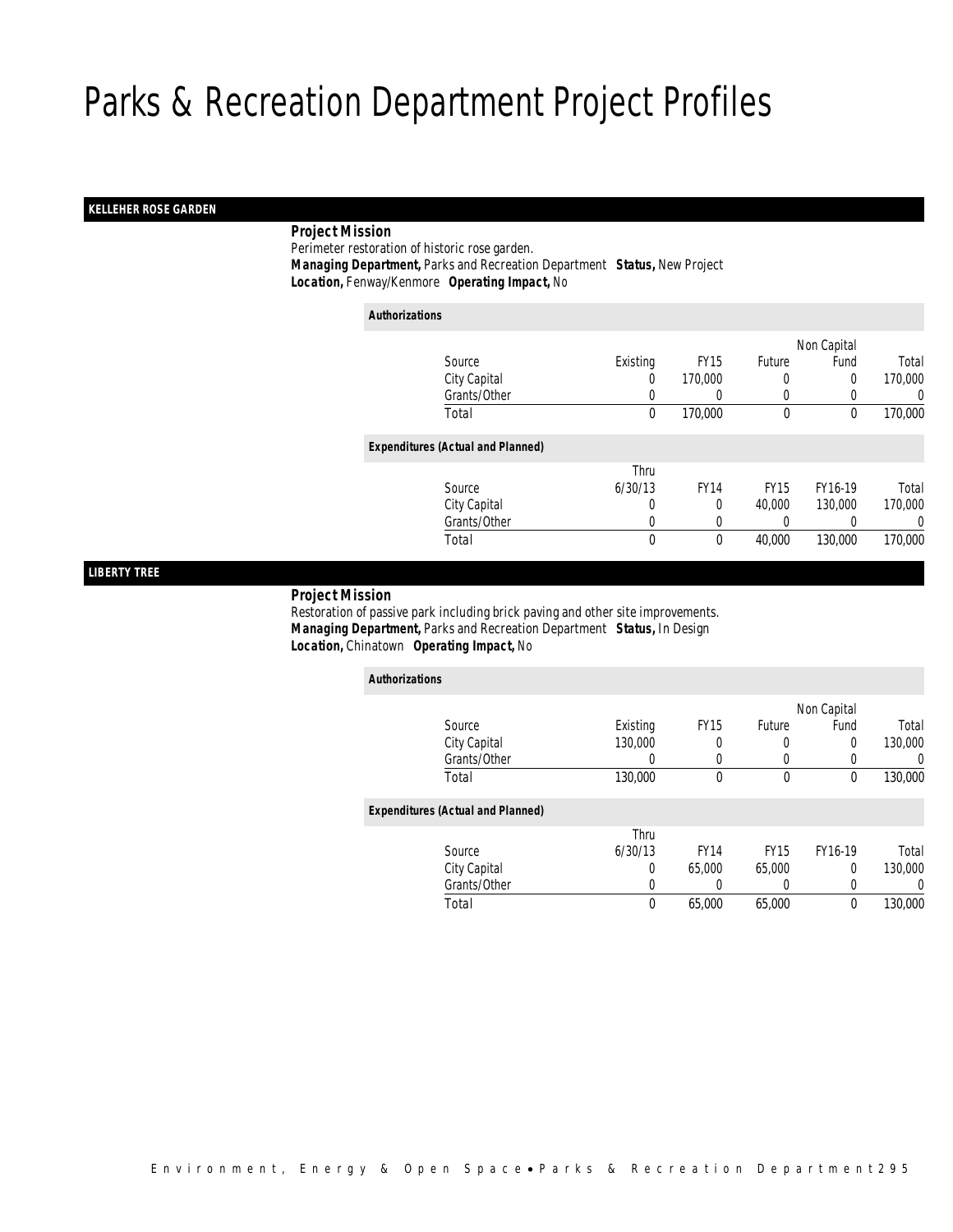### *LITTLE SCOBIE PLAYGROUND*

### *Project Mission*

Renovate playground and basketball courts.

*Managing Department,* Parks and Recreation Department *Status,* In Design

*Location,* Roxbury *Operating Impact,* No

| <b>Authorizations</b>                    |          |             |             |                  |          |  |  |
|------------------------------------------|----------|-------------|-------------|------------------|----------|--|--|
|                                          |          |             | Non Capital |                  |          |  |  |
| Source                                   | Existing | <b>FY15</b> | Future      | Fund             | Total    |  |  |
| City Capital                             | 50,000   | 500,000     | 0           | 0                | 550,000  |  |  |
| Grants/Other                             | 0        | 0           | 0           | 0                | 0        |  |  |
| Total                                    | 50,000   | 500,000     | 0           | 0                | 550,000  |  |  |
| <b>Expenditures (Actual and Planned)</b> |          |             |             |                  |          |  |  |
|                                          | Thru     |             |             |                  |          |  |  |
| Source                                   | 6/30/13  | <b>FY14</b> | <b>FY15</b> | FY16-19          | Total    |  |  |
| City Capital                             | 0        | 50,000      | 450,000     | 50,000           | 550,000  |  |  |
| Grants/Other                             | 0        | 0           | 0           | $\left( \right)$ | $\Omega$ |  |  |
| Total                                    | 0        | 50,000      | 450,000     | 50,000           | 550,000  |  |  |

### *LOPRESTI PLAYGROUND*

*Project Mission* 

Renovate park to include refurbished field, play area and pathways. *Managing Department,* Parks and Recreation Department *Status,* In Construction*Location,* East Boston *Operating Impact,* No

| <b>Authorizations</b>                    |           |             |               |                |           |  |  |
|------------------------------------------|-----------|-------------|---------------|----------------|-----------|--|--|
|                                          |           |             |               | Non Capital    |           |  |  |
| Source                                   | Existing  | <b>FY15</b> | <b>Future</b> | Fund           | Total     |  |  |
| City Capital                             | 2,875,000 |             | 0             | $\overline{0}$ | 2,875,000 |  |  |
| Grants/Other                             | 400,000   | 0           | 0             | 0              | 400,000   |  |  |
| Total                                    | 3,275,000 | $\theta$    | 0             | 0              | 3,275,000 |  |  |
| <b>Expenditures (Actual and Planned)</b> |           |             |               |                |           |  |  |
|                                          | Thru      |             |               |                |           |  |  |
| Source                                   | 6/30/13   | <b>FY14</b> | <b>FY15</b>   | FY16-19        | Total     |  |  |
| City Capital                             | 0         | 500,000     | 1,100,000     | 1.275.000      | 2,875,000 |  |  |
| Grants/Other                             | 0         | $\Omega$    | 400,000       | 0              | 400,000   |  |  |
| Total                                    | 0         | 500,000     | 1.500.000     | 1.275.000      | 3.275.000 |  |  |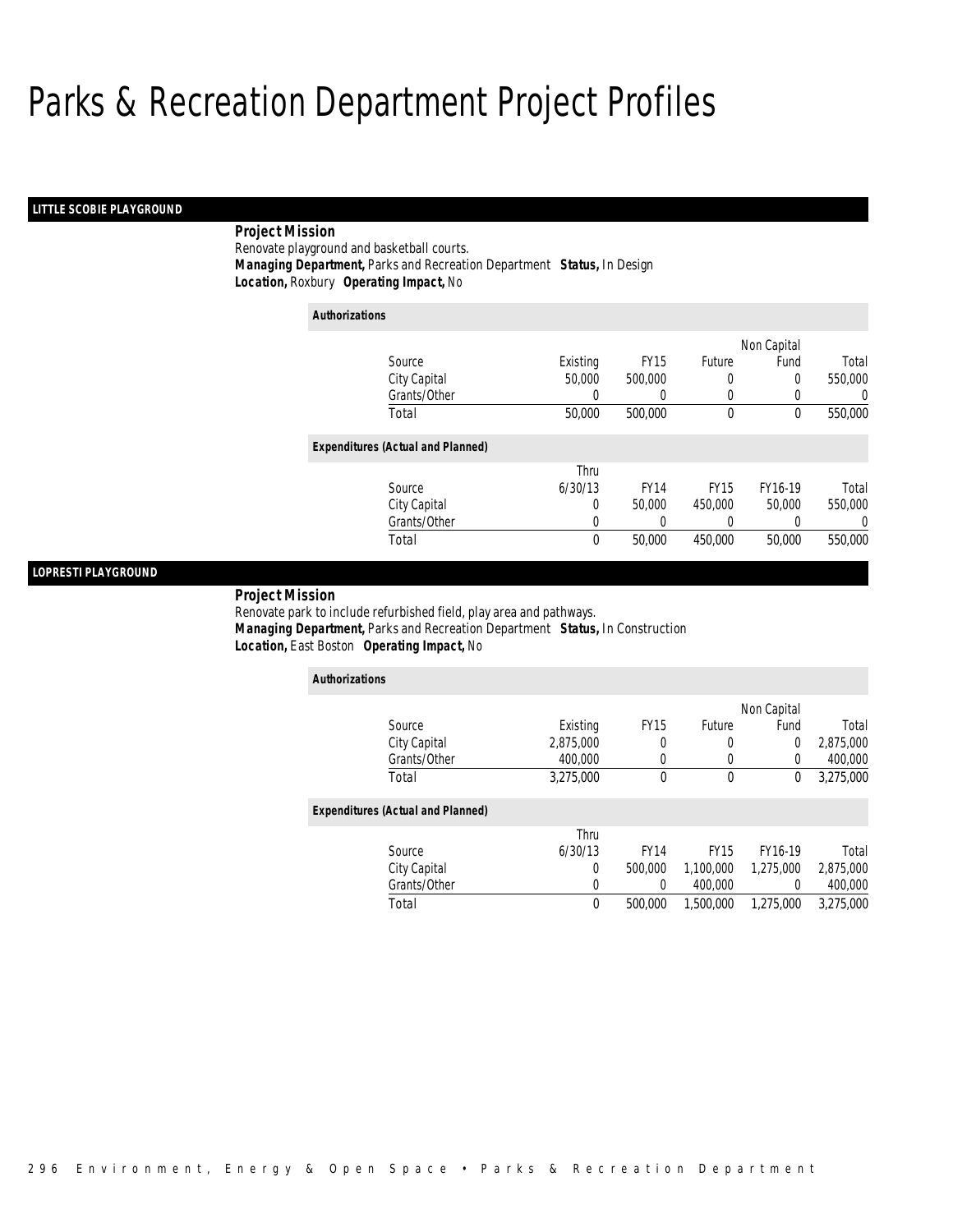#### *MARCELLA PLAYGROUND*

#### *Project Mission*

 Renovation including new play equipment spray feature, court resurfacing, re-graded field and improved lighting, wall improvements, new fence and restoration of public art.

*Managing Department,* Parks and Recreation Department *Status,* New Project*Location,* Roxbury *Operating Impact,* No

#### *Authorizations*

|                                          |              |             |                  | Non Capital |           |
|------------------------------------------|--------------|-------------|------------------|-------------|-----------|
| Source                                   | Existing     | <b>FY15</b> | Future           | Fund        | Total     |
| City Capital                             | 0            | 500,000     | 1,660,000        | $\Omega$    | 2,160,000 |
| Grants/Other                             | 0            |             | $\left( \right)$ |             | 0         |
| Total                                    | 0            | 500,000     | 1,660,000        | 0           | 2,160,000 |
| <b>Expenditures (Actual and Planned)</b> |              |             |                  |             |           |
|                                          | Thru         |             |                  |             |           |
| Source                                   | 6/30/13      | <b>FY14</b> | <b>FY15</b>      | FY16-19     | Total     |
| City Capital                             | 0            | $\theta$    | 180,000          | 1,980,000   | 2,160,000 |
| Grants/Other                             | 0            |             |                  |             | 0         |
| Total                                    | $\mathbf{0}$ | $\theta$    | 180,000          | 1,980,000   | 2,160,000 |
|                                          |              |             |                  |             |           |

#### *MARY HANNON PLAYGROUND*

*Project Mission*

 Major park renovation including drainage; fencing and wall repairs; and new landscaping, play structure, and safety surfacing.

*Managing Department,* Parks and Recreation Department *Status,* In Design*Location,* Roxbury *Operating Impact,* No

| <b>Authorizations</b>                    |          |             |             |             |         |
|------------------------------------------|----------|-------------|-------------|-------------|---------|
|                                          |          |             |             | Non Capital |         |
| Source                                   | Existing | <b>FY15</b> | Future      | Fund        | Total   |
| City Capital                             | 550,000  | 0           | 0           | $\Omega$    | 550,000 |
| Grants/Other                             | 0        | 0           | 0           |             |         |
| Total                                    | 550,000  | 0           | $\mathbf 0$ | $\theta$    | 550,000 |
| <b>Expenditures (Actual and Planned)</b> |          |             |             |             |         |
|                                          | Thru     |             |             |             |         |
| Source                                   | 6/30/13  | <b>FY14</b> | <b>FY15</b> | FY16-19     | Total   |
| City Capital                             | 0        | 50,000      | 50,000      | 450,000     | 550,000 |
| Grants/Other                             | 0        |             | 0           |             |         |
| Total                                    | 0        | 50,000      | 50,000      | 450,000     | 550,000 |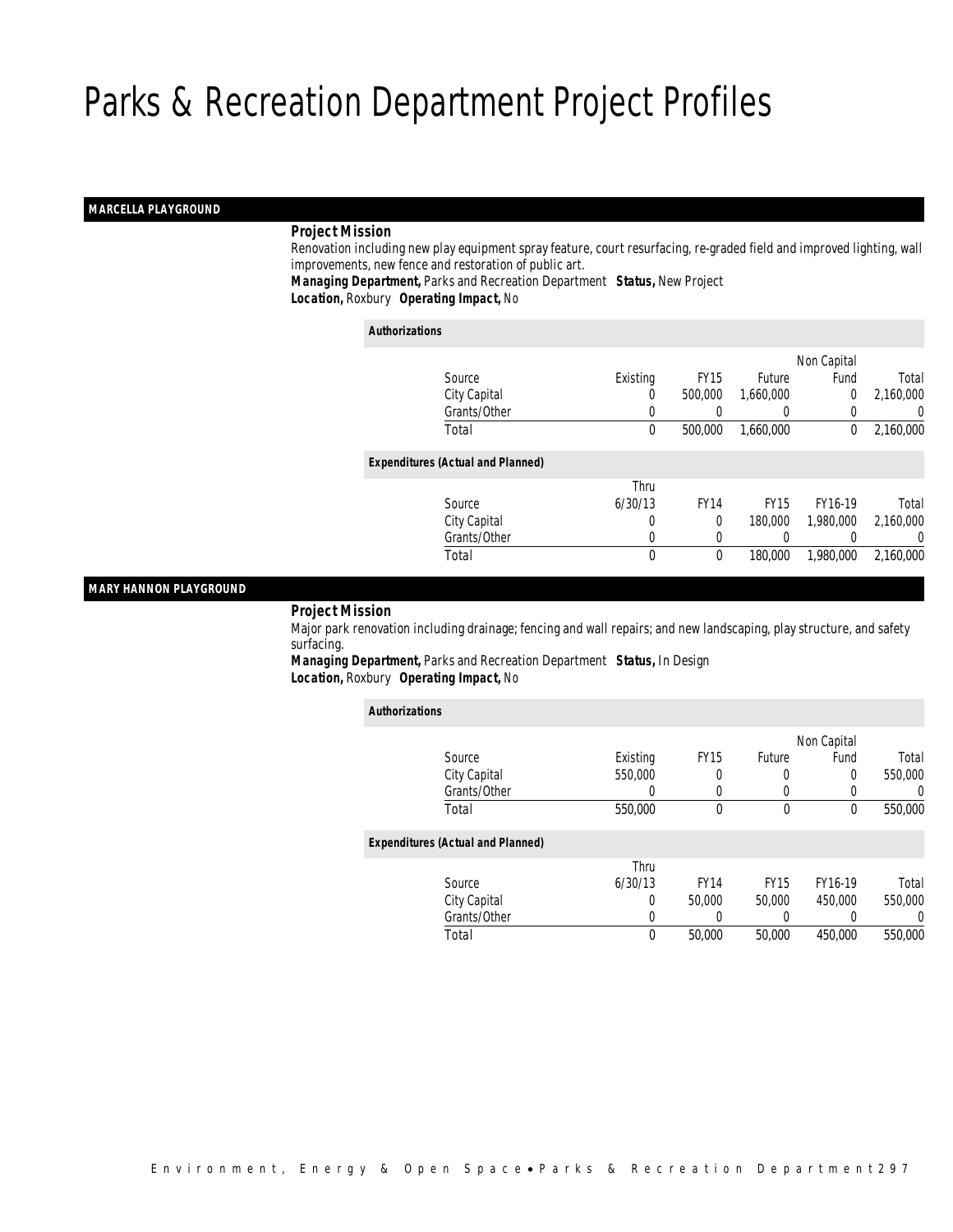#### *MCCONNELL PLAYGROUND*

#### *Project Mission*

Install new play equipment, curbing, paving, and landscaping; perform other ancillary site improvements. *Managing Department,* Parks and Recreation Department *Status,* To Be Scheduled*Location,* Dorchester *Operating Impact,* No

| <b>Authorizations</b>                    |          |             |                  |             |         |
|------------------------------------------|----------|-------------|------------------|-------------|---------|
|                                          |          |             |                  | Non Capital |         |
| Source                                   | Existing | <b>FY15</b> | Future           | Fund        | Total   |
| City Capital                             | 201.000  | 0           | 0                | 0           | 201,000 |
| Grants/Other                             | 0        | $\left($    | 0                | 0           | U       |
| Total                                    | 201,000  | 0           | 0                | 0           | 201,000 |
| <b>Expenditures (Actual and Planned)</b> |          |             |                  |             |         |
|                                          | Thru     |             |                  |             |         |
| Source                                   | 6/30/13  | <b>FY14</b> | <b>FY15</b>      | FY16-19     | Total   |
| City Capital                             | 23,996   | 0           | 0                | 177,004     | 201,000 |
| Grants/Other                             | 0        | $\left($    | $\left( \right)$ |             | 0       |
| Total                                    | 23,996   | 0           | $\mathbf 0$      | 177,004     | 201,000 |

### *MCLAUGHLIN PLAYGROUND UPPER TERRACE*

*Project Mission* 

Access and pathway improvements, seating area installation and improvements, grading and drainage restoration, fence installation and overlook creation.

*Managing Department,* Parks and Recreation Department *Status,* In Design*Location,* Roxbury *Operating Impact,* No

| <b>Authorizations</b>                    |          |             |             |             |                  |
|------------------------------------------|----------|-------------|-------------|-------------|------------------|
|                                          |          |             |             | Non Capital |                  |
| Source                                   | Existing | <b>FY15</b> | Future      | Fund        | Total            |
| City Capital                             | 50,000   | 285,000     |             | 0           | 335,000          |
| Grants/Other                             | 0        |             |             |             | $\left( \right)$ |
| Total                                    | 50,000   | 285,000     | $\theta$    | 0           | 335,000          |
| <b>Expenditures (Actual and Planned)</b> |          |             |             |             |                  |
|                                          | Thru     |             |             |             |                  |
| Source                                   | 6/30/13  | <b>FY14</b> | <b>FY15</b> | FY16-19     | Total            |
| City Capital                             | 0        | 30,000      | 200,000     | 105,000     | 335,000          |
| Grants/Other                             | 0        |             |             |             | $\left( \right)$ |
| Total                                    | 0        | 30,000      | 200,000     | 105,000     | 335,000          |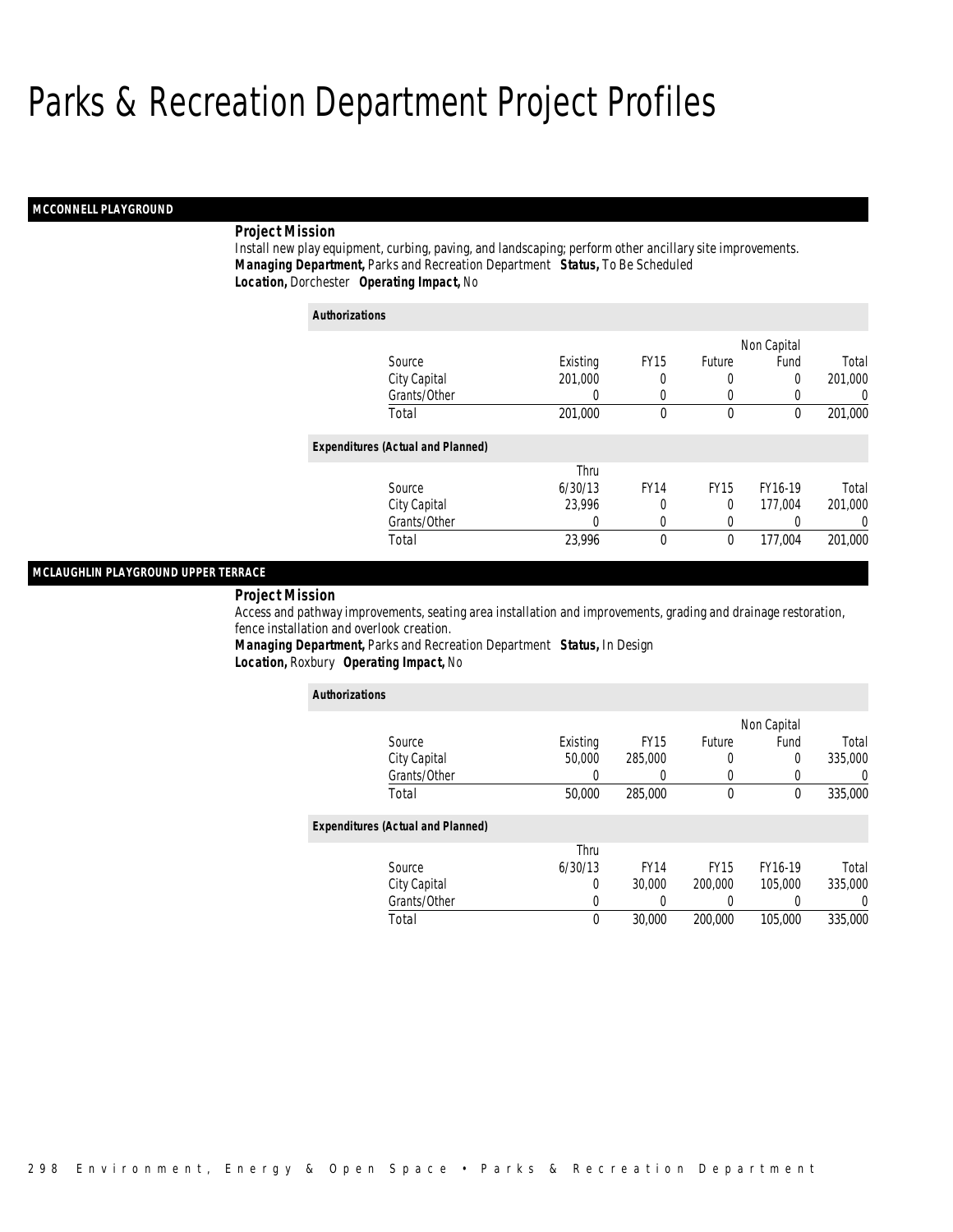#### *MONSIGNOR REYNOLDS PLAYGROUND*

#### *Project Mission*

 Install new play lot equipment, safety surfacing, curbing, fencing, and benches. *Managing Department,* Parks and Recreation Department *Status,* In Design*Location,* South End *Operating Impact,* No

| <b>Authorizations</b> |                                          |              |             |             |             |         |
|-----------------------|------------------------------------------|--------------|-------------|-------------|-------------|---------|
|                       |                                          |              |             |             | Non Capital |         |
|                       | Source                                   | Existing     | <b>FY15</b> | Future      | Fund        | Total   |
|                       | City Capital                             | 75,000       | 465,000     |             | 0           | 540,000 |
|                       | Grants/Other                             | 0            | 0           | 0           | 0           | 0       |
|                       | Total                                    | 75,000       | 465,000     | 0           | 0           | 540,000 |
|                       | <b>Expenditures (Actual and Planned)</b> |              |             |             |             |         |
|                       |                                          | Thru         |             |             |             |         |
|                       | Source                                   | 6/30/13      | <b>FY14</b> | <b>FY15</b> | FY16-19     | Total   |
|                       | City Capital                             | 0            | $\theta$    | 70,000      | 470.000     | 540,000 |
|                       | Grants/Other                             | 0            | 0           | 0           | 0           | 0       |
|                       | Total                                    | $\mathbf{0}$ | $\theta$    | 70,000      | 470,000     | 540,000 |

#### *MUDDY RIVER*

#### *Project Mission*

 Dredge main channel and restore habitat along the Muddy River. Project will be implemented through the Army Corps of Engineers. Additional project funding is provided by the Army Corps of Engineers, the Commonwealth, and the Town of Brookline.

*Managing Department,* Parks and Recreation Department *Status,* In Construction*Location,* Fenway/Kenmore *Operating Impact,* No

| <b>Authorizations</b>                    |            |             |             |             |            |
|------------------------------------------|------------|-------------|-------------|-------------|------------|
|                                          |            |             |             | Non Capital |            |
| Source                                   | Existing   | <b>FY15</b> | Future      | Fund        | Total      |
| City Capital                             | 10.352.500 | 0           | 0           | $\Omega$    | 10.352.500 |
| Grants/Other                             | 1.277.086  | 0           | $\left($    | 77.676.056  | 78.953.142 |
| Total                                    | 11.629.586 | $\theta$    | 0           | 77.676.056  | 89,305,642 |
| <b>Expenditures (Actual and Planned)</b> |            |             |             |             |            |
|                                          | Thru       |             |             |             |            |
| Source                                   | 6/30/13    | <b>FY14</b> | <b>FY15</b> | FY16-19     | Total      |
| City Capital                             | 2.202.191  | 500,000     | 500,000     | 7.150.309   | 10,352,500 |
| Grants/Other                             | 952,773    | 0           | 100,000     | 224,313     | 1,277,086  |
| Total                                    | 3.154.964  | 500,000     | 600.000     | 7.374.622   | 11.629.586 |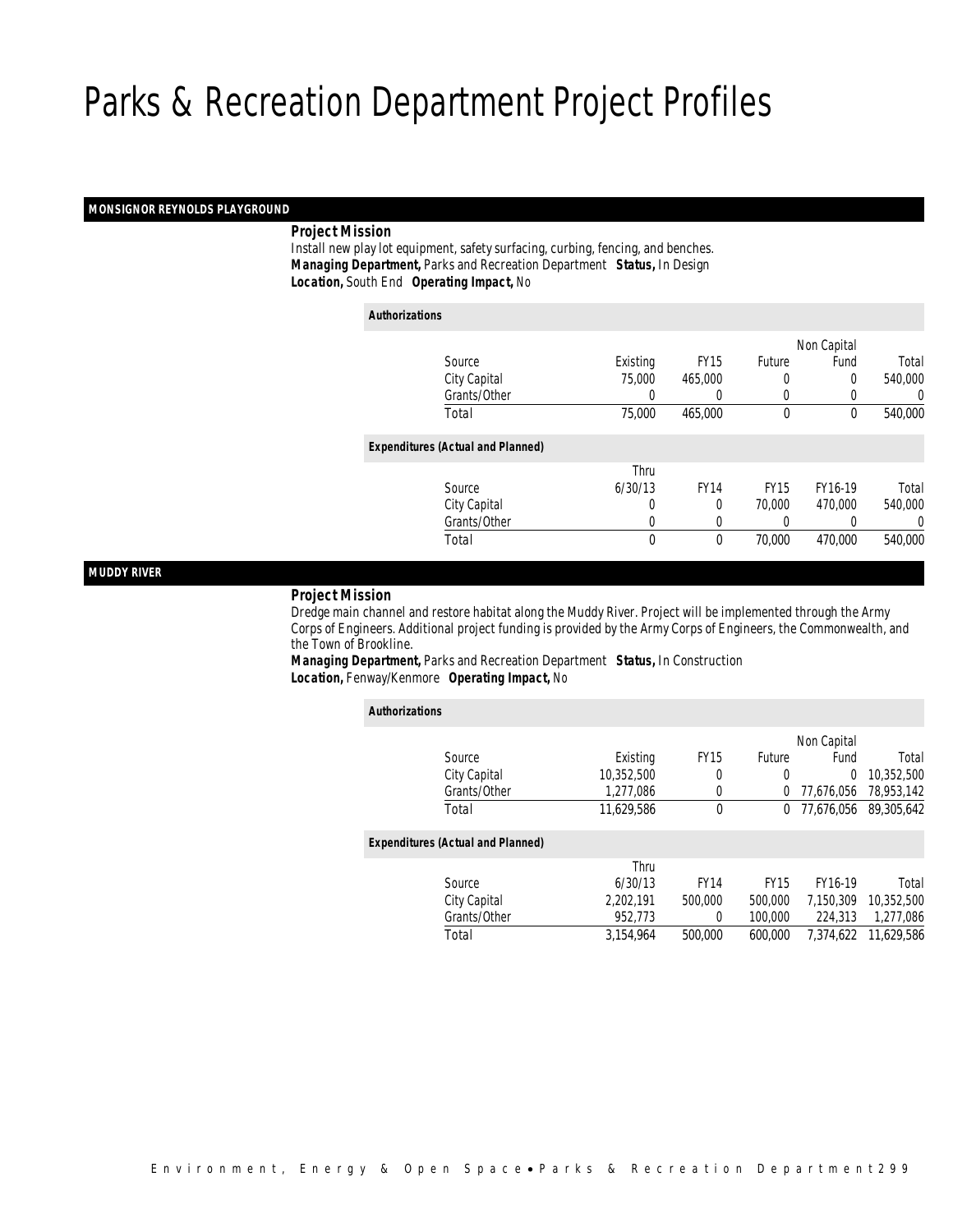#### *ON-CALL ENGINEERING SERVICES*

#### *Project Mission*

Miscellaneous engineering services on an as-needed basis. *Managing Department,* Parks and Recreation Department *Status,* New Project*Location,* Various neighborhoods *Operating Impact,* No

| <b>Authorizations</b>                    |          |             |             |              |          |
|------------------------------------------|----------|-------------|-------------|--------------|----------|
|                                          |          |             |             | Non Capital  |          |
| Source                                   | Existing | <b>FY15</b> | Future      | Fund         | Total    |
| City Capital                             | 0        | 150,000     | 0           | $\Omega$     | 150,000  |
| Grants/Other                             | 0        | $\left($    | 0           | 0            | 0        |
| Total                                    | 0        | 150,000     | 0           | 0            | 150,000  |
| <b>Expenditures (Actual and Planned)</b> |          |             |             |              |          |
|                                          | Thru     |             |             |              |          |
| Source                                   | 6/30/13  | <b>FY14</b> | <b>FY15</b> | FY16-19      | Total    |
| City Capital                             | 0        | 0           | 150,000     | 0            | 150,000  |
| Grants/Other                             | 0        | 0           | 0           | 0            | $\theta$ |
| Total                                    | $\theta$ | $\mathbf 0$ | 150,000     | $\mathbf{0}$ | 150,000  |

### *PARIS STREET PLAYGROUND*

*Project Mission* 

Major park renovation including drainage; fencing and wall repairs; and new landscaping, play structure, and safety surfacing.

*Managing Department,* Parks and Recreation Department *Status,* In Design*Location,* East Boston *Operating Impact,* No

| <b>Authorizations</b>                    |          |             |             |             |                  |
|------------------------------------------|----------|-------------|-------------|-------------|------------------|
|                                          |          |             |             | Non Capital |                  |
| Source                                   | Existing | <b>FY15</b> | Future      | Fund        | Total            |
| City Capital                             | 850,000  |             | 0           | 0           | 850,000          |
| Grants/Other                             | 0        |             |             |             | $\left( \right)$ |
| Total                                    | 850,000  | $\theta$    | $\theta$    | $\Omega$    | 850,000          |
| <b>Expenditures (Actual and Planned)</b> |          |             |             |             |                  |
|                                          | Thru     |             |             |             |                  |
| Source                                   | 6/30/13  | <b>FY14</b> | <b>FY15</b> | FY16-19     | Total            |
| City Capital                             | 13.950   | 77.000      | 759.050     | 0           | 850,000          |
| Grants/Other                             | 0        |             |             | 0           | $\left( \right)$ |
| Total                                    | 13,950   | 77.000      | 759,050     | 0           | 850,000          |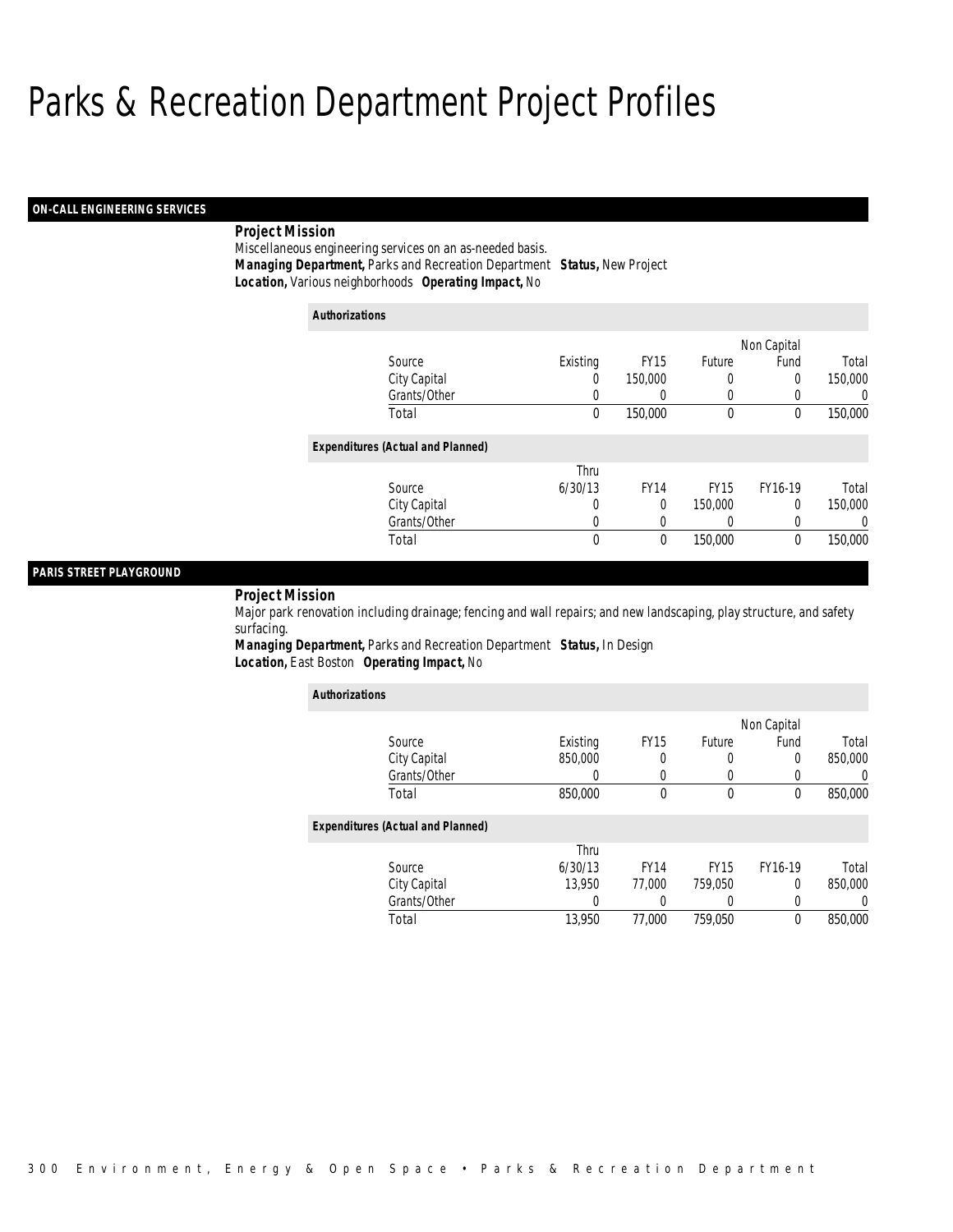#### *PARK ACCESSIBILITY EVALUATION AND ASSET STUDY*

*Project Mission*

 Inventory of park assets and assessment of park conditions including accessibility. Evaluation and analysis will support and inform the City's Park and Open Space plan and future capital improvement requests. *Managing Department,* Parks and Recreation Department *Status,* Study Underway*Location,* Citywide *Operating Impact,* No

### *Authorizations*

|                                          |          |             |               | Non Capital |         |
|------------------------------------------|----------|-------------|---------------|-------------|---------|
| Source                                   | Existing | <b>FY15</b> | <b>Future</b> | Fund        | Total   |
| City Capital                             | 500,000  |             |               | 0           | 500,000 |
| Grants/Other                             |          |             |               |             | 0       |
| Total                                    | 500,000  | 0           | $\theta$      | 0           | 500,000 |
| <b>Expenditures (Actual and Planned)</b> |          |             |               |             |         |
|                                          | Thru     |             |               |             |         |
| Source                                   | 6/30/13  | <b>FY14</b> | <b>FY15</b>   | FY16-19     | Total   |
| City Capital                             | 80,000   | 420,000     | 0             | 0           | 500,000 |
| Grants/Other                             | 0        |             | $\left($      |             | 0       |
| Total                                    | 80,000   | 420,000     | $\mathbf 0$   | 0           | 500,000 |

#### *PARK EQUIPMENT*

*Project Mission*

Purchase park maintenance equipment.

*Authorizations*

 *Managing Department,* Parks and Recreation Department *Status,* Annual Program*Location,* Citywide *Operating Impact,* No

| AUUNULLAUUNS                             |           |             |             |           |             |
|------------------------------------------|-----------|-------------|-------------|-----------|-------------|
|                                          |           |             |             |           |             |
| Source                                   | Existing  | <b>FY15</b> | Future      | Fund      | Total       |
| City Capital                             | 2,785,000 | 500,000     | 415,000     | 0         | 3.700.000   |
| Grants/Other                             |           |             |             |           | 0           |
| Total                                    | 2,785,000 | 500,000     | 415,000     | 0         | 3,700,000   |
| <b>Expenditures (Actual and Planned)</b> |           |             |             |           |             |
|                                          | Thru      |             |             |           |             |
| Source                                   | 6/30/13   | <b>FY14</b> | <b>FY15</b> | FY16-19   | Total       |
| City Capital                             | 1.707.484 | 600.000     | 350,000     | 1.042.516 | 3.700.000   |
| Grants/Other                             |           |             |             |           | 0           |
| Total                                    | 1,707,484 | 600.000     | 350,000     | 1.042.516 | 3.700.000   |
|                                          |           |             |             |           | Non Capital |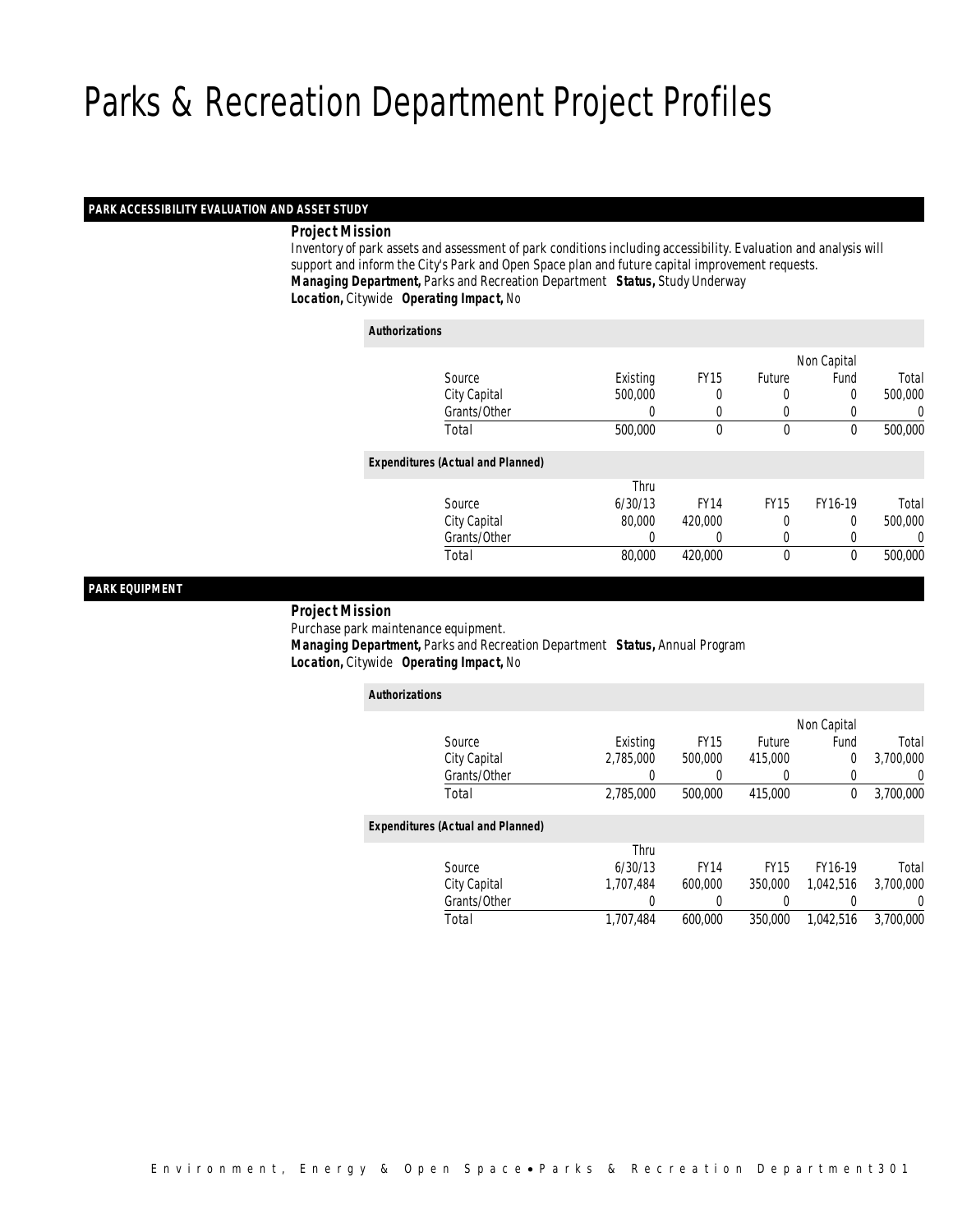#### *PARK PLANNING STUDIES*

#### *Project Mission*

*Authorizations*

Planning and related landscape design services including: capital phasing plans, development of standard details and specifications and miscellaneous planning services.

*Managing Department,* Parks and Recreation Department *Status,* New Project*Location,* Various neighborhoods *Operating Impact,* No

| Authorizations                           |          |                  |             |             |                  |
|------------------------------------------|----------|------------------|-------------|-------------|------------------|
|                                          |          |                  |             | Non Capital |                  |
| Source                                   | Existing | FY <sub>15</sub> | Future      | Fund        | Total            |
| City Capital                             |          | 50,000           |             | 0           | 50,000           |
| Grants/Other                             |          |                  | $\Omega$    | 0           | $\left( \right)$ |
| Total                                    | 0        | 50,000           | $\mathbf 0$ | 0           | 50,000           |
| <b>Expenditures (Actual and Planned)</b> |          |                  |             |             |                  |
|                                          | Thru     |                  |             |             |                  |
| Source                                   | 6/30/13  | <b>FY14</b>      | <b>FY15</b> | FY16-19     | Total            |
| City Capital                             | 0        | $\Omega$         | 50,000      | 0           | 50,000           |
| Grants/Other                             | 0        |                  |             |             |                  |
| Total                                    | 0        | $\mathbf{0}$     | 50,000      | 0           | 50,000           |

#### *PUBLIC GARDEN LAGOON*

#### *Project Mission*

Repair and backfill missing, destroyed, and leaking granite coping surrounding the lagoon. *Managing Department,* Parks and Recreation Department *Status,* In Design*Location,* Beacon Hill *Operating Impact,* No

| <b>Authorizations</b>                    |          |             |             |             |                  |
|------------------------------------------|----------|-------------|-------------|-------------|------------------|
|                                          |          |             |             | Non Capital |                  |
| Source                                   | Existing | <b>FY15</b> | Future      | Fund        | Total            |
| City Capital                             | 785.428  | 300,000     | 0           | 0           | 1,085,428        |
| Grants/Other                             |          |             | 0           | 0           | 0                |
| Total                                    | 785,428  | 300,000     | $\mathbf 0$ | 0           | 1,085,428        |
| <b>Expenditures (Actual and Planned)</b> |          |             |             |             |                  |
|                                          | Thru     |             |             |             |                  |
| Source                                   | 6/30/13  | <b>FY14</b> | <b>FY15</b> | FY16-19     | Total            |
| City Capital                             | 235,428  | 300,000     | 40,000      | 510,000     | 1,085,428        |
| Grants/Other                             | 0        |             |             |             | $\left( \right)$ |
| Total                                    | 235,428  | 300,000     | 40,000      | 510,000     | 1.085.428        |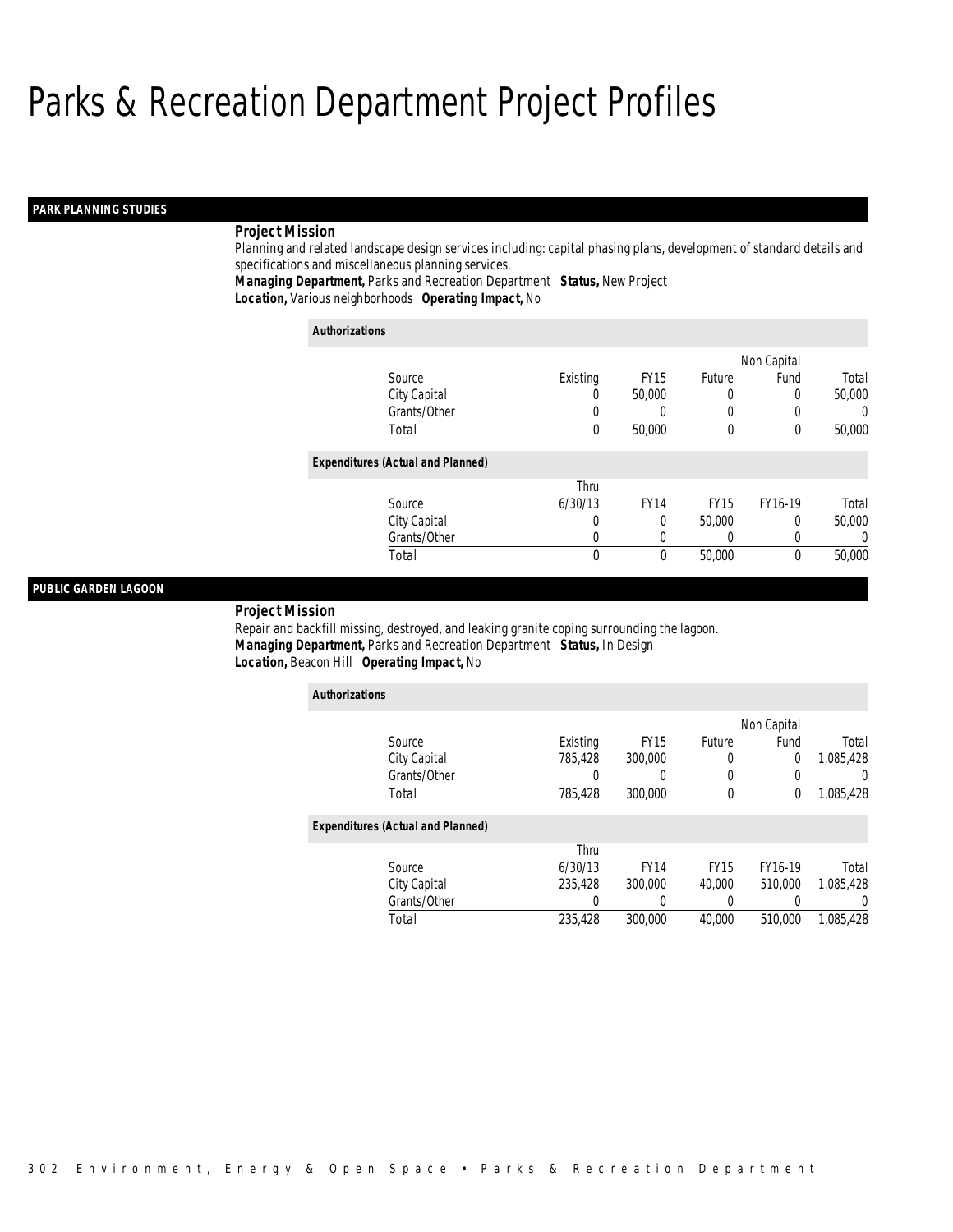#### *PUBLIC GARDEN PATHWAYS*

### *Project Mission*

Repair and upgrade existing pathways.

*Managing Department,* Parks and Recreation Department *Status,* In Construction

*Location,* Beacon Hill *Operating Impact,* No

| <b>Authorizations</b> |                                          |          |             |             |             |         |
|-----------------------|------------------------------------------|----------|-------------|-------------|-------------|---------|
|                       |                                          |          |             |             | Non Capital |         |
|                       | Source                                   | Existing | <b>FY15</b> | Future      | Fund        | Total   |
|                       | City Capital                             | 500,000  | 200,000     |             | 0           | 700,000 |
|                       | Grants/Other                             | 0        | 0           | $\left($    | 0           | 0       |
|                       | Total                                    | 500,000  | 200,000     | $\mathbf 0$ | 0           | 700,000 |
|                       | <b>Expenditures (Actual and Planned)</b> |          |             |             |             |         |
|                       |                                          | Thru     |             |             |             |         |
|                       | Source                                   | 6/30/13  | <b>FY14</b> | <b>FY15</b> | FY16-19     | Total   |
|                       | City Capital                             | 163,556  | 190,000     | 200,000     | 146.444     | 700,000 |
|                       | Grants/Other                             | 0        |             |             |             | 0       |
|                       | Total                                    | 163,556  | 190,000     | 200,000     | 146.444     | 700,000 |
|                       |                                          |          |             |             |             |         |

#### *PUOPOLO FIELD ELECTRICAL REPAIRS*

#### *Project Mission*

 Repair and replacement of entire electrical system. Change power source from high voltage to low voltage, install MUSCO lighting controllers and modify all required wiring and switches. *Managing Department,* Parks and Recreation Department *Status,* In Design

*Location,* North End *Operating Impact,* No

| <b>Authorizations</b> |                                          |          |             |             |             |         |
|-----------------------|------------------------------------------|----------|-------------|-------------|-------------|---------|
|                       |                                          |          |             |             | Non Capital |         |
|                       | Source                                   | Existing | <b>FY15</b> | Future      | Fund        | Total   |
|                       | City Capital                             | 200,000  | 60,000      | 0           | 0           | 260,000 |
|                       | Grants/Other                             | 0        |             |             |             | 0       |
|                       | Total                                    | 200,000  | 60,000      | 0           | $\theta$    | 260,000 |
|                       | <b>Expenditures (Actual and Planned)</b> |          |             |             |             |         |
|                       |                                          | Thru     |             |             |             |         |
|                       | Source                                   | 6/30/13  | <b>FY14</b> | <b>FY15</b> | FY16-19     | Total   |
|                       | City Capital                             | 0        | 0           | 20,000      | 240,000     | 260,000 |
|                       | Grants/Other                             | 0        | 0           | 0           |             | 0       |
|                       | Total                                    | 0        | $\theta$    | 20,000      | 240,000     | 260,000 |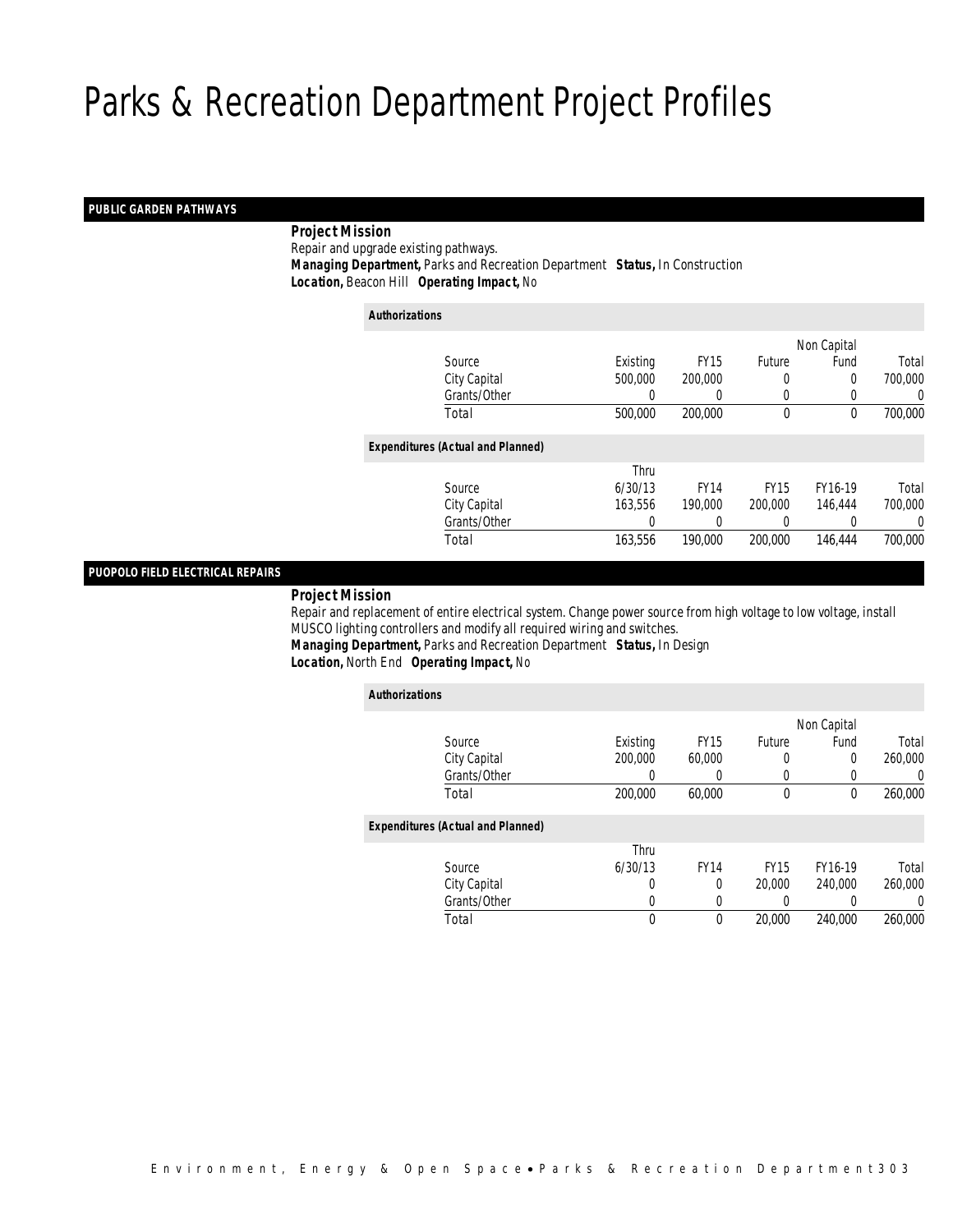#### *RACHEL REVERE SQUARE*

#### *Project Mission*

General park refurbishment, including paths, site furnishings, play court, restoration of retaining wall, bronze plaques, light fixtures, and ornamental fencing. *Managing Department,* Parks and Recreation Department *Status,* New Project

*Location,* North End *Operating Impact,* No

| <b>Authorizations</b>                    |          |             |             |             |         |
|------------------------------------------|----------|-------------|-------------|-------------|---------|
|                                          |          |             |             | Non Capital |         |
| Source                                   | Existing | <b>FY15</b> | Future      | Fund        | Total   |
| City Capital                             | 0        | 100,000     | 133,000     | 0           | 233,000 |
| Grants/Other                             |          |             |             | 0           | 0       |
| Total                                    | 0        | 100,000     | 133,000     | $\theta$    | 233,000 |
| <b>Expenditures (Actual and Planned)</b> |          |             |             |             |         |
|                                          | Thru     |             |             |             |         |
| Source                                   | 6/30/13  | <b>FY14</b> | <b>FY15</b> | FY16-19     | Total   |
| City Capital                             | 0        | $\Omega$    | 33,000      | 200,000     | 233,000 |
| Grants/Other                             | 0        | 0           |             | 0           | 0       |
| Total                                    | 0        | 0           | 33,000      | 200,000     | 233,000 |

#### *RICE FIELD*

#### *Project Mission*

Renovate and re-grade infield and over-seed outfield. *Managing Department,* Parks and Recreation Department *Status,* In Construction*Location,* Roxbury *Operating Impact,* No

| <b>Authorizations</b>                    |          |                  |             |             |         |
|------------------------------------------|----------|------------------|-------------|-------------|---------|
|                                          |          |                  |             | Non Capital |         |
| Source                                   | Existing | FY <sub>15</sub> | Future      | Fund        | Total   |
| City Capital                             | 100,000  |                  | 0           | 0           | 100,000 |
| Grants/Other                             | 0        | 0                | 0           | 0           | 0       |
| Total                                    | 100,000  | $\Omega$         | $\mathbf 0$ | 0           | 100,000 |
| <b>Expenditures (Actual and Planned)</b> |          |                  |             |             |         |
|                                          | Thru     |                  |             |             |         |
| Source                                   | 6/30/13  | <b>FY14</b>      | <b>FY15</b> | FY16-19     | Total   |
| City Capital                             | 11.924   | 88.076           | 0           | 0           | 100,000 |
| Grants/Other                             | 0        |                  | 0           | 0           |         |
| Total                                    | 11.924   | 88.076           | $\mathbf 0$ | 0           | 100,000 |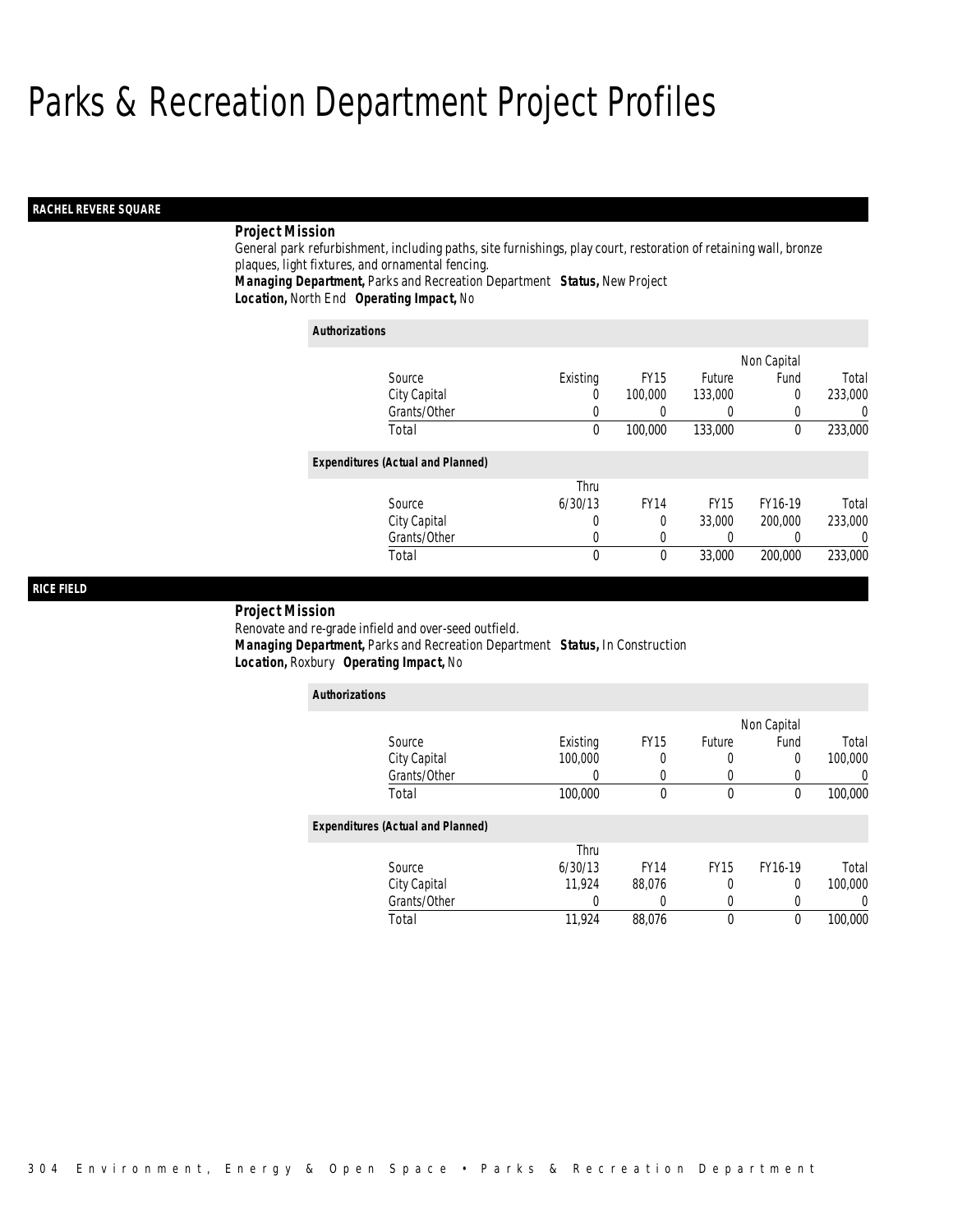#### *ROBERTS PLAYGROUND*

#### *Project Mission*

 Playground renovation, including water spray, new playground equipment, fencing, safety surfacing, site furnishings and plantings.

*Managing Department,* Parks and Recreation Department *Status,* New Project*Location,* Dorchester *Operating Impact,* No

### *Authorizations*

|                                          |          |             |                  | Non Capital    |           |
|------------------------------------------|----------|-------------|------------------|----------------|-----------|
| Source                                   | Existing | <b>FY15</b> | Future           | Fund           | Total     |
| City Capital                             | 0        | 200,000     | 940,000          | $\overline{0}$ | 1,140,000 |
| Grants/Other                             | 0        |             | $\left( \right)$ |                | 0         |
| Total                                    | 0        | 200,000     | 940,000          | 0              | 1,140,000 |
| <b>Expenditures (Actual and Planned)</b> |          |             |                  |                |           |
|                                          | Thru     |             |                  |                |           |
| Source                                   | 6/30/13  | <b>FY14</b> | <b>FY15</b>      | FY16-19        | Total     |
| City Capital                             | 0        | 0           | 0                | 1,140,000      | 1,140,000 |
| Grants/Other                             | 0        | 0           | 0                |                | 0         |
| Total                                    | 0        | $\theta$    | 0                | 1,140,000      | 1,140,000 |
|                                          |          |             |                  |                |           |

#### *ROGERS PARK*

#### *Project Mission*

Planning for future park improvements.

 *Managing Department,* Parks and Recreation Department *Status,* To Be Scheduled*Location,* Allston/Brighton *Operating Impact,* No

| <b>Authorizations</b> |                                          |                  |             |              |             |        |
|-----------------------|------------------------------------------|------------------|-------------|--------------|-------------|--------|
|                       |                                          |                  |             |              | Non Capital |        |
|                       | Source                                   | Existing         | <b>FY15</b> | Future       | Fund        | Total  |
|                       | City Capital                             | 25,000           | 25,000      |              | 0           | 50,000 |
|                       | Grants/Other                             | $\left( \right)$ |             |              |             | 0      |
|                       | Total                                    | 25,000           | 25,000      | $\mathbf{0}$ | 0           | 50,000 |
|                       | <b>Expenditures (Actual and Planned)</b> |                  |             |              |             |        |
|                       |                                          | Thru             |             |              |             |        |
|                       | Source                                   | 6/30/13          | <b>FY14</b> | <b>FY15</b>  | FY16-19     | Total  |
|                       | City Capital                             | 0                | 0           | 50,000       | 0           | 50,000 |
|                       | Grants/Other                             | 0                |             |              | 0           | 0      |
|                       | Total                                    | 0                | $\theta$    | 50,000       | $\theta$    | 50,000 |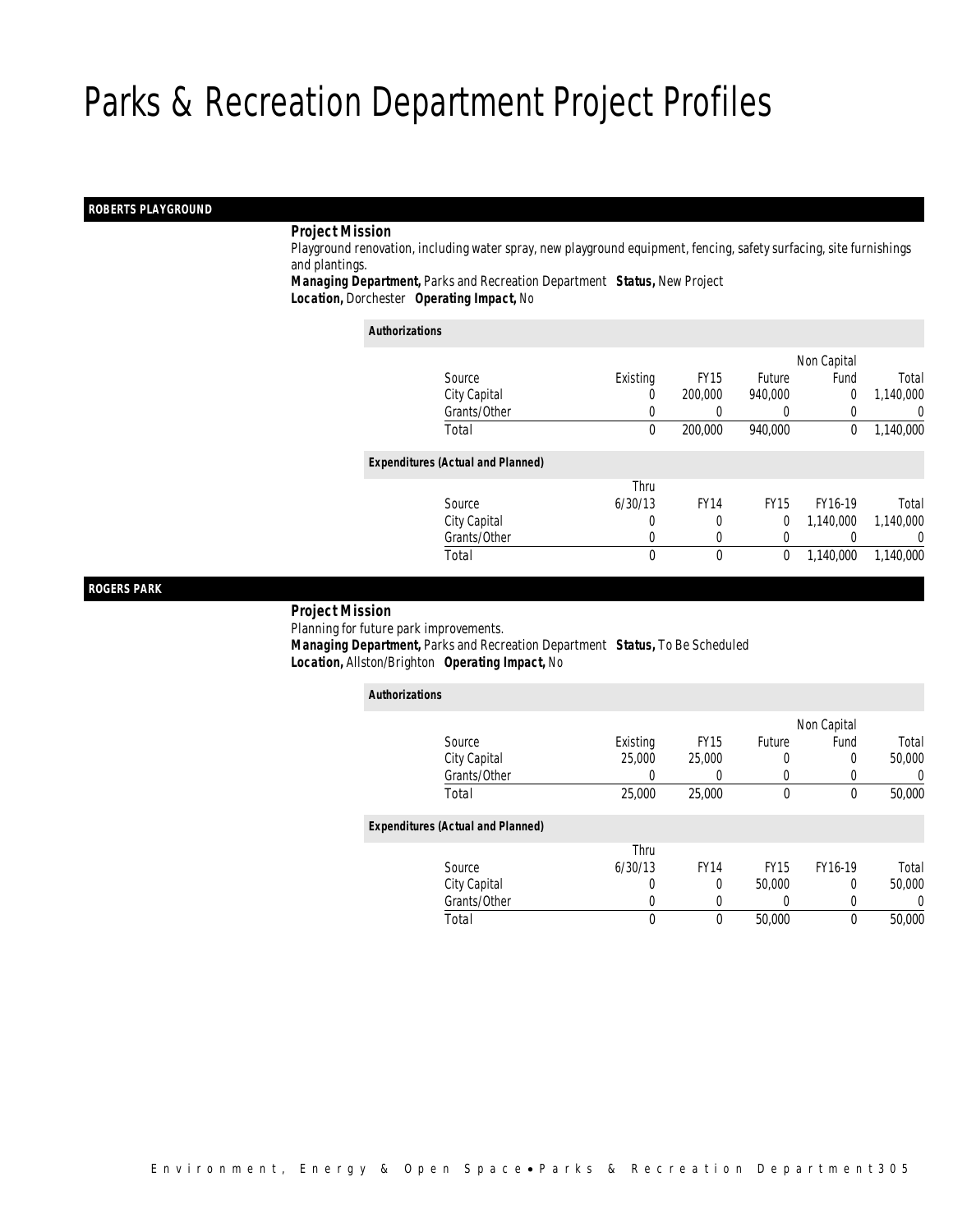#### *ROSS PLAYGROUND*

### *Project Mission*

Overall park and play lot refurbishment and installation of safety surfacing. *Managing Department,* Parks and Recreation Department *Status,* To Be Scheduled*Location,* Hyde Park *Operating Impact,* No

| <b>Authorizations</b>                    |          |             |             |             |         |
|------------------------------------------|----------|-------------|-------------|-------------|---------|
|                                          |          |             |             | Non Capital |         |
| Source                                   | Existing | <b>FY15</b> | Future      | Fund        | Total   |
| City Capital                             | 0        | 100,000     | 780,000     | 0           | 880,000 |
| Grants/Other                             | 0        | $\left($    | 0           | 0           | 0       |
| Total                                    | 0        | 100,000     | 780,000     | 0           | 880,000 |
| <b>Expenditures (Actual and Planned)</b> |          |             |             |             |         |
|                                          | Thru     |             |             |             |         |
| Source                                   | 6/30/13  | <b>FY14</b> | <b>FY15</b> | FY16-19     | Total   |
| City Capital                             | 0        | $\Omega$    | 60.000      | 820,000     | 880,000 |
| Grants/Other                             | 0        | 0           | 0           | 0           | 0       |
| Total                                    | 0        | $\theta$    | 60,000      | 820,000     | 880,000 |

### *SAVIN HILL PARK*

#### *Project Mission*

Access and pathway improvements, seating area installation and improvements, grading and drainage restoration, fence installation and overlook creation.

*Managing Department,* Parks and Recreation Department *Status,* In Design*Location,* Dorchester *Operating Impact,* No

| <b>Authorizations</b>                    |          |             |             |             |                  |
|------------------------------------------|----------|-------------|-------------|-------------|------------------|
|                                          |          |             |             | Non Capital |                  |
| Source                                   | Existing | <b>FY15</b> | Future      | Fund        | Total            |
| City Capital                             | 45,000   | 220,000     |             | 0           | 265,000          |
| Grants/Other                             | 0        |             |             |             | $\left( \right)$ |
| Total                                    | 45,000   | 220,000     | $\theta$    | 0           | 265,000          |
| <b>Expenditures (Actual and Planned)</b> |          |             |             |             |                  |
|                                          | Thru     |             |             |             |                  |
| Source                                   | 6/30/13  | <b>FY14</b> | <b>FY15</b> | FY16-19     | Total            |
| City Capital                             | 0        | 20,000      | 245,000     | 0           | 265,000          |
| Grants/Other                             | 0        |             |             | 0           | $\left( \right)$ |
| Total                                    | 0        | 20,000      | 245,000     | $\theta$    | 265,000          |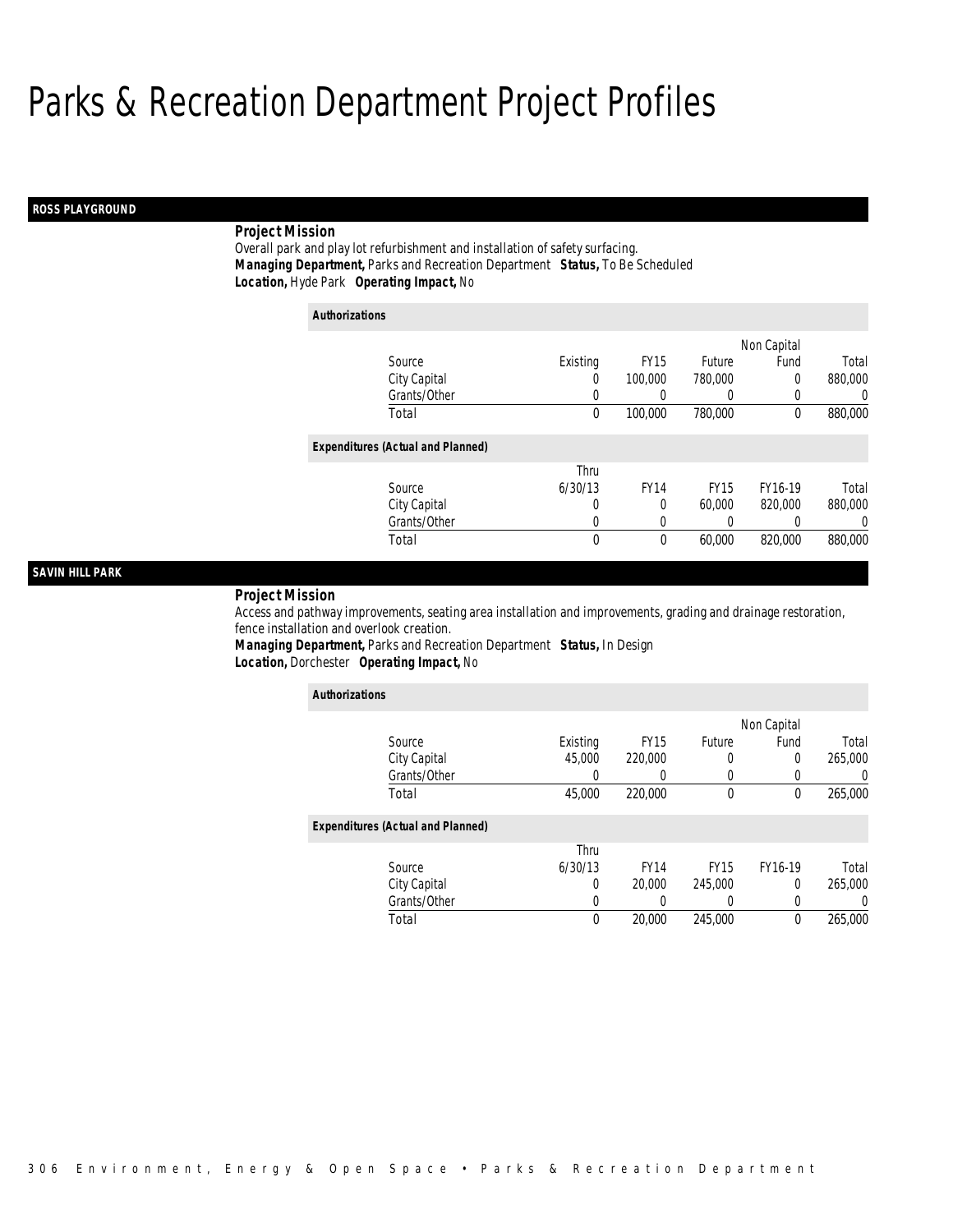#### *STREET TREE PLANTING*

### *Project Mission*

 Ongoing program of street tree planting throughout the City. *Managing Department,* Parks and Recreation Department *Status,* Annual Program*Location,* Citywide *Operating Impact,* No

| <b>Authorizations</b> |                                          |           |             |             |             |           |
|-----------------------|------------------------------------------|-----------|-------------|-------------|-------------|-----------|
|                       |                                          |           |             |             | Non Capital |           |
|                       | Source                                   | Existing  | <b>FY15</b> | Future      | Fund        | Total     |
|                       | City Capital                             | 4,000,000 | 700,000     | 0           | 0           | 4,700,000 |
|                       | Grants/Other                             | 0         | $\Omega$    | 0           | 0           | 0         |
|                       | Total                                    | 4,000,000 | 700,000     | 0           | 0           | 4,700,000 |
|                       | <b>Expenditures (Actual and Planned)</b> |           |             |             |             |           |
|                       |                                          | Thru      |             |             |             |           |
|                       | Source                                   | 6/30/13   | <b>FY14</b> | <b>FY15</b> | FY16-19     | Total     |
|                       | City Capital                             | 2.656.354 | 500,000     | 700.000     | 843.646     | 4,700,000 |
|                       | Grants/Other                             | $\left($  | 0           |             |             | 0         |
|                       | Total                                    | 2,656,354 | 500,000     | 700,000     | 843.646     | 4.700.000 |

### *SWEENEY PLAYGROUND*

#### *Project Mission*

 Renovate play lot including new play equipment and safety surface. *Managing Department,* Parks and Recreation Department *Status,* To Be Scheduled*Location,* South Boston *Operating Impact,* No

| <b>Authorizations</b>                    |          |             |             |             |          |
|------------------------------------------|----------|-------------|-------------|-------------|----------|
|                                          |          |             |             | Non Capital |          |
| Source                                   | Existing | <b>FY15</b> | Future      | Fund        | Total    |
| City Capital                             | 635,000  | 0           | 0           | 0           | 635,000  |
| Grants/Other                             | 0        | 0           | $\left($    |             | $\Omega$ |
| Total                                    | 635,000  | 0           | $\mathbf 0$ | 0           | 635,000  |
| <b>Expenditures (Actual and Planned)</b> |          |             |             |             |          |
|                                          | Thru     |             |             |             |          |
| Source                                   | 6/30/13  | <b>FY14</b> | <b>FY15</b> | FY16-19     | Total    |
| City Capital                             | 37.500   | 570,000     | 27,500      | 0           | 635,000  |
| Grants/Other                             | 0        | 0           | 0           | 0           | $\Omega$ |
| Total                                    | 37,500   | 570,000     | 27,500      | $\theta$    | 635,000  |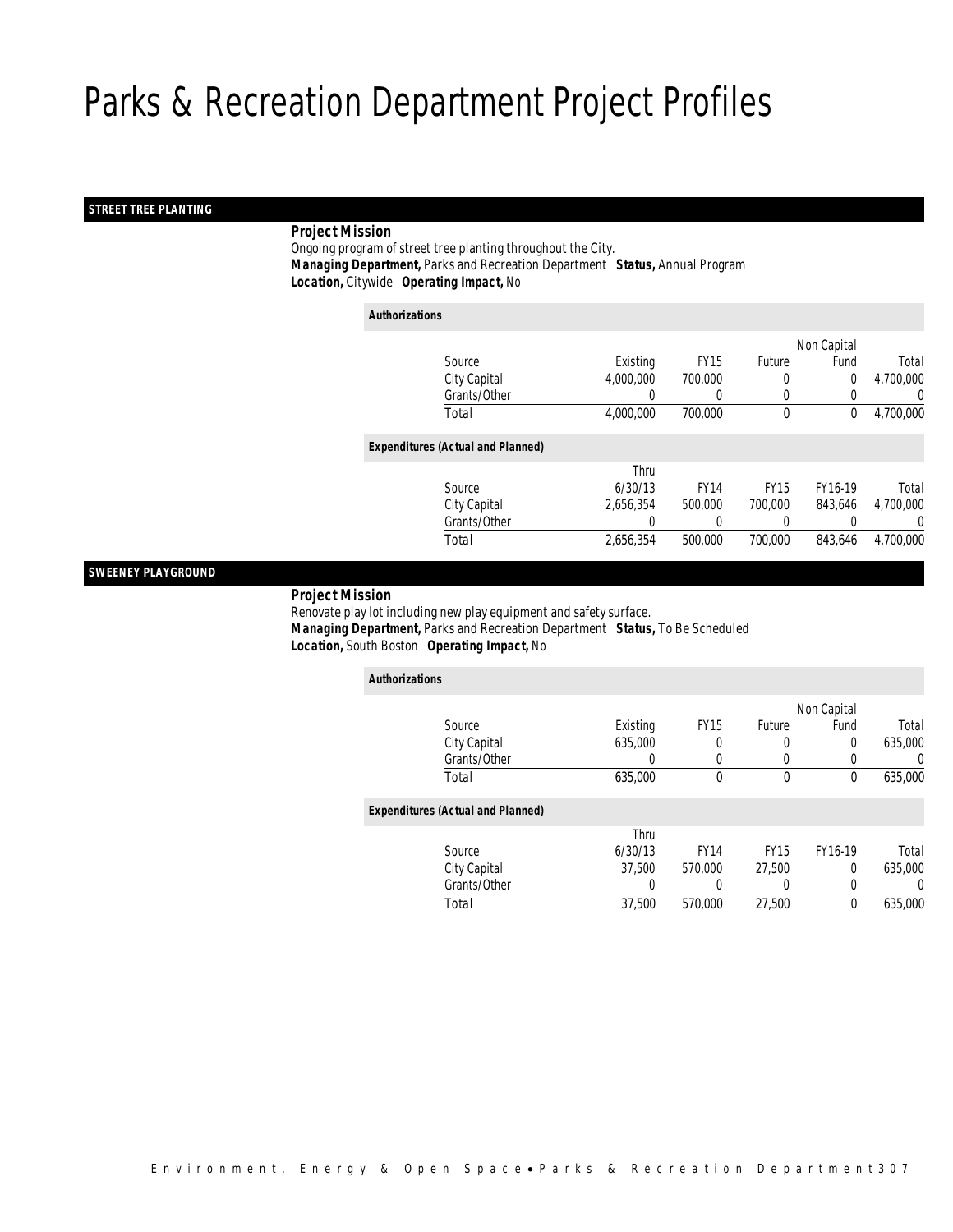#### *SYMPHONY PARK*

### *Project Mission*

Revitalize park and create a passive, sustainable designed park with enhanced green spaces, accessible walkways, and a pergola area.

*Managing Department,* Parks and Recreation Department *Status,* In Construction*Location,* Fenway/Kenmore *Operating Impact,* No

| <b>Authorizations</b>                    |          |                  |             |             |          |
|------------------------------------------|----------|------------------|-------------|-------------|----------|
|                                          |          |                  |             | Non Capital |          |
| Source                                   | Existing | <b>FY15</b>      | Future      | Fund        | Total    |
| City Capital                             | 214.050  | 400,000          | 0           | 0           | 614,050  |
| Grants/Other                             |          | $\left( \right)$ |             |             | U        |
| Total                                    | 214,050  | 400.000          | $\mathbf 0$ | 0           | 614,050  |
| <b>Expenditures (Actual and Planned)</b> |          |                  |             |             |          |
|                                          | Thru     |                  |             |             |          |
| Source                                   | 6/30/13  | <b>FY14</b>      | <b>FY15</b> | FY16-19     | Total    |
| City Capital                             | 0        | 60,000           | 554.050     | 0           | 614.050  |
| Grants/Other                             | 0        | 0                | 0           | $\Omega$    | $\left($ |
| Total                                    | 0        | 60,000           | 554.050     | $\theta$    | 614.050  |

#### *TAI TUNG PARK*

#### *Project Mission*

General park refurbishment and installation of new safety surfacing. *Managing Department,* Parks and Recreation Department *Status,* To Be Scheduled*Location,* Chinatown *Operating Impact,* No

| <b>Authorizations</b>                    |                  |             |             |             |         |
|------------------------------------------|------------------|-------------|-------------|-------------|---------|
|                                          |                  |             |             | Non Capital |         |
| Source                                   | Existing         | <b>FY15</b> | Future      | Fund        | Total   |
| City Capital                             | 0                | 160,000     |             | 0           | 160,000 |
| Grants/Other                             | 0                | 0           | 0           | 0           | 0       |
| Total                                    | 0                | 160,000     | 0           | 0           | 160,000 |
| <b>Expenditures (Actual and Planned)</b> |                  |             |             |             |         |
|                                          | Thru             |             |             |             |         |
| Source                                   | 6/30/13          | <b>FY14</b> | <b>FY15</b> | FY16-19     | Total   |
| City Capital                             | $\left( \right)$ | 0           | 20,000      | 140,000     | 160,000 |
| Grants/Other                             | 0                | 0           |             |             |         |
| Total                                    | 0                | $\theta$    | 20,000      | 140,000     | 160,000 |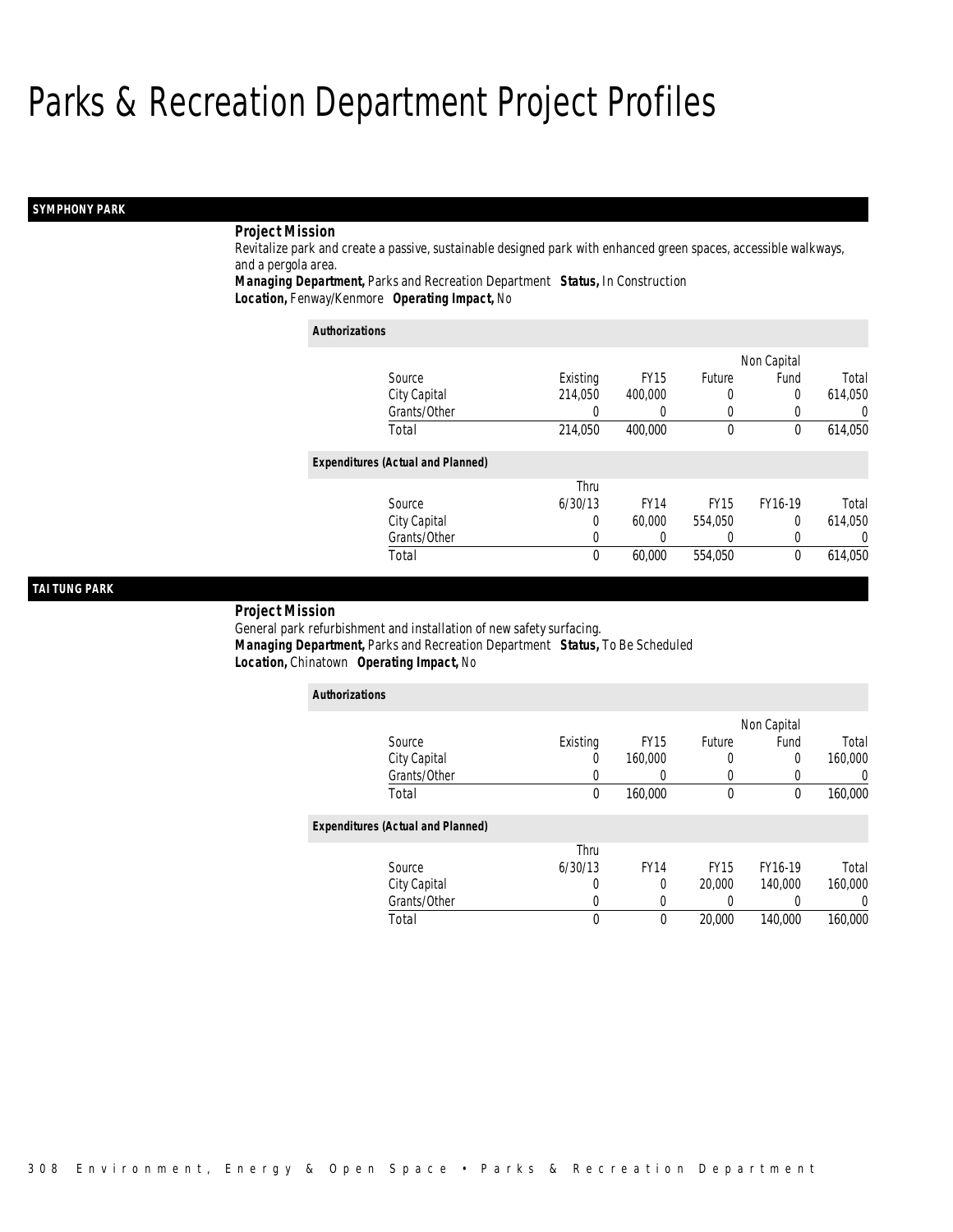### *TITUS SPARROW PARK*

*Project Mission*

Pathway improvements.

 *Managing Department,* Parks and Recreation Department *Status,* New Project*Location,* South End *Operating Impact,* No

| cation, south $\mathbf{E}$ for $\mathbf{E}$ $\mathbf{E}$ and $\mathbf{E}$ $\mathbf{E}$ and $\mathbf{E}$ $\mathbf{E}$ and $\mathbf{E}$ $\mathbf{E}$ and $\mathbf{E}$ and $\mathbf{E}$ and $\mathbf{E}$ and $\mathbf{E}$ and $\mathbf{E}$ and $\mathbf{E}$ and $\mathbf{E}$ and $\mathbf{E}$ and $\$ |
|----------------------------------------------------------------------------------------------------------------------------------------------------------------------------------------------------------------------------------------------------------------------------------------------------|
|                                                                                                                                                                                                                                                                                                    |

| <b>Authorizations</b>                    |          |             |             |             |         |
|------------------------------------------|----------|-------------|-------------|-------------|---------|
|                                          |          |             |             | Non Capital |         |
| Source                                   | Existing | <b>FY15</b> | Future      | Fund        | Total   |
| City Capital                             | 0        | 0           | 120,000     | $\Omega$    | 120,000 |
| Grants/Other                             | 0        | 0           | $\left($    | 0           | 0       |
| Total                                    | 0        | $\mathbf 0$ | 120,000     | 0           | 120,000 |
| <b>Expenditures (Actual and Planned)</b> |          |             |             |             |         |
|                                          | Thru     |             |             |             |         |
| Source                                   | 6/30/13  | <b>FY14</b> | <b>FY15</b> | FY16-19     | Total   |
| City Capital                             | 0        | 0           | $\Omega$    | 120,000     | 120,000 |
| Grants/Other                             | 0        | 0           | $\left($    | 0           | 0       |
| Total                                    | 0        | $\mathbf 0$ | $\mathbf 0$ | 120,000     | 120,000 |

#### *TURF REHABILITATION*

#### *Project Mission*

*Authorizations*

 Refurbish existing artificial fields, including impact testing, granular replacement/relocation, and ensuring the integrity of the fields.

*Managing Department,* Parks and Recreation Department *Status,* Annual Program*Location,* Citywide *Operating Impact,* No

| AUUNULLAUUNS                             |          |             |             |             |         |
|------------------------------------------|----------|-------------|-------------|-------------|---------|
|                                          |          |             |             | Non Capital |         |
| Source                                   | Existing | <b>FY15</b> | Future      | Fund        | Total   |
| City Capital                             | 250,000  | 0           | 0           | 0           | 250,000 |
| Grants/Other                             | 0        | 0           | 0           |             | 0       |
| Total                                    | 250,000  | 0           | $\mathbf 0$ | 0           | 250,000 |
| <b>Expenditures (Actual and Planned)</b> |          |             |             |             |         |
|                                          | Thru     |             |             |             |         |
| Source                                   | 6/30/13  | <b>FY14</b> | <b>FY15</b> | FY16-19     | Total   |
| City Capital                             | 32,400   | 20,000      | 50,000      | 147.600     | 250,000 |
| Grants/Other                             | 0        |             |             |             | 0       |
| Total                                    | 32,400   | 20,000      | 50,000      | 147.600     | 250,000 |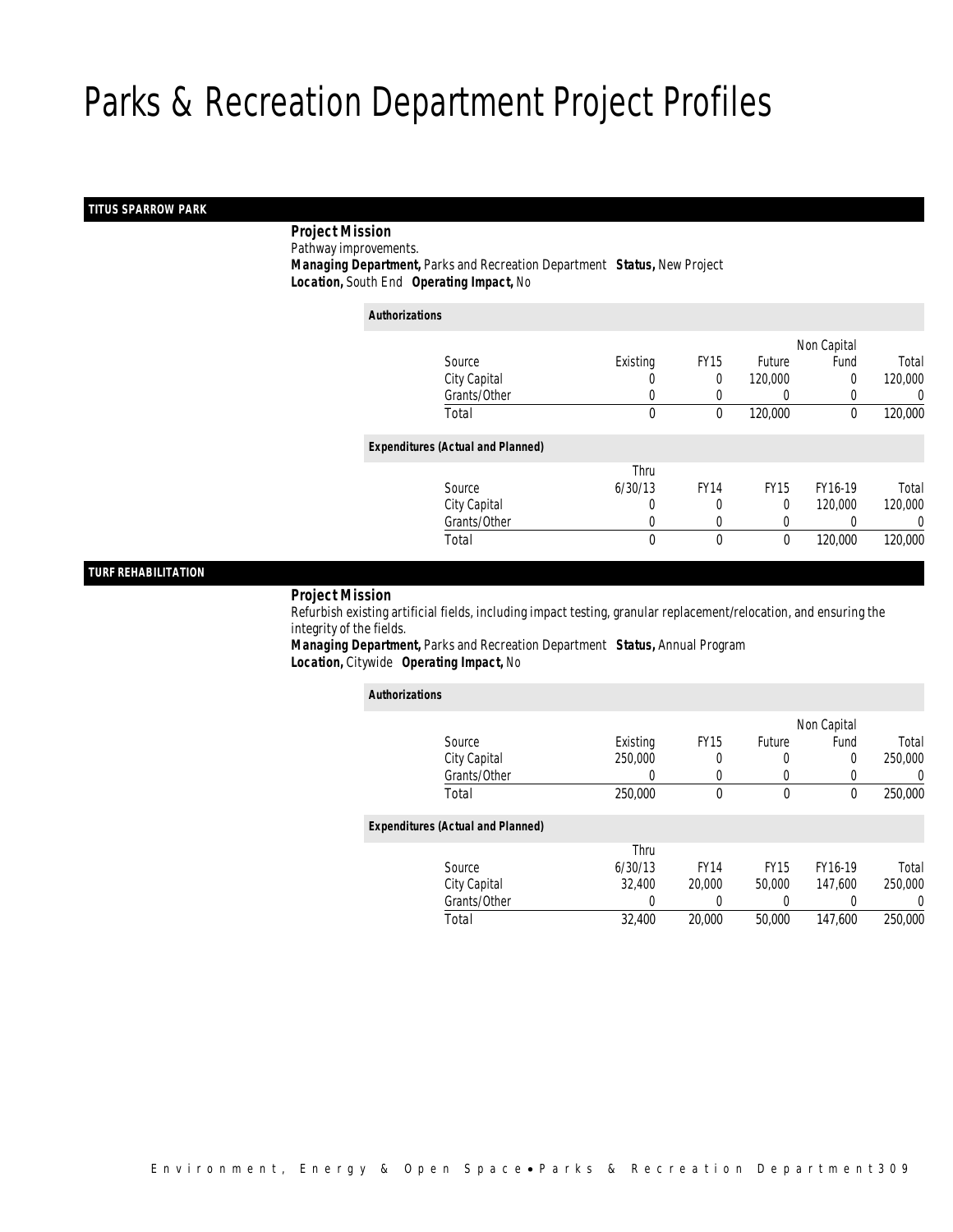#### *URBAN WILDS RENOVATIONS*

#### *Project Mission*

Renovation of walls, walkways, and signage within urban wilds owned by Environment and Parks Department. Trailhead, wayfinding, safety enhancement and woodland restoration at Allandale Woods, Rockies Orchard, and other urban wilds, city-wide.

#### *Managing Department,* Parks and Recreation Department *Status,* Annual Program*Location,* Citywide *Operating Impact,* No

| <b>Authorizations</b>                    |             |             |             |         |           |
|------------------------------------------|-------------|-------------|-------------|---------|-----------|
|                                          | Non Capital |             |             |         |           |
| Source                                   | Existing    | <b>FY15</b> | Future      | Fund    | Total     |
| City Capital                             | 880,000     | 275,000     | 80,000      | 0       | 1,235,000 |
| Grants/Other                             | 0           | 293,000     | 0           | 0       | 293,000   |
| Total                                    | 880,000     | 568,000     | 80,000      | 0       | 1,528,000 |
| <b>Expenditures (Actual and Planned)</b> |             |             |             |         |           |
|                                          | Thru        |             |             |         |           |
| Source                                   | 6/30/13     | <b>FY14</b> | <b>FY15</b> | FY16-19 | Total     |
| City Capital                             | 591.448     | 80,000      | 275,000     | 288.552 | 1,235,000 |
| Grants/Other                             | 0           | $\Omega$    | 293,000     | 0       | 293,000   |
| Total                                    | 591.448     | 80,000      | 568,000     | 288,552 | 1,528,000 |

#### *WEST ROXBURY EDUCATION COMPLEX FIELD*

*Project Mission* 

Design and construct a new synthetic turf football field, synthetic turf baseball and softball fields, tennis courts and athletic track. Upgrade parking, fencing, stands and lighting.

*Managing Department,* Parks and Recreation Department *Status,* In Design

*Location,* West Roxbury *Operating Impact,* No

| <b>Authorizations</b>                    |           |             |             |             |           |
|------------------------------------------|-----------|-------------|-------------|-------------|-----------|
|                                          |           |             |             | Non Capital |           |
| Source                                   | Existing  | <b>FY15</b> | Future      | Fund        | Total     |
| City Capital                             |           | 0           | 0           |             | $\Omega$  |
| Grants/Other                             | 8,000,000 | 0           | 0           | 0           | 8,000,000 |
| Total                                    | 8,000,000 | 0           | 0           | 0           | 8,000,000 |
| <b>Expenditures (Actual and Planned)</b> |           |             |             |             |           |
|                                          | Thru      |             |             |             |           |
| Source                                   | 6/30/13   | <b>FY14</b> | <b>FY15</b> | FY16-19     | Total     |
| City Capital                             | 0         | 0           | 0           |             | 0         |
| Grants/Other                             | 0         | 0           | 2,000,000   | 6,000,000   | 8,000,000 |
| Total                                    | 0         | 0           | 2.000.000   | 6.000.000   | 8,000,000 |